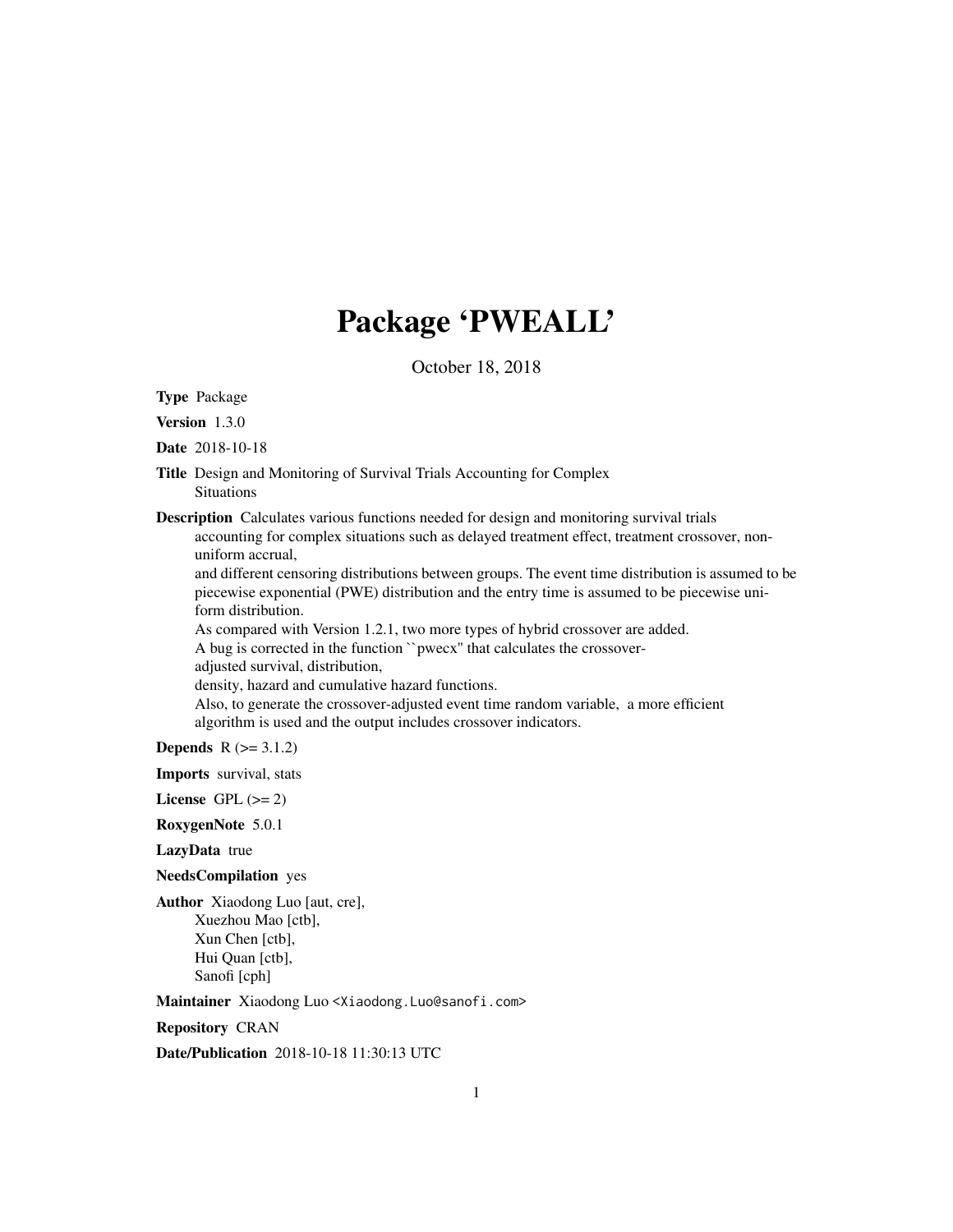# R topics documented:

|                | 3  |
|----------------|----|
| cp             | 6  |
|                | 7  |
|                | 9  |
|                | 11 |
|                | 13 |
|                | 14 |
|                | 16 |
|                | 19 |
|                | 23 |
|                | 26 |
|                | 28 |
|                | 31 |
|                | 33 |
| pwe            | 36 |
|                | 37 |
|                | 39 |
|                | 40 |
|                | 42 |
|                | 44 |
|                | 46 |
|                | 47 |
|                | 50 |
|                | 52 |
| pwepowerfindt  | 55 |
|                | 57 |
|                | 60 |
|                | 62 |
|                | 63 |
| qpwu           | 64 |
|                | 65 |
| rmsth          | 67 |
|                | 69 |
| rmstpowerfindt | 71 |
|                | 74 |
| rmstutil       | 76 |
|                | 78 |
|                | 79 |
|                | 80 |
|                | 82 |
|                | 83 |
| wlrcom         | 84 |
|                | 85 |

**Index**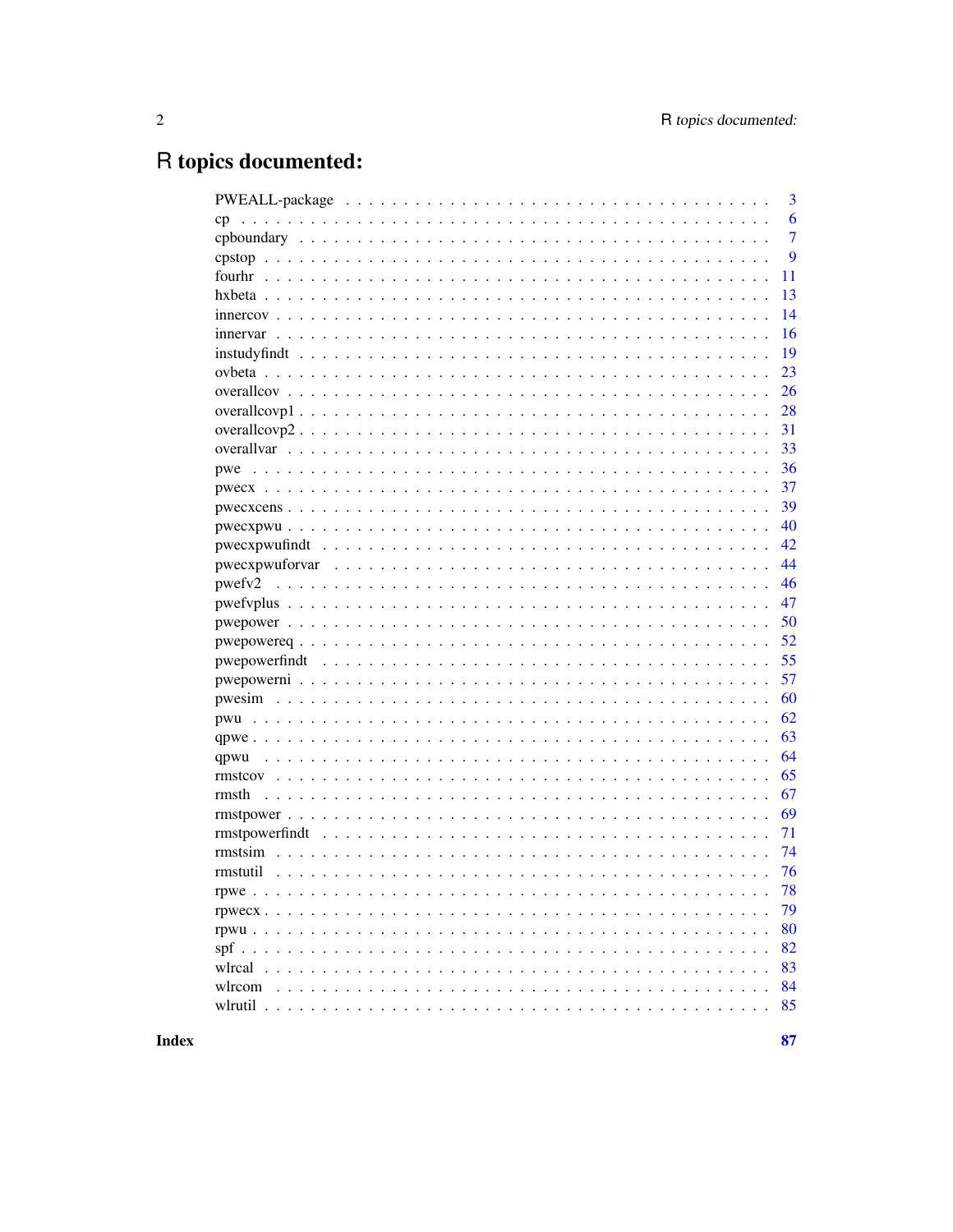<span id="page-2-0"></span>PWEALL-package *Design and Monitoring of Survival Trials Accounting for Complex Situations*

# Description

Calculates various functions needed for design and monitoring survival trials accounting for complex situations such as delayed treatment effect, treatment crossover, non-uniform accrual, and different censoring distributions between groups. The event time distribution is assumed to be piecewise exponential (PWE) distribution and the entry time is assumed to be piecewise uniform distribution. As compared with Version 1.2.1, two more types of hybrid crossover are added. A bug is corrected in the function "pwecx" that calculates the crossover-adjusted survival, distribution, density, hazard and cumulative hazard functions. Also, to generate the crossover-adjusted event time random variable, a more efficient algorithm is used and the output includes crossover indicators.

# Details

The DESCRIPTION file:

| Package:           | <b>PWEALI</b>                                                                                                               |  |
|--------------------|-----------------------------------------------------------------------------------------------------------------------------|--|
|                    | Package                                                                                                                     |  |
| Version:           | 1.3.0                                                                                                                       |  |
|                    | 2018-10-18                                                                                                                  |  |
|                    | Design and Monitoring of Survival Trials Accounting for Complex Situations                                                  |  |
|                    | Description: Calculates various functions needed for design and monitoring survival trials accounting for complex situation |  |
|                    | Authors@R: c(person(given="Xiaodong", family="Luo", email = "Xiaodong.Luo@sanofi.com", role =c("aut", "cre")), pe           |  |
|                    | Depends: $R (> = 3.1.2)$                                                                                                    |  |
|                    | Imports: survival, stats                                                                                                    |  |
|                    | License: $GPL \left(>=2\right)$                                                                                             |  |
| RoxygenNote: 5.0.1 |                                                                                                                             |  |
| LazyData:          |                                                                                                                             |  |
| Author:            | Xiaodong Luo [aut, cre], Xuezhou Mao [ctb], Xun Chen [ctb], Hui Quan [ctb], Sanofi [cph]                                    |  |
|                    | Maintainer: Xiaodong Luo <xiaodong.luo@sanofi.com></xiaodong.luo@sanofi.com>                                                |  |

Index of help topics:

| PWEALL-package | Design and Monitoring of Survival Trials       |
|----------------|------------------------------------------------|
|                | Accounting for Complex Situations              |
| cp             | Conditional power given observed log hazard    |
|                | ratio                                          |
| cpboundary     | The stopping boundary based on the conditional |
|                | power criteria                                 |
| cpstop         | The stopping probability based on the stopping |
|                | boundary                                       |
| fourhr         | A utility functon                              |
|                |                                                |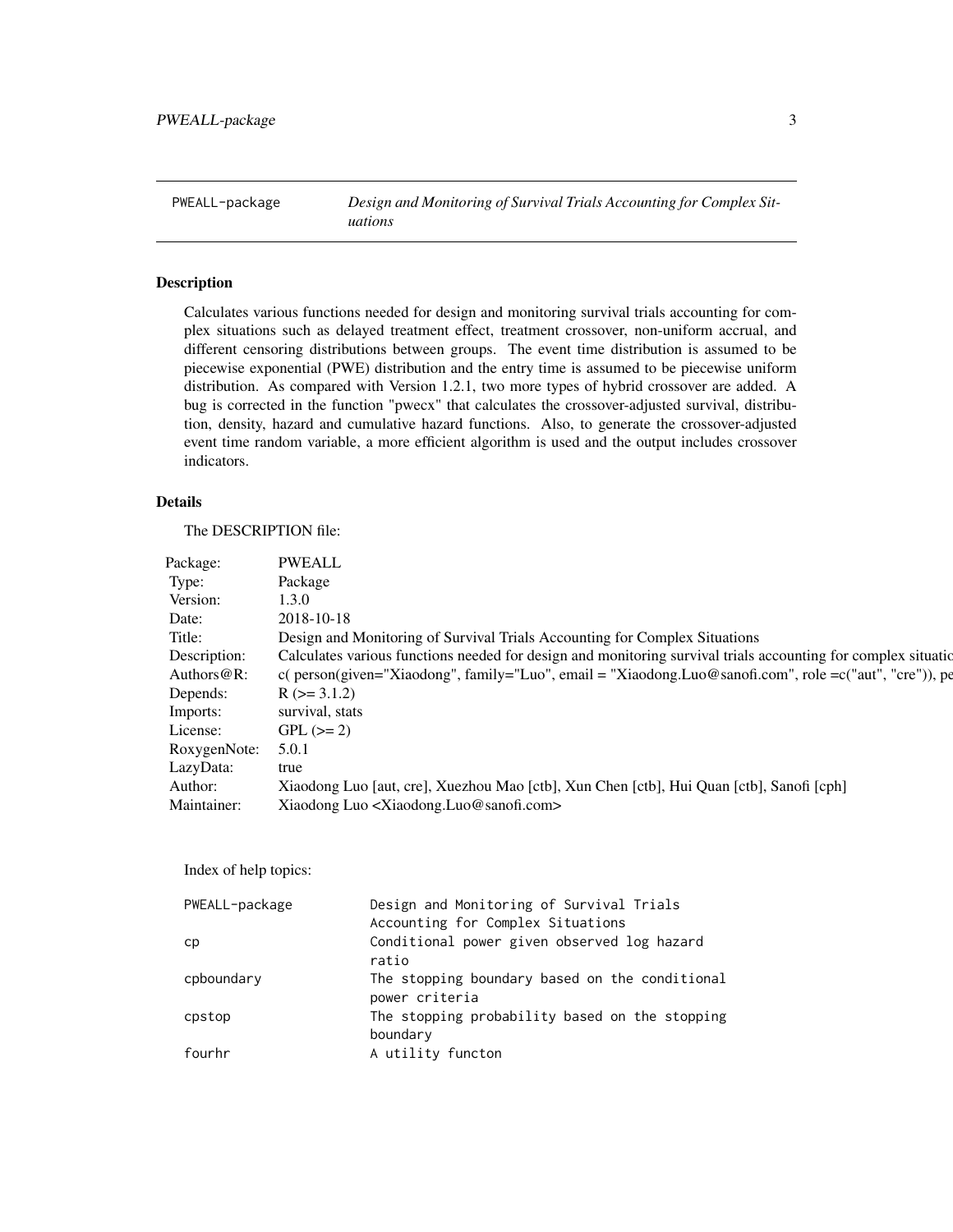| hxbeta         | A function to calculate the beta-smoothed                                          |
|----------------|------------------------------------------------------------------------------------|
|                | hazard rate                                                                        |
| innercov       | A utility function to calculate the inner<br>integration of the overall covariance |
|                |                                                                                    |
| innervar       | A utility function to calculate the inner                                          |
|                | integration of the overall variance                                                |
| instudyfindt   | calculate the timeline in study when some or                                       |
|                | all subjects have entered<br>calculate the overall log hazard ratio                |
| ovbeta         |                                                                                    |
| overallcov     | calculate the overall covariance                                                   |
| overallcovp1   | calculate the first part of the overall<br>covariance                              |
| overallcovp2   | calculate the other parts of the overall                                           |
|                | covariance                                                                         |
| overallvar     | calculate the overall variance                                                     |
| pwe            | Piecewise exponential distribution: hazard,                                        |
|                | cumulative hazard, density, distribution,                                          |
|                | survival                                                                           |
| pwecx          | Various function for piecewise exponential                                         |
|                | distribution with crossover effect                                                 |
| pwecxcens      | Integration of the density of piecewise                                            |
|                | exponential distribution with crossover effect                                     |
|                | and the censoring function                                                         |
| pwecxpwu       | Integration of the density of piecewise                                            |
|                | exponential distribution with crossover effect,                                    |
|                | censoring and recruitment function                                                 |
| pwecxpwufindt  | calculate the timeline when certain number of                                      |
|                | events accumulates                                                                 |
| pwecxpwuforvar | calculate the utility function used for                                            |
|                | varaince calculation                                                               |
| pwefv2         | A utility function                                                                 |
| pwefvplus      | A utility functon                                                                  |
| pwepower       | Calculating the powers of various the test                                         |
|                | statistics for superiority trials                                                  |
| pwepowereq     | Calculating the powers of various the test                                         |
|                | statistics for equivalence trials                                                  |
| pwepowerfindt  | Calculating the timepoint where a certain power                                    |
|                | of the specified test statistics is obtained                                       |
| pwepowerni     | Calculating the powers of various the test                                         |
|                | statistics for non-inferiority trials                                              |
| pwesim         | simulating the test statistics                                                     |
| pwu            | Piecewise uniform distribution: distribution                                       |
| qpwe           | Piecewise exponential distribution: quantile                                       |
|                | function                                                                           |
| qpwu           | Piecewise uniform distribution: quantile                                           |
|                | function                                                                           |
| rmstcov        | Calculation of the variance and covariance of                                      |
|                | estimated restricted mean survival time                                            |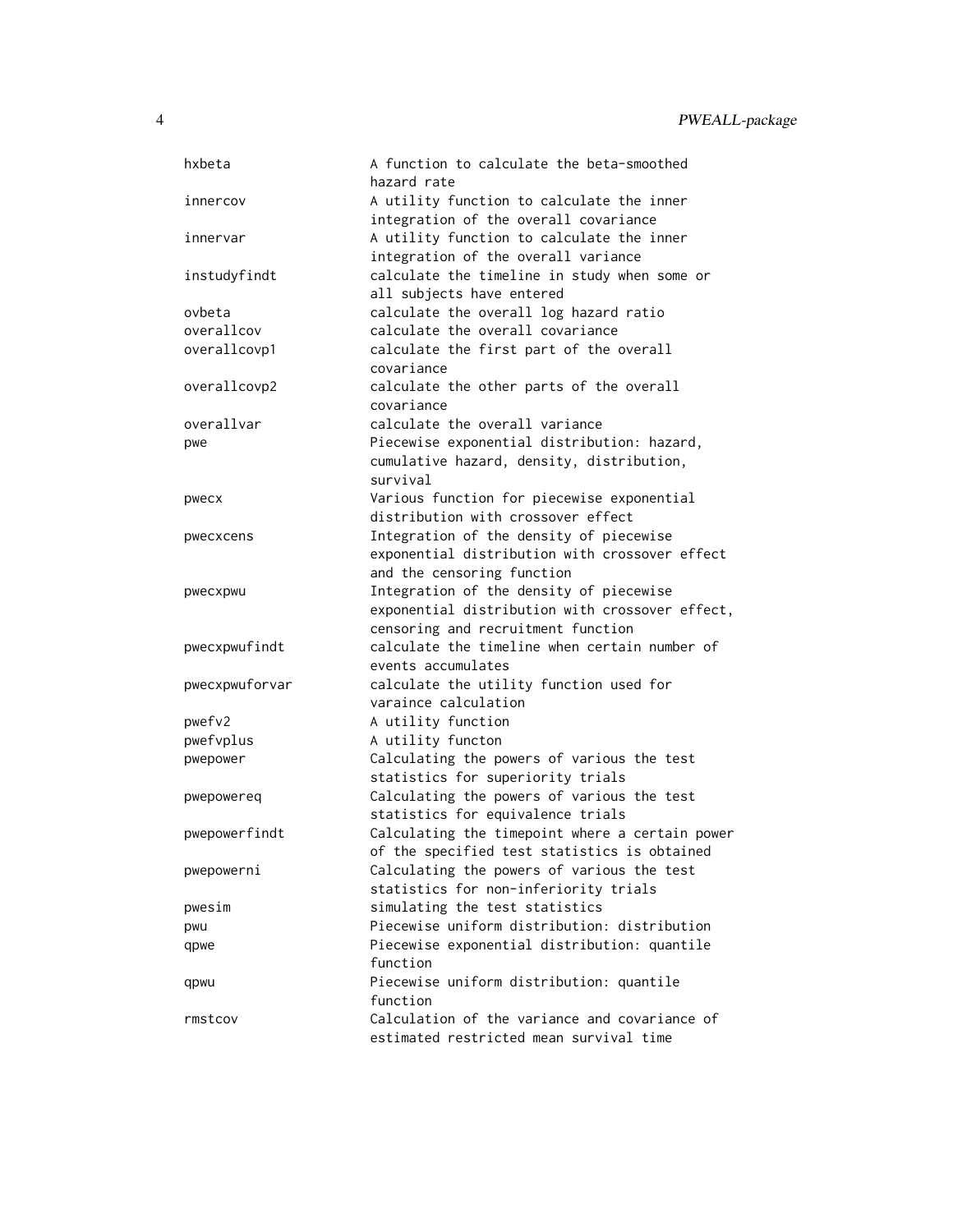PWEALL-package 5

| rmsth          | Estimate the restricted mean survival time<br>(RMST) and its variance from data                             |
|----------------|-------------------------------------------------------------------------------------------------------------|
| rmstpower      | Calculate powers at different cut-points based<br>on difference of restricted mean survival times<br>(RMST) |
| rmstpowerfindt | Calculating the timepoint where a certain power<br>of mean difference of RMSTs is obtained                  |
| rmstsim        | simulating the restricted mean survival times                                                               |
| rmstutil       | A utility function to calculate the true                                                                    |
|                | restricted mean survival time (RMST) and its                                                                |
|                | variance account for delayed treatment,                                                                     |
|                | discontinued treatment and non-uniform entry                                                                |
| rpwe           | Piecewise exponential distribution: random                                                                  |
|                | number generation                                                                                           |
| rpwecx         | Piecewise exponential distribution with                                                                     |
|                | crossover effect: random number generation                                                                  |
| rpwu           | Piecewise uniform distribution: random number                                                               |
|                | generation                                                                                                  |
| spf            | A utility function                                                                                          |
| wlrcal         | A utility function to calculate the weighted                                                                |
|                | log-rank statistics and their varainces given                                                               |
|                | the weights                                                                                                 |
| wlrcom         | A function to calculate the various weighted                                                                |
|                | log-rank statistics and their varainces                                                                     |
| wlrutil        | A utility function to calculate some common                                                                 |
|                | functions in contructing weights                                                                            |

There are 5 types of crossover considered in the package: (1) Markov crossover, (2) Semi-Markov crosover, (3) Hybrid crossover-1, (4) Hybrid crossover-2 and (5) Hybrid crossover-3. The first 3 types are described in Luo et al. (2018). The fourth and fifth types are added for Version 1.3.0. The crossover type is determined by the hazard function after crossover  $\lambda_2^{\mathbf{x}}(t \mid u)$ . For Type (1), the Markov crossover,

$$
\lambda_2^{\mathbf{x}}(t \mid u) = \lambda_2(t).
$$

For Type (2), the Semi-Markov crossover,

$$
\lambda_2^{\mathbf{x}}(t \mid u) = \lambda_2(t - u).
$$

For Type (3), the hybrid crossover-1,

$$
\lambda_2^{\mathbf{x}}(t \mid u) = \pi_2 \lambda_2(t - u) + (1 - \pi_2) \lambda_4(t).
$$

For Type (4), the hazard after crossover is

$$
\lambda_2^{\mathbf{x}}(t \mid u) = \frac{\pi_2 \lambda_2(t - u) S_2(t - u) + (1 - \pi_2) \lambda_4(t) S_4(t) / S_4(u)}{\pi_2 S_2(t - u) + (1 - \pi_2) S_4(t) / S_4(u)}.
$$

For Type (5), the hazard after crossover is

$$
\lambda_2^{\mathbf{x}}(t \mid u) = \frac{\pi_2 \lambda_2(t - u) S_2(t - u) + (1 - \pi_2) \lambda_4(t - u) S_4(t - u)}{\pi_2 S_2(t - u) + (1 - \pi_2) S_4(t - u)}.
$$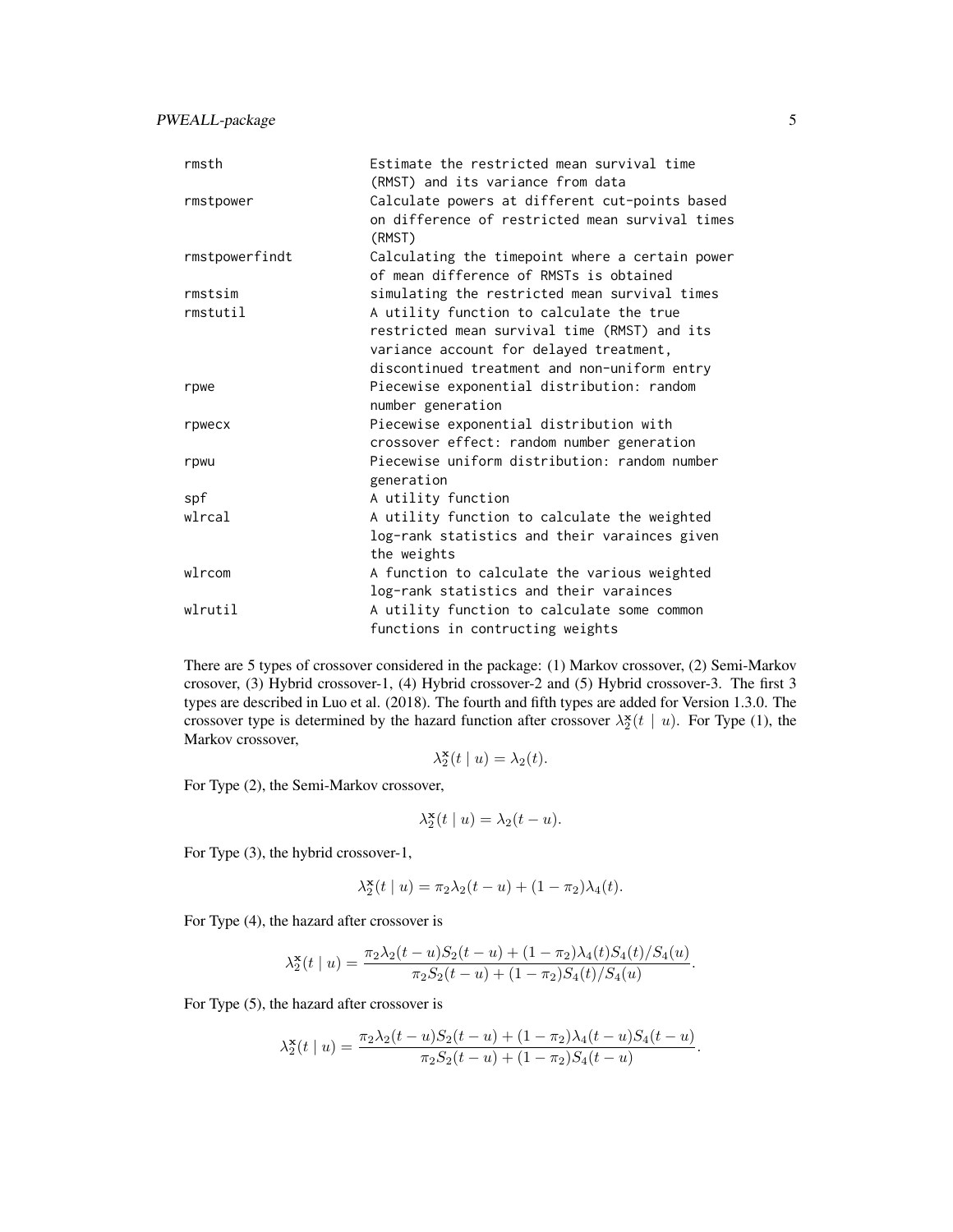#### Author(s)

#### NA

Maintainer: NA

<span id="page-5-0"></span>(4) and (5) differ in having  $\lambda_4$  as Markov or Semi-markov.

# References

Luo et al. (2018) Design and monitoring of survival trials in complex scenarios, Statistics in Medicine <doi: https://doi.org/10.1002/sim.7975>.

<span id="page-5-1"></span>cp *Conditional power given observed log hazard ratio*

# Description

This will calculate the conditional power given the observed log hazard ratio based on Cox model

# Usage

cp(Dplan=300,alpha=0.05,two.sided=1,pi1=0.5,Obsbeta=log(seq(1,0.6,by=-0.01)), BetaD=log(0.8),Beta0=log(1),prop=seq(0.1,0.9,by=0.1))

# Arguments

| Dplan     | Planned number of events at study end                        |
|-----------|--------------------------------------------------------------|
| alpha     | Type 1 error rate                                            |
| two.sided | $=1$ two-sided test and $=0$ one-sided test                  |
| pi1       | Allocation probability for the treatment group               |
| Obsbeta   | observed log hazard ratio                                    |
| BetaD     | designed log hazard ratio, i.e. under alternative hypothesis |
| Beta0     | null log hazard ratio, <i>i.e.</i> under null hypothesis     |
| prop      | proportion of Dplan observed                                 |

# Details

This is to calculated conditional power at time point when certain percent of target number of event has been observed and an observed log hazard ratio is provided.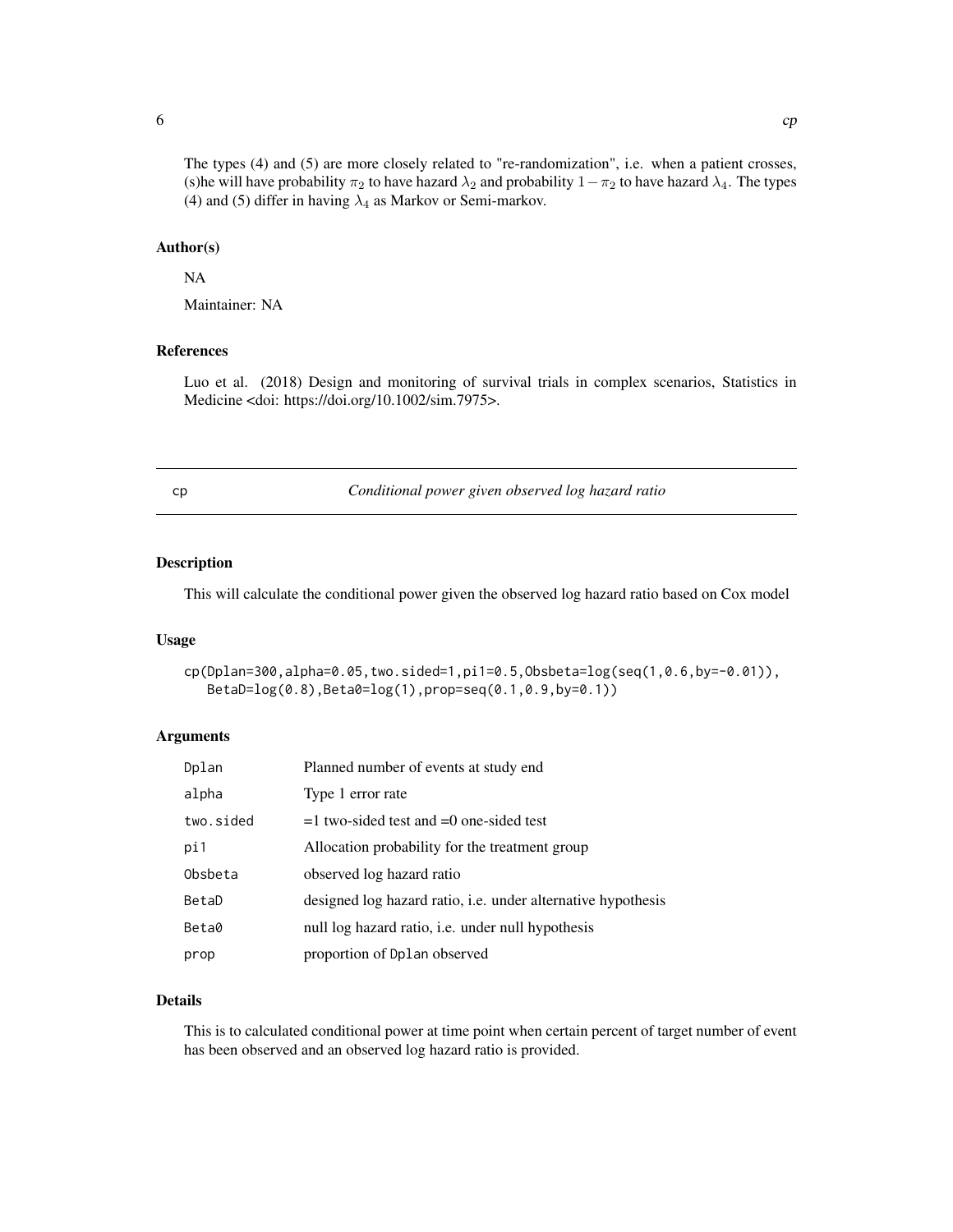# <span id="page-6-0"></span>cpboundary 7

## Value

| CPT | Conditional power under current trend                                           |
|-----|---------------------------------------------------------------------------------|
| CPN | Conditional power under null hypothesis                                         |
| CPD | Conditional power according to design, <i>i.e.</i> under alternative hypothesis |

# Note

This will calculate the conditional power given the observed log hazard ratio based on Cox model

#### Author(s)

Xiaodong Luo

#### References

Halperin, Lan, Ware, Johnson and DeMets (1982). Controlled Clinical Trials.

# See Also

[cpboundary](#page-6-1),[cpstop](#page-8-1)

# Examples

```
###Calculate the CP at 10-90 percent of the target 300 events when the observed HR
###are seq(1,0.6,by=-0.01) with 2:1 allocation
###ratio between the treatment group and the control group
cp(pi1=2/3)
```
<span id="page-6-1"></span>cpboundary *The stopping boundary based on the conditional power criteria*

#### Description

This will calculate the stopping boundary based on the conditional power criteria, i.e. if observed HR is above the boundary, the conditional power will be lower than the designated level. All the calculation is based on the proportional hazards assumption and the Cox model.

# Usage

cpboundary(Dplan=300,alpha=0.05,two.sided=1,pi1=0.5,cpcut=c(0.2,0.3,0.4), BetaD=log(0.8),Beta0=log(1),prop=seq(0.1,0.9,by=0.1))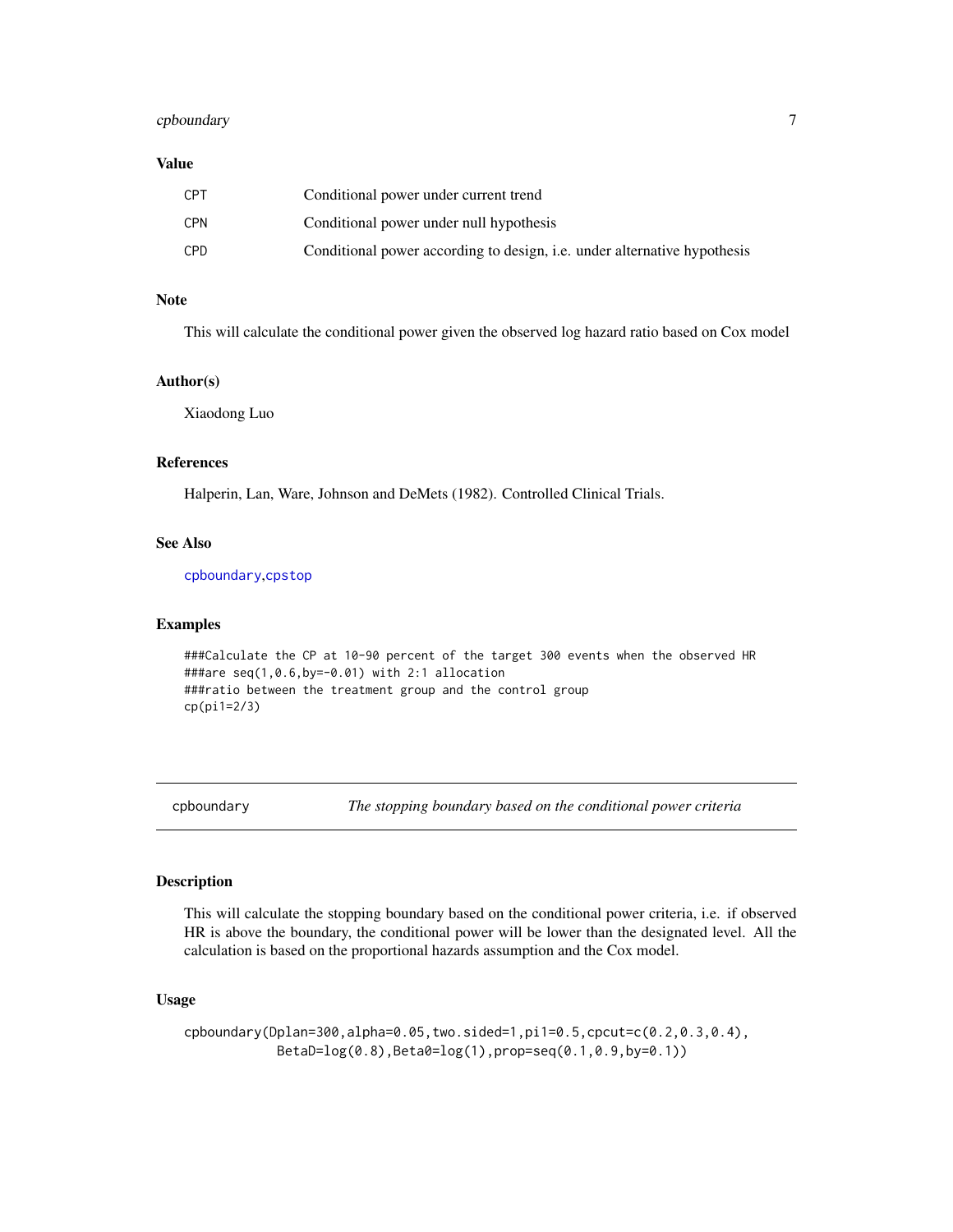# Arguments

| Dplan     | Planned number of events at study end                               |
|-----------|---------------------------------------------------------------------|
| alpha     | Type 1 error rate                                                   |
| two.sided | $=1$ two-sided test and $=0$ one-sided test                         |
| pi1       | Allocation probability for the treatment group                      |
| cpcut     | the designated conditional power level                              |
| BetaD     | designed log hazard ratio, <i>i.e.</i> under alternative hypothesis |
| Beta0     | null log hazard ratio, <i>i.e.</i> under null hypothesis            |
| prop      | proportion of Dplan observed                                        |

### Details

This will calculate the stopping boundary based on the conditional power criteria, i.e. if observed HR is above the boundary, the conditional power will be lower than the designated level. All the calculation is based on the proportional hazards assumption and the Cox model.

#### Value

| CPTbound | Boundary based on the conditional power under current trend                                                |
|----------|------------------------------------------------------------------------------------------------------------|
| CPNbound | Boundary based on the conditional power under null hypothesis                                              |
| CPDbound | Boundary based on the conditional power according to design, <i>i.e.</i> under alter-<br>native hypothesis |

# Note

This will calculate the stopping boundary based on the conditional power criteria

# Author(s)

Xiaodong Luo

# References

Halperin, Lan, Ware, Johnson and DeMets (1982). Controlled Clinical Trials.

#### See Also

#### [cp](#page-5-1),[cpstop](#page-8-1)

# Examples

###Calculate the stopping boundary at 10-90 percent of the target 300 events ###when the condition power are c(0.2,0.3,0.4) with ###2:1 allocation ratio between the treatment group and the control group cpboundary(pi1=2/3)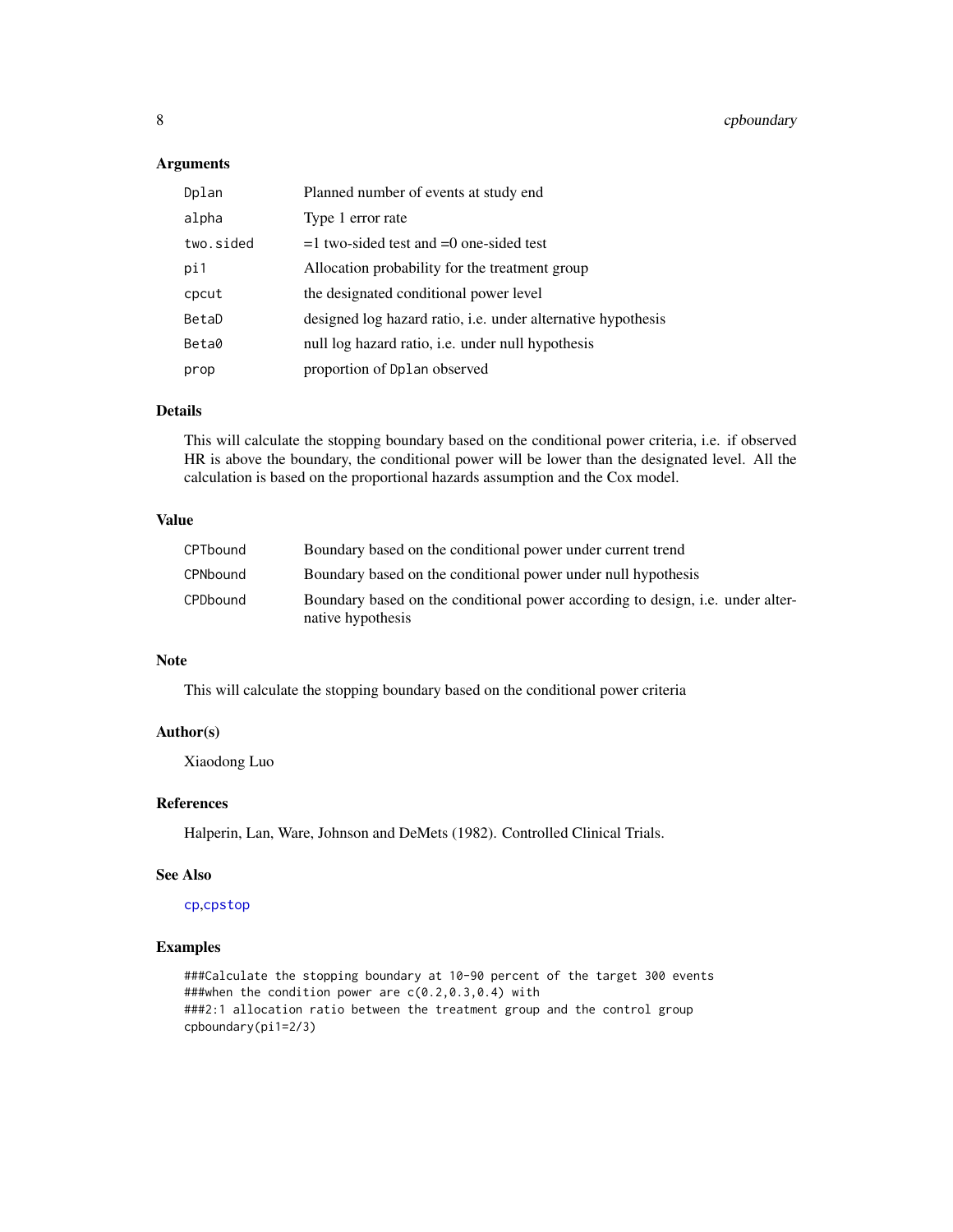<span id="page-8-1"></span><span id="page-8-0"></span>

#### Description

This will calculate the stopping probability given the stopping boundary. All the calculation is based on the proportional hazards assumption and the Cox model.

#### Usage

```
cpstop(Dplan=300,pi1=0.5,Beta1=log(0.8),Beta0=log(1),
       prop=seq(0.1,0.9,by=0.1),HRbound=rep(0.85,length(prop)))
```
#### Arguments

| Dplan          | Planned number of events at study end                        |
|----------------|--------------------------------------------------------------|
| pi1            | Allocation probability for the treatment group               |
| Beta1          | designed log hazard ratio, i.e. under alternative hypothesis |
| Beta0          | null log hazard ratio, <i>i.e.</i> under null hypothesis     |
| prop           | proportion of Dplan observed                                 |
| <b>HRbound</b> | the stopping boundary                                        |

# Details

This will calculate the stopping probability given the stopping boundary. All the calculation is based on the proportional hazards assumption and the Cox model.

# Value

| pstop0 | Stopping probability under null hypothesis        |
|--------|---------------------------------------------------|
| pstop1 | Stopping probability under alternative hypothesis |

# Note

This will calculate the stopping probability given the stopping boundary

# Author(s)

Xiaodong Luo

# References

Halperin, Lan, Ware, Johnson and DeMets (1982). Controlled Clinical Trials.

#### See Also

[cp](#page-5-1),[cpboundary](#page-6-1)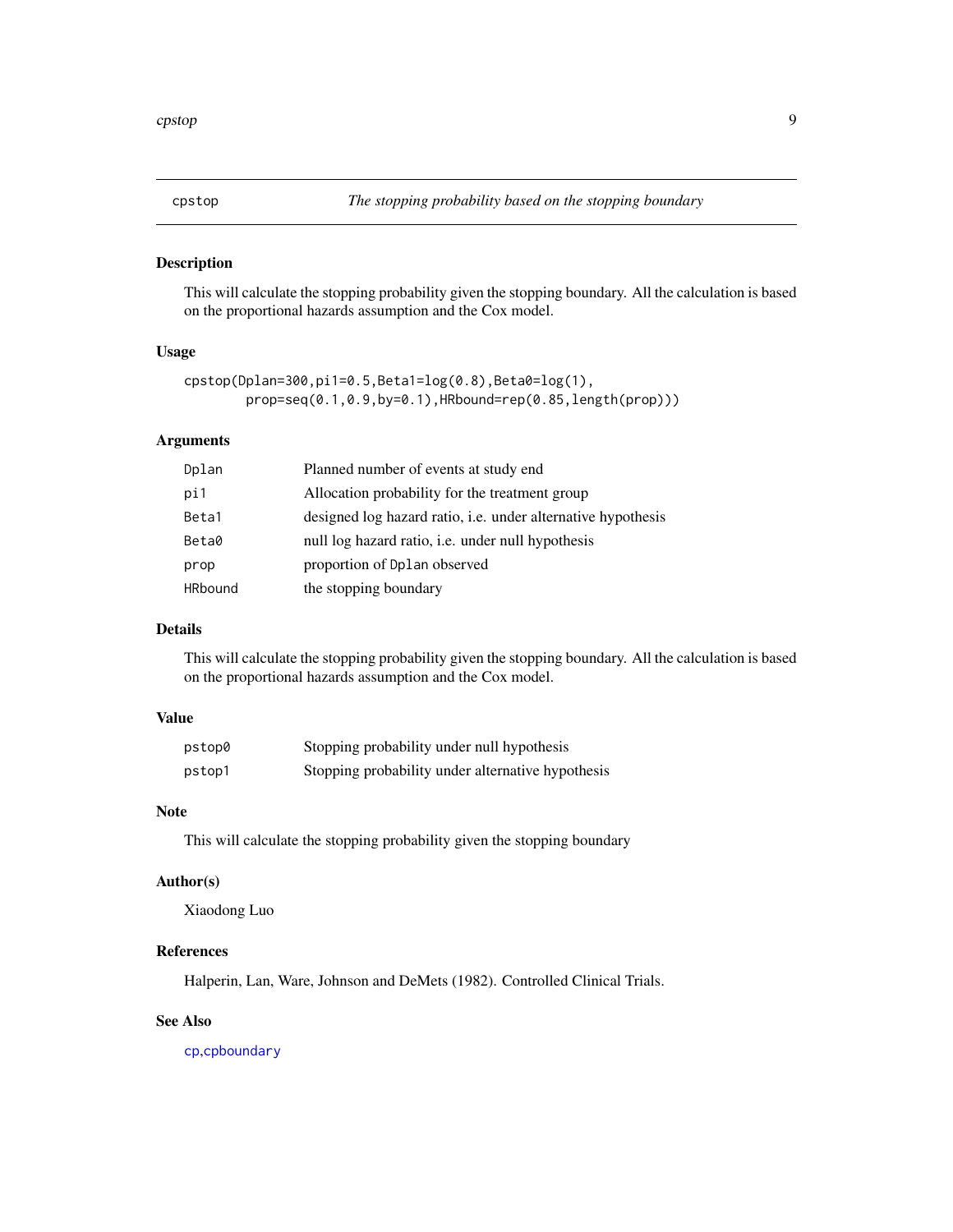# Examples

```
###Calculate the stopping boundary at 10-90 percent of the target 300 events
###when the condition power are c(0.2,0.3,0.4) with 2:1 allocation ratio
###between the treatment group and the control group, we pick the boundary
###based on 20 percent conditional power according to design, i.e. under alternative
targetD<-800 ###target number of events at study end
#############Allocation prob for the treatment group#############
pi1<-2/3
propevent<-seq(0.1,0.9,by=0.1) ###proportion of events at interim
HRbound<-cpboundary(Dplan=targetD,pi1=pi1,prop=propevent)$CPDbound[,1] ###picking a boundary
pa<-cpstop(pi1=pi1,HRbound=HRbound) ###stopping probabilities under null and alternative
pa
###Calculate the stopping probability under non-constant hazard ratio
n1<-length(propevent)
####time point at which hazard rates and hazard ratios change
tchange<-c(0,6,12,24)
###annual event rates=0.09(1st yr), 0.07(2nd yr) and 0.05(2+yr) for control
ratet<-c(0.09/12,0.09/12,0.07/12,0.05/12)
###annual censoring rate=0%(1st yr) and 1.5%(after) for control and treatment
ratec0<-c(0/12,0/12,0.015/12,0.015/12)
ratec1<-ratec0
###annual treatment discontinuation rate=4% (1st yr) and 3% (after)
rate31<-c(0.04/12,0.04/12,0.03/12,0.03/12)
rate30<-rep(0,length(tchange))
############Recruitment curve##################
```

```
oa<-c(100,200,300,300,400,400,400,400,400,400,400,400,300,200)
ntotal<-sum(oa)
ntotal
```

```
taur<-length(oa)
ut<-seq(1,taur,by=1)
u<-oa/ntotal
```

```
#############Type-1 error rate#############
alpha<-0.05
```

```
####null hypothesis
eta0<-log(1)
```

```
####constant HR
etac<-log(0.8)
```

```
####non-constant HR
eta<-c(log(1),log(0.75),log(0.75),log(0.75)) ###6-m delayed
```
####target number of events where calculations are performed############## sevent<-propevent\*targetD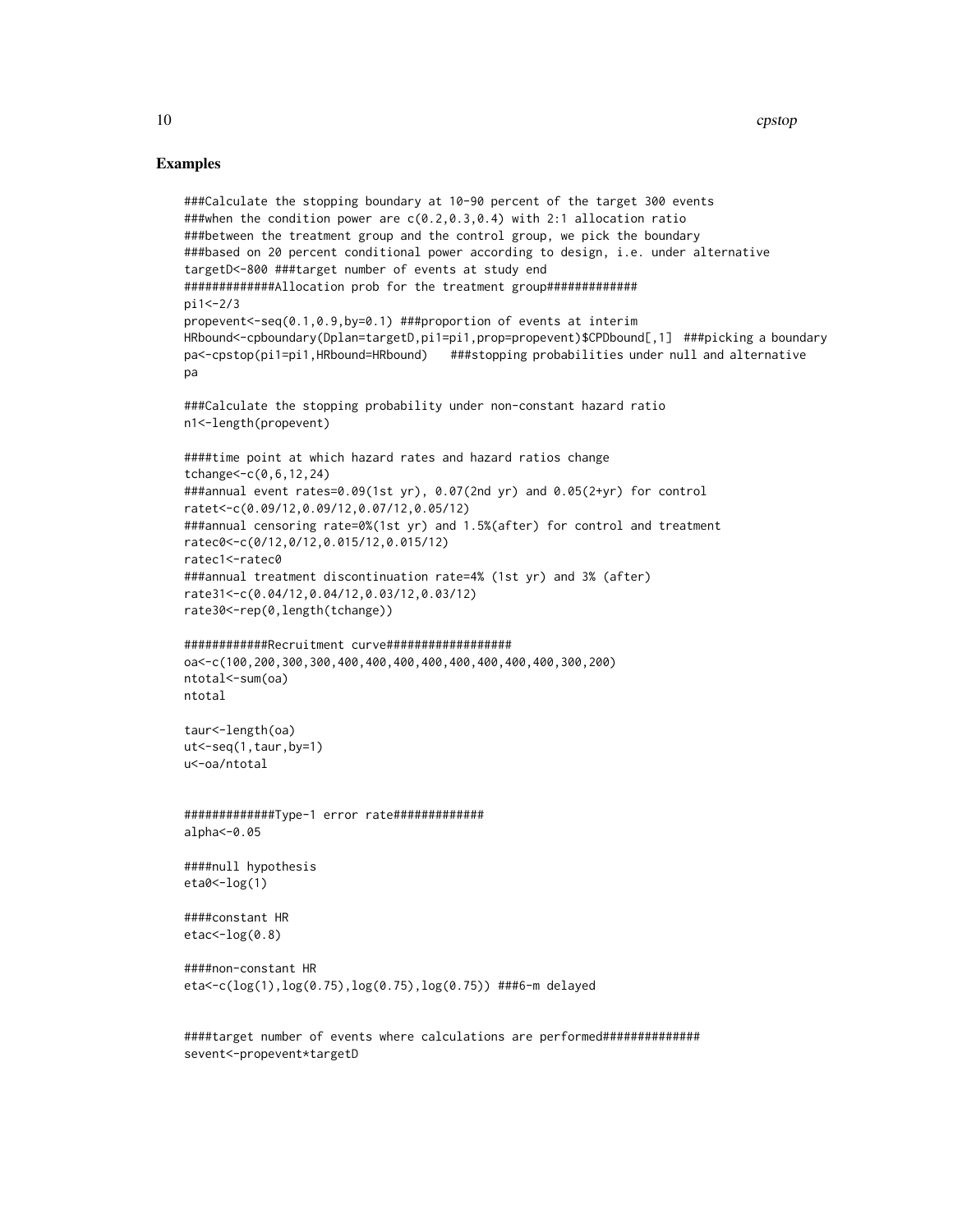#### <span id="page-10-0"></span>fourhr 11

```
nse<-length(sevent)
xtimeline<-xbeta<-xvar<-pxstop<-matrix(0,ncol=2,nrow=nse)
xtimeline[,1]<-xbeta[,1]<-xvar[,1]<-pxstop[,1]<-sevent
i < -1tbegin<-proc.time()
for (i in 1:nse){
###find timeline
xtimeline[i,2]<-pwecxpwufindt(target=sevent[i],ntotal=ntotal,
                taur=taur,u=u,ut=ut,pi1=0.5,
               rate11=exp(eta)*ratet,rate21=exp(eta)*ratet,rate31=rate31,ratec1=ratec1,
                rate10=ratet,rate20=ratet,rate30=rate30,ratec0=ratec0,
                tchange=tchange,eps=0.001,init=taur,epsilon=0.000001,maxiter=100)$tau1
#Overall hazard ratio and varaince
xbeta[i,2]<-ovbeta(tfix=xtimeline[i,2],taur=taur,u=u,ut=ut,pi1=pi1,
               rate11=exp(eta)*ratet,rate21=exp(eta)*ratet,rate31=rate31,ratec1=ratec1,
                rate10=ratet,rate20=ratet,rate30=rate30,ratec0=ratec0,
                tchange=tchange,eps=0.001,veps=0.001,epsbeta=1.0e-10)$b1
xvar[i,2]<-overallvar(tfix=xtimeline[i,2],taur=taur,u=u,ut=ut,pi1=pi1,
               rate11=exp(eta)*ratet,rate21=exp(eta)*ratet,rate31=rate31,ratec1=ratec1,
                rate10=ratet,rate20=ratet,rate30=rate30,ratec0=ratec0,
                tchange=tchange,eps=0.001,veps=0.001,beta=xbeta[i,2])$vbeta
}
##stopping prob
pxstop[,2]<-1-pnorm(sqrt(ntotal)*(log(HRbound)-xbeta[,2])/sqrt(xvar[,2]))
tend<-proc.time()
xout<-cbind(xtimeline[,1],xtimeline[,2],xbeta[,2],xvar[,2]/ntotal,
            1/pi1/(1-pi1)/xtimeline[,1],pxstop[,2],pa$pstop0,pa$pstop1)
xnames<-c("# of events", "Time", "Estbeta", "TrueV", "ApproxV", "NCHR", "Null", "CHR")
colnames(xout)<-xnames
options(digits=2)
xout
```
fourhr *A utility functon*

#### **Description**

This will calculate the more complex integration

#### Usage

```
fourhr(t=seq(0,5,by=0.5),rate1=c(0,5,0.8),rate2=rate1,
                   rate3=c(0.1,0.2),rate4=rate2,tchange=c(0,3),eps=1.0e-2)
```

|       | A vector of time points       |
|-------|-------------------------------|
| rate1 | piecewise constant event rate |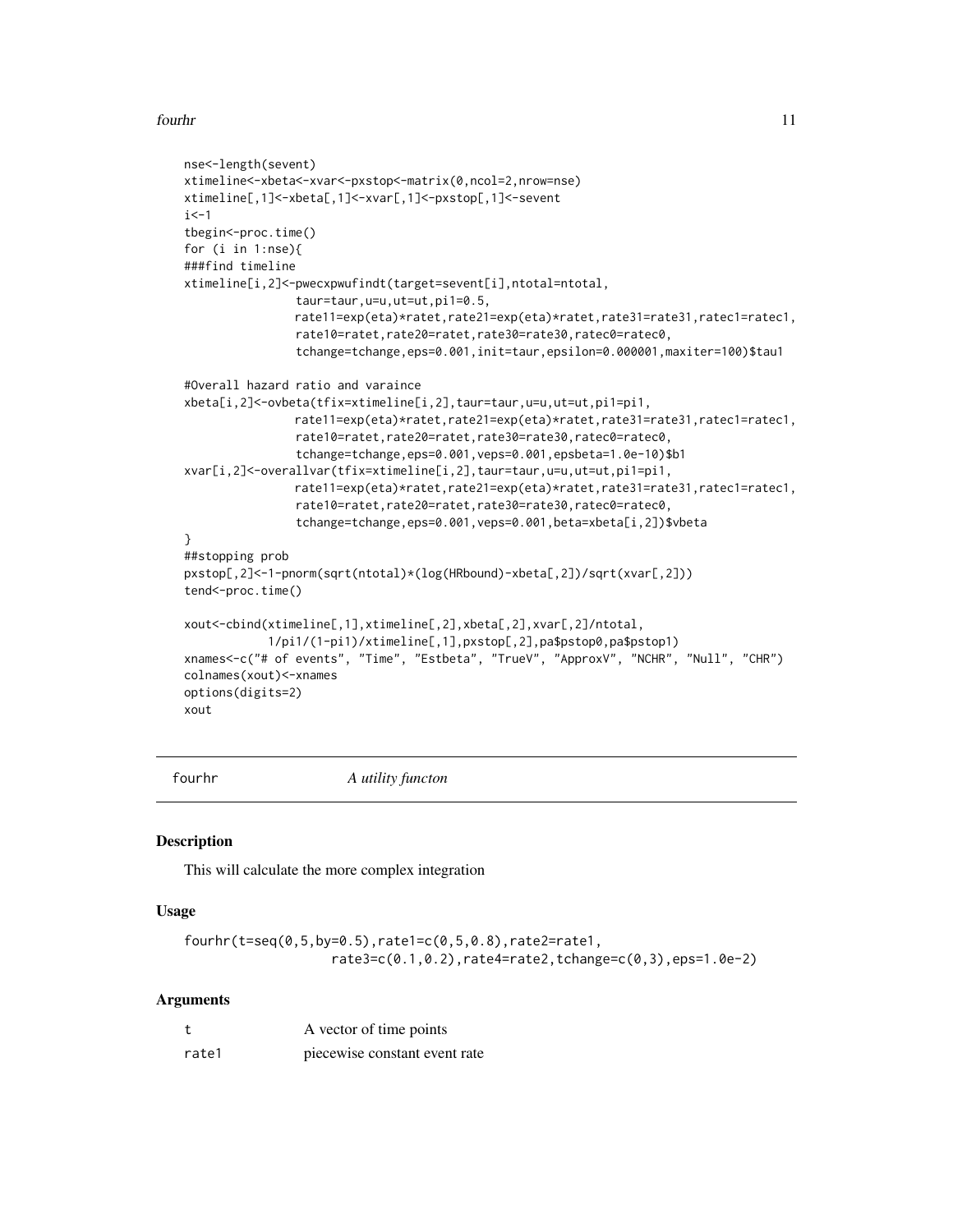| rate2   | piecewise constant event rate                                                                                                                                                                         |
|---------|-------------------------------------------------------------------------------------------------------------------------------------------------------------------------------------------------------|
| rate3   | piecewise constant event rate                                                                                                                                                                         |
| rate4   | additional piecewise constant                                                                                                                                                                         |
| tchange | a strictly increasing sequence of time points starting from zero at which event<br>rate changes. The first element of tchange must be zero. The above rates and<br>tchange must have the same length. |
| eps     | tolerance                                                                                                                                                                                             |

#### Details

Let  $h_1, \ldots, h_4$  correspond to rate1,...,rate4, and  $H_1, \ldots, H_4$  be the corresponding survival functions. We calculate

$$
\int_0^t h_1(s)H_2(s)h_3(t-s)H_4(t-s)ds.
$$

# Value

fx values

# Note

This provides the result of the complex integration

 $\cdot$ 

#### Author(s)

Xiaodong Luo

#### References

Luo et al. (2018) Design and monitoring of survival trials in complex scenarios, Statistics in Medicine <doi: https://doi.org/10.1002/sim.7975>.

#### See Also

[rpwe](#page-77-1)

# Examples

```
r1 < -c(0.6, 0.3)r2 < -c(0.6, 0.6)r3<-c(0.1,0.2)
r4<-c(0.5,0.4)
tchange<-c(0,1.75)
fourhrfun<-fourhr(t=seq(0,5,by=0.5),rate1=r1,rate2=r2,rate3=r3,
                 rate4=r4,tchange=c(0,3),eps=1.0e-2)
```
fourhrfun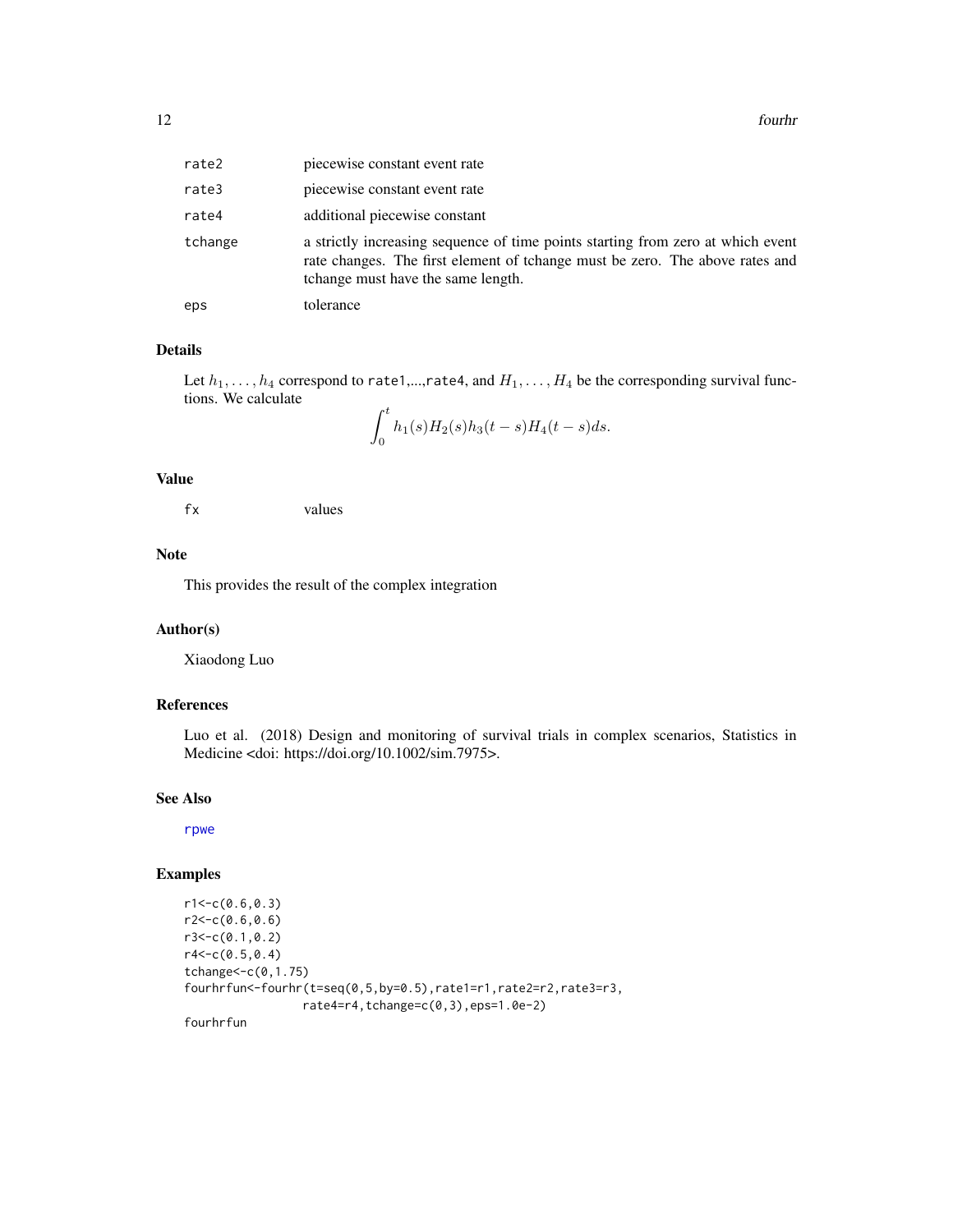<span id="page-12-0"></span>

# Description

A function to calculate the beta-smoothed hazard rate

# Usage

```
hxbeta(x=c(0.5,1),y=seq(.1,1,by=0.01),d=rep(1,length(y)),
           tfix=2,K=20,eps=1.0e-06)
```
# Arguments

| $\mathsf{x}$ | time points where the estimated hazards are calculated       |
|--------------|--------------------------------------------------------------|
|              | observed times                                               |
|              | non-censoring indicators                                     |
| tfix         | maximum time point at which the hazard function is estimated |
| К            | smooth parameter for the hazard estimate                     |
| eps          | the error tolerance when comparing event times               |

# Details

V1:3/21/2018

# Value

lambda estimated hazard at points x

# Author(s)

Xiaodong Luo

# Examples

```
n<-200
taur<-2.8
u<-c(1/taur,1/taur)
ut<-c(taur/2,taur)
tfix<-taur+2
tseq<-seq(0,tfix,by=0.1)
r11<-c(1,0.5)r21<-c(0.5,0.8)
r31<-c(0.7,0.4)
r41<-r51<-r21
rc1 < -c(0.5, 0.6)tchange<-c(0,1.873)
```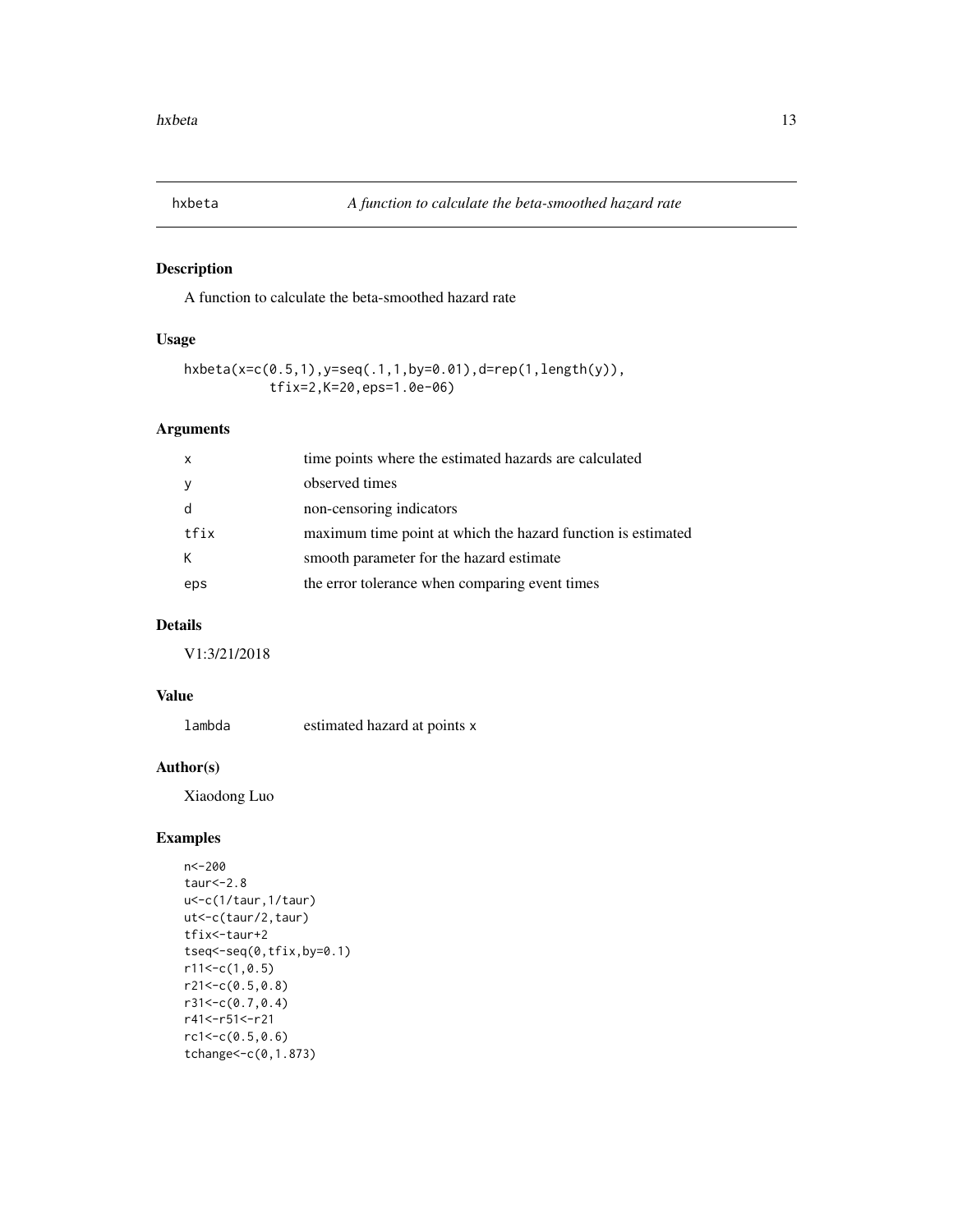#### <span id="page-13-0"></span>14 innercov

```
E<-T<-C<-d<-rep(0,n)
E<-rpwu(nr=n,u=u,ut=ut)$r
C<-rpwe(nr=n,rate=rc1,tchange=tchange)$r
T<-rpwecx(nr=n,rate1=r11,rate2=r21,rate3=r31,
              rate4=r41,rate5=r51,tchange=tchange,type=1)$r
y<-pmin(pmin(T,C),tfix-E)
y1<-pmin(C,tfix-E)
d[T<=y]<-1
lambda=hxbeta(x=tseq,y=y,d=d,tfix=tfix,K=20,eps=1.0e-06)$lambda
lambda
```
innercov *A utility function to calculate the inner integration of the overall covariance*

# Description

This will calculate the inner integration of the overall covariance accouting for staggered entry, delayed treatment effect, treatment crossover and loss to follow-up.

# Usage

```
innercov(tupp=seq(0,10,by=0.5),tlow=tupp-0.1,taur=5,
                  u=c(1/taur,1/taur),ut=c(taur/2,taur),pi1=0.5,
                   rate11=c(1,0.5),rate21=rate11,rate31=c(0.7,0.4),
                   rate41=rate21,rate51=rate21,ratec1=c(0.5,0.6),
                   rate10=rate11,rate20=rate10,rate30=rate31,
                   rate40=rate20,rate50=rate20,ratec0=ratec1,
                   tchange=c(0,1),type1=1,type0=1,rp21=0.5,rp20=0.5,
                   eps=1.0e-2,veps=1.0e-2,beta=0)
```

| tupp   | A vector of upper bounds                             |
|--------|------------------------------------------------------|
| tlow   | A vector of lower bounds                             |
| taur   | recruitment time                                     |
| u      | Piecewise constant recuitment rate                   |
| ut     | Recruitment intervals                                |
| pi1    | Allocation probability for the treatment group       |
| rate11 | Hazard before crossover for the treatment group      |
| rate21 | Hazard after crossover for the treatment group       |
| rate31 | Hazard for time to crossover for the treatment group |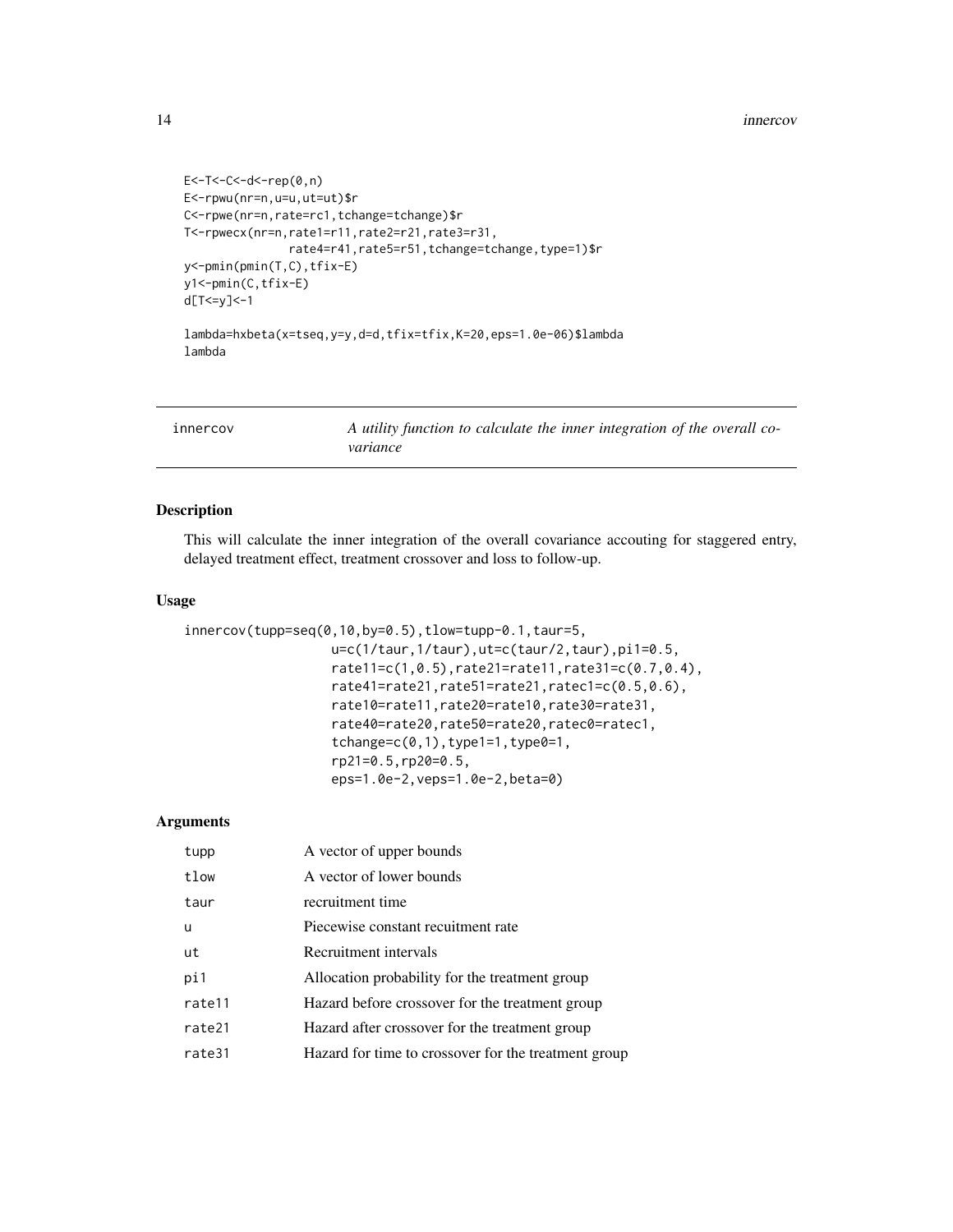#### innercov and the contract of the contract of the contract of the contract of the contract of the contract of the contract of the contract of the contract of the contract of the contract of the contract of the contract of t

| rate41  | Hazard after crossover for the treatment group for complex case                                                                                                                               |
|---------|-----------------------------------------------------------------------------------------------------------------------------------------------------------------------------------------------|
| rate51  | Hazard after crossover for the treatment group for complex case                                                                                                                               |
| ratec1  | Hazard for time to censoring for the treatment group                                                                                                                                          |
| rate10  | Hazard before crossover for the control group                                                                                                                                                 |
| rate20  | Hazard after crossover for the control group                                                                                                                                                  |
| rate30  | Hazard for time to crossover for the control group                                                                                                                                            |
| rate40  | Hazard after crossover for the control group for complex case                                                                                                                                 |
| rate50  | Hazard after crossover for the control group for complex case                                                                                                                                 |
| ratec0  | Hazard for time to censoring for the control group                                                                                                                                            |
| tchange | A strictly increasing sequence of time points at which the event rates changes.<br>The first element of tchange must be zero. It must have the same length as<br>rate11, rate21, rate31, etc. |
| type1   | Type of crossover in the treatment group                                                                                                                                                      |
| type0   | Type of crossover in the control group                                                                                                                                                        |
| rp21    | re-randomization prob for the treatment group                                                                                                                                                 |
| rp20    | re-randomization prob for the control group                                                                                                                                                   |
| eps     | A small number representing the error tolerance when calculating the utility<br>function<br>$\Phi_l(x) = \frac{\int_0^x s^l e^{-s} ds}{r^{l+1}}$                                              |
|         | with $l = 0, 1, 2$ .                                                                                                                                                                          |
| veps    | A small number representing the error tolerance when calculating the integra-<br>tions.                                                                                                       |
| beta    | The value at which the inner part of the covaraince is computed.                                                                                                                              |
|         |                                                                                                                                                                                               |

# Details

The hazard functions corresponding to rate11,...,rate51,ratec1, rate10,...,rate50,ratec0 are all piecewise constant function taking the form  $\lambda(t) = \sum_{j=1}^{m} \lambda_j I(t_{j-1} \leq t < t_j)$ , where  $\lambda_1, \dots, \lambda_m$ are the corresponding elements of the rates and  $t_0, \ldots, t_{m-1}$  are the corresponding elements of tchange,  $t_m = \infty.$  Note that all the rates must have the same tchange.

# Value

| af 1 | The first part of the inner integration  |
|------|------------------------------------------|
| af2  | The second part of the inner integration |

# Note

Version 1.0 (7/19/2016)

# Author(s)

Xiaodong Luo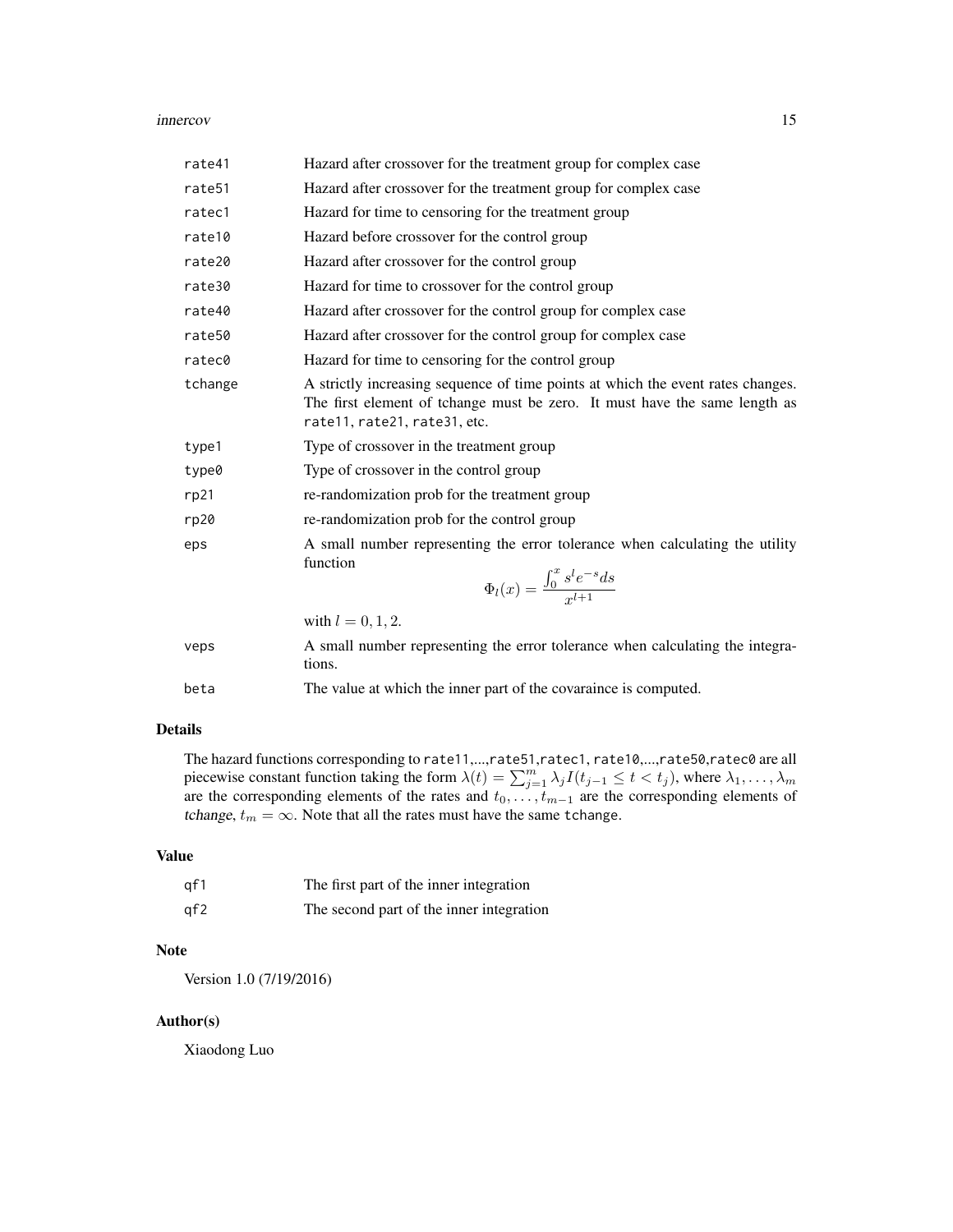#### <span id="page-15-0"></span>References

Luo et al. (2018) Design and monitoring of survival trials in complex scenarios, Statistics in Medicine <doi: https://doi.org/10.1002/sim.7975>.

#### See Also

[pwe](#page-35-1),[rpwe](#page-77-1),[qpwe](#page-62-1),[pwecx](#page-36-1),[ovbeta](#page-22-1),[innervar](#page-15-1)

#### Examples

```
taur < -1.2u<-c(1/taur,1/taur)
ut<-c(taur/2,taur)
r11<-c(1,0.5)r21<-c(0.5,0.8)
r31<-c(0.7,0.4)
r41<-r51<-r21
rc1<-c(0.5,0.6)
r10<-c(1,0.7)
r20 < -c(0.5, 1)r30<-c(0.3,0.4)
r40<-r50<-r20
rc0<-c(0.2,0.4)
getinner<-innercov(tupp=rep(5,times=11),tlow=seq(0,5,by=0.5),taur=taur,u=u,ut=ut,pi1=0.5,
                     rate11=r11,rate21=r21,rate31=r31,
                     rate41=r41,rate51=r51,ratec1=rc1,
                     rate10=r10,rate20=r20,rate30=r30,
                     rate40=r40,rate50=r50,ratec0=rc0,
                     tchange=c(0,1),type1=1,type0=1,eps=1.0e-2,veps=1.0e-2,beta=0.5)
cbind(getinner$qf1,getinner$qf0)
```
<span id="page-15-1"></span>innervar *A utility function to calculate the inner integration of the overall variance*

#### Description

This will calculate the inner integration of the overall variance accouting for staggered entry, delayed treatment effect, treatment crossover and loss to follow-up.

#### Usage

```
innervar(t=seq(0,10,by=0.5),taur=5, u=c(1/taur,1/taur),ut=c(taur/2,taur),pi1=0.5,rate11=c(1,0.5),rate21=rate11,rate31=c(0.7,0.4),
                     rate41=rate21,rate51=rate21,ratec1=c(0.5,0.6),
                     rate10=rate11,rate20=rate10,rate30=rate31,
                     rate40=rate20,rate50=rate20,ratec0=c(0.6,0.5),
                     tchange=c(0,1), type1=1, type0=1,
```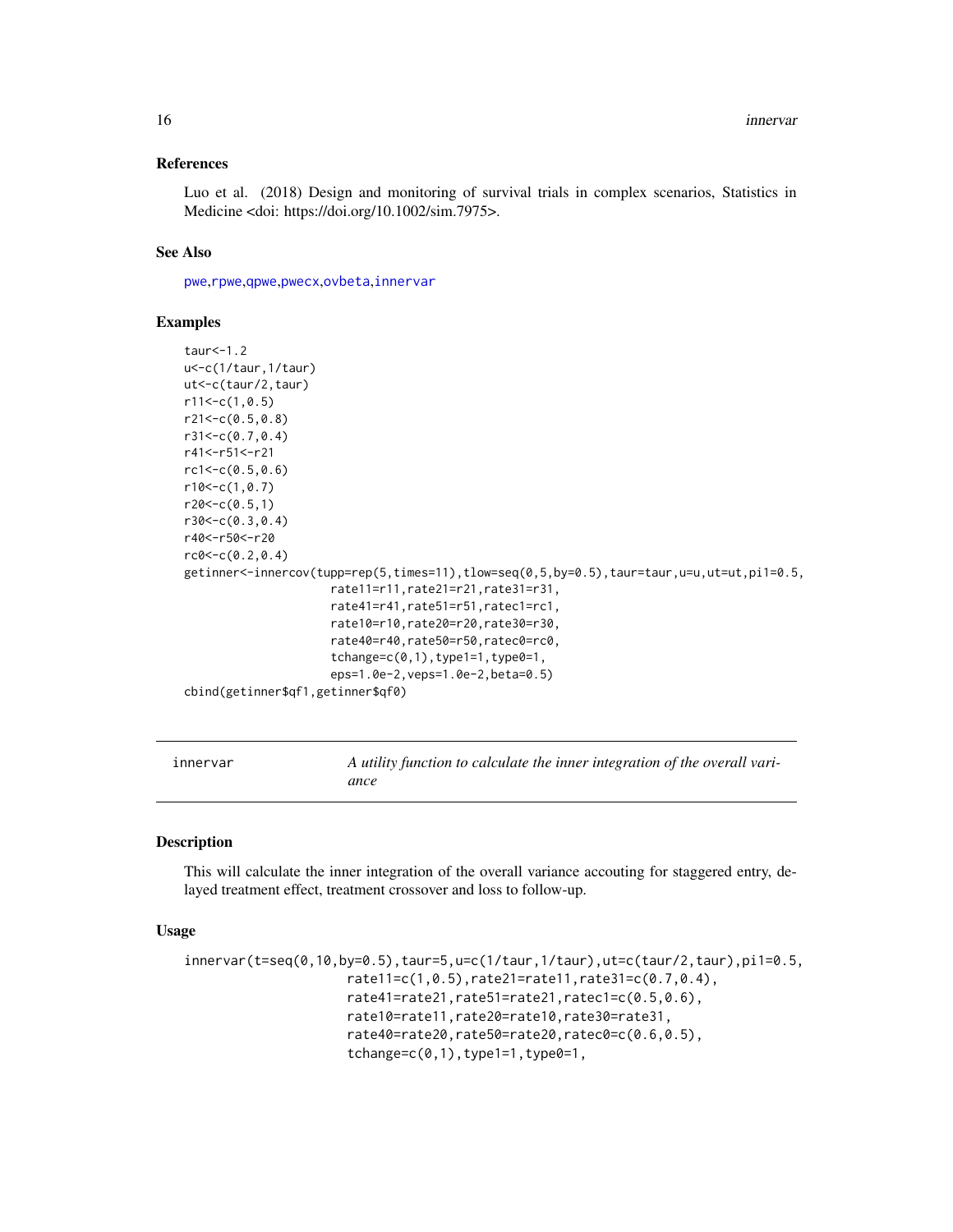#### innervar til 17

rp21=0.5,rp20=0.5, eps=1.0e-2,veps=1.0e-2,beta=0)

# Arguments

| t                  | A vector of time points where the integration is calculated.                                                                                                                                  |
|--------------------|-----------------------------------------------------------------------------------------------------------------------------------------------------------------------------------------------|
| taur               | Recruitment time                                                                                                                                                                              |
| u                  | Piecewise constant recuitment rate                                                                                                                                                            |
| ut                 | Recruitment intervals                                                                                                                                                                         |
| pi1                | Allocation probability for the treatment group                                                                                                                                                |
| rate11             | Hazard before crossover for the treatment group                                                                                                                                               |
| rate21             | Hazard after crossover for the treatment group                                                                                                                                                |
| rate31             | Hazard for time to crossover for the treatment group                                                                                                                                          |
| rate41             | Hazard after crossover for the treatment group for complex case                                                                                                                               |
| rate <sub>51</sub> | Hazard after crossover for the treatment group for complex case                                                                                                                               |
| ratec1             | Hazard for time to censoring for the treatment group                                                                                                                                          |
| rate10             | Hazard before crossover for the control group                                                                                                                                                 |
| rate20             | Hazard after crossover for the control group                                                                                                                                                  |
| rate30             | Hazard for time to crossover for the control group                                                                                                                                            |
| rate40             | Hazard after crossover for the control group for complex case                                                                                                                                 |
| rate50             | Hazard after crossover for the control group for complex case                                                                                                                                 |
| ratec0             | Hazard for time to censoring for the control group                                                                                                                                            |
| tchange            | A strictly increasing sequence of time points at which the event rates changes.<br>The first element of tchange must be zero. It must have the same length as<br>rate11, rate21, rate31, etc. |
| type1              | Type of crossover in the treatment group                                                                                                                                                      |
| type0              | Type of crossover in the control group                                                                                                                                                        |
| rp21               | re-randomization prob for the treatment group                                                                                                                                                 |
| rp20               | re-randomization prob for the control group                                                                                                                                                   |
| eps                | A small number representing the error tolerance when calculating the utility<br>function<br>$\Phi_l(x) = \frac{\int_0^x s^l e^{-s} ds}{r^{l+1}}$                                              |
|                    | with $l = 0, 1, 2$ .                                                                                                                                                                          |
| veps               | A small number representing the error tolerance when calculating the Fisher<br>information.                                                                                                   |
| beta               | The value at which the varaince is computed.                                                                                                                                                  |

# Details

The hazard functions corresponding to rate11,...,rate51,ratec1, rate10,...,rate50,ratec0 are all piecewise constant function taking the form  $\lambda(t) = \sum_{j=1}^{m} \lambda_j I(t_{j-1} \leq t < t_j)$ , where  $\lambda_1, \dots, \lambda_m$ are the corresponding elements of the rates and  $t_0, \ldots, t_{m-1}$  are the corresponding elements of tchange,  $t_m = \infty$ . Note that all the rates must have the same tchange.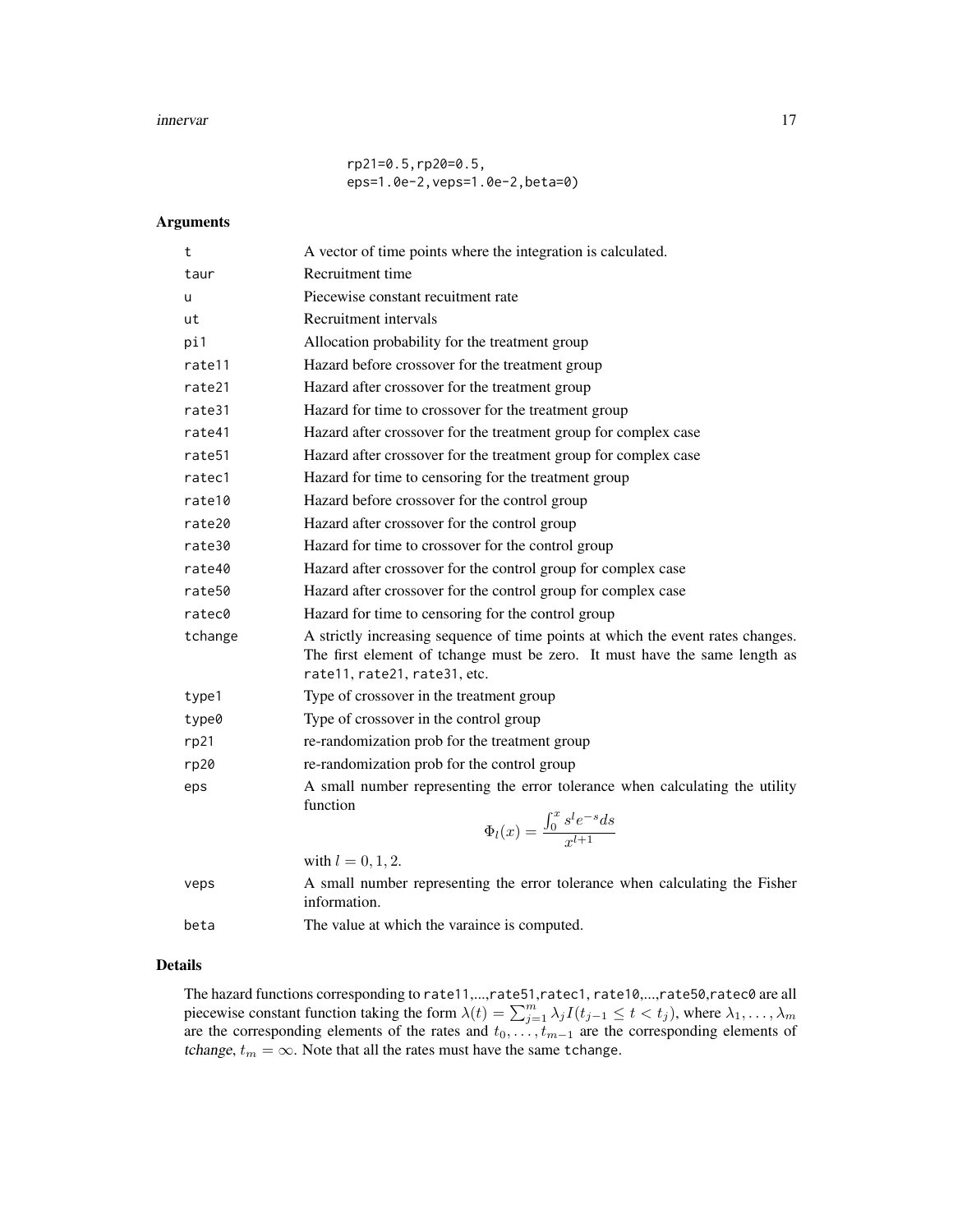#### 18 innervar

## Value

| qf1 | The first part of the inner integration  |
|-----|------------------------------------------|
| qf2 | The second part of the inner integration |

# Note

Version 1.0 (7/19/2016)

#### Author(s)

Xiaodong Luo

# References

Luo et al. (2018) Design and monitoring of survival trials in complex scenarios, Statistics in Medicine <doi: https://doi.org/10.1002/sim.7975>.

# See Also

[pwe](#page-35-1),[rpwe](#page-77-1),[qpwe](#page-62-1),[pwecx](#page-36-1),[ovbeta](#page-22-1),[innervar](#page-15-1)

#### Examples

```
taur<-1.2
u<-c(1/taur,1/taur)
ut<-c(taur/2,taur)
r11<-c(1,0.5)r21<-c(0.5,0.8)
r31<-c(0.7,0.4)
r41<-r51<-r21
rc1<-c(0.5,0.6)
r10<-c(1,0.7)r20<-c(0.5,1)r30<-c(0.3,0.4)
r40<-r50<-r20
rc0 < -c(0.2, 0.4)getinner<-innervar(t=seq(0,10,by=0.5),taur=taur,u=u,ut=ut,pi1=0.5,
                     rate11=r11,rate21=r21,rate31=r31,
                     rate41=r41,rate51=r51,ratec1=rc1,
                     rate10=r10,rate20=r20,rate30=r30,
                     rate40=r40,rate50=r50,ratec0=rc0,
                     tchange=c(0,1),type1=1,type0=1,
                     eps=1.0e-2,veps=1.0e-2,beta=0.5)
cbind(getinner$qf1,getinner$qf0)
```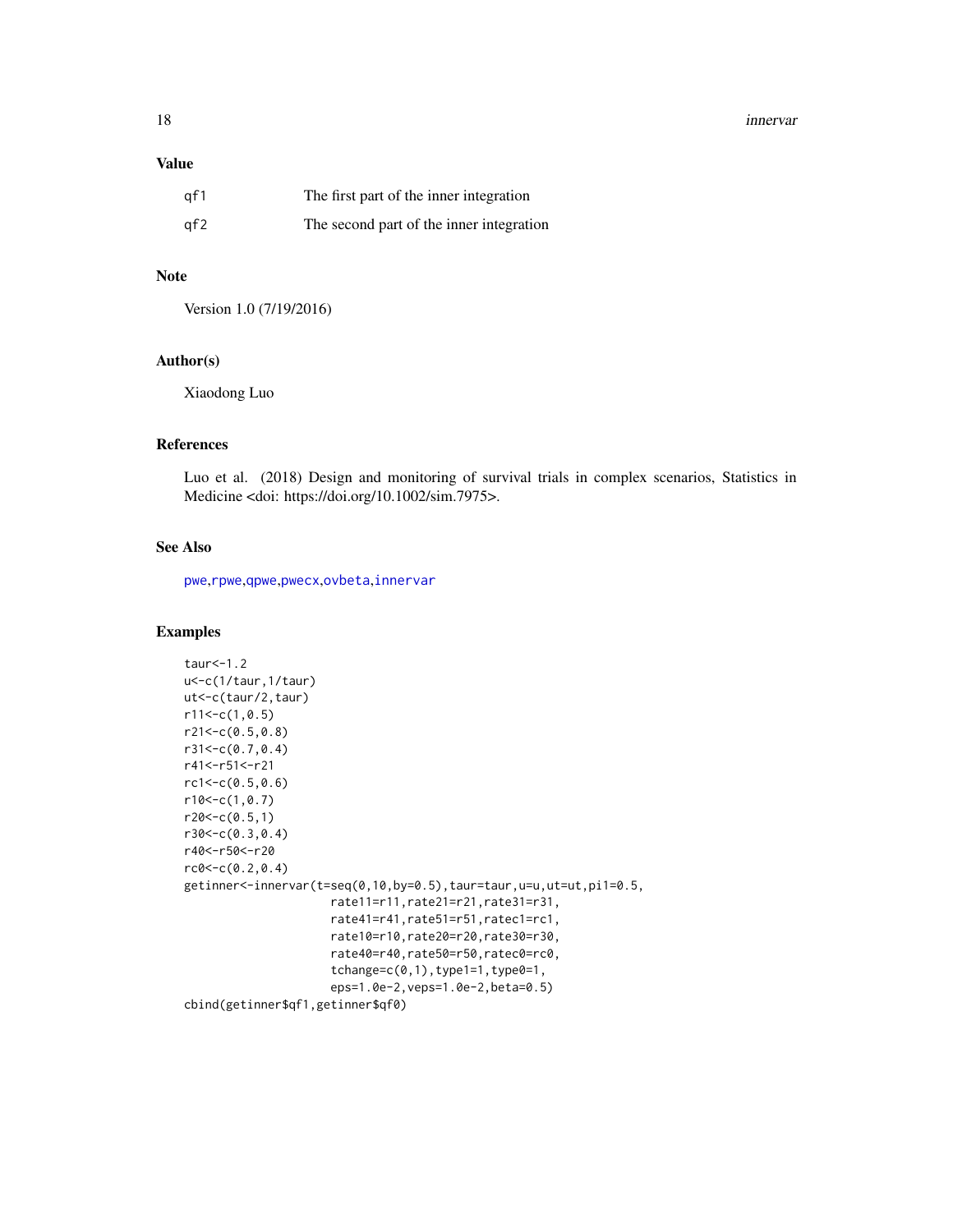<span id="page-18-0"></span>

#### Description

This will calculate the timeline from some timepoint in study when some/all subjects have entered accouting for staggered entry, delayed treatment effect, treatment crossover and loss to follow-up.

# Usage

```
instudyfindt(target=400,y=exp(rnorm(300)),z=rbinom(300,1,0.5),
                  d = rep(c(0,1,2), each = 100),
                  tcut=2,blinded=1,type0=1,type1=type0,
                  rp20=0.5,rp21=0.5,tchange=c(0,1),
              rate10=c(1,0.7),rate20=c(0.9,0.7),rate30=c(0.4,0.6),rate40=rate20,
                  rate50=rate20,ratec0=c(0.3,0.3),
                  rate11=rate10,rate21=rate20,rate31=rate30,
                  rate41=rate40,rate51=rate50,ratec1=ratec0,
                  withmorerec=1,
               ntotal=1000,taur=5,u=c(1/taur,1/taur),ut=c(taur/2,taur),pi1=0.5,
                  ntype0=1,ntype1=1,
                  nrp20=0.5,nrp21=0.5,ntchange=c(0,1),
                  nrate10=rate10,nrate20=rate20,nrate30=rate30,nrate40=rate40,
                  nrate50=rate50,nratec0=ratec0,
                  nrate11=rate10,nrate21=rate20,nrate31=rate30,nrate41=rate40,
                  nrate51=rate50,nratec1=ratec0,
                  eps=1.0e-2,init=tcut*1.1,epsilon=0.001,maxiter=100)
```

| target         | target number of events                                                                                                                                                                         |
|----------------|-------------------------------------------------------------------------------------------------------------------------------------------------------------------------------------------------|
| У              | observed times                                                                                                                                                                                  |
| $\overline{z}$ | observed treatment indicator when $b1$ indeed $=0$ , $z=1$ denotes the treatment group<br>and 0 the control group                                                                               |
| d              | event indicator, 1=event, 0=censored, 2=no event or censored up to tcut, the<br>data cut-point                                                                                                  |
| tcut           | the data cut-point                                                                                                                                                                              |
| blinded        | blinded=1 if the data is blinded,=0 if it is unblinded                                                                                                                                          |
| type0          | type of the crossover for the observed data in the control group                                                                                                                                |
| type1          | type of the crossover for the observed data in the treatment group                                                                                                                              |
| rp20           | re-randomization prob for the observed data in the control group                                                                                                                                |
| rp21           | re-randomization prob for the observed data in the treatment group                                                                                                                              |
| tchange        | A strictly increasing sequence of time points at which the event rates changes.<br>The first element of tchange must be zero. It must have the same length as<br>ratejk, $j=1,2,3,4,5,c; k=0,1$ |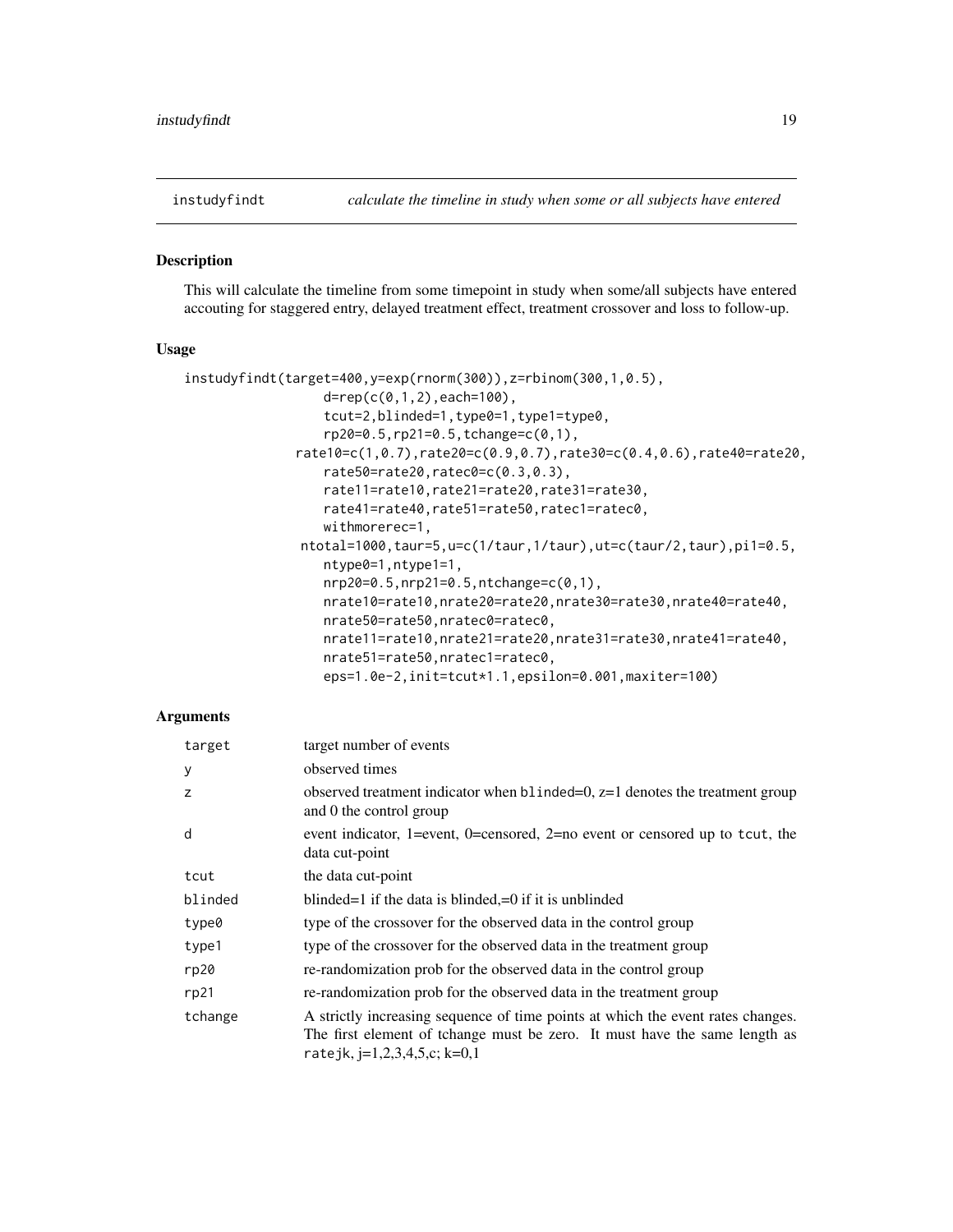| rate10      | Hazard before crossover for the old subjects in the control group                                                                                                                                 |
|-------------|---------------------------------------------------------------------------------------------------------------------------------------------------------------------------------------------------|
| rate20      | Hazard after crossover for the old subjects in the control group                                                                                                                                  |
| rate30      | Hazard for time to crossover for the old subjects in the control group                                                                                                                            |
| rate40      | Hazard after crossover for the old subjects in the control group for complex case                                                                                                                 |
| rate50      | Hazard after crossover for the old subjects in the control group for complex case                                                                                                                 |
| ratec0      | Hazard for time to censoring for the old subjects in the control group                                                                                                                            |
| rate11      | Hazard before crossover for the old subjects in the treatment group                                                                                                                               |
| rate21      | Hazard after crossover for the old subjects in the treatment group                                                                                                                                |
| rate31      | Hazard for time to crossover for the old subjects in the treatment group                                                                                                                          |
| rate41      | Hazard after crossover for the old subjects in the treatment group for complex<br>case                                                                                                            |
| rate51      | Hazard after crossover for the old subjects in the treatment group for complex<br>case                                                                                                            |
| ratec1      | Hazard for time to censoring for the old subjects in the treatment group                                                                                                                          |
| withmorerec | with more recepted if more subjects are needed to be recruited; $=0$ otherwise                                                                                                                    |
| ntotal      | total number of the potential new subjects                                                                                                                                                        |
| taur        | recruitment time for the potential new subjects                                                                                                                                                   |
| u           | Piecewise constant recuitment rate for the potential new subjects                                                                                                                                 |
| ut          | Recruitment intervals for the potential new subjects                                                                                                                                              |
| pi1         | Allocation probability to the treatment group for the potential new subjects                                                                                                                      |
| ntype0      | type of the crossover for the potential new subjects in the control group                                                                                                                         |
| ntype1      | type of the crossover for the potential new subjects in the treatment group                                                                                                                       |
| nrp20       | re-randomization prob for the potential new subjects in the control group                                                                                                                         |
| nrp21       | re-randomization prob for the potential new subjects in the treatment group                                                                                                                       |
| ntchange    | A strictly increasing sequence of time points at which the event rates changes.<br>The first element of ntchange must be zero. It must have the same length as<br>nratejk, $j=1,2,3,4,5,c; k=0,1$ |
| nrate10     | Hazard before crossover for the potential new subjects in the control group                                                                                                                       |
| nrate20     | Hazard after crossover for the potential new subjects in the control group                                                                                                                        |
| nrate30     | Hazard for time to crossover for the potential new subjects in the control group                                                                                                                  |
| nrate40     | Hazard after crossover for the potential new subjects in the control group for<br>complex case                                                                                                    |
| nrate50     | Hazard after crossover for the potential new subjects in the control group for<br>complex case                                                                                                    |
| nratec0     | Hazard for time to censoring for the potential new subjects in the control group                                                                                                                  |
| nrate11     | Hazard before crossover for the potential new subjects in the treatment group                                                                                                                     |
| nrate21     | Hazard after crossover for the potential new subjects in the treatment group                                                                                                                      |
| nrate31     | Hazard for time to crossover for the potential new subjects in the treatment group                                                                                                                |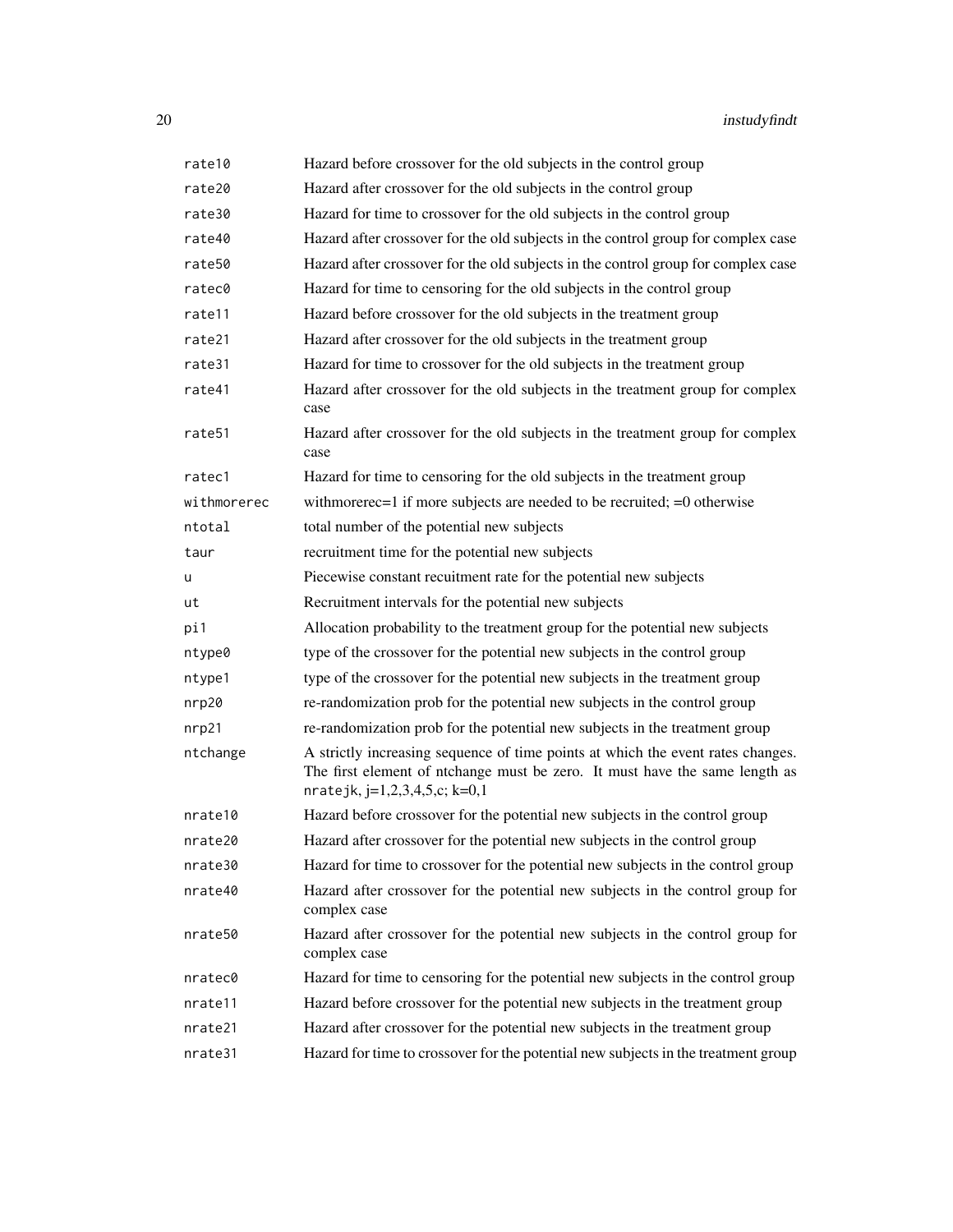# instudyfindt 21

| nrate41             | Hazard after crossover for the potential new subjects in the treatment group for<br>complex case                                                 |
|---------------------|--------------------------------------------------------------------------------------------------------------------------------------------------|
| nrate <sub>51</sub> | Hazard after crossover for the potential new subjects in the treatment group for<br>complex case                                                 |
| nratec1             | Hazard for time to censoring for the potential new subjects in the treatment<br>group                                                            |
| eps                 | A small number representing the error tolerance when calculating the utility<br>function<br>$\Phi_l(x) = \frac{\int_0^x s^l e^{-s} ds}{r^{l+1}}$ |
|                     | with $l = 0, 1, 2$ .                                                                                                                             |
| init                | initital value of the timeline estimate                                                                                                          |
| epsilon             | A small number representing the error tolerance when calculating the timeline.                                                                   |
| maxiter             | Maximum number of iterations when calculating the timeline                                                                                       |

#### Details

The hazard functions corresponding to rate11,...,rate51,ratec1, rate10,...,rate50,ratec0 are all piecewise constant function taking the form  $\lambda(t) = \sum_{j=1}^{m} \lambda_j I(t_{j-1} \leq t < t_j)$ , where  $\lambda_1, \dots, \lambda_m$ are the corresponding elements of the rates and  $t_0, \ldots, t_{m-1}$  are the corresponding elements of tchange,  $t_m = \infty$ . Note that all the rates must have the same tchange. The hazard functions corresponding to nrate11,...,nrate51,nratec1, nrate10,...,nrate50,nratec0 are all piecewise constant functions and all must have the same ntchange.

# Value

| t1          | the calculated timeline                                                             |
|-------------|-------------------------------------------------------------------------------------|
| dvalue      | the number of events                                                                |
| dvprime     | the derivative of the event cummulative function at time t1                         |
| tvar        | the variance of the timeline estimator                                              |
| ny          | total number of subjects that could be in the study                                 |
| eps         | final tolerance                                                                     |
| iter        | Number of iterations performed                                                      |
| t1hist      | the history of the iteration for timeline                                           |
| dvaluehist  | the history of the iteration for the event count                                    |
| dvprimehist | the history of the iteration for the derivative of event count with respect to time |

# Note

Version 1.0 (7/19/2016)

# Author(s)

Xiaodong Luo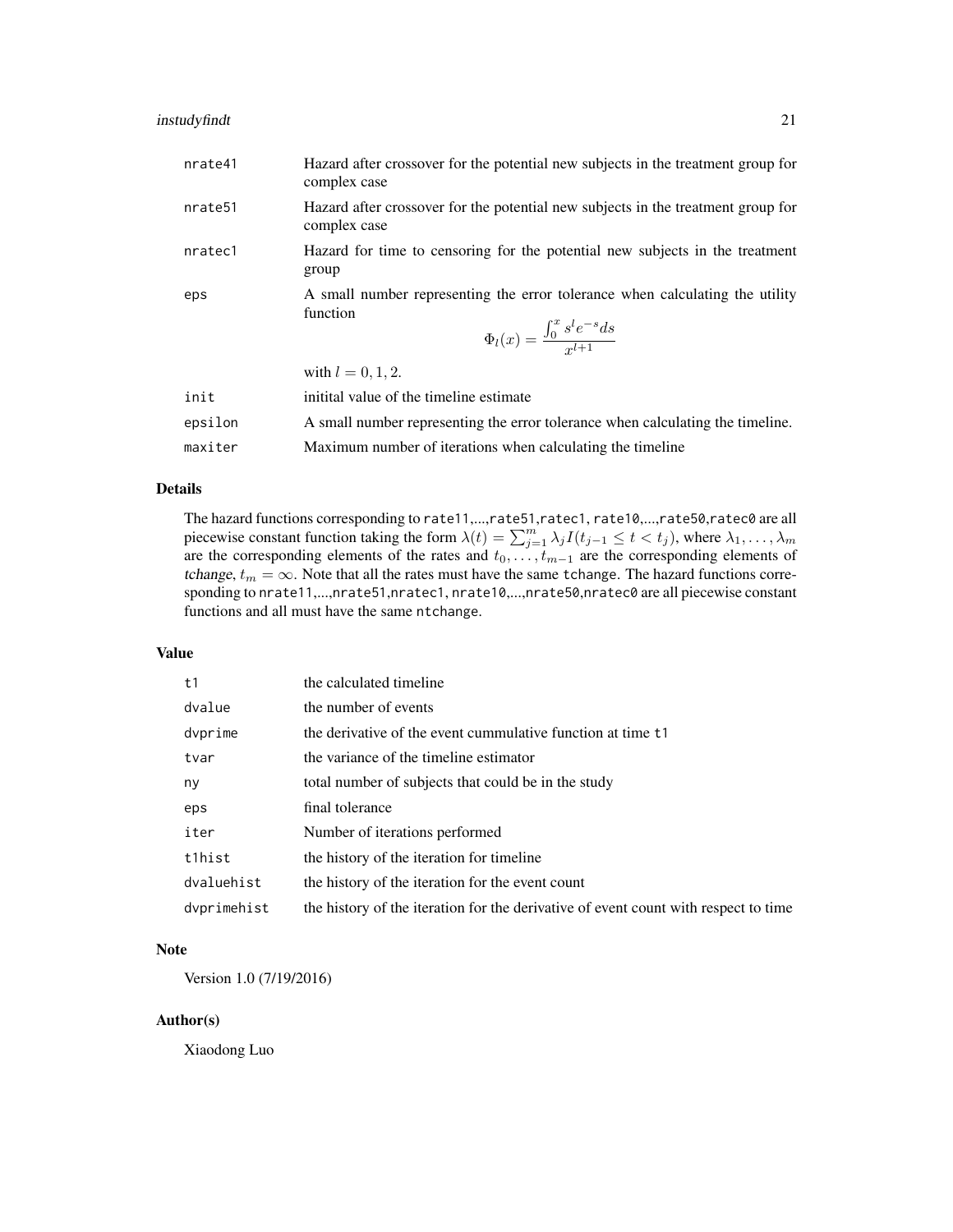# References

Luo, et al. (2017)

# See Also

[pwe](#page-35-1),[rpwe](#page-77-1),[qpwe](#page-62-1),[pwecxpwufindt](#page-41-1)

# Examples

```
n<-1000
target<-550
ntotal<-1000
pi1<-0.5
taur<-2.8
u<-c(1/taur,1/taur)
ut<-c(taur/2,taur)
r11<-c(1,0.5)
r21<-c(0.5,0.8)
r31<-c(0.7,0.4)
r41<-r51<-r21
rc1 < -c(0.5, 0.6)r10<-c(1,0.7)r20<-c(0.5,1)r30<-c(0.3,0.4)
r40<-r50<-r20
rc0 < -c(0.2, 0.4)tchange<-c(0,1.873)
tcut<-2
####generate the data
E<-T<-C<-Z<-delta<-rep(0,n)
E<-rpwu(nr=n,u=u,ut=ut)$r
Z<-rbinom(n,1,pi1)
n1 < -sum(Z)n0<-sum(1-Z)
C[Z==1]<-rpwe(nr=n1,rate=rc1,tchange=tchange)$r
C[Z==0]<-rpwe(nr=n0,rate=rc0,tchange=tchange)$r
T[Z==1]<-rpwecx(nr=n1,rate1=r11,rate2=r21,rate3=r31,
                rate4=r41,rate5=r51,tchange=tchange,type=1)$r
T[Z==0]<-rpwecx(nr=n0,rate1=r10,rate2=r20,rate3=r30,
                rate4=r40,rate5=r50,tchange=tchange,type=1)$r
y<-pmin(pmin(T,C),tcut-E)
y1<-pmin(C,tcut-E)
delta[T<=y]<-1
delta[C<=y]<-0
delta[tcut-E<=y & tcut-E>0]<-2
delta[tcut-E<=y & tcut-E<=0]<--1
ys<-y[delta>-1]
Zs<-Z[delta>-1]
ds<-delta[delta>-1]
```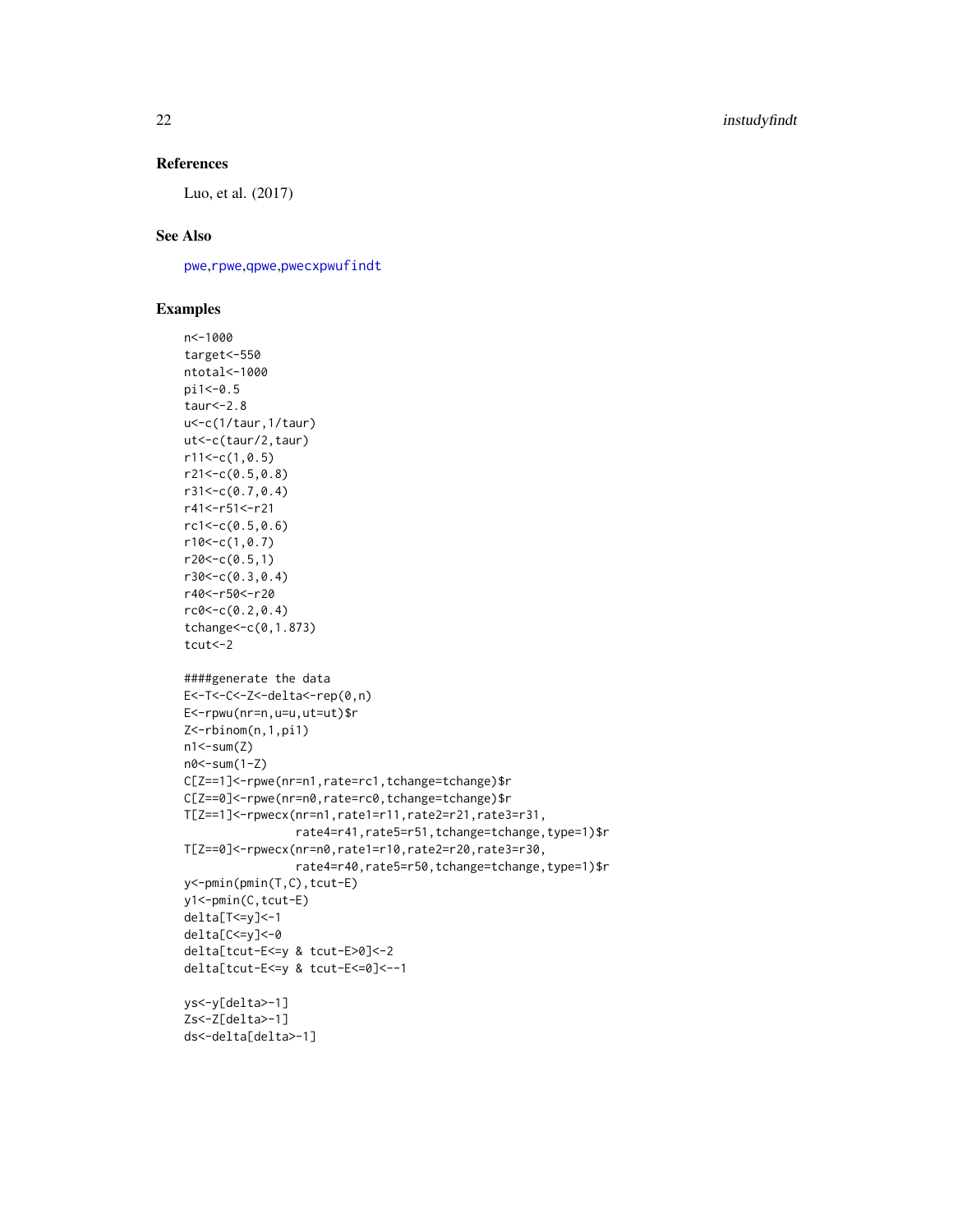#### <span id="page-22-0"></span>ovbeta 23

```
nplus<-sum(delta==-1)
nd0 < - sum (ds = = 0)
nd1<-sum(ds==1)
nd2<-sum(ds==2)
ntaur<-taur-tcut
nu<-c(1/ntaur,1/ntaur)
nut<-c(ntaur/2,ntaur)
###calculate the timeline at baseline
xt<-pwecxpwufindt(target=target,ntotal=n,taur=taur,u=u,ut=ut,pi1=pi1,
              rate11=r11,rate21=r21,rate31=r31,ratec1=rc1,
              rate10=r10,rate20=r20,rate30=r30,ratec0=rc0,
              tchange=tchange,eps=0.001,init=taur,epsilon=0.000001,maxiter=100)
###calculate the timeline in study
yt<-instudyfindt(target=target,y=ys,z=Zs,d=ds,
                       tcut=tcut,blinded=0,type1=1,type0=1,tchange=tchange,
                       rate10=r10,rate20=r20,rate30=r30,ratec0=rc0,
                       rate11=r11,rate21=r21,rate31=r31,ratec1=rc1,
                       withmorerec=1,
                       ntotal=nplus,taur=ntaur,u=nu,ut=nut,pi1=pi1,
                       ntype1=1,ntype0=1,ntchange=tchange,
                       nrate10=r10,nrate20=r20,nrate30=r30,nratec0=rc0,
                       nrate11=r11,nrate21=r21,nrate31=r31,nratec1=rc1,
                       eps=1.0e-2,init=2,epsilon=0.001,maxiter=100)
##timelines
c(yt$t1,xt$t1)
##standard errors of the timeline estimators
c(sqrt(yt$tvar/yt$ny),sqrt(xt$tvar/n))
###95 percent CIs
c(yt$t1-1.96*sqrt(yt$tvar/yt$ny),yt$t1+1.96*sqrt(yt$tvar/yt$ny))
c(xt$t1-1.96*sqrt(xt$tvar/n),xt$t1+1.96*sqrt(xt$tvar/n))
```
<span id="page-22-1"></span>

ovbeta *calculate the overall log hazard ratio*

#### Description

This will calculate the overall (log) hazard ratio accouting for staggered entry, delayed treatment effect, treatment crossover and loss to follow-up.

#### Usage

```
ovbeta(tfix=2.0,taur=5,u=c(1/taur,1/taur),ut=c(taur/2,taur),pi1=0.5,
       rate11=c(1,0.5),rate21=rate11,rate31=c(0.7,0.4),rate41=rate21,
       rate51=rate21,ratec1=c(0.5,0.6),
       rate10=rate11,rate20=rate10,rate30=rate31,rate40=rate20,
       rate50=rate20,ratec0=c(0.4,0.3),
```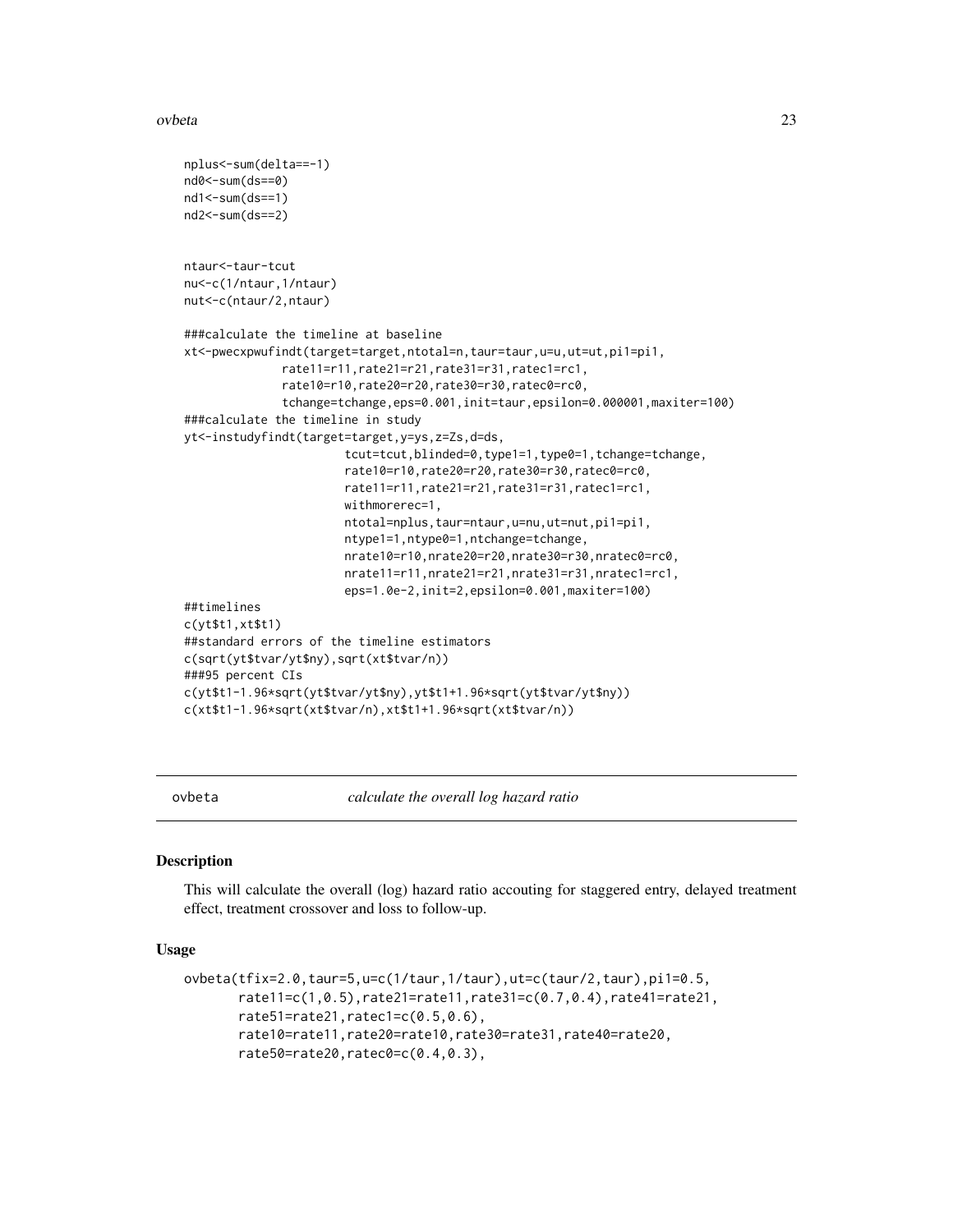24 ovbeta

```
tchange=c(0,1),type1=1,type0=1,
rp21=0.5,rp20=0.5,
eps=1.0e-2,veps=1.0e-2,
beta0=0,epsbeta=1.0e-4,iterbeta=25)
```

| tfix     | The time point where the overall log hazard ratio is computed.                                                                                                                                |
|----------|-----------------------------------------------------------------------------------------------------------------------------------------------------------------------------------------------|
| taur     | Recruitment time                                                                                                                                                                              |
| u        | Piecewise constant recuitment rate                                                                                                                                                            |
| ut       | Recruitment intervals                                                                                                                                                                         |
| pi1      | Allocation probability for the treatment group                                                                                                                                                |
| rate11   | Hazard before crossover for the treatment group                                                                                                                                               |
| rate21   | Hazard after crossover for the treatment group                                                                                                                                                |
| rate31   | Hazard for time to crossover for the treatment group                                                                                                                                          |
| rate41   | Hazard after crossover for the treatment group for complex case                                                                                                                               |
| rate51   | Hazard after crossover for the treatment group for complex case                                                                                                                               |
| ratec1   | Hazard for time to censoring for the treatment group                                                                                                                                          |
| rate10   | Hazard before crossover for the control group                                                                                                                                                 |
| rate20   | Hazard after crossover for the control group                                                                                                                                                  |
| rate30   | Hazard for time to crossover for the control group                                                                                                                                            |
| rate40   | Hazard after crossover for the control group for complex case                                                                                                                                 |
| rate50   | Hazard after crossover for the control group for complex case                                                                                                                                 |
| ratec0   | Hazard for time to censoring for the control group                                                                                                                                            |
| tchange  | A strictly increasing sequence of time points at which the event rates changes.<br>The first element of tchange must be zero. It must have the same length as<br>rate11, rate21, rate31, etc. |
| type1    | Type of crossover in the treatment group                                                                                                                                                      |
| type0    | Type of crossover in the control group                                                                                                                                                        |
| rp21     | re-randomization prob in the treatment group                                                                                                                                                  |
| rp20     | re-randomization prob in the control group                                                                                                                                                    |
| eps      | A small number representing the error tolerance when calculating the utility<br>function                                                                                                      |
|          | $\Phi_l(x) = \frac{\int_0^x s^l e^{-s} ds}{x^{l+1}}$                                                                                                                                          |
|          | with $l = 0, 1, 2$ .                                                                                                                                                                          |
| veps     | A small number representing the error tolerance when calculating the Fisher<br>information.                                                                                                   |
| beta0    | The starting value of the Newton-Raphson iterative procedure.                                                                                                                                 |
| epsbeta  | Absolute tolerance when calculating the overall log hazard ratio.                                                                                                                             |
| iterbeta | Maximum number of iterations when calculating the overall log hazard ratio.                                                                                                                   |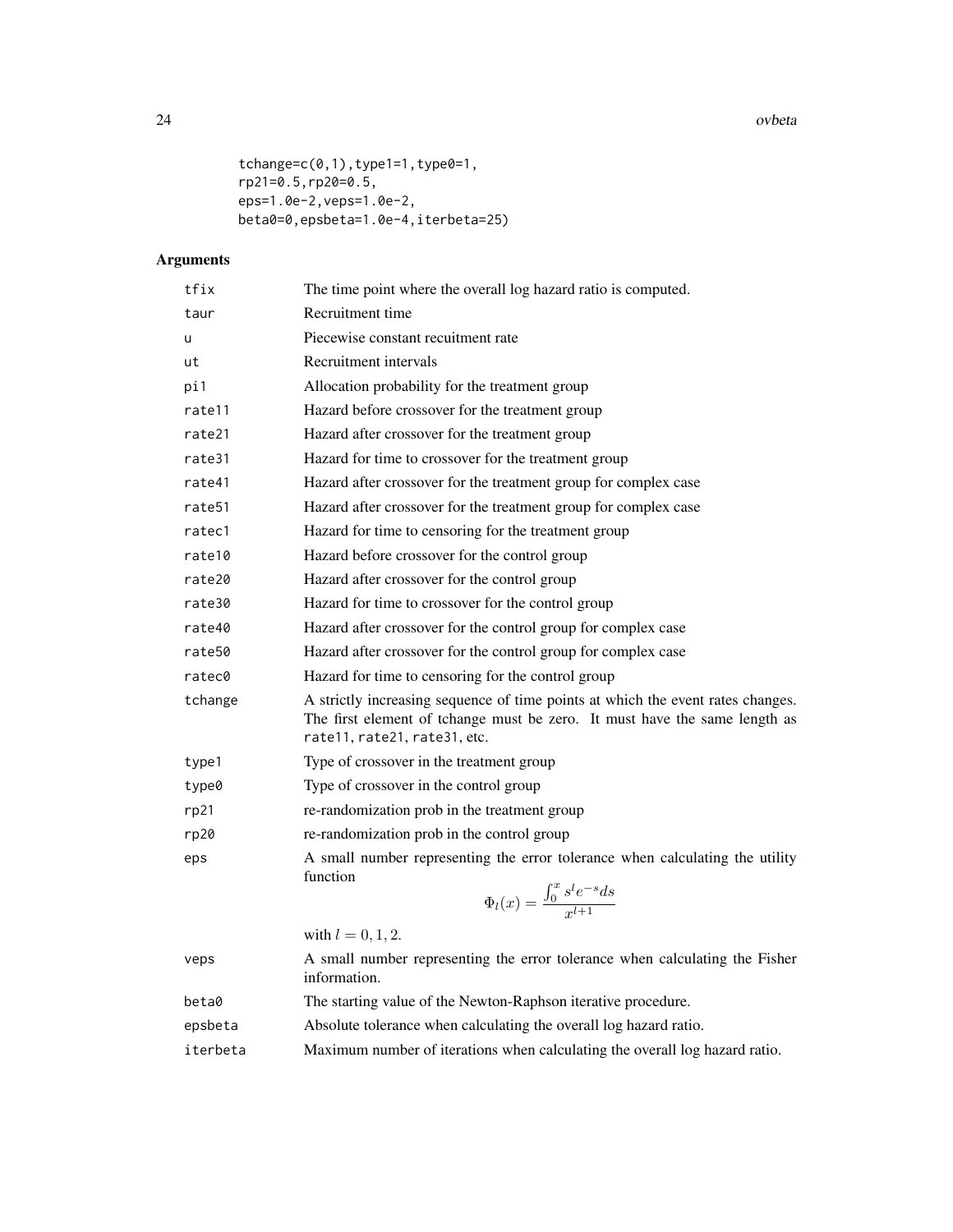#### ovbeta 25

# Details

The hazard functions corresponding to rate11,...,rate51,ratec1, rate10,...,rate50,ratec0 are all piecewise constant function taking the form  $\lambda(t) = \sum_{j=1}^{m} \lambda_j I(t_{j-1} \leq t < t_j)$ , where  $\lambda_1, \dots, \lambda_m$ are the corresponding elements of the rates and  $t_0, \ldots, t_{m-1}$  are the corresponding elements of tchange,  $t_m = \infty$ . Note that all the rates must have the same tchange.

# Value

| b1     | The overall log hazard ratio                                                                            |
|--------|---------------------------------------------------------------------------------------------------------|
| hr     | The overall hazard ratio                                                                                |
| err    | Error at the last iterative step                                                                        |
| iter   | Number of iterations performed                                                                          |
| bhist  | The overall log hazard ratio at each step                                                               |
| xnum   | The expected score function at each step                                                                |
| xdenom | The Fisher information at each step                                                                     |
| atsupp | The grids used to cut the interval $[0, \text{tfix}]$ in order to approximate the Fisher<br>information |

# Note

Version 1.0 (7/19/2016)

# Author(s)

Xiaodong Luo

# References

Luo, et al. (2017)

## See Also

[pwe](#page-35-1),[rpwe](#page-77-1),[qpwe](#page-62-1)

# Examples

```
taur<-1.2
u<-c(1/taur,1/taur)
ut<-c(taur/2,taur)
r11<-c(1,0.5)r21<-c(0.5,0.8)
r31<-c(0.7,0.4)
r41<-r51<-r21
rc1<-c(0.5,0.6)
r10<-c(1,0.7)r20 < -c(0.5,1)r30<-c(0.3,0.4)
r40<-r50<-r20
```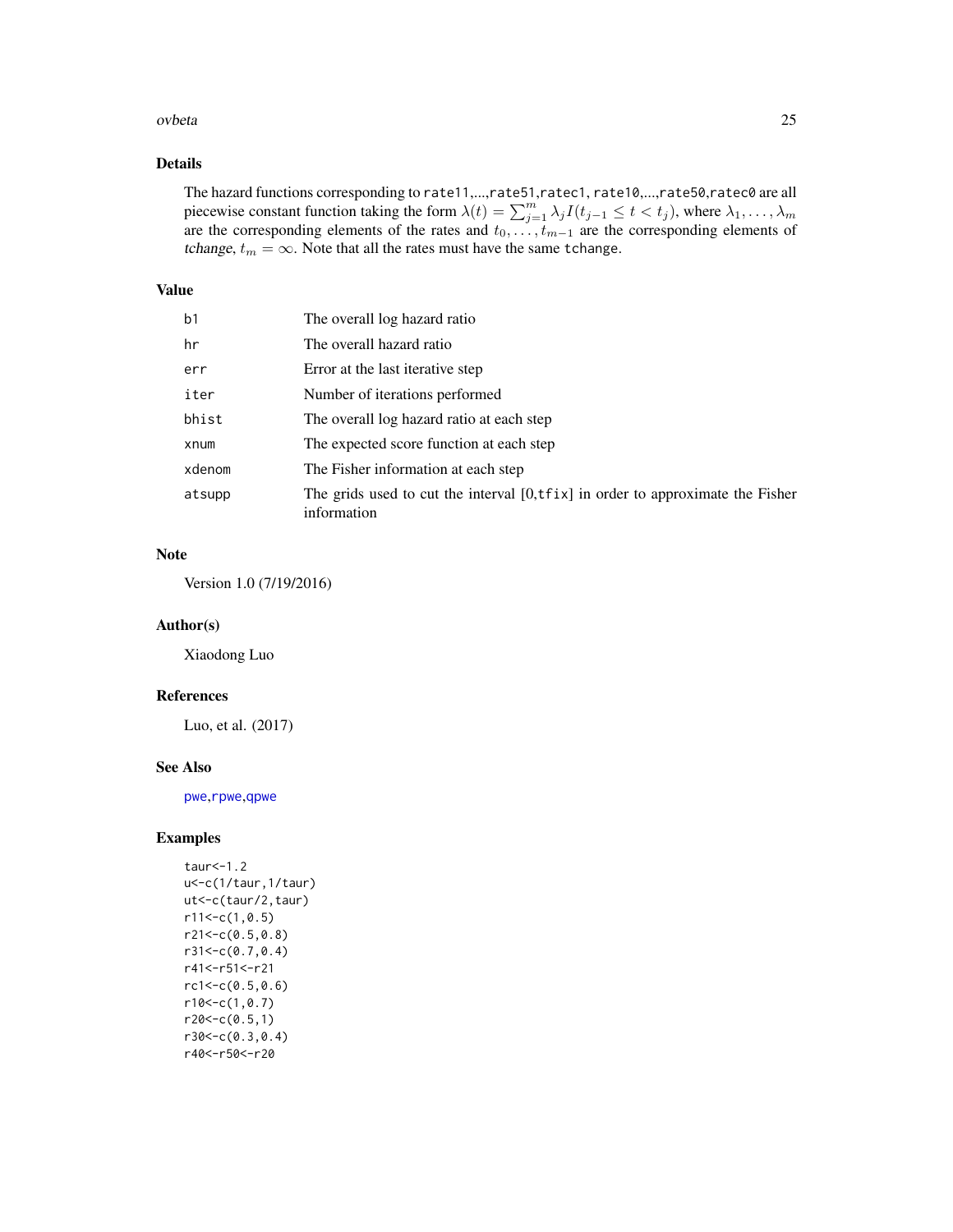```
rc0 < -c(0.2, 0.4)getbeta<-ovbeta(tfix=2.0,taur=taur,u=u,ut=ut,pi1=0.5,
      rate11=r11,rate21=r21,rate31=r31,rate41=r41,rate51=r51,ratec1=rc1,
      rate10=r10,rate20=r20,rate30=r30,rate40=r40,rate50=r50,ratec0=rc0,
     tchange=c(0,1),type1=1,type0=1,eps=1.0e-2,veps=1.0e-2,beta0=0,epsbeta=1.0e-4,iterbeta=25)
getbeta$b1
```
#### overallcov *calculate the overall covariance*

# Description

This will calculate the overall covariance accouting for staggered entry, delayed treatment effect, treatment crossover and loss to follow-up.

# Usage

```
overallcov(tfix=2.0,tfix0=1.0,taur=5,u=c(1/taur,1/taur),ut=c(taur/2,taur),pi1=0.5,
              rate11=c(1,0.5),rate21=rate11,rate31=c(0.7,0.4),
              rate41=rate21,rate51=rate21,ratec1=c(0.5,0.6),
              rate10=c(1,0.7),rate20=rate10,rate30=rate31,
              rate40=rate20,rate50=rate20,ratec0=ratec1,
              tchange=c(0,1), type1=1, type0=1,
              rp21=0.5,rp20=0.5,
              eps=1.0e-2,veps=1.0e-2,beta=0,beta0=0)
```

| tfix   | The upper point where the overall covariance is computed.       |
|--------|-----------------------------------------------------------------|
| tfix0  | The lower point where the overall covariance is computed.       |
| taur   | Recruitment time                                                |
| u      | Piecewise constant recuitment rate                              |
| ut     | Recruitment intervals                                           |
| pi1    | Allocation probability for the treatment group                  |
| rate11 | Hazard before crossover for the treatment group                 |
| rate21 | Hazard after crossover for the treatment group                  |
| rate31 | Hazard for time to crossover for the treatment group            |
| rate41 | Hazard after crossover for the treatment group for complex case |
| rate51 | Hazard after crossover for the treatment group for complex case |
| ratec1 | Hazard for time to censoring for the treatment group            |
| rate10 | Hazard before crossover for the control group                   |
| rate20 | Hazard after crossover for the control group                    |
| rate30 | Hazard for time to crossover for the control group              |

<span id="page-25-0"></span>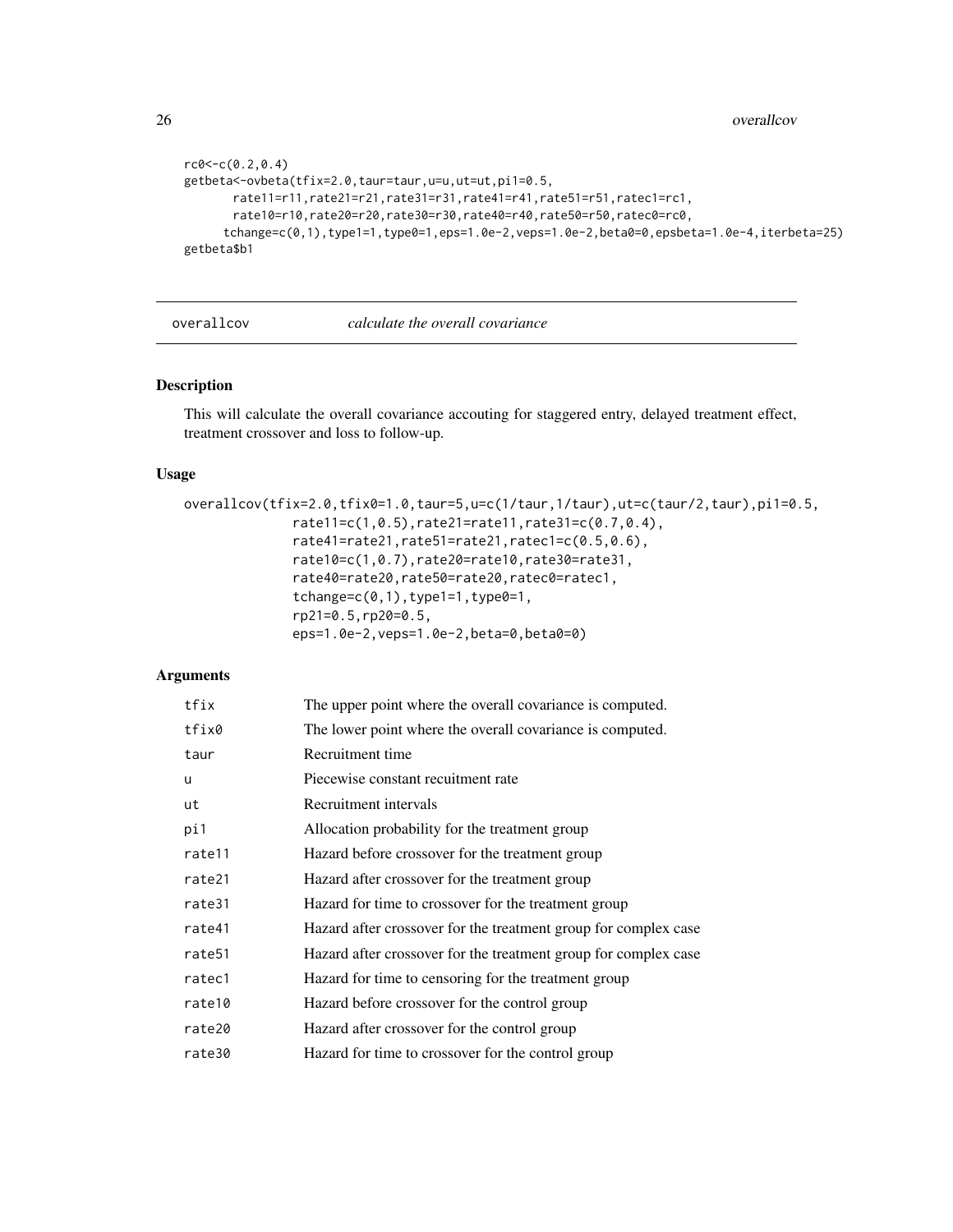#### overallcov 27

| rate40  | Hazard after crossover for the control group for complex case                                                                                                                                 |
|---------|-----------------------------------------------------------------------------------------------------------------------------------------------------------------------------------------------|
| rate50  | Hazard after crossover for the control group for complex case                                                                                                                                 |
| ratec0  | Hazard for time to censoring for the control group                                                                                                                                            |
| tchange | A strictly increasing sequence of time points at which the event rates changes.<br>The first element of tchange must be zero. It must have the same length as<br>rate11, rate21, rate31, etc. |
| type1   | Type of crossover in the treatment group                                                                                                                                                      |
| type0   | Type of crossover in the control group                                                                                                                                                        |
| rp21    | re-randomization prob in the treatment group                                                                                                                                                  |
| rp20    | re-randomization prob in the control group                                                                                                                                                    |
| eps     | A small number representing the error tolerance when calculating the utility<br>function<br>$\Phi_l(x) = \frac{\int_0^x s^l e^{-s} ds}{x^{l+1}}$                                              |
|         | with $l = 0, 1, 2$ .                                                                                                                                                                          |
| veps    | A small number representing the error tolerance when calculating the Fisher<br>information.                                                                                                   |
| beta    | The value at which the covaraince is computed, upper bound                                                                                                                                    |
| beta0   | The value at which the covaraince is computed, lower bound                                                                                                                                    |

# Details

The hazard functions corresponding to rate11,...,rate51,ratec1, rate10,...,rate50,ratec0 are all piecewise constant function taking the form  $\lambda(t) = \sum_{j=1}^{m} \lambda_j I(t_{j-1} \leq t < t_j)$ , where  $\lambda_1, \dots, \lambda_m$ are the corresponding elements of the rates and  $t_0, \ldots, t_{m-1}$  are the corresponding elements of tchange,  $t_m = \infty$ . Note that all the rates must have the same tchange.

# Value

| covbeta         | The covariance the score functions |
|-----------------|------------------------------------|
| covbeta1        | The first part of the cov          |
| covbeta2        | The second part of the cov         |
| covbeta3        | The third part of the cov          |
| covbeta4        | The fourth part of the cov         |
| EA1             | The first score function           |
| FA <sub>2</sub> | The second score function          |

# Note

Version 1.0 (7/19/2016)

# Author(s)

Xiaodong Luo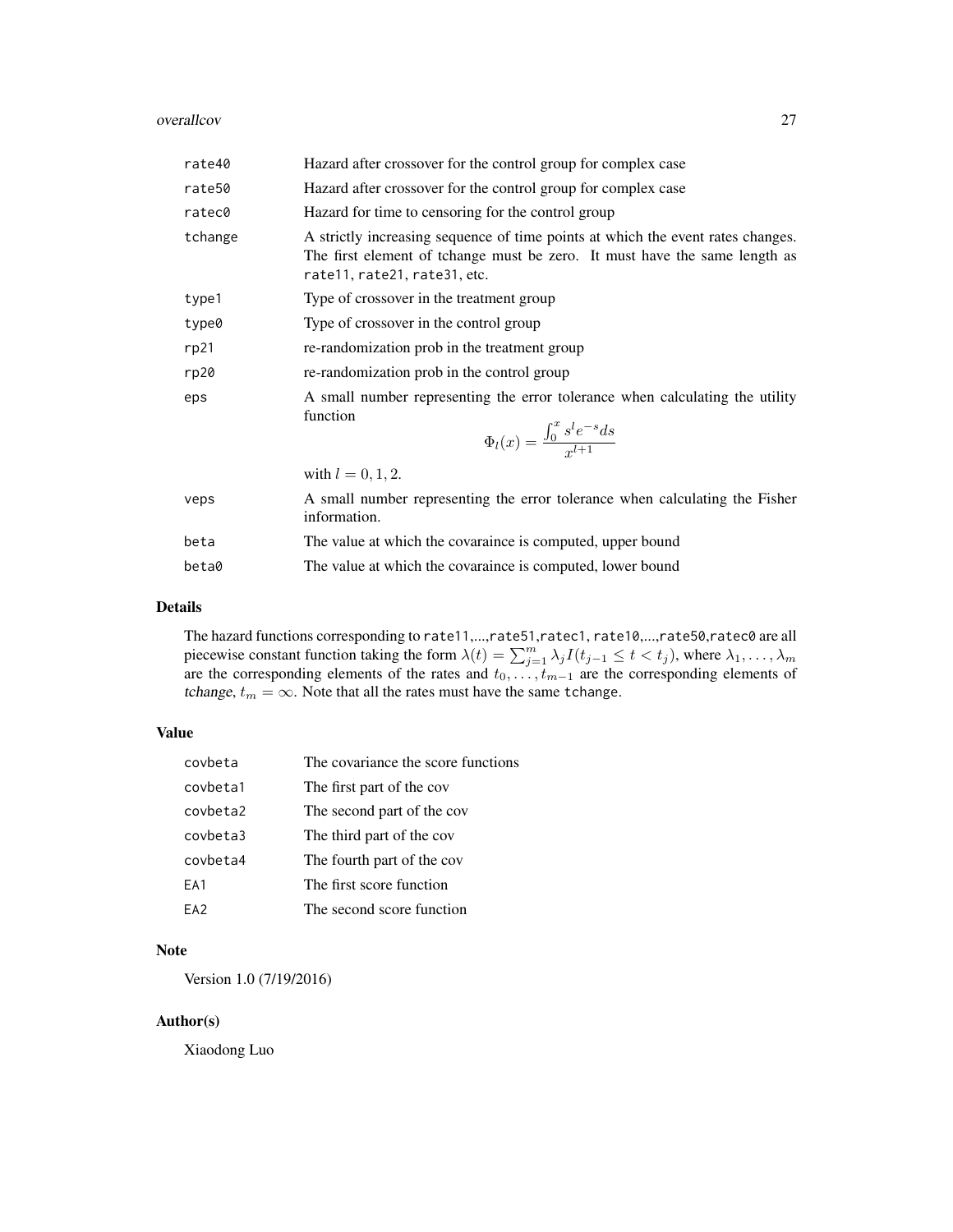#### References

Luo, et al. (2017)

# See Also

[pwe](#page-35-1),[rpwe](#page-77-1),[qpwe](#page-62-1),[ovbeta](#page-22-1),[innervar](#page-15-1)

#### Examples

```
taur<-1.2
u<-c(1/taur,1/taur)
ut<-c(taur/2,taur)
r11<-c(1,0.5)r21<-c(0.5,0.8)
r31<-c(0.7,0.4)
r41<-r51<-r21
rc1<-c(0.5,0.6)
r10<-c(1, 0.7)r20<-c(0.5,1)r30<-c(0.3,0.4)
r40<-r50<-r20
rc0 < -c(0.2, 0.4)getcov<-overallcov(tfix=2.0,tfix0=1.0,taur=taur,u=u,ut=ut,pi1=0.5,
              rate11=r11,rate21=r21,rate31=r31,
              rate41=r41,rate51=r51,ratec1=rc1,
              rate10=r10,rate20=r20,rate30=r30,
              rate40=r40,rate50=r50,ratec0=rc0,
              tchange=c(0,1),type1=1,type0=1,eps=1.0e-2,veps=1.0e-2,beta=0,beta0=0)
getcov$covbeta
```
overallcovp1 *calculate the first part of the overall covariance*

#### Description

This will calculate the first part of the overall covariance accouting for staggered entry, delayed treatment effect, treatment crossover and loss to follow-up.

#### Usage

```
overallcovp1(tfix=2.0,tfix0=1.0,taur=5,u=c(1/taur,1/taur),ut=c(taur/2,taur),pi1=0.5,
                    rate11=c(1,0.5),rate21=rate11,rate31=c(0.7,0.4),
                    rate41=rate21,rate51=rate51,ratec1=c(0.5,0.6),
                    rate10=rate11,rate20=rate10,rate30=rate31,
                    rate40=rate20,rate50=rate20,ratec0=ratec1,
                    tchange=c(0,1), type1=1, type0=1,
                    rp21=0.5,rp20=0.5,
                    eps=1.0e-2,veps=1.0e-2,beta=0,beta0=0)
```
<span id="page-27-0"></span>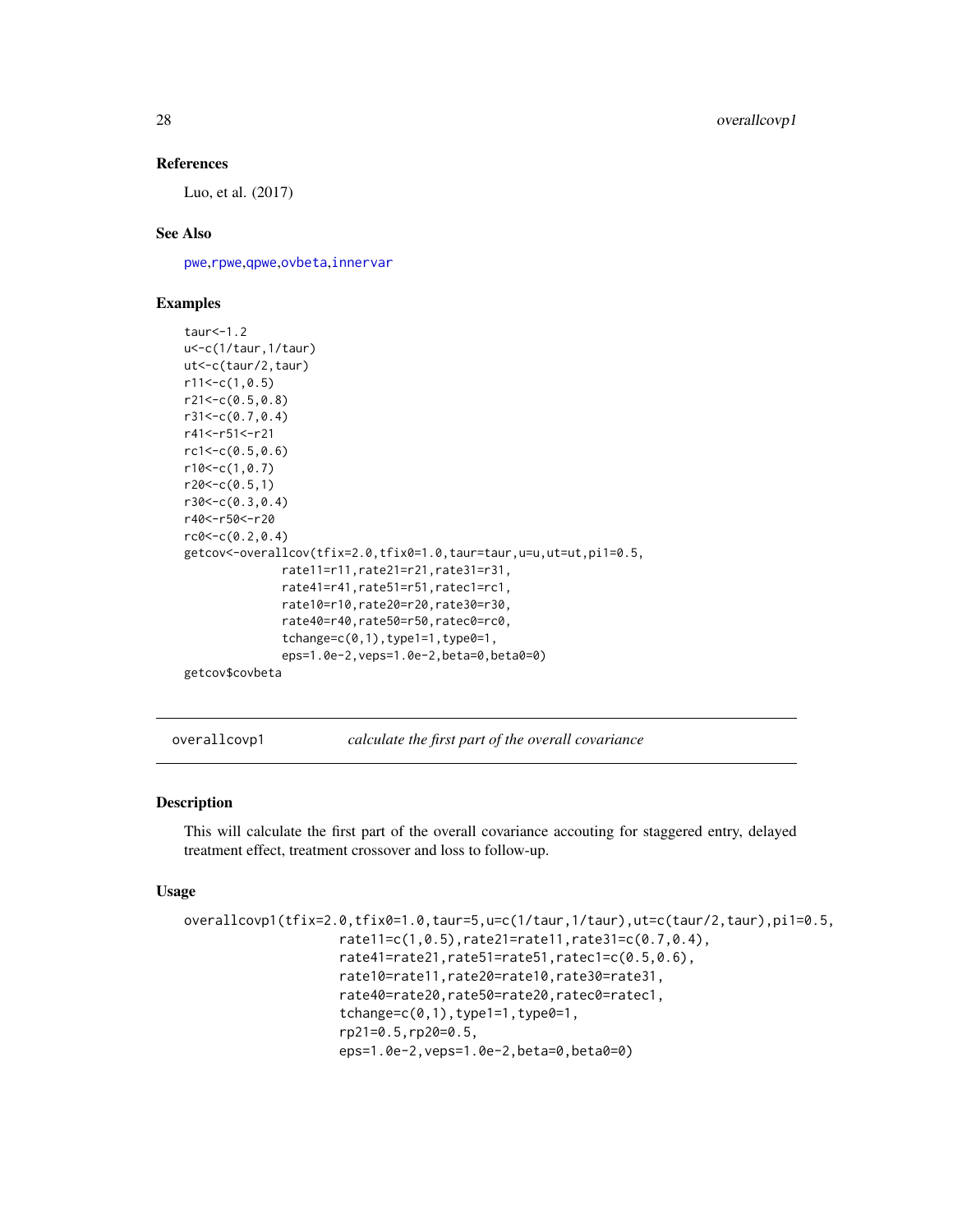# overallcovp1 29

## Arguments

| The upper point where the overall covariance is computed.                                                                                                                                     |
|-----------------------------------------------------------------------------------------------------------------------------------------------------------------------------------------------|
| The lower point where the overall covariance is computed.                                                                                                                                     |
| Recruitment time                                                                                                                                                                              |
| Piecewise constant recuitment rate                                                                                                                                                            |
| Recruitment intervals                                                                                                                                                                         |
| Allocation probability for the treatment group                                                                                                                                                |
| Hazard before crossover for the treatment group                                                                                                                                               |
| Hazard after crossover for the treatment group                                                                                                                                                |
| Hazard for time to crossover for the treatment group                                                                                                                                          |
| Hazard after crossover for the treatment group for complex case                                                                                                                               |
| Hazard after crossover for the treatment group for complex case                                                                                                                               |
| Hazard for time to censoring for the treatment group                                                                                                                                          |
| Hazard before crossover for the control group                                                                                                                                                 |
| Hazard after crossover for the control group                                                                                                                                                  |
| Hazard for time to crossover for the control group                                                                                                                                            |
| Hazard after crossover for the control group for complex case                                                                                                                                 |
| Hazard after crossover for the control group for complex case                                                                                                                                 |
| Hazard for time to censoring for the control group                                                                                                                                            |
| A strictly increasing sequence of time points at which the event rates changes.<br>The first element of tchange must be zero. It must have the same length as<br>rate11, rate21, rate31, etc. |
| Type of crossover in the treatment group                                                                                                                                                      |
| Type of crossover in the control group                                                                                                                                                        |
| re-randomization prob in the treatment group                                                                                                                                                  |
| re-randomization prob in the control group                                                                                                                                                    |
| A small number representing the error tolerance when calculating the utility<br>function<br>$\Phi_l(x) = \frac{\int_0^x s^l e^{-s} ds}{r^{l+1}}$                                              |
| with $l = 0, 1, 2$ .                                                                                                                                                                          |
| A small number representing the error tolerance when calculating the Fisher<br>information.                                                                                                   |
| The value at which the covaraince is computed, upper bound                                                                                                                                    |
| The value at which the covaraince is computed, lower bound                                                                                                                                    |
|                                                                                                                                                                                               |

# Details

The hazard functions corresponding to rate11,...,rate51,ratec1, rate10,...,rate50,ratec0 are all piecewise constant function taking the form  $\lambda(t) = \sum_{j=1}^{m} \lambda_j I(t_{j-1} \leq t < t_j)$ , where  $\lambda_1, \dots, \lambda_m$ are the corresponding elements of the rates and  $t_0, \ldots, t_{m-1}$  are the corresponding elements of tchange,  $t_m = \infty$ . Note that all the rates must have the same tchange.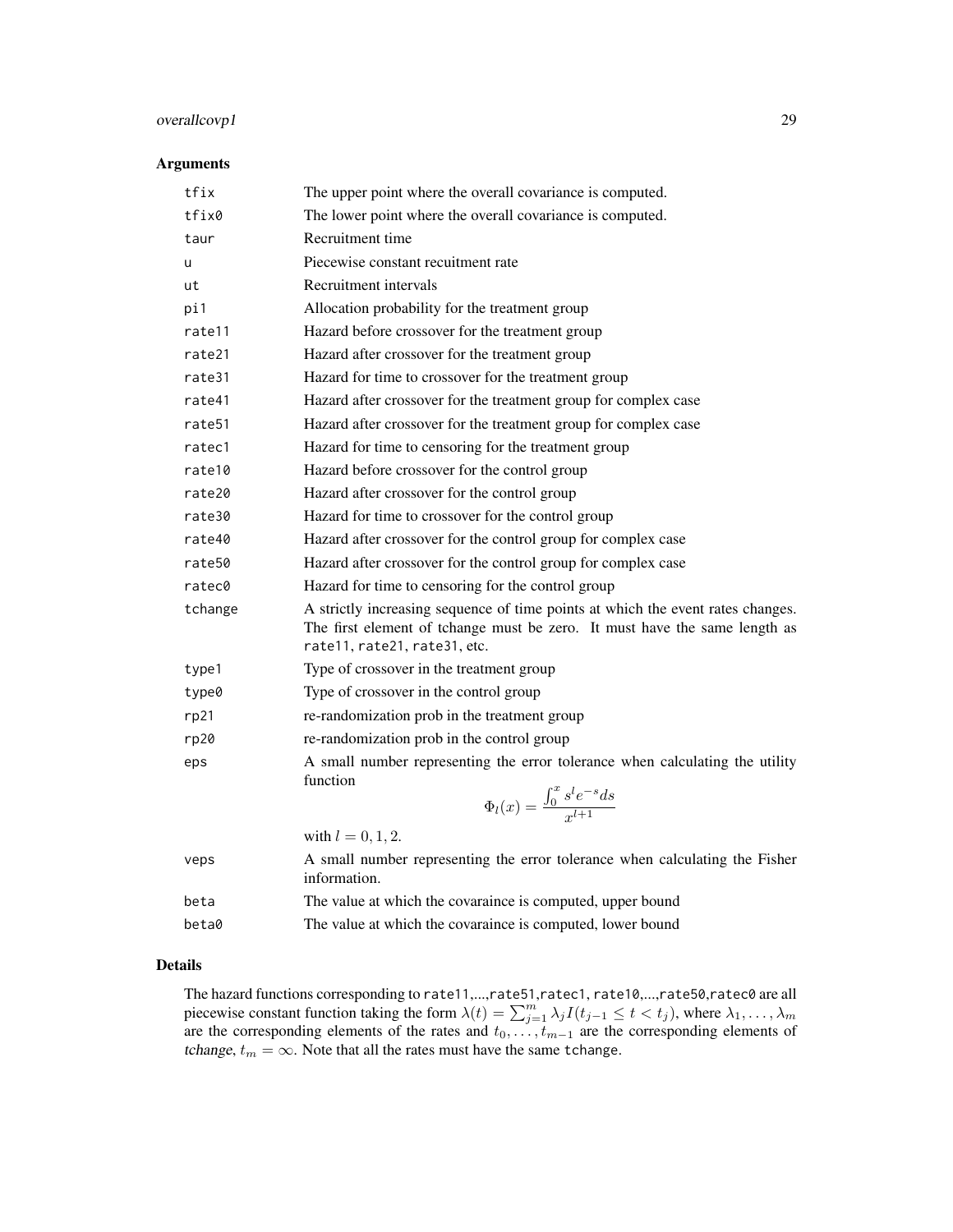# Value

| covbeta1 | The first part of the covariance |
|----------|----------------------------------|
| FA1      | The first score function         |

#### Note

Version 1.0 (7/19/2016)

# Author(s)

Xiaodong Luo

# References

Luo, et al. (2017)

# See Also

[pwe](#page-35-1),[rpwe](#page-77-1),[qpwe](#page-62-1),[ovbeta](#page-22-1),[innervar](#page-15-1)

# Examples

```
taur<-1.2
u<-c(1/taur,1/taur)
ut<-c(taur/2,taur)
r11<-c(1,0.5)r21<-c(0.5,0.8)
r31<-c(0.7,0.4)
r41<-r51<-r21
rc1<-c(0.5,0.6)
r10<-c(1,0.7)
r20<-c(0.5,1)r30<-c(0.3,0.4)
r40<-r50<-r20
rc0<-c(0.2,0.4)
getcov1<-overallcovp1(tfix=2.0,tfix0=1.0,taur=taur,u=u,ut=ut,pi1=0.5,
              rate11=r11,rate21=r21,rate31=r31,
              rate41=r41,rate51=r51,ratec1=rc1,
              rate10=r10,rate20=r20,rate30=r30,
              rate40=r40,rate50=r50,ratec0=rc0,
              tchange=c(0,1),type1=1,type0=1,
              eps=1.0e-2,veps=1.0e-2,beta=0,beta0=0)
getcov1$covbeta1
```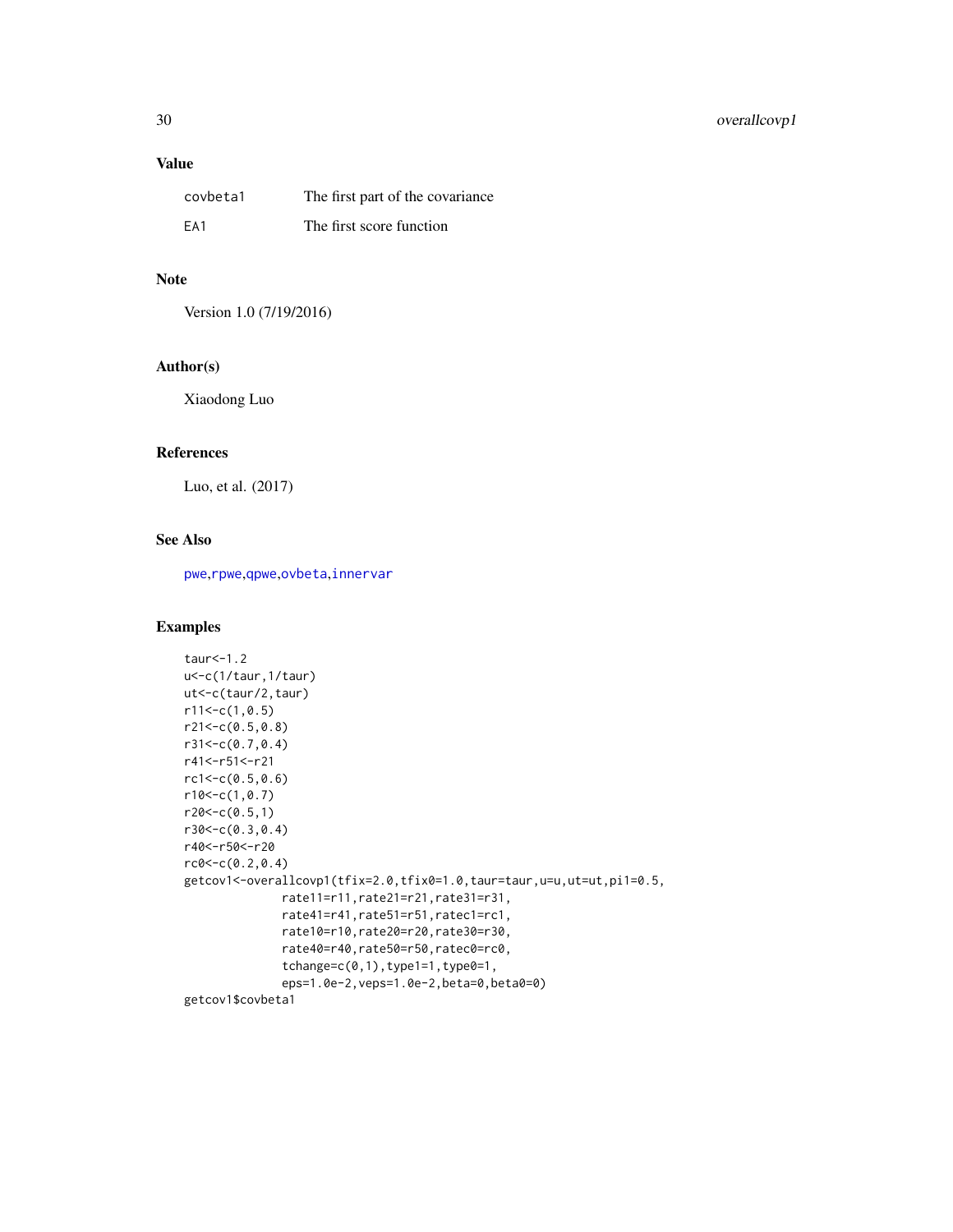# <span id="page-30-0"></span>Description

This will calculate the other parts of the overall covariance accouting for staggered entry, delayed treatment effect, treatment crossover and loss to follow-up.

#### Usage

```
overallcovp2(tfix=2.0,tfix0=1.0,taur=5,u=c(1/taur,1/taur),ut=c(taur/2,taur),pi1=0.5,
                    rate11=c(1,0.5),rate21=rate11,rate31=c(0.7,0.4),
                    rate41=rate21,rate51=rate51,ratec1=c(0.5,0.6),
                    rate10=rate11,rate20=rate10,rate30=rate31,
                    rate40=rate20,rate50=rate20,ratec0=ratec1,
                    tchange=c(0,1), type1=1, type0=1,
                    rp21=0.5,rp20=0.5,
                    eps=1.0e-2,veps=1.0e-2,beta=0,beta0=0)
```

| tfix               | The upper point where the overall covariance is computed.                                                                                                                                     |
|--------------------|-----------------------------------------------------------------------------------------------------------------------------------------------------------------------------------------------|
| tfix0              | The lower point where the overall covariance is computed.                                                                                                                                     |
| taur               | Recruitment time                                                                                                                                                                              |
| u                  | Piecewise constant recuitment rate                                                                                                                                                            |
| ut                 | Recruitment intervals                                                                                                                                                                         |
| pi1                | Allocation probability for the treatment group                                                                                                                                                |
| rate11             | Hazard before crossover for the treatment group                                                                                                                                               |
| rate21             | Hazard after crossover for the treatment group                                                                                                                                                |
| rate31             | Hazard for time to crossover for the treatment group                                                                                                                                          |
| rate41             | Hazard after crossover for the treatment group for complex case                                                                                                                               |
| rate <sub>51</sub> | Hazard after crossover for the treatment group for complex case                                                                                                                               |
| ratec1             | Hazard for time to censoring for the treatment group                                                                                                                                          |
| rate10             | Hazard before crossover for the control group                                                                                                                                                 |
| rate20             | Hazard after crossover for the control group                                                                                                                                                  |
| rate30             | Hazard for time to crossover for the control group                                                                                                                                            |
| rate40             | Hazard after crossover for the control group for complex case                                                                                                                                 |
| rate50             | Hazard after crossover for the control group for complex case                                                                                                                                 |
| ratec0             | Hazard for time to censoring for the control group                                                                                                                                            |
| tchange            | A strictly increasing sequence of time points at which the event rates changes.<br>The first element of tchange must be zero. It must have the same length as<br>rate11, rate21, rate31, etc. |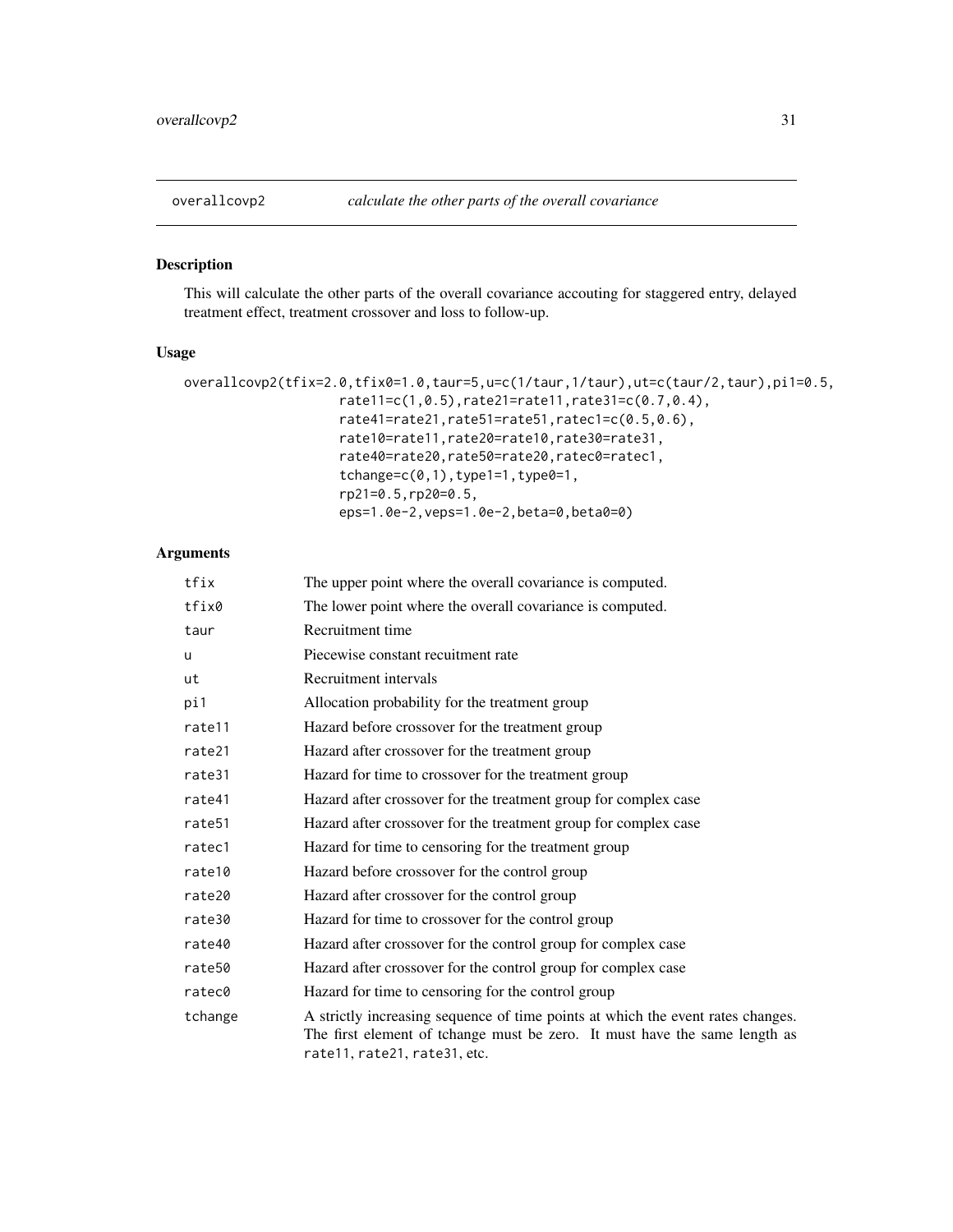| type1 | Type of crossover in the treatment group                                                                                                         |
|-------|--------------------------------------------------------------------------------------------------------------------------------------------------|
| type0 | Type of crossover in the control group                                                                                                           |
| rp21  | re-randomization prob in the treatment group                                                                                                     |
| rp20  | re-randomization prob in the control group                                                                                                       |
| eps   | A small number representing the error tolerance when calculating the utility<br>function<br>$\Phi_l(x) = \frac{\int_0^x s^l e^{-s} ds}{r^{l+1}}$ |
|       | with $l = 0, 1, 2$ .                                                                                                                             |
| veps  | A small number representing the error tolerance when calculating the Fisher<br>information.                                                      |
| beta  | The value at which the covaraince is computed, upper bound                                                                                       |
| beta0 | The value at which the covaraince is computed, lower bound                                                                                       |

#### Details

The hazard functions corresponding to rate11,...,rate51,ratec1, rate10,...,rate50,ratec0 are all piecewise constant function taking the form  $\lambda(t) = \sum_{j=1}^{m} \lambda_j I(t_{j-1} \leq t < t_j)$ , where  $\lambda_1, \dots, \lambda_m$ are the corresponding elements of the rates and  $t_0, \ldots, t_{m-1}$  are the corresponding elements of tchange,  $t_m = \infty$ . Note that all the rates must have the same tchange.

#### Value

| cov <sub>234</sub> | The other part of the covariance  |
|--------------------|-----------------------------------|
| covbeta2           | The second part of the covariance |
| covbeta3           | The third part of the covariance  |
| covbeta4           | The fourth part of the covariance |
| FA <sub>2</sub>    | The second score function         |

# Note

Version 1.0 (7/19/2016)

# Author(s)

Xiaodong Luo

# References

Luo, et al. (2017)

# See Also

[pwe](#page-35-1),[rpwe](#page-77-1),[qpwe](#page-62-1),[ovbeta](#page-22-1),[innervar](#page-15-1)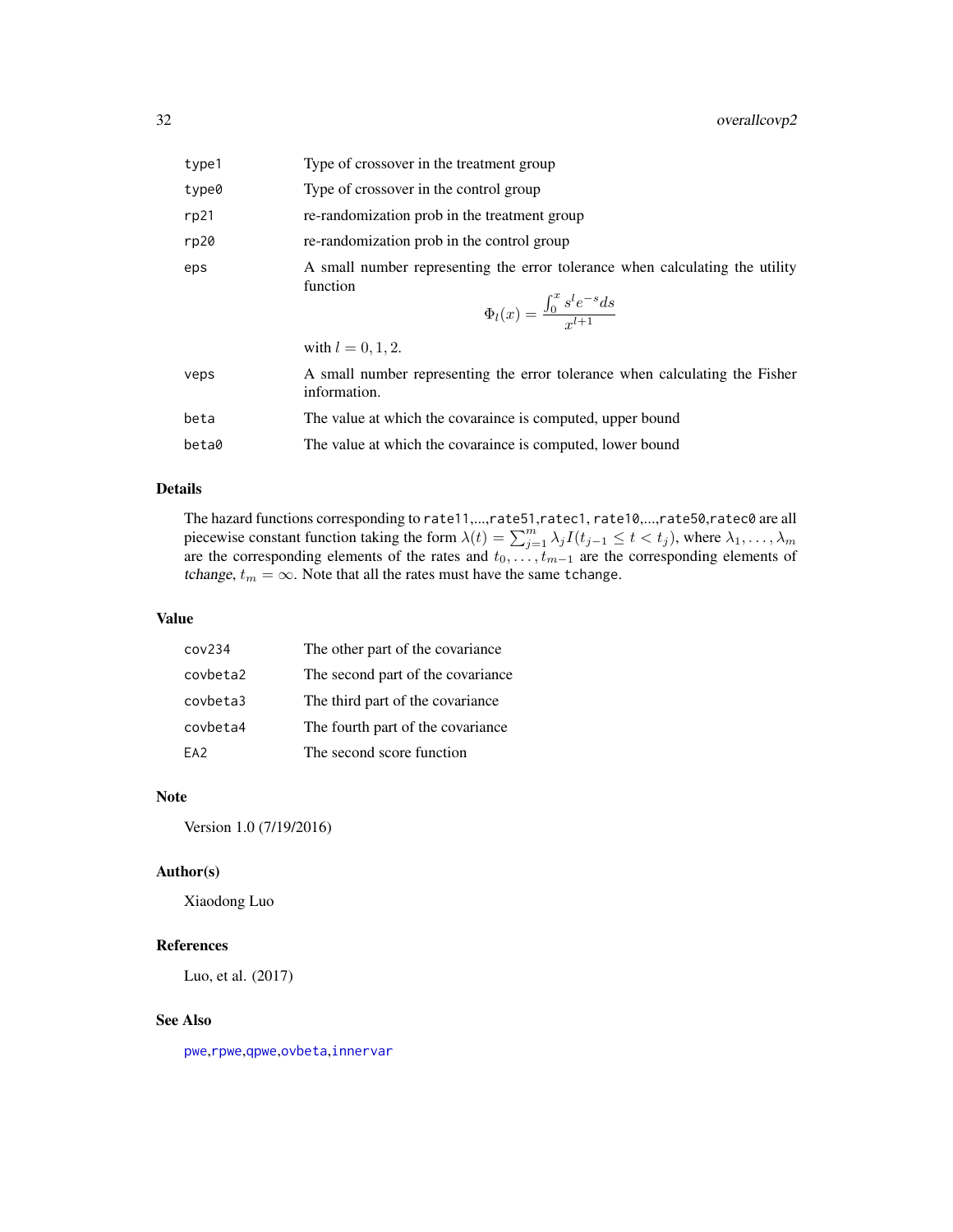#### <span id="page-32-0"></span>overallvar 33

#### Examples

```
taur<-1.2
u<-c(1/taur,1/taur)
ut<-c(taur/2,taur)
r11<-c(1,0.5)r21<-c(0.5,0.8)
r31<-c(0.7,0.4)
r41<-r51<-r21
rc1<-c(0.5,0.6)
r10<-c(1, 0.7)r20<-c(0.5,1)r30<-c(0.3,0.4)
r40<-r50<-r20
rc0 < -c(0.2, 0.4)getcov2<-overallcovp2(tfix=2.0,tfix0=1.0,taur=taur,u=u,ut=ut,pi1=0.5,
              rate11=r11,rate21=r21,rate31=r31,
              rate41=r41,rate51=r51,ratec1=rc1,
              rate10=r10,rate20=r20,rate30=r30,
              rate40=r40,rate50=r50,ratec0=rc0,
              tchange=c(0,1),type1=1,type0=1,eps=1.0e-2,veps=1.0e-2,beta=0,beta0=0)
getcov2
```
overallvar *calculate the overall variance*

#### Description

This will calculate the overall variance accouting for staggered entry, delayed treatment effect, treatment crossover and loss to follow-up.

# Usage

```
overallvar(tfix=2.0,taur=5,u=c(1/taur,1/taur),ut=c(taur/2,taur),pi1=0.5,
                     rate11=c(1,0.5),rate21=rate11,rate31=c(0.7,0.4),
                     rate41=rate21,rate51=rate21,ratec1=c(0.5,0.6),
                     rate10=rate11,rate20=rate10,rate30=rate31,
                     rate40=rate20,rate50=rate20,ratec0=c(0.6,0.5),
                     tchange=c(0,1), type1=1, type0=1,
                     rp21=0.5,rp20=0.5,
                     eps=1.0e-2,veps=1.0e-2,beta=0)
```

| tfix | The time point where the overall variance is computed. |
|------|--------------------------------------------------------|
| taur | Recruitment time                                       |
| u    | Piecewise constant recuitment rate                     |
| ut   | Recruitment intervals                                  |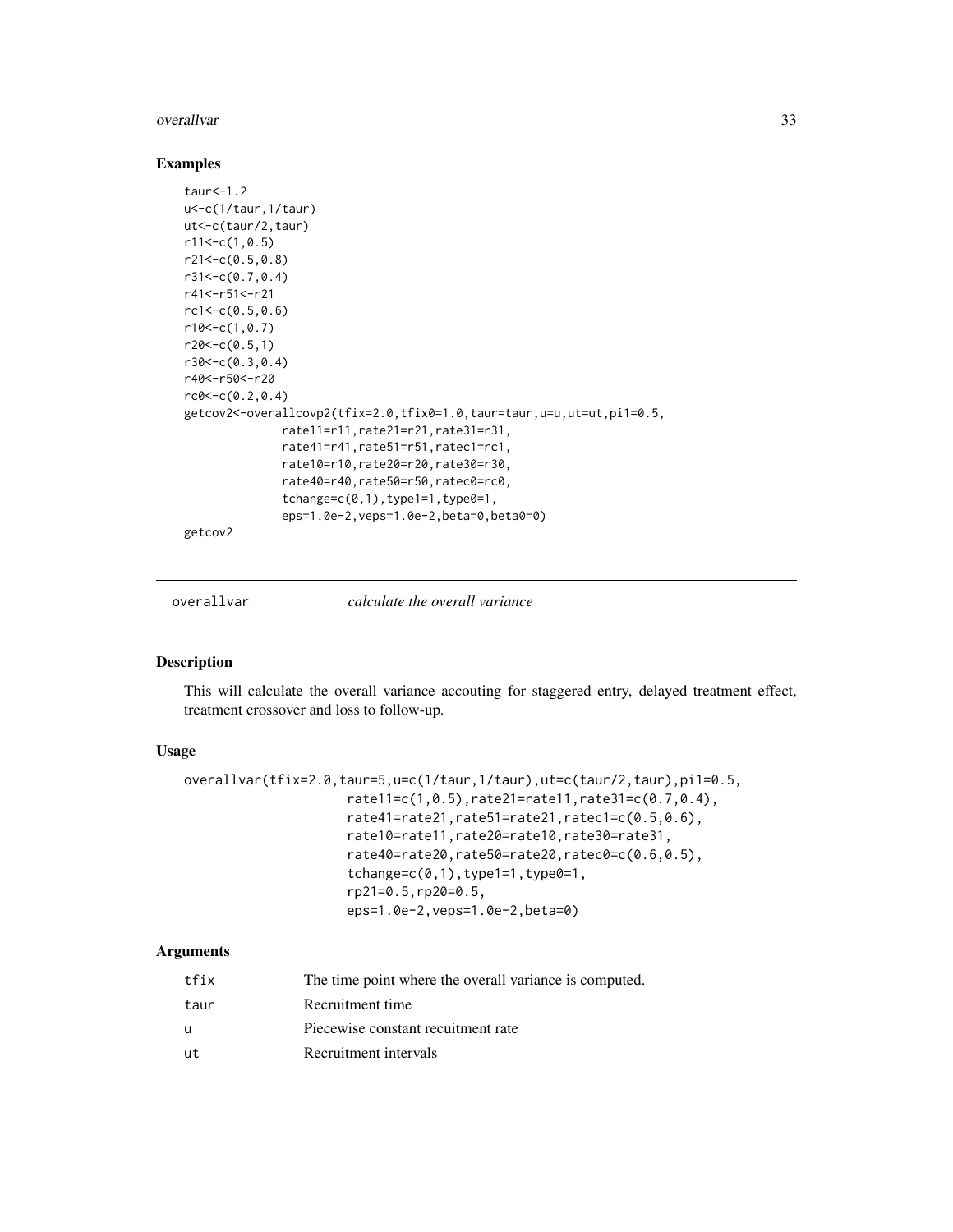| pi1     | Allocation probability for the treatment group                                                                                                                                                |
|---------|-----------------------------------------------------------------------------------------------------------------------------------------------------------------------------------------------|
| rate11  | Hazard before crossover for the treatment group                                                                                                                                               |
| rate21  | Hazard after crossover for the treatment group                                                                                                                                                |
| rate31  | Hazard for time to crossover for the treatment group                                                                                                                                          |
| rate41  | Hazard after crossover for the treatment group for complex case                                                                                                                               |
| rate51  | Hazard after crossover for the treatment group for complex case                                                                                                                               |
| ratec1  | Hazard for time to censoring for the treatment group                                                                                                                                          |
| rate10  | Hazard before crossover for the control group                                                                                                                                                 |
| rate20  | Hazard after crossover for the control group                                                                                                                                                  |
| rate30  | Hazard for time to crossover for the control group                                                                                                                                            |
| rate40  | Hazard after crossover for the control group for complex case                                                                                                                                 |
| rate50  | Hazard after crossover for the control group for complex case                                                                                                                                 |
| ratec0  | Hazard for time to censoring for the control group                                                                                                                                            |
| tchange | A strictly increasing sequence of time points at which the event rates changes.<br>The first element of tchange must be zero. It must have the same length as<br>rate11, rate21, rate31, etc. |
| type1   | Type of crossover in the treatment group                                                                                                                                                      |
| type0   | Type of crossover in the control group                                                                                                                                                        |
| rp21    | re-randomization prob in the treatment group                                                                                                                                                  |
| rp20    | re-randomization prob in the control group                                                                                                                                                    |
| eps     | A small number representing the error tolerance when calculating the utility<br>function<br>$\Phi_l(x) = \frac{\int_0^x s^l e^{-s} ds}{r^{l+1}}$                                              |
|         | with $l = 0, 1, 2$ .                                                                                                                                                                          |
| veps    | A small number representing the error tolerance when calculating the Fisher<br>information.                                                                                                   |
| beta    | The value at which the varaince is computed.                                                                                                                                                  |
|         |                                                                                                                                                                                               |

# Details

The hazard functions corresponding to rate11,...,rate51,ratec1, rate10,...,rate50,ratec0 are all piecewise constant function taking the form  $\lambda(t) = \sum_{j=1}^{m} \lambda_j I(t_{j-1} \leq t < t_j)$ , where  $\lambda_1, \dots, \lambda_m$ are the corresponding elements of the rates and  $t_0, \ldots, t_{m-1}$  are the corresponding elements of tchange,  $t_m = \infty$ . Note that all the rates must have the same tchange.

# Value

| vbeta           | The variance of the overall log hazard ratio at the specified beta |
|-----------------|--------------------------------------------------------------------|
| <b>VS</b>       | The variance of the score function at the specified beta           |
| xdenom          | Fisher information at the specified beta                           |
| EА              | value of the score function                                        |
| EA <sub>2</sub> | The first part of the variance.                                    |
| AΒ              | Half of the second part of the variance                            |
|                 |                                                                    |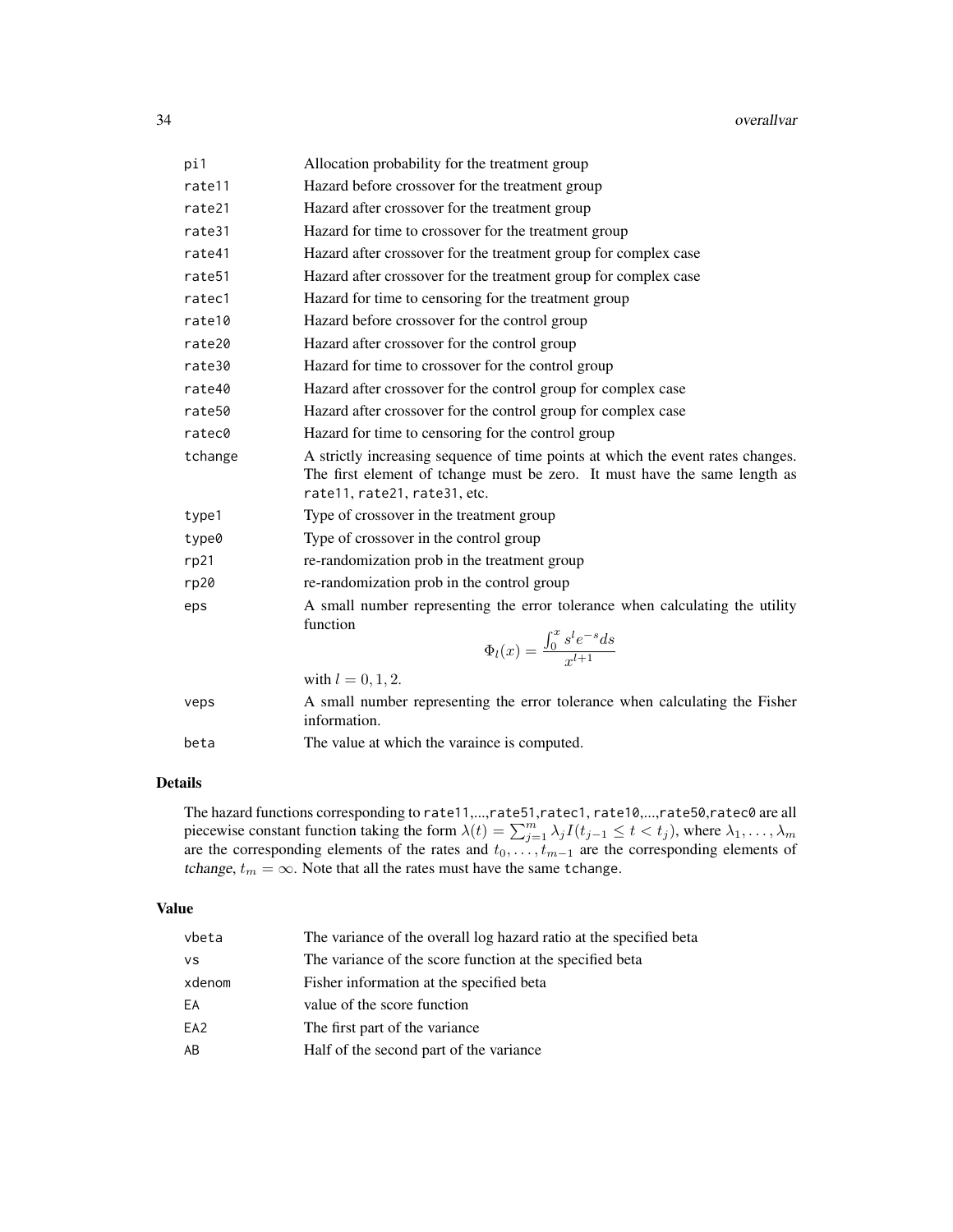overallvar 35

# Note

Version 1.0 (7/19/2016)

#### Author(s)

Xiaodong Luo

#### References

Luo, et al. (2017)

# See Also

[pwe](#page-35-1),[rpwe](#page-77-1),[qpwe](#page-62-1),[ovbeta](#page-22-1),[innervar](#page-15-1)

#### Examples

```
taur<-1.2
u<-c(1/taur,1/taur)
ut<-c(taur/2,taur)
r11<-c(1,0.5)r21<-c(0.5,0.8)
r31<-c(0.7,0.4)
r41<-r51<-r21
rc1<-c(0.5,0.6)
r10<-c(1,0.7)r20<-c(0.5,1)
r30<-c(0.3,0.4)
r40<-r50<-r20
rc0<-c(0.2,0.4)
###variance with beta=0, calculate log-rank variance under the alternative
vbeta0<-overallvar(tfix=2.0,taur=taur,u=u,ut=ut,pi1=0.5,
        rate11=r11,rate21=r21,rate31=r31,rate41=r41,rate51=r51,ratec1=rc1,
        rate10=r10,rate20=r20,rate30=r30,rate40=r40,rate50=r50,ratec0=rc0,
        tchange=c(0,1),type1=1,type0=1,eps=1.0e-2,veps=1.0e-2,beta=0)
###variance with beta=0, calculate log-rank variance under the alternative
###Estimate the overall beta
getbeta<-ovbeta(tfix=2.0,taur=taur,u=u,ut=ut,pi1=0.5,
        rate11=r11,rate21=r21,rate31=r31,rate41=r41,rate51=r51,ratec1=rc1,
        rate10=r10,rate20=r20,rate30=r30,rate40=r40,rate50=r50,ratec0=rc0,
        tchange=c(0,1),type1=1,type0=1,eps=1.0e-2,veps=1.0e-2,beta0=0,
        epsbeta=1.0e-4,iterbeta=25)
vbeta<-overallvar(tfix=2.0,taur=taur,u=u,ut=ut,pi1=0.5,
        rate11=r11,rate21=r21,rate31=r31,rate41=r41,rate51=r51,ratec1=rc1,
        rate10=r10,rate20=r20,rate30=r30,rate40=r40,rate50=r50,ratec0=rc0,
      tchange=c(0,1),type1=1,type0=1,eps=1.0e-2,veps=1.0e-2,beta=getbeta$b1)
cbind(vbeta0$vs,vbeta$vs)
```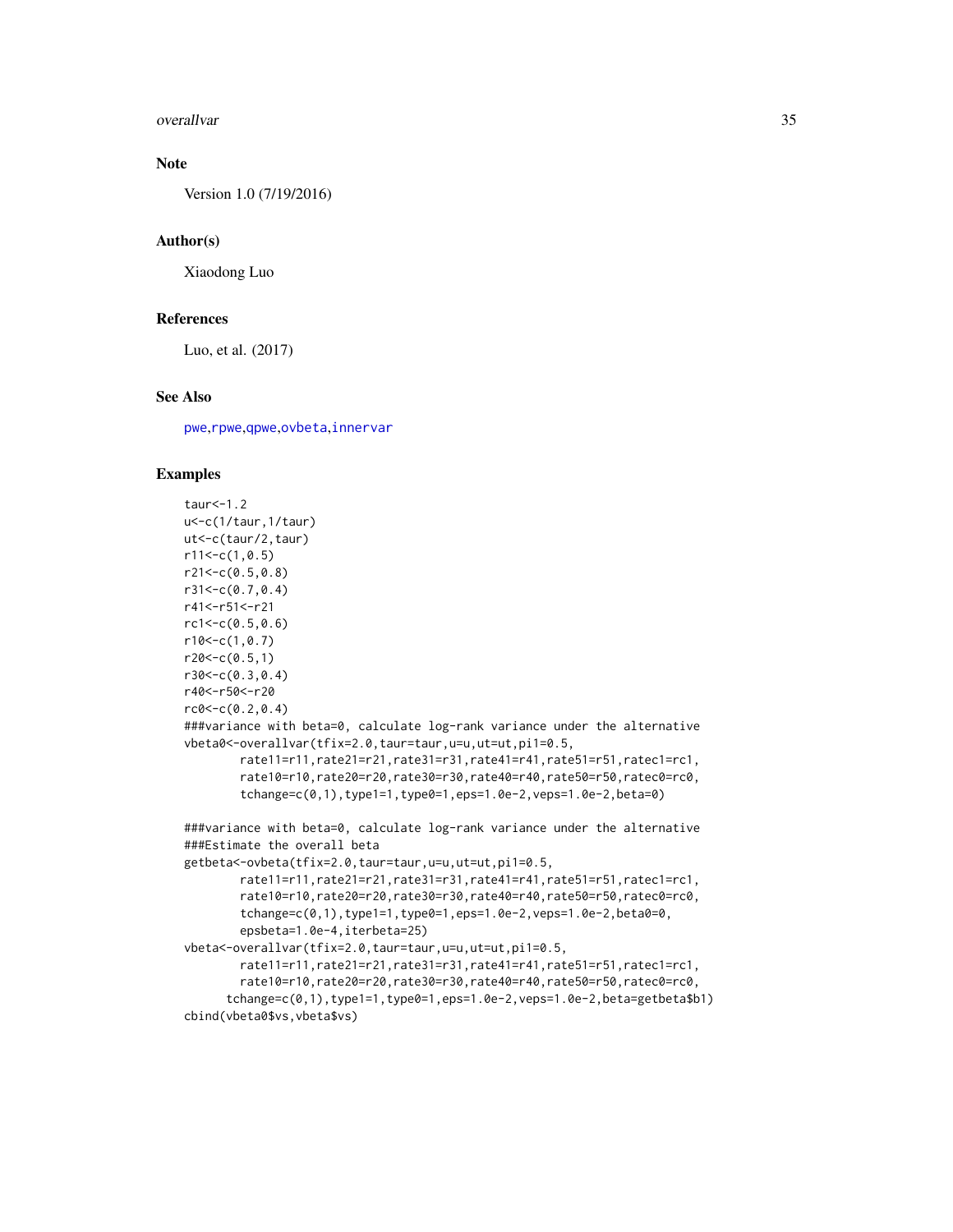<span id="page-35-1"></span><span id="page-35-0"></span>pwe *Piecewise exponential distribution: hazard, cumulative hazard, density, distribution, survival*

# Description

This will provide the related functions of the specified piecewise exponential distribution.

#### Usage

```
pwe(t=seq(0,5,by=0.5),rate=c(0,5,0.8),tchange=c(0,3))
```
#### Arguments

| t       | A vector of time points.                                                         |
|---------|----------------------------------------------------------------------------------|
| rate    | A vector of event rates                                                          |
| tchange | A strictly increasing sequence of time points at which the event rate changes.   |
|         | The first element of tchange must be zero. It must have the same length as rate. |

# Details

Let  $\lambda(t) = \sum_{j=1}^m \lambda_j I(t_{j-1} \le t < t_j)$  be the hazard function, where  $\lambda_1, \ldots, \lambda_m$  are the corresponding elements of rate and  $t_0, \ldots, t_{m-1}$  are the corresponding elements of tchange,  $t_m = \infty$ . The cumulative hazard function

$$
\Lambda(t) = \sum_{j=1}^{m} \lambda_j (t \wedge t_j - t \wedge t_{j-1}),
$$

the survival function  $S(t) = \exp{-\Lambda(t)}$ , the distribution function  $F(t) = 1 - S(t)$  and the density function  $f(t) = \lambda(t)S(t)$ .

#### Value

| hazard    | Hazard function            |
|-----------|----------------------------|
| cumhazard | Cumulative hazard function |
| density   | Density function           |
| dist      | Distribution function      |
| surv      | Survival function          |

# Note

Version 1.0 (7/19/2016)

# Author(s)

Xiaodong Luo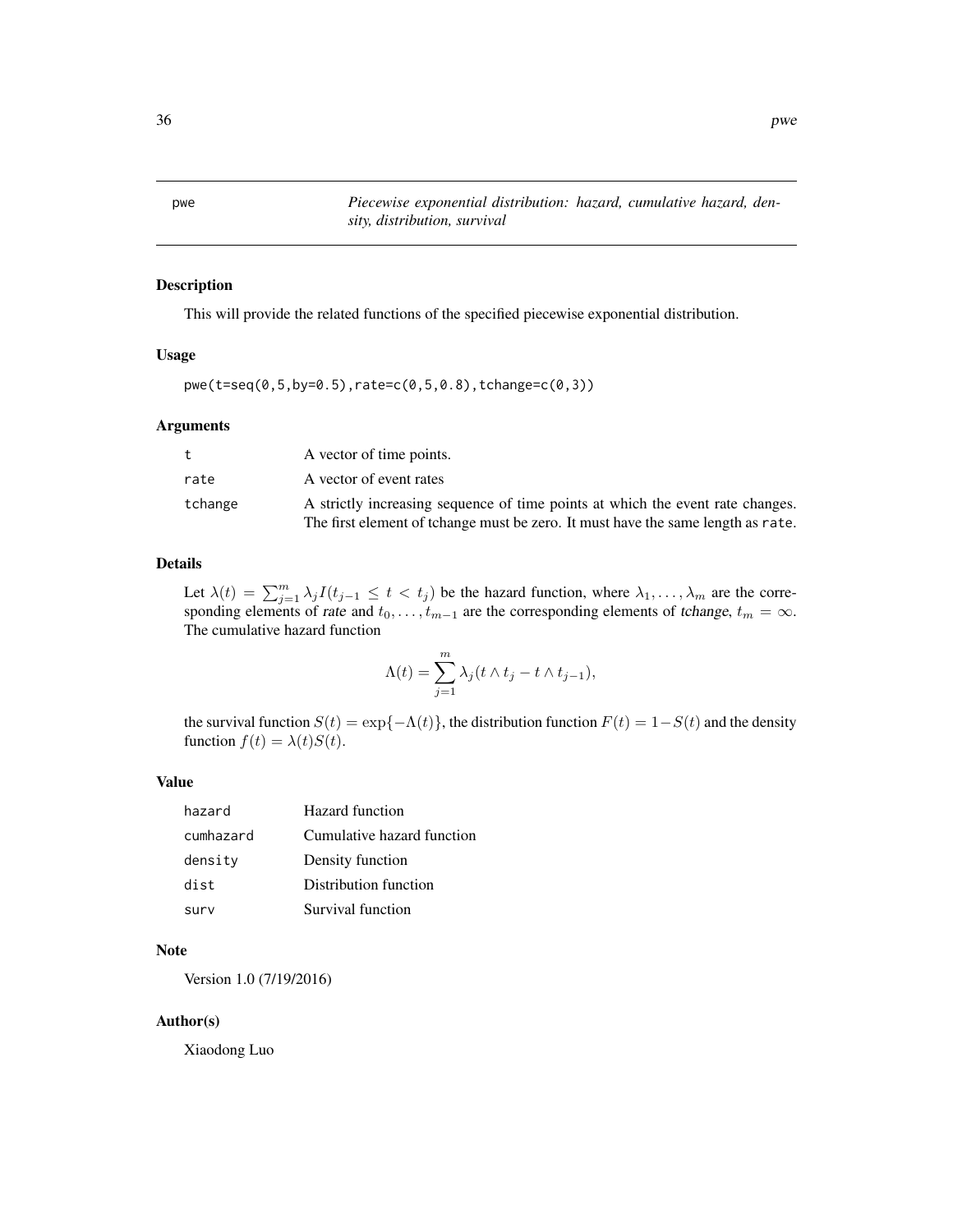### $pwecx$  37

## References

Luo, et al. (2017)

## See Also

[rpwe](#page-77-0),[qpwe](#page-62-0)

# Examples

```
t<-seq(0,3,by=0.1)
rate<-c(0.6,0.3)
tchange<-c(0,1.75)
pwefun<-pwe(t=t,rate=rate,tchange=tchange)
pwefun
```

|  |  | ۰, |  |
|--|--|----|--|

pwecx *Various function for piecewise exponential distribution with crossover effect*

## Description

This will calculate the functions according to the piecewise exponential distribution with crossover

### Usage

```
pwecx(t=seq(0,10,by=0.5),rate1=c(1,0.5),rate2=rate1,rate3=c(0.7,0.4),
     rate4=rate2,rate5=rate2,tchange=c(0,1),type=1,rp2=0.5,eps=1.0e-2)
```

| t       | a vector of time points                                                                                                                                                                                              |
|---------|----------------------------------------------------------------------------------------------------------------------------------------------------------------------------------------------------------------------|
| rate1   | piecewise constant event rate before crossover                                                                                                                                                                       |
| rate2   | piecewise constant event rate after crossover                                                                                                                                                                        |
| rate3   | piecewise constant event rate for crossover                                                                                                                                                                          |
| rate4   | additional piecewise constant event rate for more complex crossover                                                                                                                                                  |
| rate5   | additional piecewise constant event rate for more complex crossover                                                                                                                                                  |
| tchange | a strictly increasing sequence of time points starting from zero at which event<br>rate changes. The first element of tchange must be zero. The above rates rate.<br>to rate5 and tchange must have the same length. |
| type    | type of crossover, i.e. 1: markov, 2: semi-markov, 3: hybrid case 1 (as indicated<br>in the reference), 4: hybrid case 2, 5: hybrid case 3.                                                                          |
| rp2     | re-randomization prob                                                                                                                                                                                                |
| eps     | tolerance                                                                                                                                                                                                            |
|         |                                                                                                                                                                                                                      |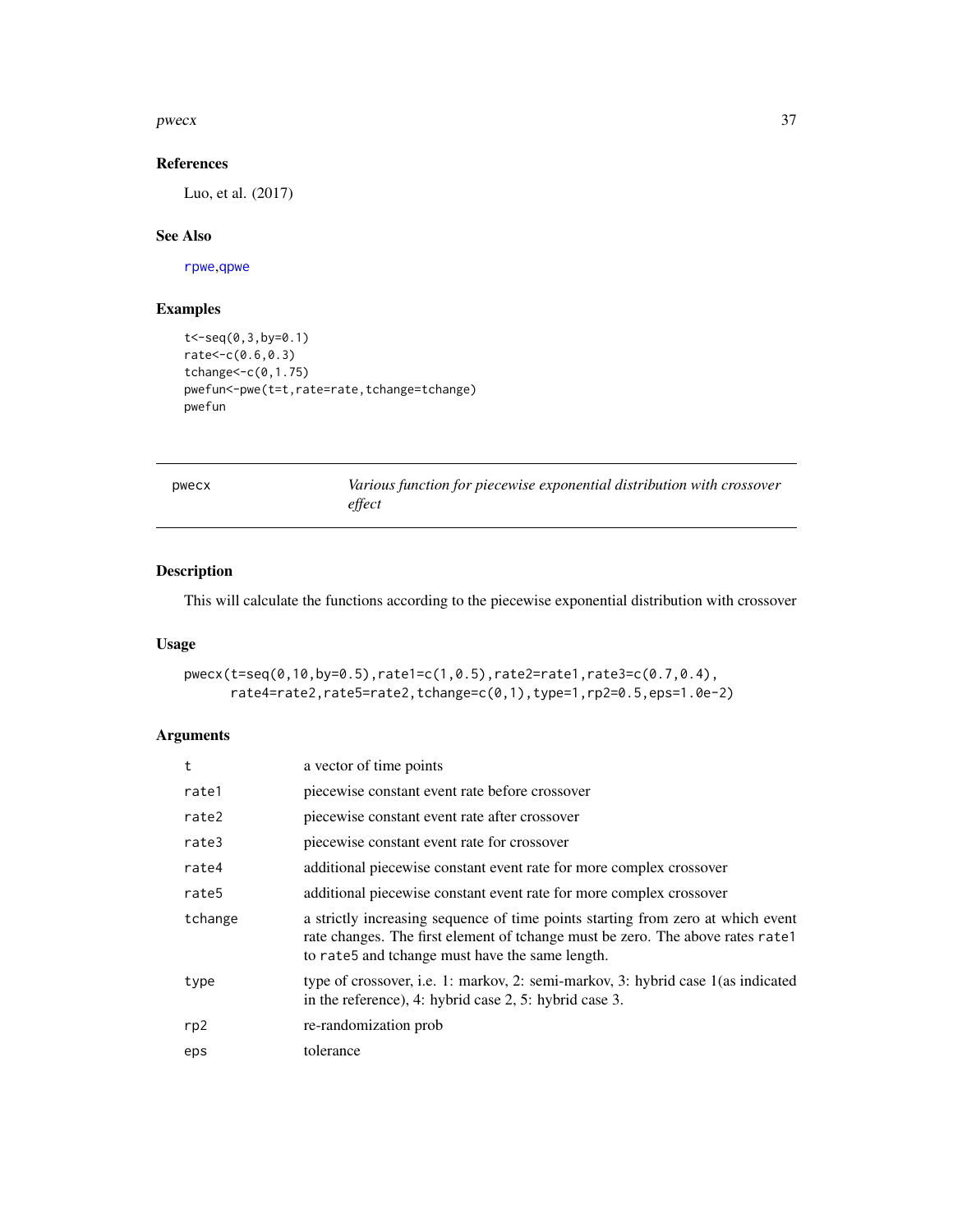38 pwecx

# Details

More details

### Value

| hazard    | Hazard function            |
|-----------|----------------------------|
| cumhazard | Cumulative hazard function |
| density   | Density function           |
| dist      | Distribution function      |
| surv      | Survival function          |

## Note

This provides a random number generator of the piecewise exponetial distribution with crossover

### Author(s)

Xiaodong Luo

### References

Luo et al. (2018) Design and monitoring of survival trials in complex scenarios, Statistics in Medicine <doi: https://doi.org/10.1002/sim.7975>.

## See Also

[rpwe](#page-77-0)

## Examples

```
r1 < -c(0.6, 0.3)r2 < -c(0.6, 0.6)r3<-c(0.1,0.2)
r4 < -c(0.5, 0.4)r5 < -c(0.4, 0.5)pwecxfun<-pwecx(t=seq(0,10,by=0.5),rate1=r1,rate2=r2,rate3=r3,rate4=r4,
                rate5=r5,tchange=c(0,1),type=1,eps=1.0e-2)
pwecxfun$surv
```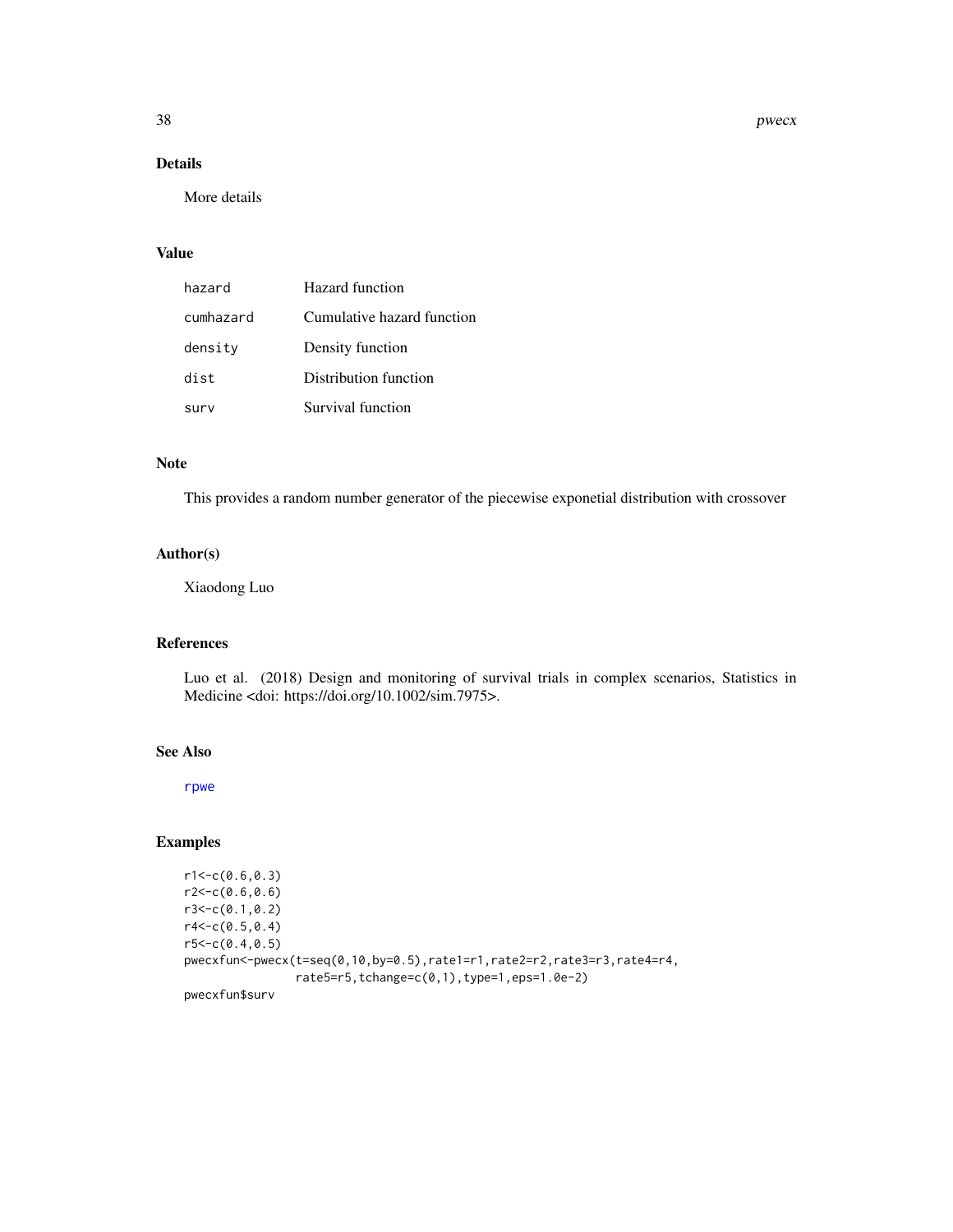pwecxcens *Integration of the density of piecewise exponential distribution with crossover effect and the censoring function*

## Description

This will calculate the functions according to the piecewise exponential distribution with crossover

#### Usage

```
pwecxcens(t=seq(0,10,by=0.5),rate1=c(1,0.5),rate2=rate1,
                rate3=c(0.7,0.4),rate4=rate2,rate5=rate2,ratec=c(0.2,0.3),
                tchange=c(0,1),type=1,rp2=0.5,eps=1.0e-2)
```
## Arguments

| t       | a vector of time points                                                                                                                                                                                              |
|---------|----------------------------------------------------------------------------------------------------------------------------------------------------------------------------------------------------------------------|
| rate1   | piecewise constant event rate before crossover                                                                                                                                                                       |
| rate2   | piecewise constant event rate after crossover                                                                                                                                                                        |
| rate3   | piecewise constant event rate for crossover                                                                                                                                                                          |
| rate4   | additional piecewise constant event rate for more complex crossover                                                                                                                                                  |
| rate5   | additional piecewise constant event rate for more complex crossover                                                                                                                                                  |
| ratec   | censoring piecewise constant event rate                                                                                                                                                                              |
| tchange | a strictly increasing sequence of time points starting from zero at which event<br>rate changes. The first element of tchange must be zero. The above rates rate.<br>to ratec and tchange must have the same length. |
| type    | type of crossover, <i>i.e.</i> markov, semi-markov and hybrid                                                                                                                                                        |
| rp2     | re-randomization prob                                                                                                                                                                                                |
| eps     | tolerance                                                                                                                                                                                                            |

### Details

This is to calculate the function (and its derivative)

$$
\xi(t) = \int_0^t \tilde{f}(s) S_C(s) ds,
$$

where  $S_C$  is the piecewise exponential survival function of the censoring time, defined by tchange and ratec, and  $f$  is the density for the event distribution subject to crossover defined by tchange, rate1 to rate5 and type.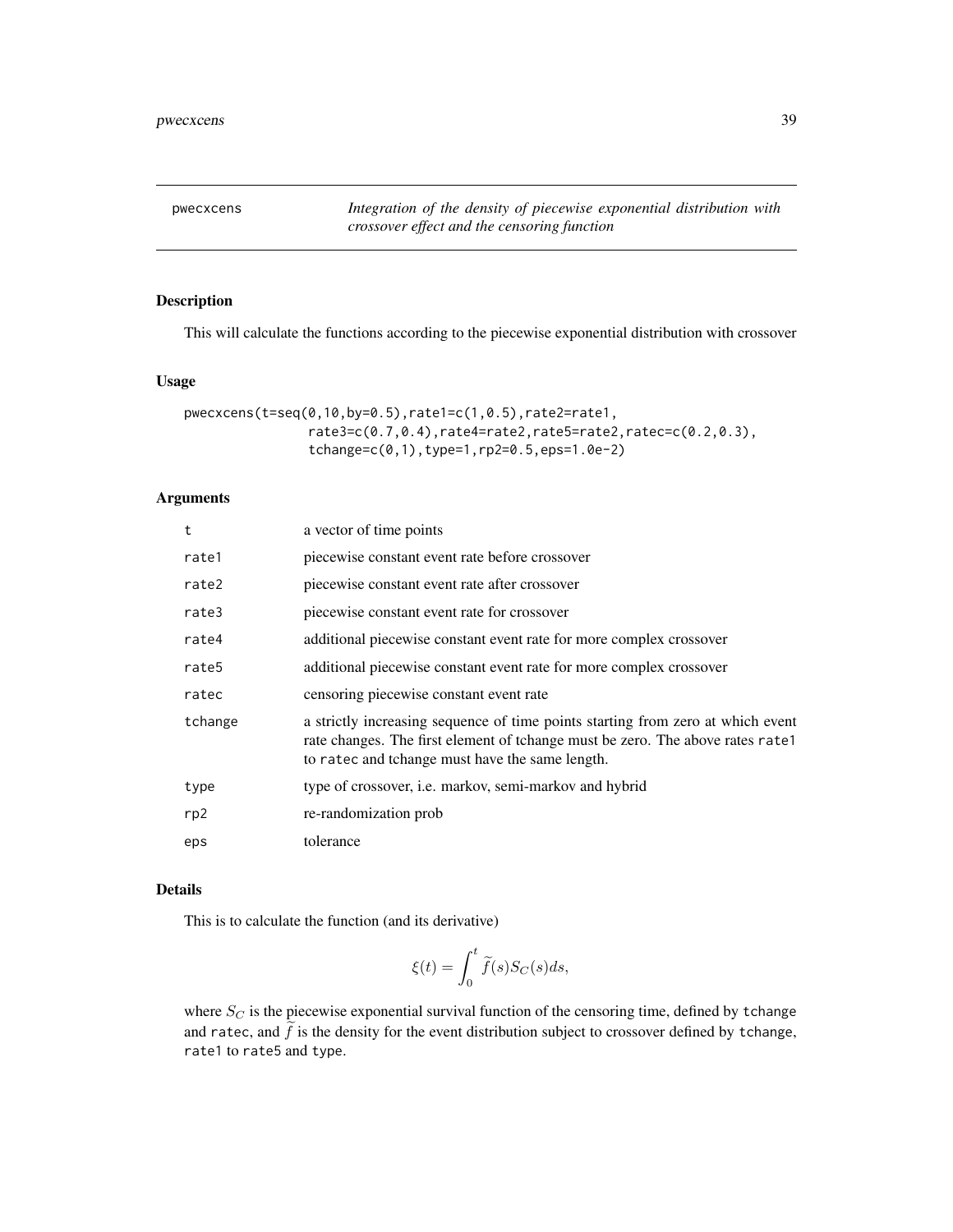### Value

| du      | the function                 |
|---------|------------------------------|
| duprime | its derivative               |
| S       | the survival function of $f$ |
| SC.     | the survival function $S_C$  |

### Author(s)

Xiaodong Luo

## References

Luo, et al. (2017)

# See Also

[rpwe](#page-77-0)

## Examples

```
r1<-c(0.6,0.3)
r2 < -c(0.6, 0.6)r3<-c(0.1,0.2)
r4<-c(0.5,0.4)
r5 < -c(0.4, 0.5)rc < -c(0.5, 0.6)exu<-pwecxcens(t=seq(0,10,by=0.5),rate1=r1,rate2=r2,
               rate3=r3,rate4=r4,rate5=r5,ratec=rc,
               tchange=c(0,1),type=1,eps=1.0e-2)
c(exu$du,exu$duprime)
```
pwecxpwu *Integration of the density of piecewise exponential distribution with crossover effect, censoring and recruitment function*

#### Description

This will calculate the functions according to the piecewise exponential distribution with crossover

### Usage

```
pwecxpwu(t=seq(0,10,by=0.5),taur=5,
       u=c(1/taur,1/taur),ut=c(taur/2,taur),
       rate1=c(1,0.5),rate2=rate1,rate3=c(0.7,0.4),
       rate4=rate2,rate5=rate2,ratec=c(0.5,0.6),
       tchange=c(0,1),type=1,rp2=0.5,eps=1.0e-2)
```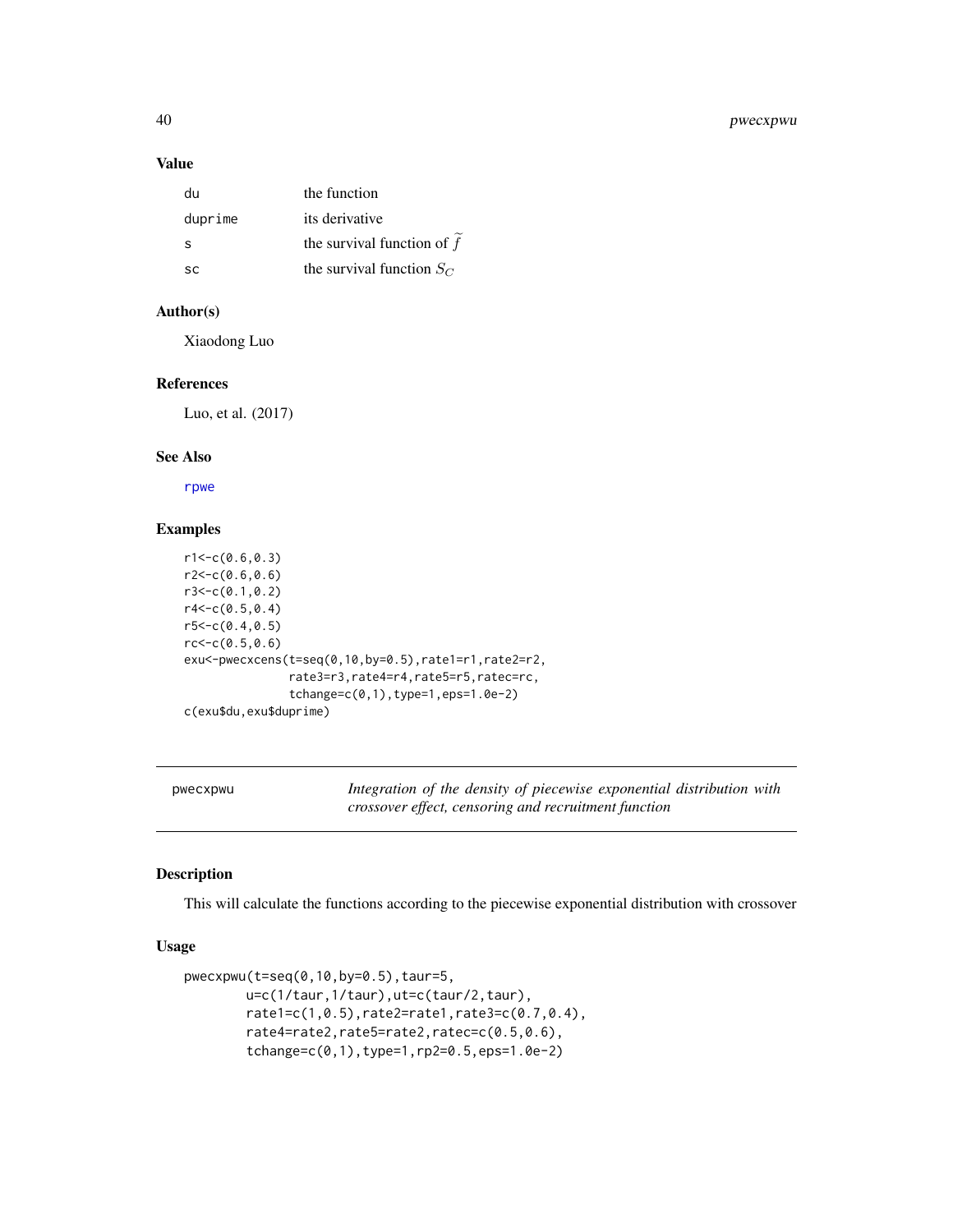## pwecxpwu 41

### Arguments

| t       | a vector of time points                                                                                                                                                                                              |
|---------|----------------------------------------------------------------------------------------------------------------------------------------------------------------------------------------------------------------------|
| taur    | recruitment time                                                                                                                                                                                                     |
| u       | recruitment rate                                                                                                                                                                                                     |
| ut      | recruitment interval, must have the same length as u                                                                                                                                                                 |
| rate1   | piecewise constant event rate before crossover                                                                                                                                                                       |
| rate2   | piecewise constant event rate after crossover                                                                                                                                                                        |
| rate3   | piecewise constant event rate for crossover                                                                                                                                                                          |
| rate4   | additional piecewise constant event rate for more complex crossover                                                                                                                                                  |
| rate5   | additional piecewise constant event rate for more complex crossover                                                                                                                                                  |
| ratec   | censoring piecewise constant event rate                                                                                                                                                                              |
| tchange | a strictly increasing sequence of time points starting from zero at which event<br>rate changes. The first element of tchange must be zero. The above rates rate1<br>to ratec and tchange must have the same length. |
| type    | type of crossover, i.e. markov, semi-markov and hybrid                                                                                                                                                               |
| rp2     | re-randomization prob                                                                                                                                                                                                |
| eps     | tolerance                                                                                                                                                                                                            |

### Details

This is to calculate the function (and its derivative)

$$
\xi(t) = \int_0^t G_E(t-s)\widetilde{f}(s)S_C(s)ds,
$$

where  $G_E$  is the accrual function defined by taur, u and ut,  $S_C$  is the piecewise exponential survival function of the censoring time, defined by tchange and ratec, and  $\tilde{f}$  is the density for the event distribution subject to crossover defined by tchange, rate1 to rate5 and type.

### Value

| du      | the function   |
|---------|----------------|
| duprime | its derivative |

## Author(s)

Xiaodong Luo

### References

Luo, et al. (2017)

### See Also

[rpwe](#page-77-0)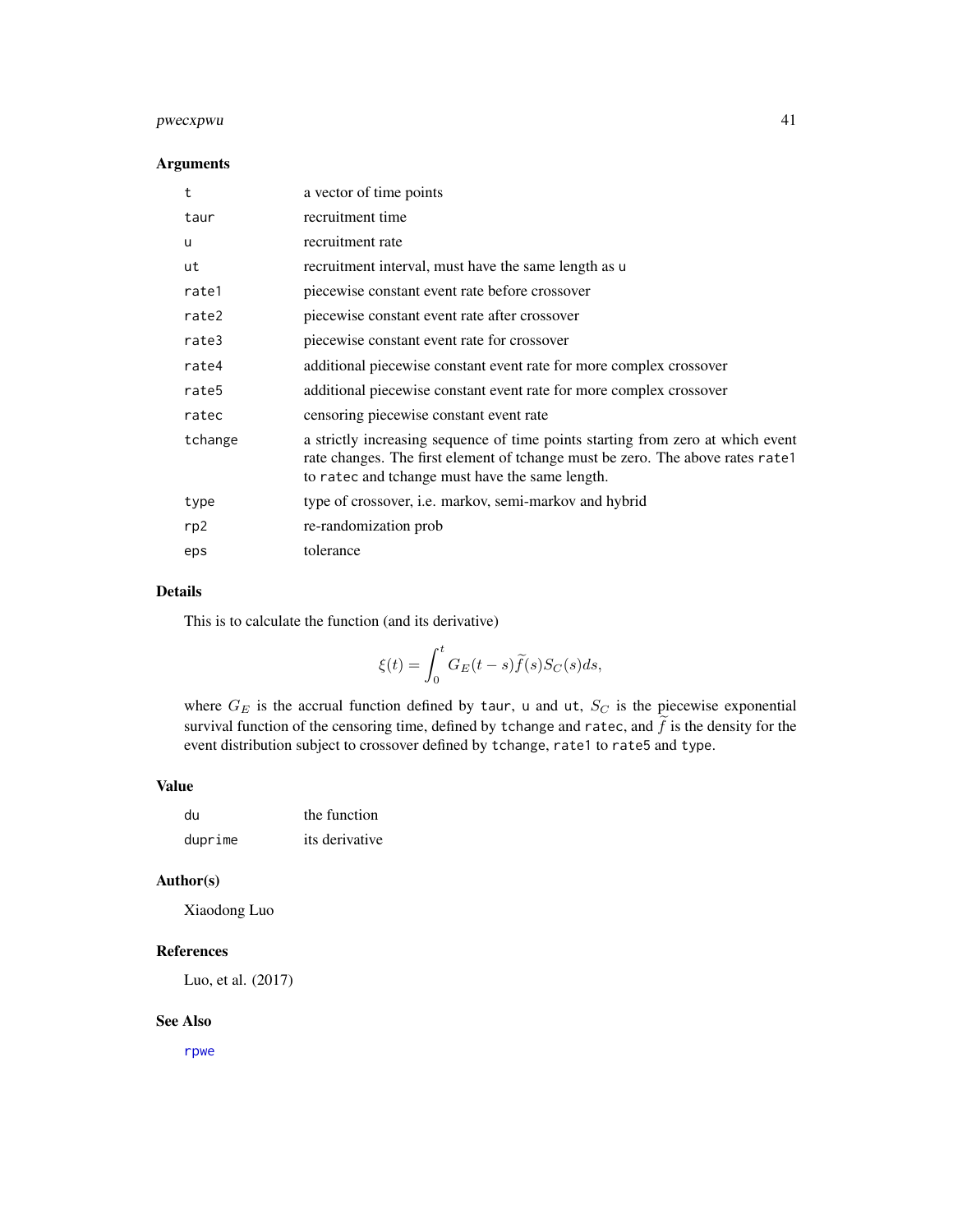## Examples

```
taur<-2
u < -c(0.6, 0.4)ut < -c(1,2)r1 < -c(0.6, 0.3)r2<-c(0.6,0.6)
r3<-c(0.1,0.2)
r4 < -c(0.5, 0.4)r5 < -c(0.4, 0.5)rc < -c(0.5, 0.6)exu<-pwecxpwu(t=seq(0,10,by=0.5),taur=taur,u=u,ut=ut,
        rate1=r1,rate2=r2,rate3=r3,rate4=r4,rate5=r5,ratec=rc,
        tchange=c(0,1),type=1,eps=1.0e-2)
c(exu$du,exu$duprime)
```

| calculate the timeline when certain number of events accumulates | pwecxpwufindt |  |  |  |  |  |  |
|------------------------------------------------------------------|---------------|--|--|--|--|--|--|
|------------------------------------------------------------------|---------------|--|--|--|--|--|--|

### Description

This will calculate the timeline from study inception accouting for staggered entry, delayed treatment effect, treatment crossover and loss to follow-up.

### Usage

```
pwecxpwufindt(target=400,ntotal=1000,taur=5,u=c(1/taur,1/taur),ut=c(taur/2,taur),pi1=0.5,
                         rate11=c(1,0.5),rate21=c(0.8,0.9),rate31=c(0.7,0.4),
                         rate41=rate21,rate51=rate21,ratec1=c(0.5,0.6),
                         rate10=c(1,0.7),rate20=c(0.9,0.7),rate30=c(0.4,0.6),
                         rate40=rate20,rate50=rate20,ratec0=c(0.3,0.3),
                         tchange=c(0,1), type1=1, type0=1,
                         rp21=0.5,rp20=0.5,eps=1.0e-2,
                         init=taur,epsilon=0.000001,maxiter=100)
```

| target   | target number of events                              |
|----------|------------------------------------------------------|
| ntotal   | total number of subjects                             |
| taur     | recruitment time                                     |
| <b>u</b> | Piecewise constant recuitment rate                   |
| ut       | Recruitment intervals                                |
| pi1      | Allocation probability for the treatment group       |
| rate11   | Hazard before crossover for the treatment group      |
| rate21   | Hazard after crossover for the treatment group       |
| rate31   | Hazard for time to crossover for the treatment group |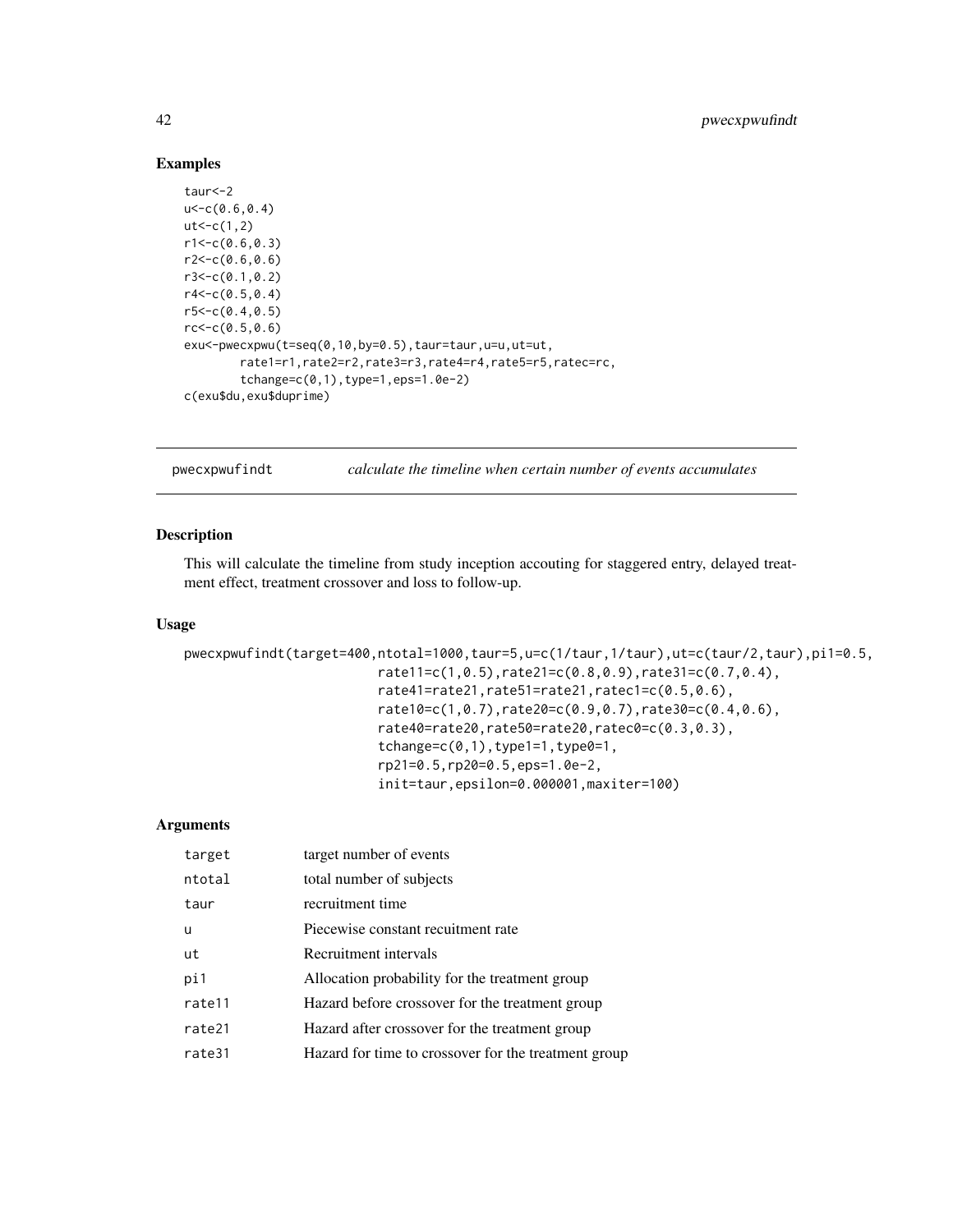## pwecxpwufindt 43

| rate41    | Hazard after crossover for the treatment group for complex case                                                                                                                               |
|-----------|-----------------------------------------------------------------------------------------------------------------------------------------------------------------------------------------------|
| rate51    | Hazard after crossover for the treatment group for complex case                                                                                                                               |
| ratec1    | Hazard for time to censoring for the treatment group                                                                                                                                          |
| rate10    | Hazard before crossover for the control group                                                                                                                                                 |
| rate20    | Hazard after crossover for the control group                                                                                                                                                  |
| rate30    | Hazard for time to crossover for the control group                                                                                                                                            |
| rate40    | Hazard after crossover for the control group for complex case                                                                                                                                 |
| rate50    | Hazard after crossover for the control group for complex case                                                                                                                                 |
| ratec0    | Hazard for time to censoring for the control group                                                                                                                                            |
| tchange   | A strictly increasing sequence of time points at which the event rates changes.<br>The first element of tchange must be zero. It must have the same length as<br>rate11, rate21, rate31, etc. |
| type1     | Type of crossover in the treatment group                                                                                                                                                      |
| type0     | Type of crossover in the control group                                                                                                                                                        |
| rp21      | re-randomization prob in the treatment group                                                                                                                                                  |
| rp20      | re-randomization prob in the control group                                                                                                                                                    |
| eps       | A small number representing the error tolerance when calculating the utility<br>function<br>$\Phi_l(x) = \frac{\int_0^x s^l e^{-s} ds}{x^{l+1}}$                                              |
|           | with $l = 0, 1, 2$ .                                                                                                                                                                          |
| اللائين ك | inistral colored sfales sinceline costinease                                                                                                                                                  |

| init    | initital value of the timeline estimate                                        |
|---------|--------------------------------------------------------------------------------|
| epsilon | A small number representing the error tolerance when calculating the timeline. |
| maxiter | Maximum number of iterations when calculating the timeline                     |

## Details

The hazard functions corresponding to rate11,...,rate51,ratec1, rate10,...,rate50,ratec0 are all piecewise constant function taking the form  $\lambda(t) = \sum_{j=1}^{m} \lambda_j I(t_{j-1} \leq t < t_j)$ , where  $\lambda_1, \dots, \lambda_m$ are the corresponding elements of the rates and  $t_0, \ldots, t_{m-1}$  are the corresponding elements of tchange,  $t_m = \infty$ . Note that all the rates must have the same tchange.

### Value

| t1   | the calculated timeline                     |
|------|---------------------------------------------|
| tvar | the true variance of the timeline estimator |
| eps  | final tolerance                             |
| iter | Number of iterations performed              |

#### Note

Version 1.0 (7/19/2016)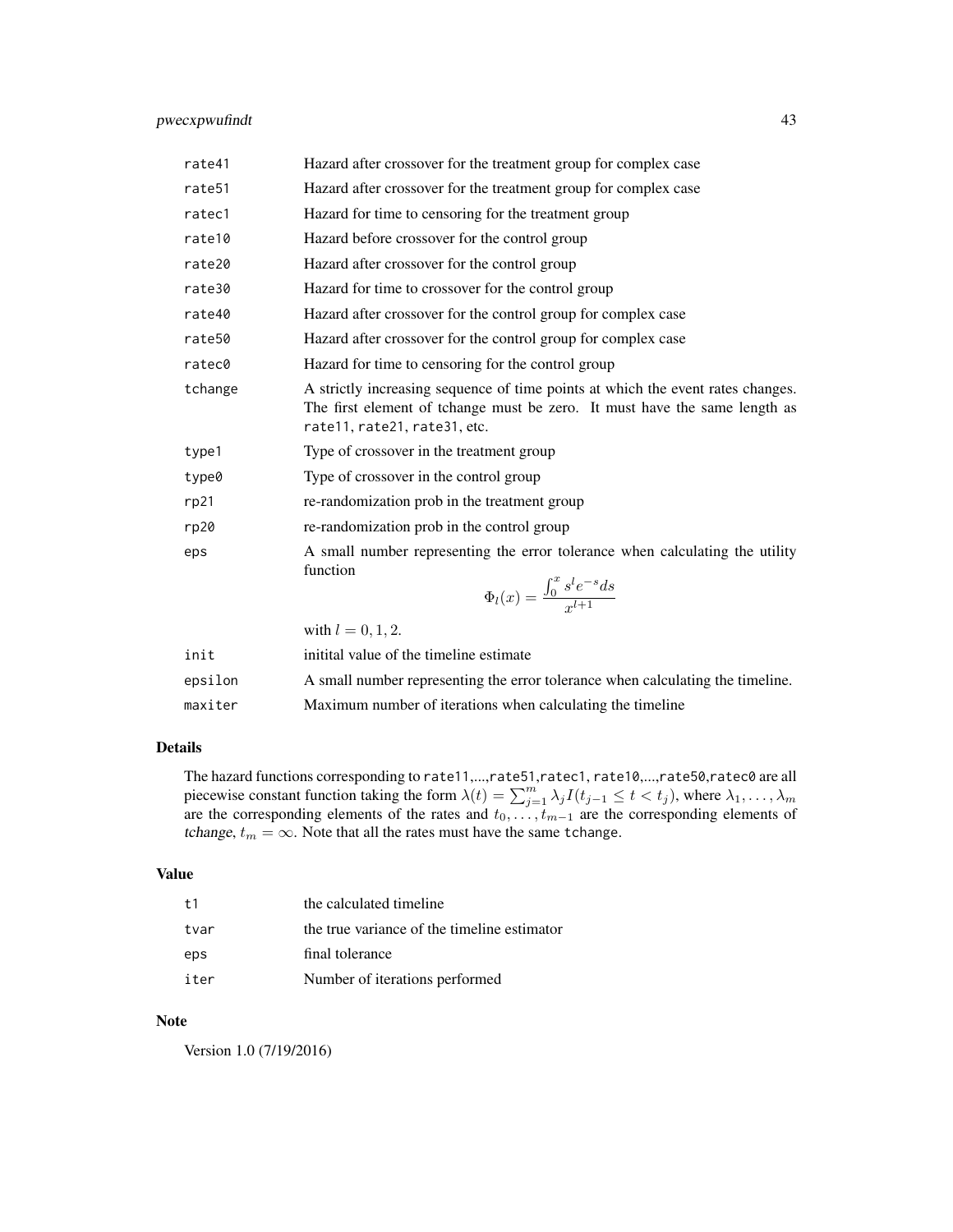#### Author(s)

Xiaodong Luo

### References

Luo et al. (2018) Design and monitoring of survival trials in complex scenarios, Statistics in Medicine <doi: https://doi.org/10.1002/sim.7975>.

#### See Also

[pwe](#page-35-0),[rpwe](#page-77-0),[qpwe](#page-62-0),[instudyfindt](#page-18-0)

### Examples

```
target<-400
ntotal<-2000
taur<-1.2
u<-c(1/taur,1/taur)
ut<-c(taur/2,taur)
r11<-c(1,0.5)r21<-c(0.5,0.8)
r31<-c(0.7,0.4)
r41<-r51<-r21
rc1<-c(0.5,0.6)
r10<-c(1,0.7)
r20<-c(0.5,1)r30<-c(0.3,0.4)
r40<-r50<-r20
rc0<-c(0.2,0.4)
gettimeline<-pwecxpwufindt(target=target,ntotal=ntotal,
                taur=5,u=c(1/taur,1/taur),ut=c(taur/2,taur),pi1=0.5,
                rate11=r11,rate21=r21,rate31=r31,rate41=r41,rate51=r51,ratec1=rc1,
                rate10=r10,rate20=r20,rate30=r30,rate40=r40,rate50=r50,ratec0=rc0,
             tchange=c(0,1),type1=1,type0=1,eps=1.0e-2,init=taur,epsilon=0.000001,maxiter=100)
gettimeline$t1
```
pwecxpwuforvar *calculate the utility function used for varaince calculation*

### Description

This is a utility function to calculate the overall variance accouting for staggered entry, delayed treatment effect, treatment crossover and loss to follow-up.

### Usage

```
pwecxpwuforvar(tfix=10,t=seq(0,10,by=0.5),taur=5,u=c(1/taur,1/taur),ut=c(taur/2,taur),
   rate1=c(1,0.5),rate2=rate1,rate3=c(0.7,0.4),rate4=rate2,rate5=rate2,ratec=c(0.5,0.6),
         tchange=c(0,1),type=1,rp2=0.5,eps=1.0e-2)
```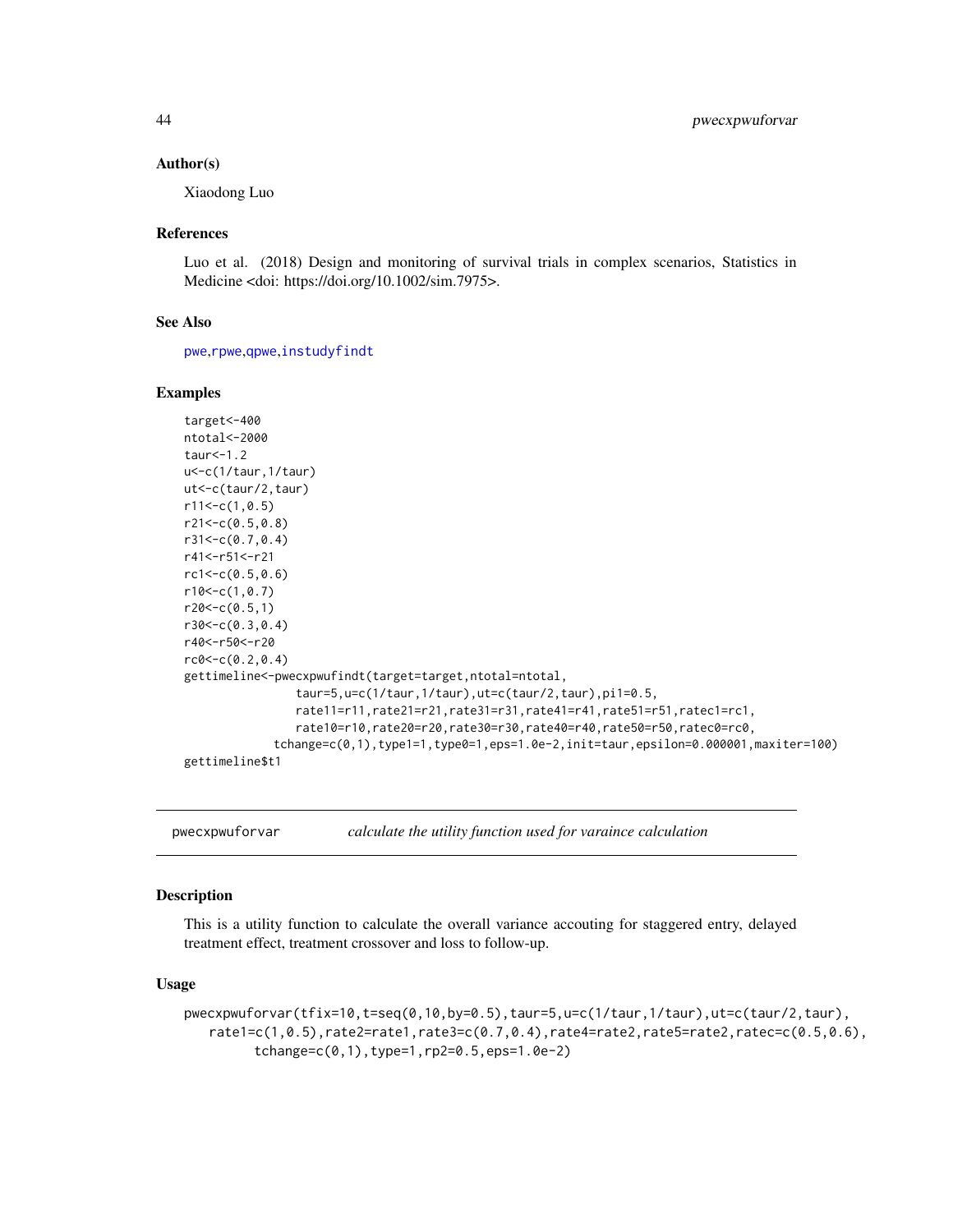## pwecxpwuforvar 45

### Arguments

| tfix    | The upper point where the integral is computed.                                                                                                                                            |
|---------|--------------------------------------------------------------------------------------------------------------------------------------------------------------------------------------------|
| t       | A vector of lower bounds where the integral is computed.                                                                                                                                   |
| taur    | Recruitment time                                                                                                                                                                           |
| u       | Piecewise constant recuitment rate                                                                                                                                                         |
| ut      | Recruitment intervals                                                                                                                                                                      |
| rate1   | Hazard before crossover                                                                                                                                                                    |
| rate2   | Hazard after crossover                                                                                                                                                                     |
| rate3   | Hazard for time to crossover                                                                                                                                                               |
| rate4   | Hazard after crossover for complex case                                                                                                                                                    |
| rate5   | Hazard after crossover for complex case                                                                                                                                                    |
| ratec   | Hazard for time to censoring                                                                                                                                                               |
| tchange | A strictly increasing sequence of time points at which the event rates changes.<br>The first element of tchange must be zero. It must have the same length as<br>rate1, rate2, rate3, etc. |
| type    | Type of crossover                                                                                                                                                                          |
| rp2     | re-randomization prob                                                                                                                                                                      |
| eps     | A small number representing the error tolerance when calculating the utility<br>function<br>$\int_0^x e^l e^{-s} d\theta$                                                                  |

$$
\Phi_l(x) = \frac{\int_0^x s^l e^{-s} ds}{x^{l+1}}
$$

with  $l = 0, 1, 2$ .

### Details

This is to calculate the function

$$
B_l(t,s) = \int_0^s x^l G_E(t-x) \tilde{f}(x) S_C(x) dx,
$$

where  $G_E$  is the accrual function defined by taur, u and ut,  $S_C$  is the piecewise exponential survival function of the censoring time, defined by tchange and ratec, and  $\tilde{f}$  is the density for the event distribution subject to crossover defined by tchange, rate1 to rate5 and type. This function is useful when calculating the overall varaince and covariance.

## Value

| f0             | the integral when $l = 0$ |
|----------------|---------------------------|
| f <sub>1</sub> | the integral when $l = 1$ |

Note

Version 1.0 (7/19/2016)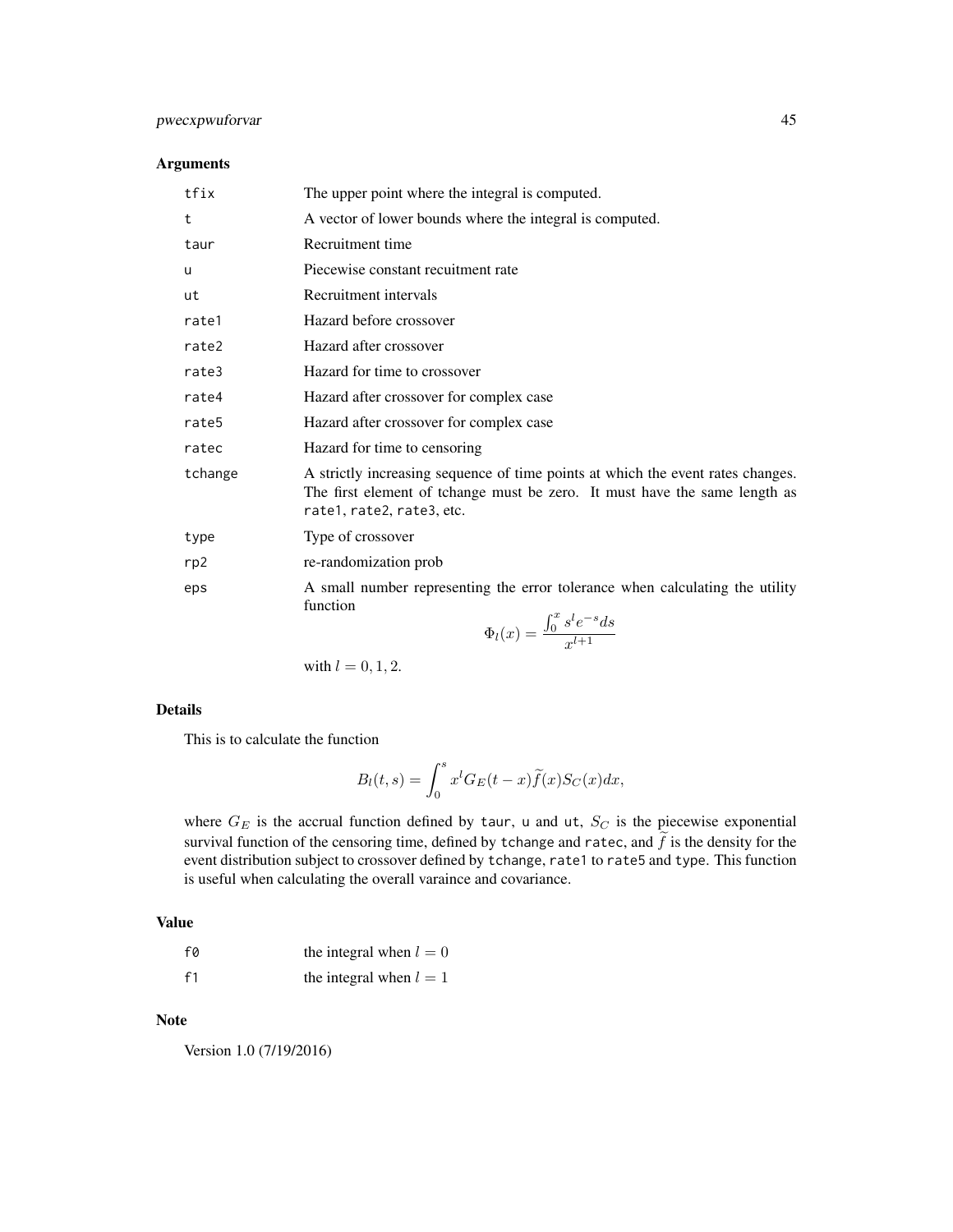### Author(s)

Xiaodong Luo

## References

Luo, et al. (2017)

## See Also

[pwe](#page-35-0),[rpwe](#page-77-0),[qpwe](#page-62-0),[ovbeta](#page-22-0),[innervar](#page-15-0)

#### Examples

```
taur<-1.2
u<-c(1/taur,1/taur)
ut<-c(taur/2,taur)
r11<-c(1,0.5)r21<-c(0.5,0.8)
r31<-c(0.7,0.4)
r41<-r51<-r21
rc1<-c(0.5,0.6)
getf<-pwecxpwuforvar(tfix=3,t=seq(0,3,by=1),taur=taur,u=u,ut=ut,
                 rate1=r11,rate2=r21,rate3=r31,rate4=r41,rate5=r51,ratec=rc1,
                 tchange=c(0,1),type=1,eps=1.0e-2)
getf
```
pwefv2 *A utility function*

## Description

This will \$int\_0^t s^k lambda\_1(s)S\_2(s)ds\$ where k=0,1,2 and rate1=lambda\_1 and S\_2 has hazard rate2

### Usage

```
pwefv2(t=seq(0,5,by=0.5),rate1=c(0,5,0.8),
      rate2=rate1,tchange=c(0,3),eps=1.0e-2)
```

| t       | A vector of time points                                                                                                                                                                               |
|---------|-------------------------------------------------------------------------------------------------------------------------------------------------------------------------------------------------------|
| rate1   | piecewise constant event rate                                                                                                                                                                         |
| rate2   | piecewise constant event rate                                                                                                                                                                         |
| tchange | a strictly increasing sequence of time points starting from zero at which event<br>rate changes. The first element of tchange must be zero. The above rates and<br>tchange must have the same length. |
| eps     | tolerance                                                                                                                                                                                             |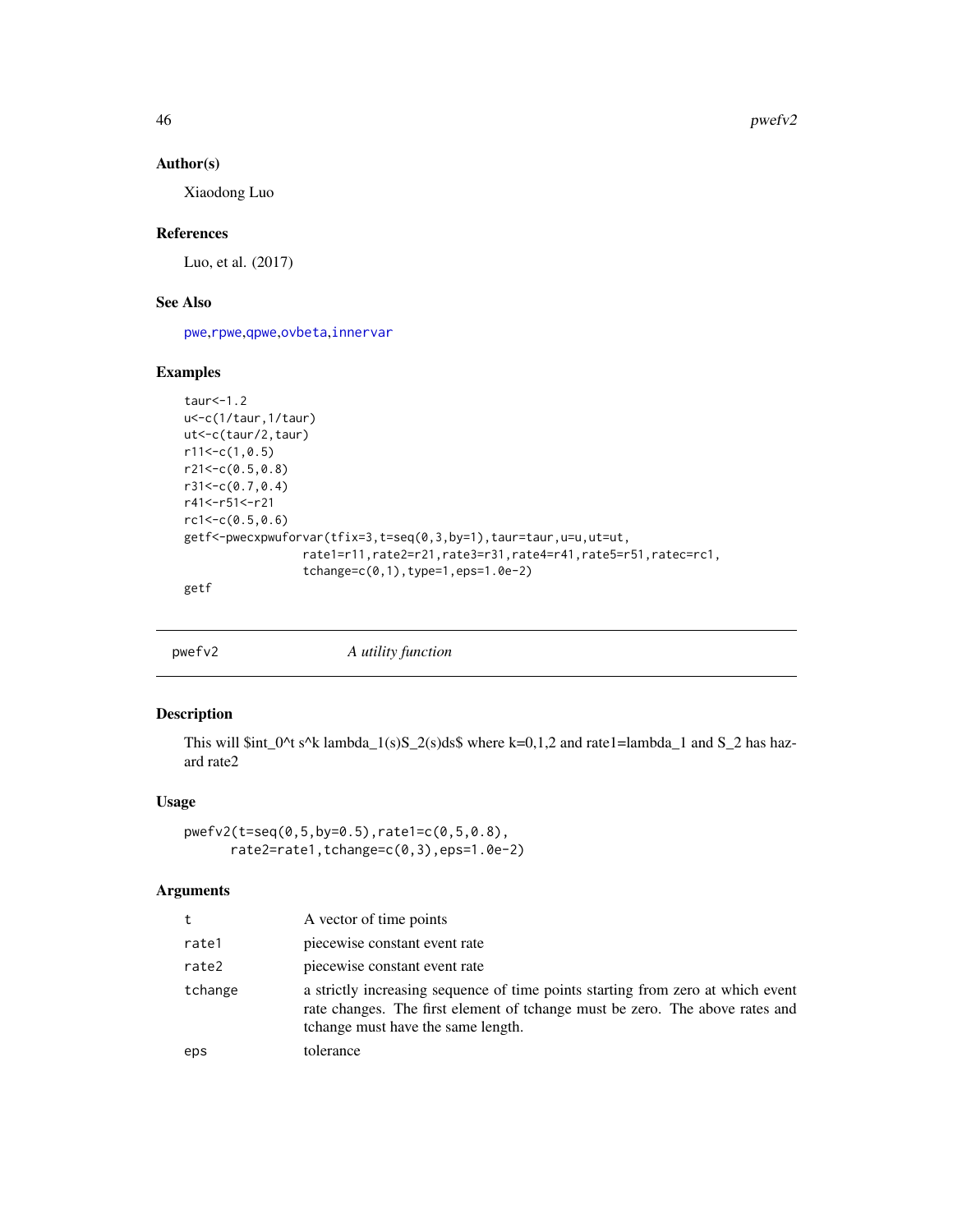## pwefvplus 47

# Details

Let  $h_1, h_2$  correspond to rate1,rate2, and  $H_1, H_2$  be the corresponding survival functions. This function will calculate

$$
\int_0^t s^k h_1(s) H_2(s) ds, \qquad k = 0, 1, 2.
$$

### Value

| fø             | values when $k = 0$ |
|----------------|---------------------|
| f <sub>1</sub> | values when $k = 1$ |
| f2             | values when $k = 2$ |

### Note

This will provide the number of events.

## Author(s)

Xiaodong Luo

## References

Luo et al. (2018) Design and monitoring of survival trials in complex scenarios, Statistics in Medicine <doi: https://doi.org/10.1002/sim.7975>.

#### See Also

#### [rpwe](#page-77-0)

### Examples

```
r1 < -c(0.6, 0.3)r2<-c(0.6,0.6)
tchange<-c(0,1.75)
pwefun<-pwefv2(t=seq(0,5,by=0.5),rate1=r1,rate2=r2,
              tchange=tchange,eps=1.0e-2)
pwefun
```
pwefvplus *A utility functon*

## Description

This will calculate the more complex integration accounting for crossover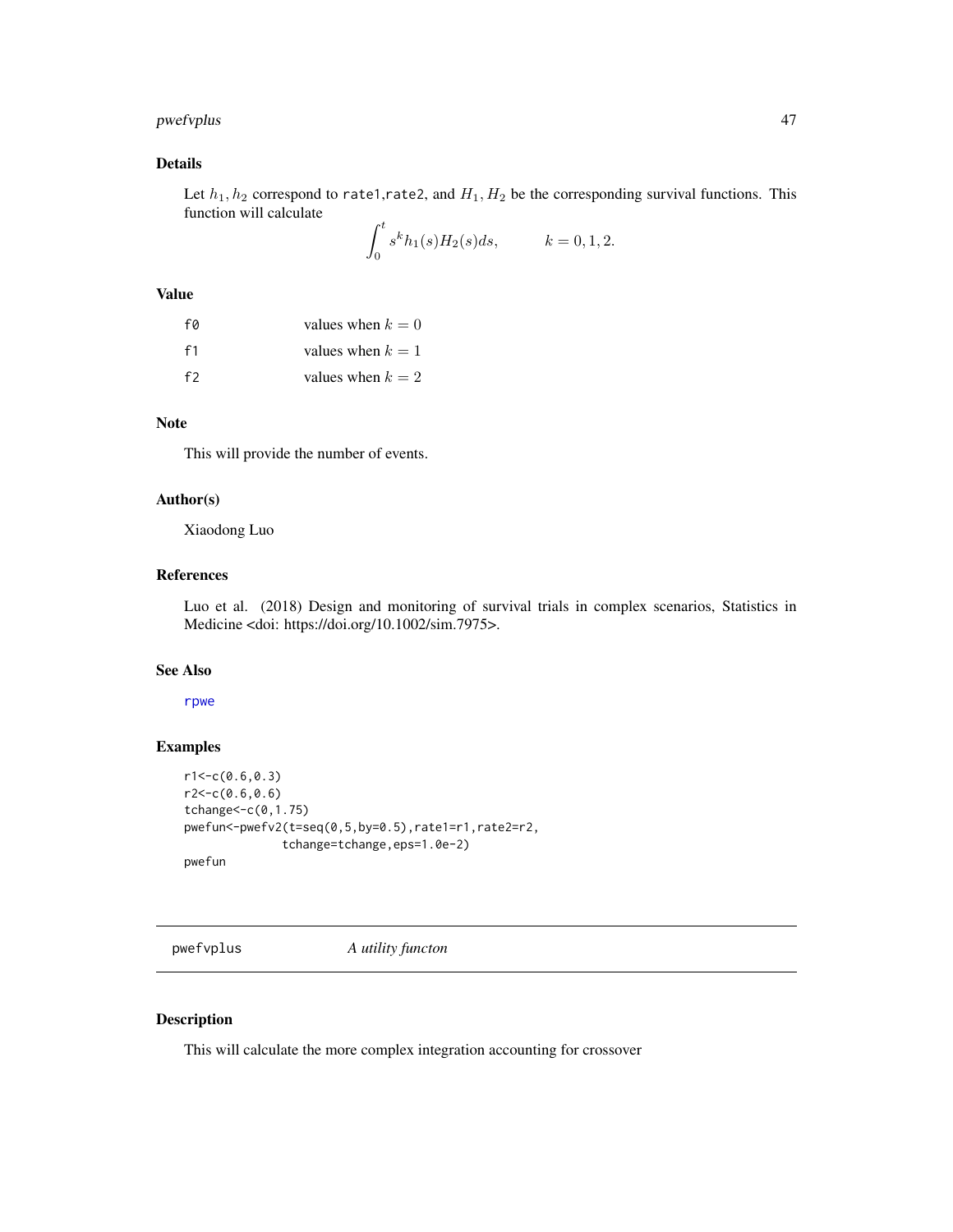## Usage

```
pwefvplus(t=seq(0,5,by=0.5),rate1=c(0,5,0.8),rate2=rate1,
                   rate3=c(0.1,0.2),rate4=rate2,rate5=rate2,
                   rate6=c(0.5,0.3),tchange=c(0,3),type=1,
                   rp2=0.5,eps=1.0e-2)
```
# Arguments

| t       | A vector of time points                                                                                                                                                                               |
|---------|-------------------------------------------------------------------------------------------------------------------------------------------------------------------------------------------------------|
| rate1   | piecewise constant event rate                                                                                                                                                                         |
| rate2   | piecewise constant event rate                                                                                                                                                                         |
| rate3   | piecewise constant event rate                                                                                                                                                                         |
| rate4   | additional piecewise constant                                                                                                                                                                         |
| rate5   | additional piecewise constant                                                                                                                                                                         |
| rate6   | piecewise constant event rate for censoring                                                                                                                                                           |
| tchange | a strictly increasing sequence of time points starting from zero at which event<br>rate changes. The first element of tchange must be zero. The above rates and<br>tchange must have the same length. |
| type    | type of the crossover, markov, semi-markov and hybrid                                                                                                                                                 |
| rp2     | re-randomization prob                                                                                                                                                                                 |
| eps     | tolerance                                                                                                                                                                                             |

## Details

Let  $h_1, \ldots, h_6$  correspond to rate1,...,rate6, and  $H_1, \ldots, H_6$  be the corresponding survival functions. Also let  $\pi_2 = \text{rp2}$ . when type=1, we calculate

$$
\int_0^t s^k h_2(s) H_2(s) H_6(s) \int_0^s h_3(u) H_1(u) H_3(u) / H_2(u) du ds;
$$

when type=2, we calculate

$$
\int_0^t s^k H_6(s) \int_0^s h_3(u) H_1(u) H_3(u) h_2(s-u) H_2(s-u) du ds;
$$

when type=3, we calculate the sum of

$$
\pi_2 \int_0^t s^k H_4^{1-\pi_2}(s) H_6(s) \int_0^s h_3(u) H_1(u) H_3(u) h_2(s-u) H_2^{\pi_2}(s-u) / H_4^{1-\pi_2}(u) du ds
$$

and

$$
(1 - \pi_2) \int_0^t s^k h_4(s) H_4^{1 - \pi_2}(s) H_6(s) \int_0^s h_3(u) H_1(u) H_3(u) H_2^{\pi_2}(s - u) / H_4^{1 - \pi_2}(u) du ds;
$$

when type=4, we calculate the sum of

$$
\pi_2 \int_0^t s^k H_6(s) \int_0^s h_3(u) H_1(u) H_3(u) h_2(s-u) H_2(s-u) du ds
$$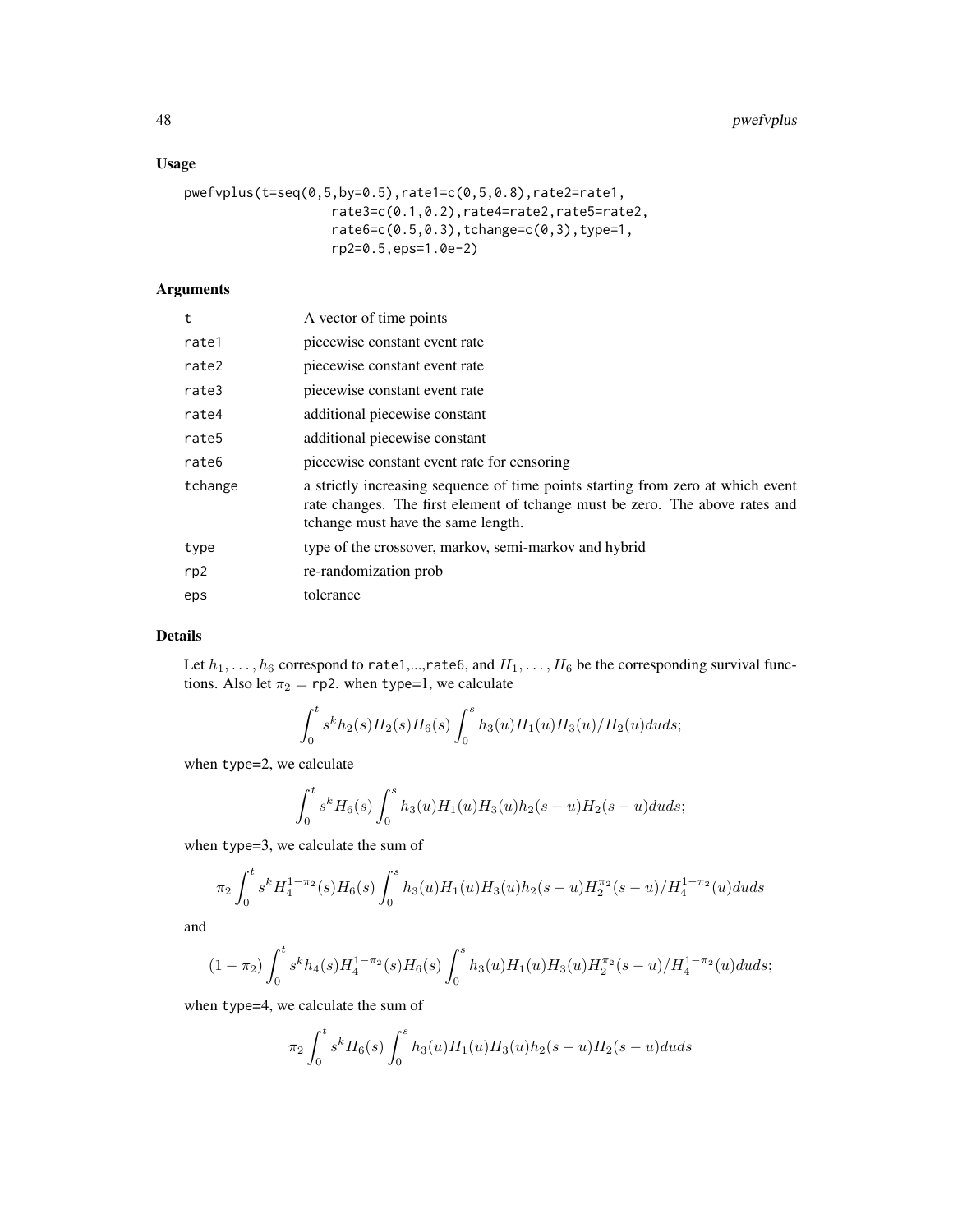# pwefvplus 49

and

$$
(1-\pi_2)\int_0^ts^kh_4(s)H_4(s)H_6(s)\int_0^sh_3(u)H_1(u)H_3(u)/H_4(u)duds;
$$

when type=5, we calculate the sum of

$$
\pi_2 \int_0^t s^k H_6(s) \int_0^s h_3(u) H_1(u) H_3(u) h_2(s-u) H_2(s-u) du ds
$$

and

$$
(1 - \pi_2) \int_0^t s^k H_6(s) \int_0^s h_3(u) H_1(u) H_3(u) h_4(s - u) H_4(s - u) du ds.
$$

## Value

| fø             | values when $k = 0$ |
|----------------|---------------------|
| f <sub>1</sub> | values when $k = 1$ |
| f2             | values when $k = 2$ |

## Note

This provides the result of the complex integration

### Author(s)

Xiaodong Luo

### References

Luo et al. (2018) Design and monitoring of survival trials in complex scenarios, Statistics in Medicine <doi: https://doi.org/10.1002/sim.7975>.

## See Also

[rpwe](#page-77-0)

## Examples

```
r1 < -c(0.6, 0.3)r2 < -c(0.6, 0.6)r3<-c(0.1,0.2)
r4 < -c(0.5, 0.4)r5 < -c(0.4, 0.5)r6 < -c(0.4, 0.5)tchange<-c(0,1.75)
pwefun<-pwefvplus(t=seq(0,5,by=0.5),rate1=r1,rate2=r2,rate3=r3,
                  rate4=r4,rate5=r5,rate6=r6,
                  tchange=c(0,3),type=1,eps=1.0e-2)
```
pwefun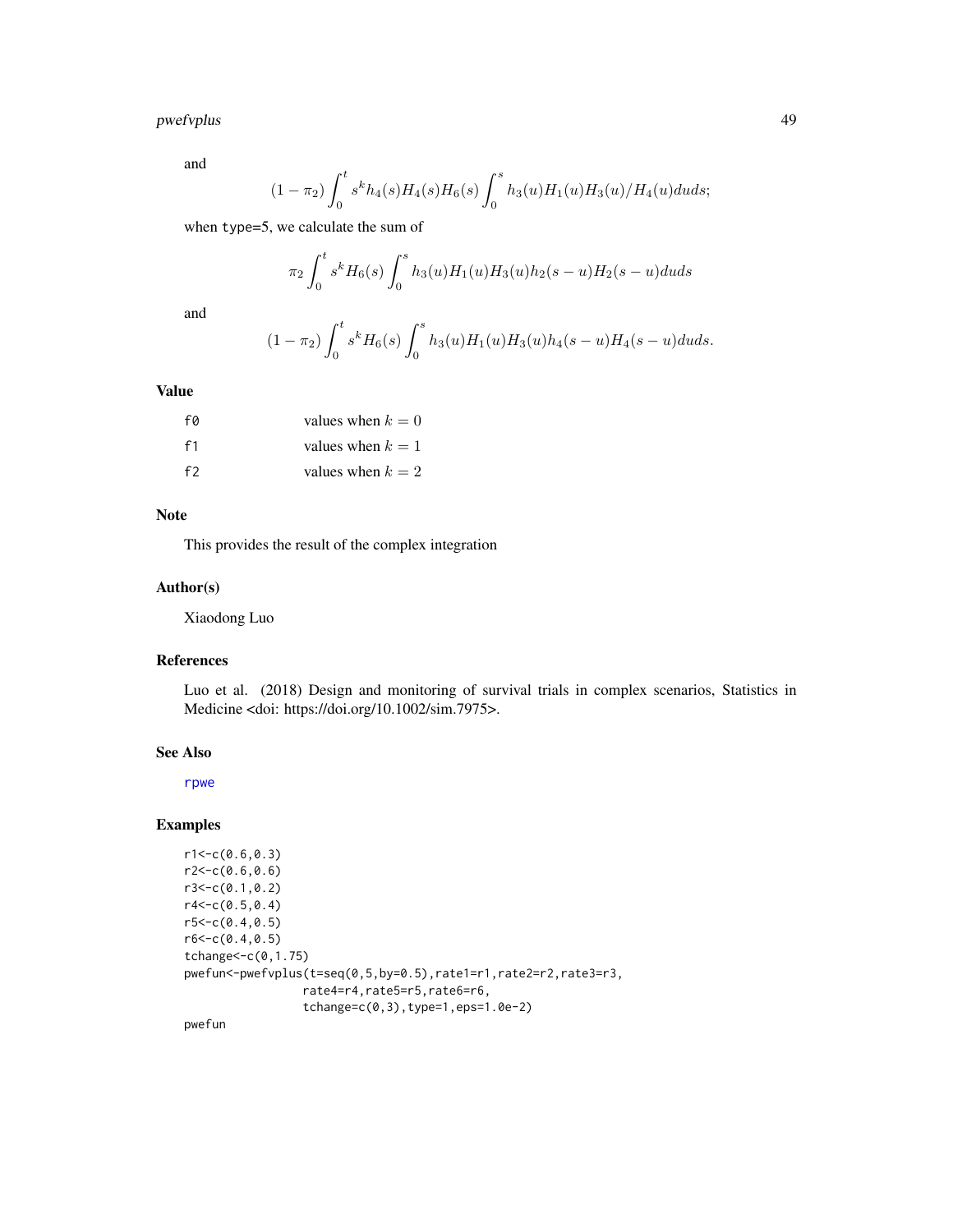<span id="page-49-0"></span>pwepower *Calculating the powers of various the test statistics for superiority trials*

### Description

This will calculate the powers for the test statistics accouting for staggered entry, delayed treatment effect, treatment crossover and loss to follow-up.

### Usage

```
pwepower(t=seq(0.1,3,by=0.5),alpha=0.05,twosided=1,taur=1.2,
             u=c(1/taur,1/taur),ut=c(taur/2,taur),pi1=0.5,
             rate11=c(1,0.5),rate21=rate11,rate31=c(0.7,0.4),
             rate41=rate21,rate51=rate21,ratec1=c(0.5,0.6),
             rate10=rate11,rate20=rate10,rate30=rate31,
             rate40=rate20,rate50=rate20,ratec0=c(0.6,0.5),
             tchange=c(0,1),type1=1,type0=1,rp21=0.5,rp20=0.5,
             eps=1.0e-2,veps=1.0e-2,epsbeta=1.0e-4,iterbeta=25,
             n=1000)
```

| t                  | a vector of time points at which power is calculated, t must be positive |
|--------------------|--------------------------------------------------------------------------|
| alpha              | type-1 error rate                                                        |
| twosided           | twosided test or not                                                     |
| taur               | Recruitment time                                                         |
| u                  | Piecewise constant recuitment rate                                       |
| ut                 | Recruitment intervals                                                    |
| pi1                | Allocation probability for the treatment group                           |
| rate11             | Hazard before crossover for the treatment group                          |
| rate21             | Hazard after crossover for the treatment group                           |
| rate31             | Hazard for time to crossover for the treatment group                     |
| rate41             | Hazard after crossover for the treatment group for complex case          |
| rate <sub>51</sub> | Hazard after crossover for the treatment group for complex case          |
| ratec1             | Hazard for time to censoring for the treatment group                     |
| rate10             | Hazard before crossover for the control group                            |
| rate20             | Hazard after crossover for the control group                             |
| rate30             | Hazard for time to crossover for the control group                       |
| rate40             | Hazard after crossover for the control group for complex case            |
| rate50             | Hazard after crossover for the control group for complex case            |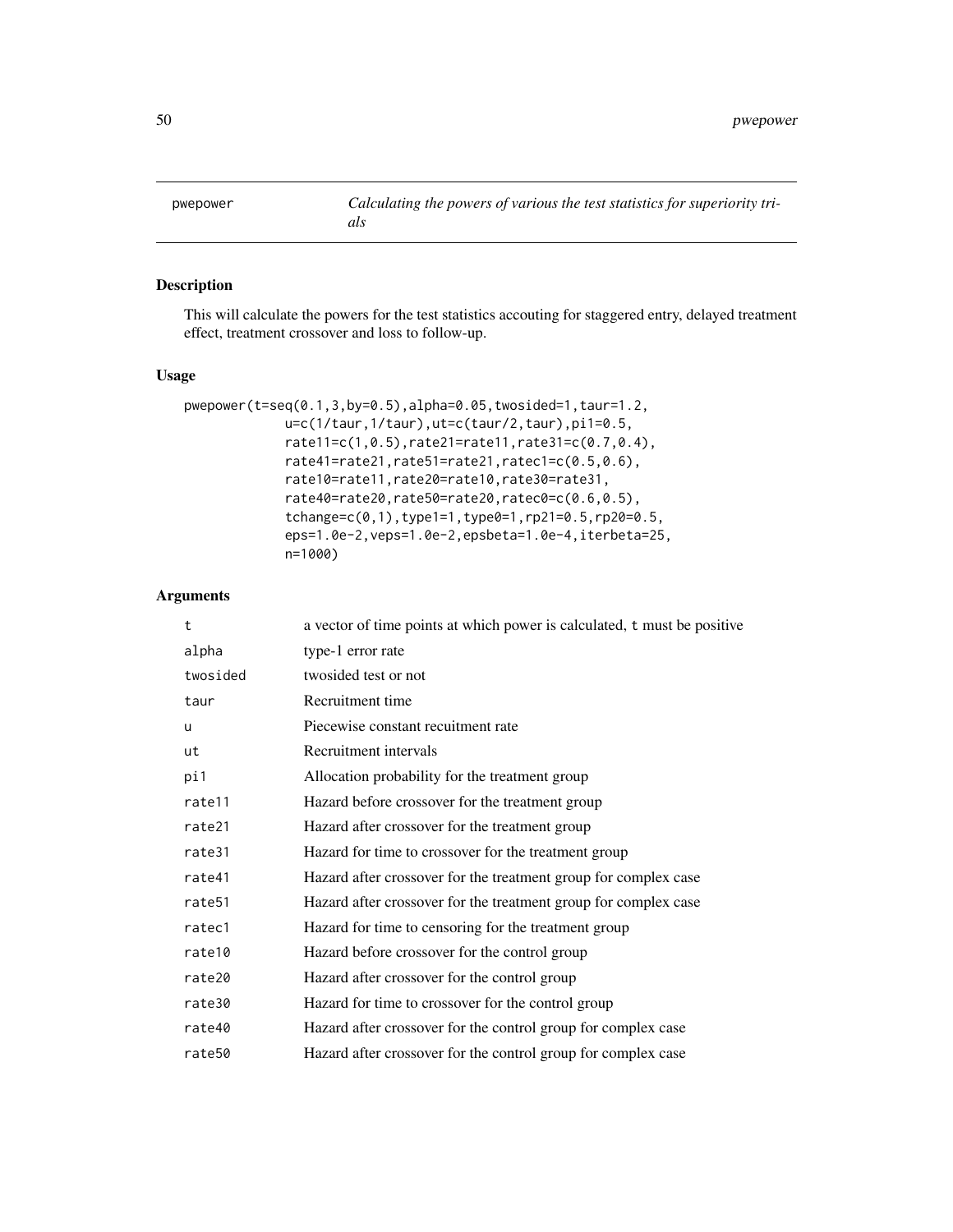## pwepower 51

| ratec0   | Hazard for time to censoring for the control group                                                                                                                                            |
|----------|-----------------------------------------------------------------------------------------------------------------------------------------------------------------------------------------------|
| tchange  | A strictly increasing sequence of time points at which the event rates changes.<br>The first element of tchange must be zero. It must have the same length as<br>rate11, rate21, rate31, etc. |
| type1    | Type of crossover in the treatment group                                                                                                                                                      |
| type0    | Type of crossover in the control group                                                                                                                                                        |
| rp21     | re-randomization prob for the treatment group                                                                                                                                                 |
| rp20     | re-randomization prob for the control group                                                                                                                                                   |
| eps      | error tolerence                                                                                                                                                                               |
| veps     | error tolenrence for calculating variance                                                                                                                                                     |
| epsbeta  | error tolerance for calculating overall log HR                                                                                                                                                |
| iterbeta | maximum number of iterations for calculating overall log HR                                                                                                                                   |
| n        | total number of subjects                                                                                                                                                                      |

#### Details

The hazard functions corresponding to rate11,...,rate51,ratec1, rate10,...,rate50,ratec0 are all piecewise constant function taking the form  $\lambda(t) = \sum_{j=1}^{m} \lambda_j I(t_{j-1} \le t < t_j)$ , where  $\lambda_1, \dots, \lambda_m$ are the corresponding elements of the rates and  $t_0, \ldots, t_{m-1}$  are the corresponding elements of tchange,  $t_m = \infty$ . Note that all the rates must have the same tchange.

#### Value

power powers for various test statistics. Columns 2-6 are for log-rank and columns 12-16 are for cox model. Column 2 is the exact power based on log-rank/score test; column 3 uses variance approximated by Fisher information, i.e. Lakatos's method; column 4 uses approximated Fisher info by number of events i.e. 4/D(t); column 5 uses approximated Fisher info by assuming  $exp$  dist.  $1/D1(t)+1/D0(t)$ ; column 6 uses Fisher information at beta. Column 12 is the exact power based on Wald test; column 13 uses variance approximated by Fisher information; column 14 uses approximated Fisher info by number of events i.e. 4/D(t); column 15 uses approximated Fisher info by assuming exp dist.  $1/D1(t)+1/D0(t)$ ; column 16 uses Fisher information at beta=0.

## Note

Version 1.0 (7/19/2016)

### Author(s)

Xiaodong Luo

### References

Luo, et al. (2017)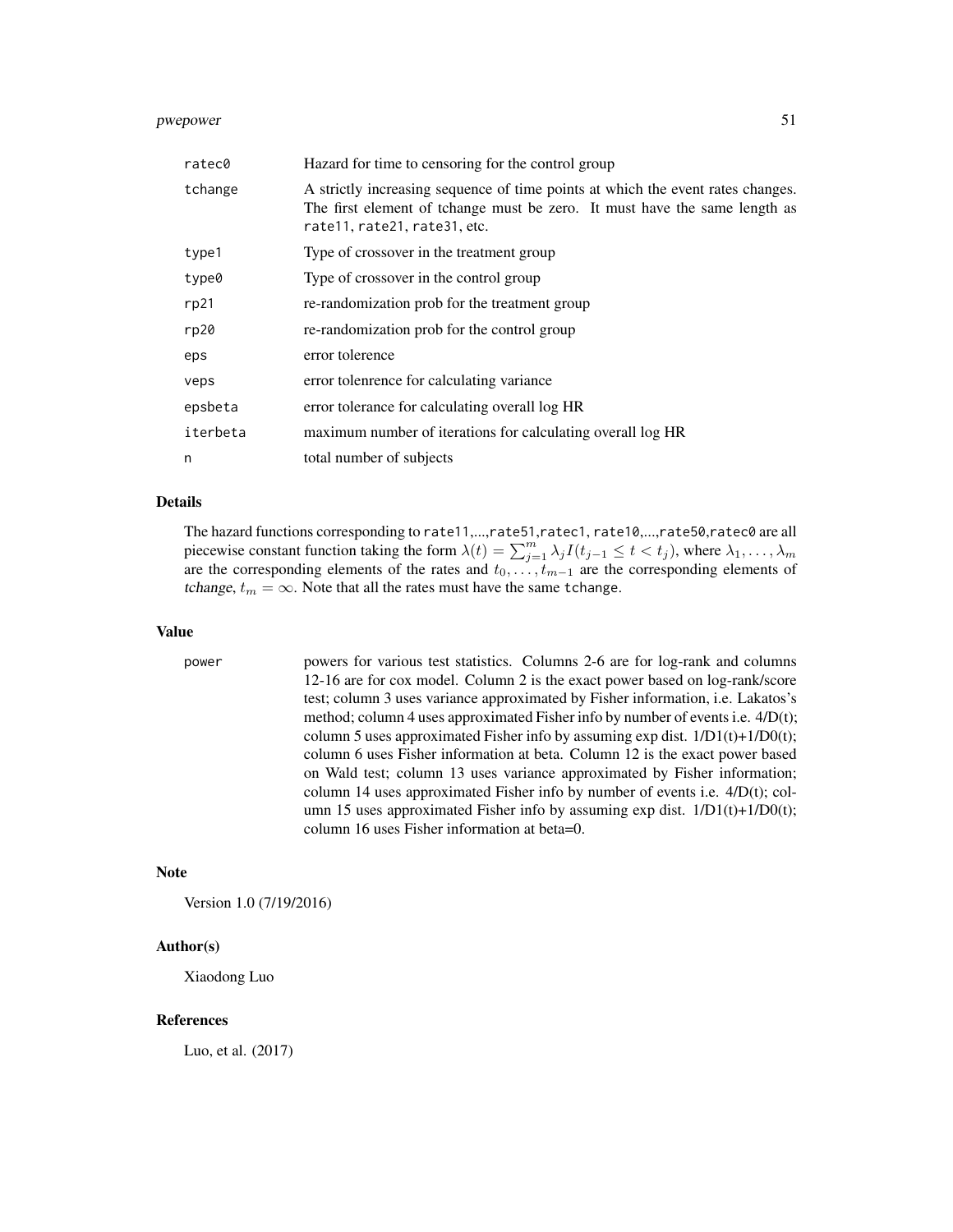## See Also

[pwe](#page-35-0),[rpwe](#page-77-0),[qpwe](#page-62-0),[ovbeta](#page-22-0),[innervar](#page-15-0), [pwepowerni](#page-56-0),[pwepowereq](#page-51-0)

### Examples

```
t < - seq(3,6, by=1)
taur<-1.2
u<-c(1/taur,1/taur)
ut<-c(taur/2,taur)
r11<-c(0.2,0.1)
r21<-r11
r31<-c(0.03,0.02)
r41<-r51<-r21
rc1<-c(0.01,0.02)
r10<-c(0.2,0.2)
r20<-r10
r30<-c(0.02,0.01)
r40<-r50<-r20
rc0<-c(0.02,0.01)
getpower<-pwepower(t=t,alpha=0.05,twosided=1,taur=taur,u=u,ut=ut,pi1=0.5,
                   rate11=r11,rate21=r21,rate31=r31,rate41=r41,rate51=r51,ratec1=rc1,
                   rate10=r10,rate20=r20,rate30=r30,rate40=r40,rate50=r50,ratec0=rc0,
                   tchange=c(0,1),type1=1,type0=1,n=1000)
###powers at each time point
cbind(t,getpower$power[,c(2:4,12:14)])
```
<span id="page-51-0"></span>

| pwepowereg | Calculating the powers of various the test statistics for equivalence |
|------------|-----------------------------------------------------------------------|
|            | trials                                                                |

### Description

This will calculate the powers for the test statistics accouting for staggered entry, delayed treatment effect, treatment crossover and loss to follow-up.

## Usage

```
pwepowereq(t=seq(0.1,3,by=0.5),uppermargin=1.3,lowermargin=1/uppermargin,
           alpha=0.05,taur=1.2,u=c(1/taur,1/taur),ut=c(taur/2,taur),pi1=0.5,
             rate11=c(1,0.5),rate21=rate11,rate31=c(0.7,0.4),
             rate41=rate21,rate51=rate21,ratec1=c(0.5,0.6),
             rate10=rate11,rate20=rate10,rate30=rate31,
             rate40=rate20,rate50=rate20,ratec0=c(0.6,0.5),
             tchange=c(0,1), type1=1, type0=1,
             rp21=0.5,rp20=0.5,eps=1.0e-2,veps=1.0e-2,
             epsbeta=1.0e-4,iterbeta=25,n=1000)
```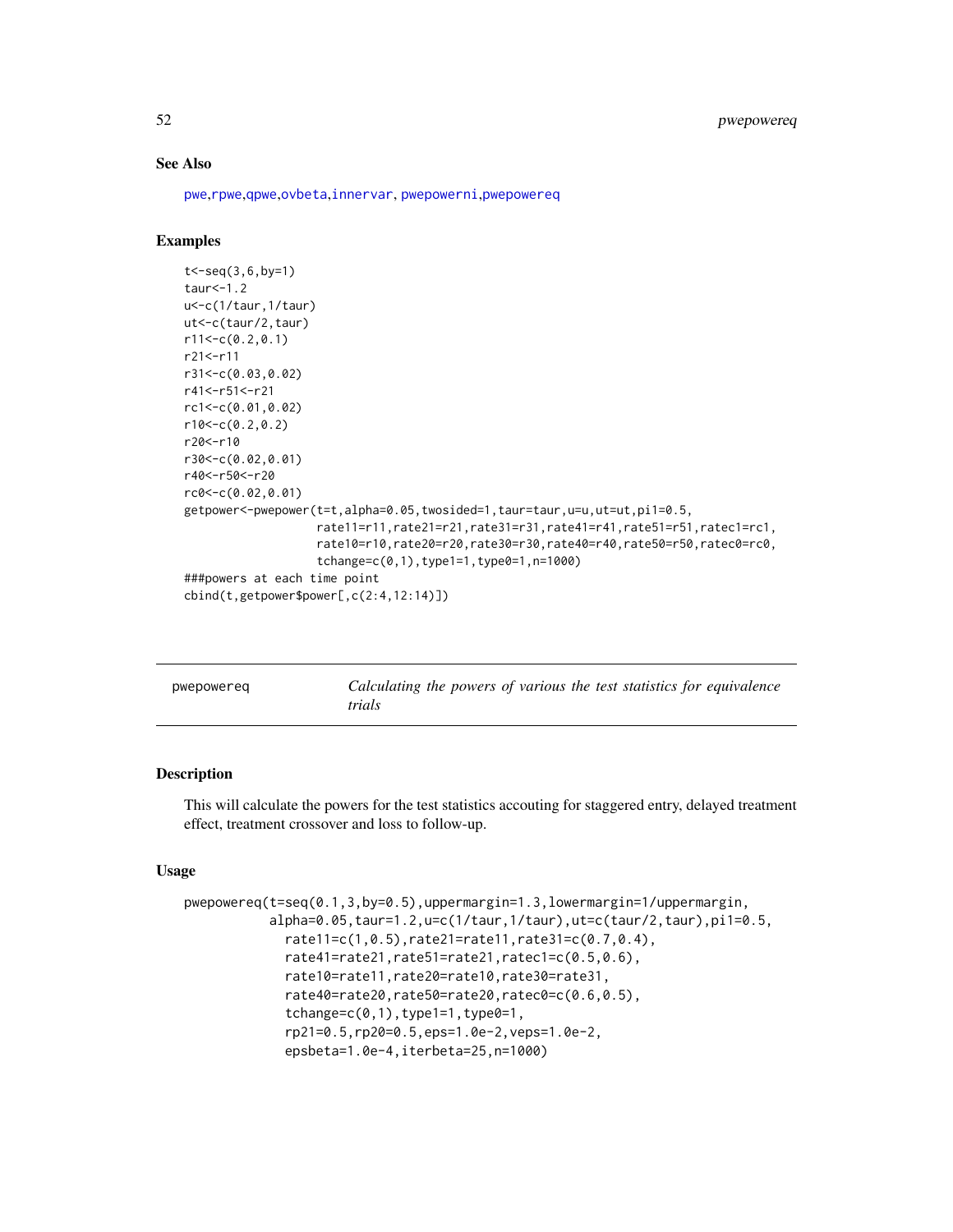## pwepowereq 53

### Arguments

| a vector of time points at which power is calculated, t must be positive                                                                                                                      |
|-----------------------------------------------------------------------------------------------------------------------------------------------------------------------------------------------|
| the upper margin for the hazard ratio                                                                                                                                                         |
| the lower margin for the hazard ratio                                                                                                                                                         |
| type-1 error rate                                                                                                                                                                             |
| Recruitment time                                                                                                                                                                              |
| Piecewise constant recuitment rate                                                                                                                                                            |
| Recruitment intervals                                                                                                                                                                         |
| Allocation probability for the treatment group                                                                                                                                                |
| Hazard before crossover for the treatment group                                                                                                                                               |
| Hazard after crossover for the treatment group                                                                                                                                                |
| Hazard for time to crossover for the treatment group                                                                                                                                          |
| Hazard after crossover for the treatment group for complex case                                                                                                                               |
| Hazard after crossover for the treatment group for complex case                                                                                                                               |
| Hazard for time to censoring for the treatment group                                                                                                                                          |
| Hazard before crossover for the control group                                                                                                                                                 |
| Hazard after crossover for the control group                                                                                                                                                  |
| Hazard for time to crossover for the control group                                                                                                                                            |
| Hazard after crossover for the control group for complex case                                                                                                                                 |
| Hazard after crossover for the control group for complex case                                                                                                                                 |
| Hazard for time to censoring for the control group                                                                                                                                            |
| A strictly increasing sequence of time points at which the event rates changes.<br>The first element of tchange must be zero. It must have the same length as<br>rate11, rate21, rate31, etc. |
| Type of crossover in the treatment group                                                                                                                                                      |
| Type of crossover in the control group                                                                                                                                                        |
| re-randomization prob in the treatment group                                                                                                                                                  |
| re-randomization prob in the control group                                                                                                                                                    |
| error tolerence                                                                                                                                                                               |
| error tolenrence for calculating variance                                                                                                                                                     |
| error tolerance for calculating overall log HR                                                                                                                                                |
| maximum number of iterations for calculating overall log HR                                                                                                                                   |
| total number of subjects                                                                                                                                                                      |
|                                                                                                                                                                                               |

### Details

The hazard functions corresponding to rate11,...,rate51,ratec1, rate10,...,rate50,ratec0 are all piecewise constant function taking the form  $\lambda(t) = \sum_{j=1}^{m} \lambda_j I(t_{j-1} \leq t < t_j)$ , where  $\lambda_1, \dots, \lambda_m$ are the corresponding elements of the rates and  $t_0, \ldots, t_{m-1}$  are the corresponding elements of tchange,  $t_m = \infty$ . Note that all the rates must have the same tchange.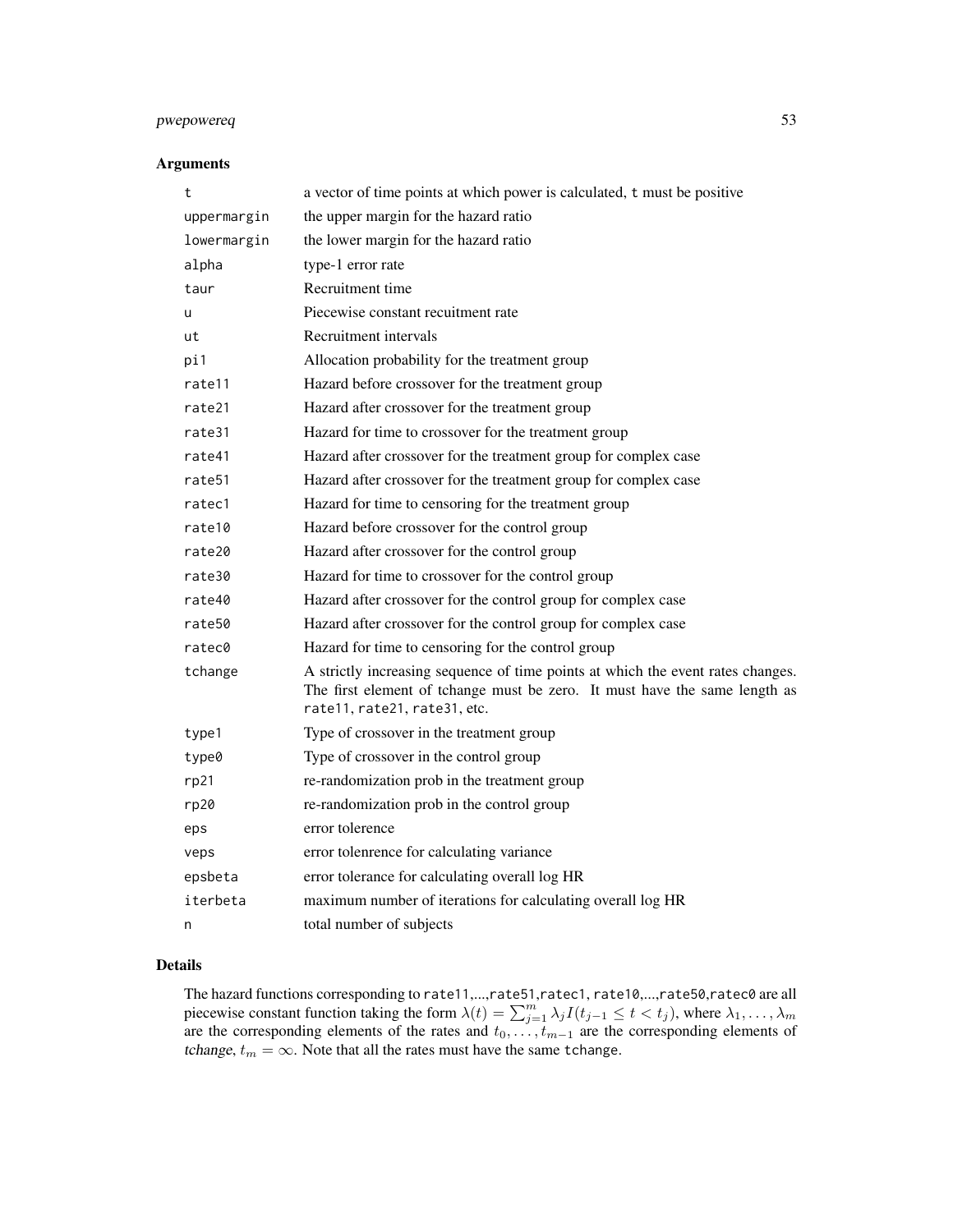### Value

power powers for cox model. First column is the more accurate power, second column is the power assuming the Fisher information equal to the varaince of beta

#### Note

Version 1.0 (7/19/2016)

### Author(s)

Xiaodong Luo

## References

Luo, et al. (2017)

### See Also

[pwe](#page-35-0),[rpwe](#page-77-0),[qpwe](#page-62-0),[ovbeta](#page-22-0),[innervar](#page-15-0), [pwepower](#page-49-0),[pwepowerni](#page-56-0)

## Examples

```
t < -seq(3, 6, by=1)taur<-1.2
u<-c(1/taur,1/taur)
ut<-c(taur/2,taur)
r11<-c(0.2,0.1)
r21<-r11
r31<-c(0.03,0.02)
r41<-r51<-r21
rc1<-c(0.01,0.02)
r10<-c(0.2,0.2)
r20<-r10
r30<-c(0.02,0.01)
r40<-r50<-r20
rc0<-c(0.02,0.01)
getpowereq<-pwepowereq(t=t,uppermargin=1.3,lowermargin=0.8,alpha=0.05,taur=taur,
            u=u,ut=ut,pi1=0.5,rate11=r11,rate21=r21,rate31=r31,
            rate41=r41,rate51=r51,ratec1=rc1,
            rate10=r10,rate20=r20,rate30=r30,rate40=r40,rate50=r50,ratec0=rc0,
            tchange=c(0,1),type1=1,type0=1,n=1000)
###powers at each time point
cbind(t,getpowereq$power[,1:3])
```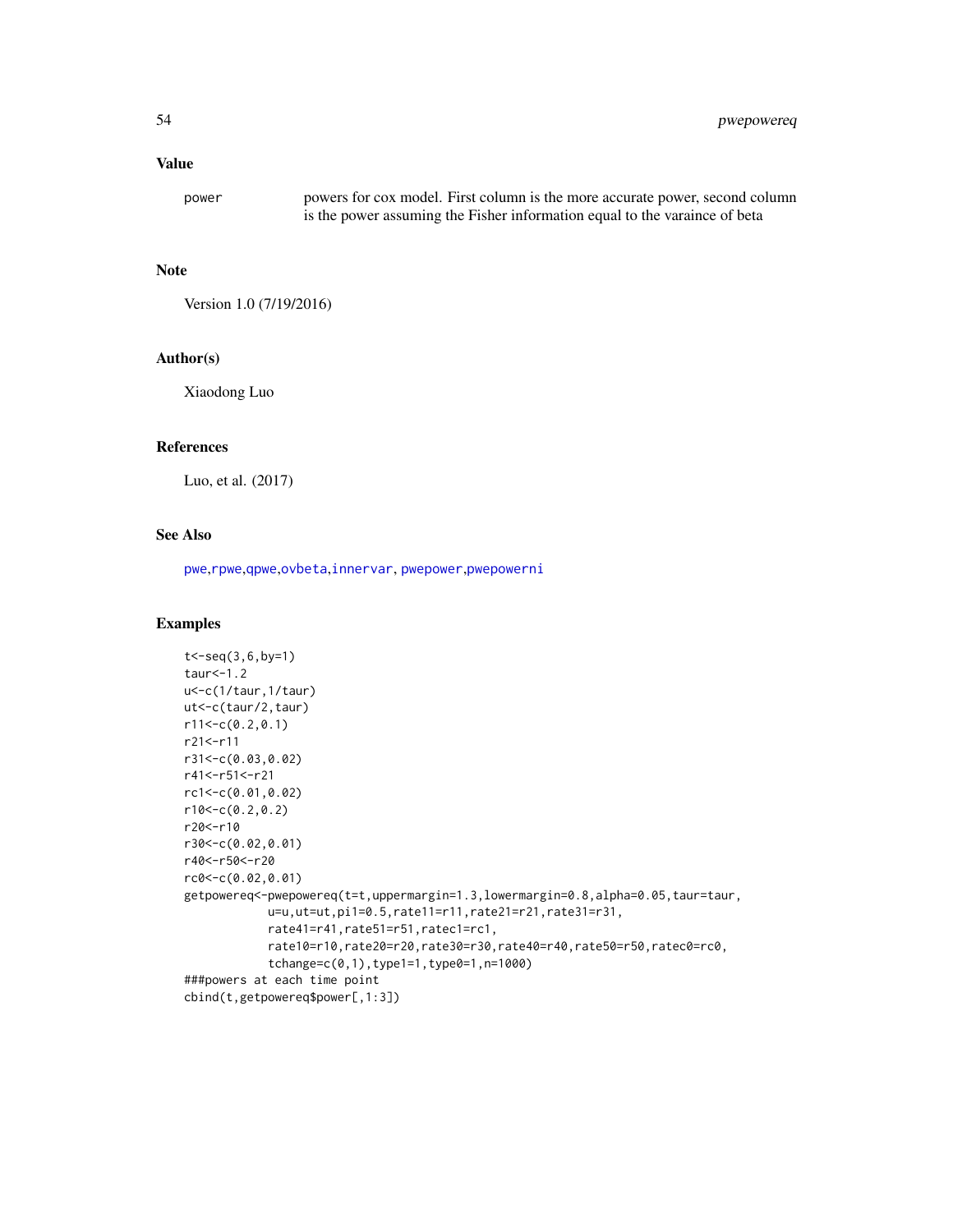pwepowerfindt *Calculating the timepoint where a certain power of the specified test statistics is obtained*

# Description

This will calculate the timepoint where a certain power of the specified test statistics is obtained accouting for staggered entry, delayed treatment effect, treatment crossover and loss to follow-up.

### Usage

```
pwepowerfindt(power=0.9,alpha=0.05,twosided=1,tupp=5,tlow=1,taur=1.2,
                     u=c(1/taur,1/taur),ut=c(taur/2,taur),pi1=0.5,
                     rate11=c(1,0.5),rate21=rate11,rate31=c(0.7,0.4),
                     rate41=rate21,rate51=rate21,ratec1=c(0.5,0.6),
                     rate10=rate11,rate20=rate10,rate30=rate31,
                     rate40=rate20,rate50=rate20,ratec0=c(0.6,0.5),
                     tchange=c(0,1), type1=1, type0=1,
                     rp21=0.5,rp20=0.5,eps=1.0e-2,veps=1.0e-2,
                     epsbeta=1.0e-04,iterbeta=25,
                     n=1000,testtype=1,maxiter=20,itereps=0.001)
```

| power    | the desired power                                               |
|----------|-----------------------------------------------------------------|
| alpha    | type-1 error                                                    |
| twosided | twoside test or not                                             |
| tupp     | an upper time point where the power should be larger than power |
| tlow     | a lower time point where the power should be smaller than power |
| taur     | recruitment time                                                |
| u        | Piecewise constant recuitment rate                              |
| ut       | Recruitment intervals                                           |
| pi1      | Allocation probability for the treatment group                  |
| rate11   | Hazard before crossover for the treatment group                 |
| rate21   | Hazard after crossover for the treatment group                  |
| rate31   | Hazard for time to crossover for the treatment group            |
| rate41   | Hazard after crossover for the treatment group for complex case |
| rate51   | Hazard after crossover for the treatment group for complex case |
| ratec1   | Hazard for time to censoring for the treatment group            |
| rate10   | Hazard before crossover for the control group                   |
| rate20   | Hazard after crossover for the control group                    |
| rate30   | Hazard for time to crossover for the control group              |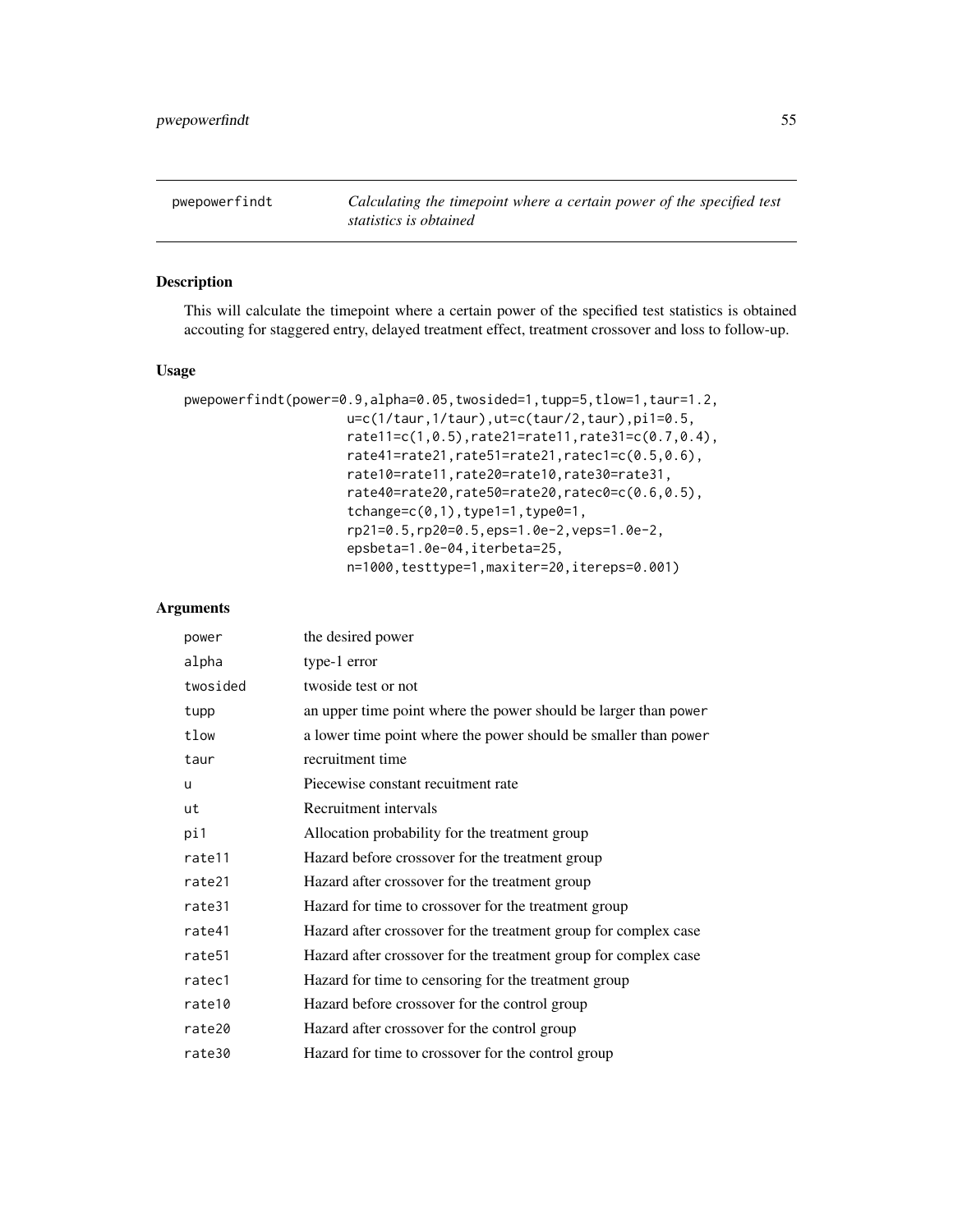| rate40   | Hazard after crossover for the control group for complex case                                                                                                                                 |
|----------|-----------------------------------------------------------------------------------------------------------------------------------------------------------------------------------------------|
| rate50   | Hazard after crossover for the control group for complex case                                                                                                                                 |
| ratec0   | Hazard for time to censoring for the control group                                                                                                                                            |
| tchange  | A strictly increasing sequence of time points at which the event rates changes.<br>The first element of tchange must be zero. It must have the same length as<br>rate11, rate21, rate31, etc. |
| type1    | Type of crossover in the treatment group                                                                                                                                                      |
| type0    | Type of crossover in the control group                                                                                                                                                        |
| rp21     | re-randomization prob in the treatment group                                                                                                                                                  |
| rp20     | re-randomization prob in the control group                                                                                                                                                    |
| eps      | error tolerence                                                                                                                                                                               |
| veps     | error tolenrence for calculating variance                                                                                                                                                     |
| epsbeta  | error tolerance for calculating overall log HR                                                                                                                                                |
| iterbeta | maximum number of iterations for calculating overall log HR                                                                                                                                   |
| n        | total number of subjects                                                                                                                                                                      |
| testtype | test statistics, $=1$ log-rank; $=2$ Cox model; $=3$ log-rank with robust variance                                                                                                            |
| maxiter  | maximum number of bi-section iterations                                                                                                                                                       |
| itereps  | error tolerance of power                                                                                                                                                                      |

# Details

The hazard functions corresponding to rate11,...,rate51,ratec1, rate10,...,rate50,ratec0 are all piecewise constant function taking the form  $\lambda(t) = \sum_{j=1}^{m} \lambda_j I(t_{j-1} \leq t < t_j)$ , where  $\lambda_1, \dots, \lambda_m$ are the corresponding elements of the rates and  $t_0, \ldots, t_{m-1}$  are the corresponding elements of tchange,  $t_m = \infty$ . Note that all the rates must have the same tchange.

### Value

| testtype | type of statistic, $=1$ log-rank; $=2$ Cox model; $=3$ log-rank with robust variance |  |
|----------|--------------------------------------------------------------------------------------|--|
| time     | time calculated when the iterations stop                                             |  |
| power    | the power at time                                                                    |  |
| err      | distance from the desired power                                                      |  |
| k        | number of bi-section iterations performed                                            |  |

## Note

Version 1.0 (7/19/2016)

## Author(s)

Xiaodong Luo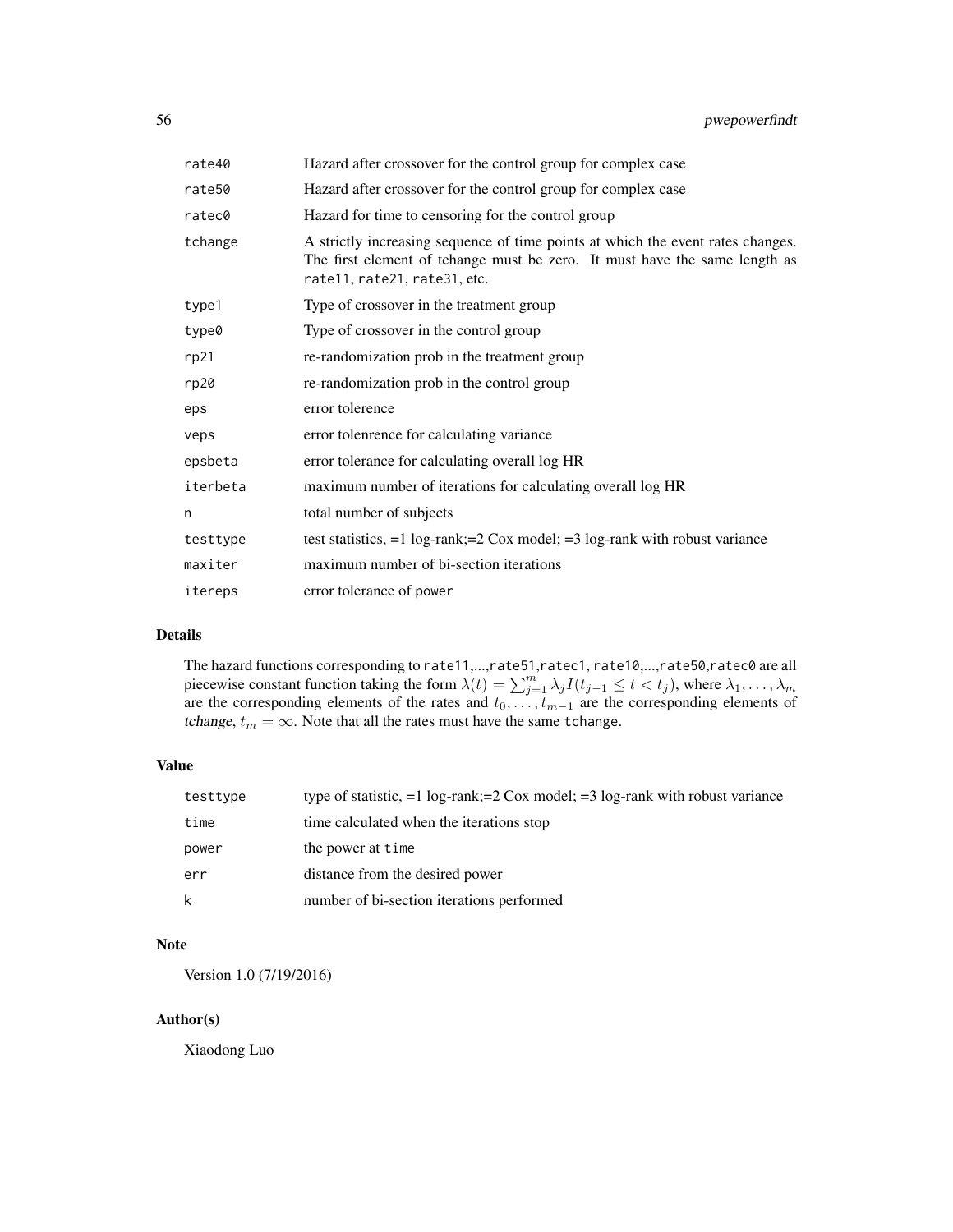## pwepowerni 57

#### References

Luo, et al. (2017)

### See Also

[pwe](#page-35-0),[rpwe](#page-77-0),[qpwe](#page-62-0),[ovbeta](#page-22-0),[innervar](#page-15-0)

#### Examples

```
t<-seq(3,6,by=1)
taur<-1.2
u<-c(1/taur,1/taur)
ut<-c(taur/2,taur)
r11<-c(0.2,0.1)
r21<-r11
r31<-c(0.03,0.02)
r41<-r51<-r21
rc1<-c(0.01,0.02)
r10<-c(0.2,0.2)
r20<-r10
r30<-c(0.02,0.01)
r40<-r50<-r20
rc0<-c(0.02,0.01)
getpower<-pwepower(t=t,alpha=0.05,twosided=1,taur=taur,u=u,ut=ut,pi1=0.5,
                   rate11=r11,rate21=r21,rate31=r31,rate41=r41,rate51=r51,ratec1=rc1,
                   rate10=r10,rate20=r20,rate30=r30,rate40=r40,rate50=r50,ratec0=rc0,
                   tchange=c(0,1),type1=1,type0=1,n=1000)
###powers at each time point
cbind(t,getpower$power[,1:3])
###90% power should be in (3,3.5)
getpwtime<-pwepowerfindt(power=0.9,alpha=0.05,twosided=1,tupp=3.5,tlow=3,taur=taur,
      u=u,ut=ut,pi1=0.5,rate11=r11,rate21=r21,rate31=r31,rate41=r41,rate51=r51,ratec1=rc1,
        rate10=r10,rate20=r20,rate30=r30,rate40=r40,rate50=r50,ratec0=rc0,
        tchange=c(0,1),type1=1,type0=1,n=1000,testtype=1,maxiter=30)
getpwtime
```
<span id="page-56-0"></span>pwepowerni *Calculating the powers of various the test statistics for non-inferiority trials*

## Description

This will calculate the powers for the test statistics accouting for staggered entry, delayed treatment effect, treatment crossover and loss to follow-up.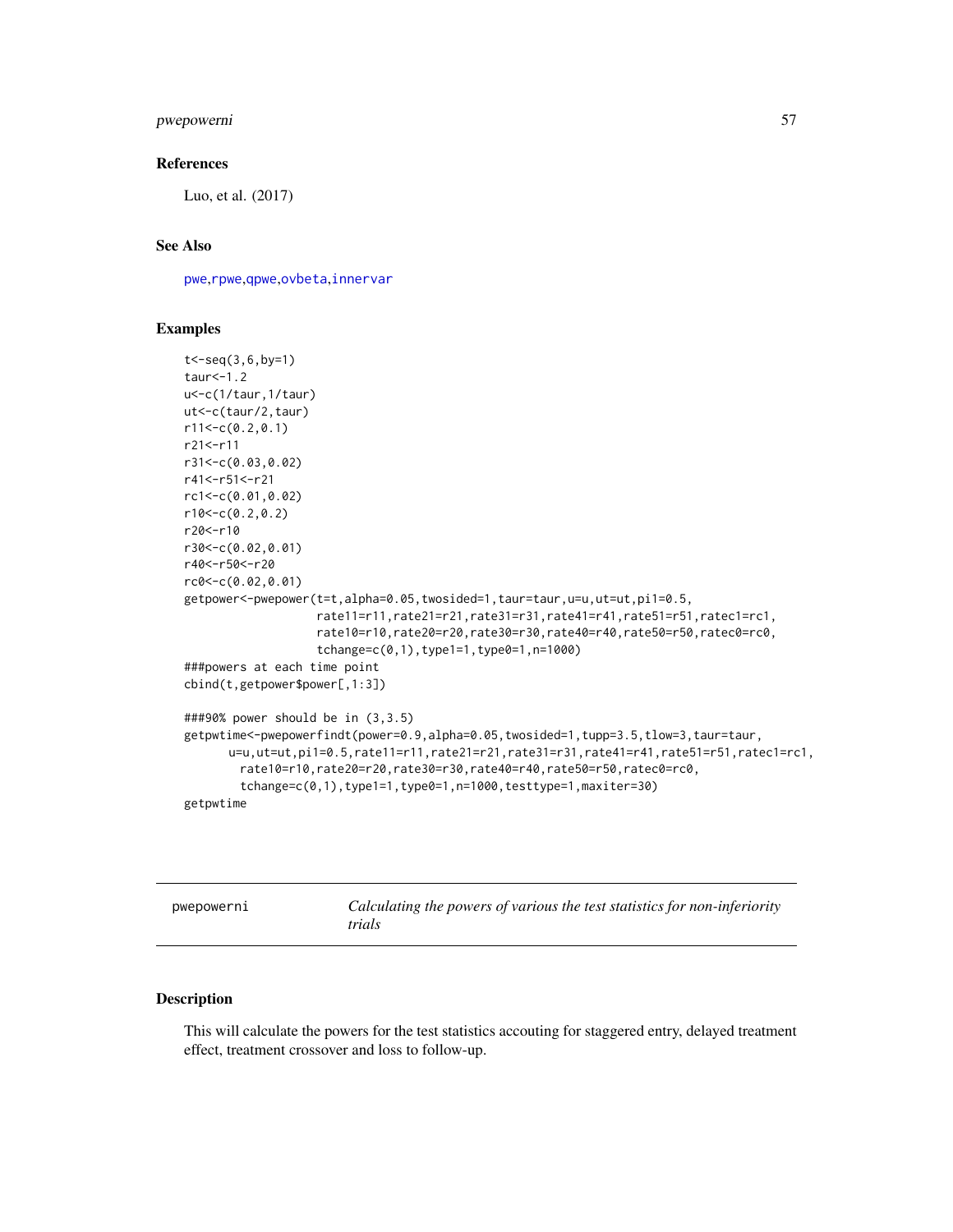# Usage

```
pwepowerni(t=seq(0.1,3,by=0.5),nimargin=1.3,alpha=0.05,twosided=0,taur=1.2,
          u=c(1/taur,1/taur),ut=c(taur/2,taur),pi1=0.5,
           rate11=c(1,0.5),rate21=rate11,rate31=c(0.7,0.4),
           rate41=rate21,rate51=rate21,ratec1=c(0.5,0.6),
           rate10=rate11,rate20=rate10,rate30=rate31,
           rate40=rate20,rate50=rate20,ratec0=c(0.6,0.5),
           tchange=c(0,1), type1=1, type0=1,
           rp21=0.5,rp20=0.5,eps=1.0e-2,veps=1.0e-2,
           epsbeta=1.0e-4,iterbeta=25,n=1000)
```

| t        | a vector of time points at which power is calculated, t must be positive                                                                                                                      |  |
|----------|-----------------------------------------------------------------------------------------------------------------------------------------------------------------------------------------------|--|
| nimargin | the non-inferiority margin for the hazard ratio                                                                                                                                               |  |
| alpha    | type-1 error rate                                                                                                                                                                             |  |
| twosided | twosided test or not                                                                                                                                                                          |  |
| taur     | Recruitment time                                                                                                                                                                              |  |
| u        | Piecewise constant recuitment rate                                                                                                                                                            |  |
| ut       | Recruitment intervals                                                                                                                                                                         |  |
| pi1      | Allocation probability for the treatment group                                                                                                                                                |  |
| rate11   | Hazard before crossover for the treatment group                                                                                                                                               |  |
| rate21   | Hazard after crossover for the treatment group                                                                                                                                                |  |
| rate31   | Hazard for time to crossover for the treatment group                                                                                                                                          |  |
| rate41   | Hazard after crossover for the treatment group for complex case                                                                                                                               |  |
| rate51   | Hazard after crossover for the treatment group for complex case                                                                                                                               |  |
| ratec1   | Hazard for time to censoring for the treatment group                                                                                                                                          |  |
| rate10   | Hazard before crossover for the control group                                                                                                                                                 |  |
| rate20   | Hazard after crossover for the control group                                                                                                                                                  |  |
| rate30   | Hazard for time to crossover for the control group                                                                                                                                            |  |
| rate40   | Hazard after crossover for the control group for complex case                                                                                                                                 |  |
| rate50   | Hazard after crossover for the control group for complex case                                                                                                                                 |  |
| ratec0   | Hazard for time to censoring for the control group                                                                                                                                            |  |
| tchange  | A strictly increasing sequence of time points at which the event rates changes.<br>The first element of tchange must be zero. It must have the same length as<br>rate11, rate21, rate31, etc. |  |
| type1    | Type of crossover in the treatment group                                                                                                                                                      |  |
| type0    | Type of crossover in the control group                                                                                                                                                        |  |
| rp21     | re-randomization prob in the treatment group                                                                                                                                                  |  |
| rp20     | re-randomization prob in the control group                                                                                                                                                    |  |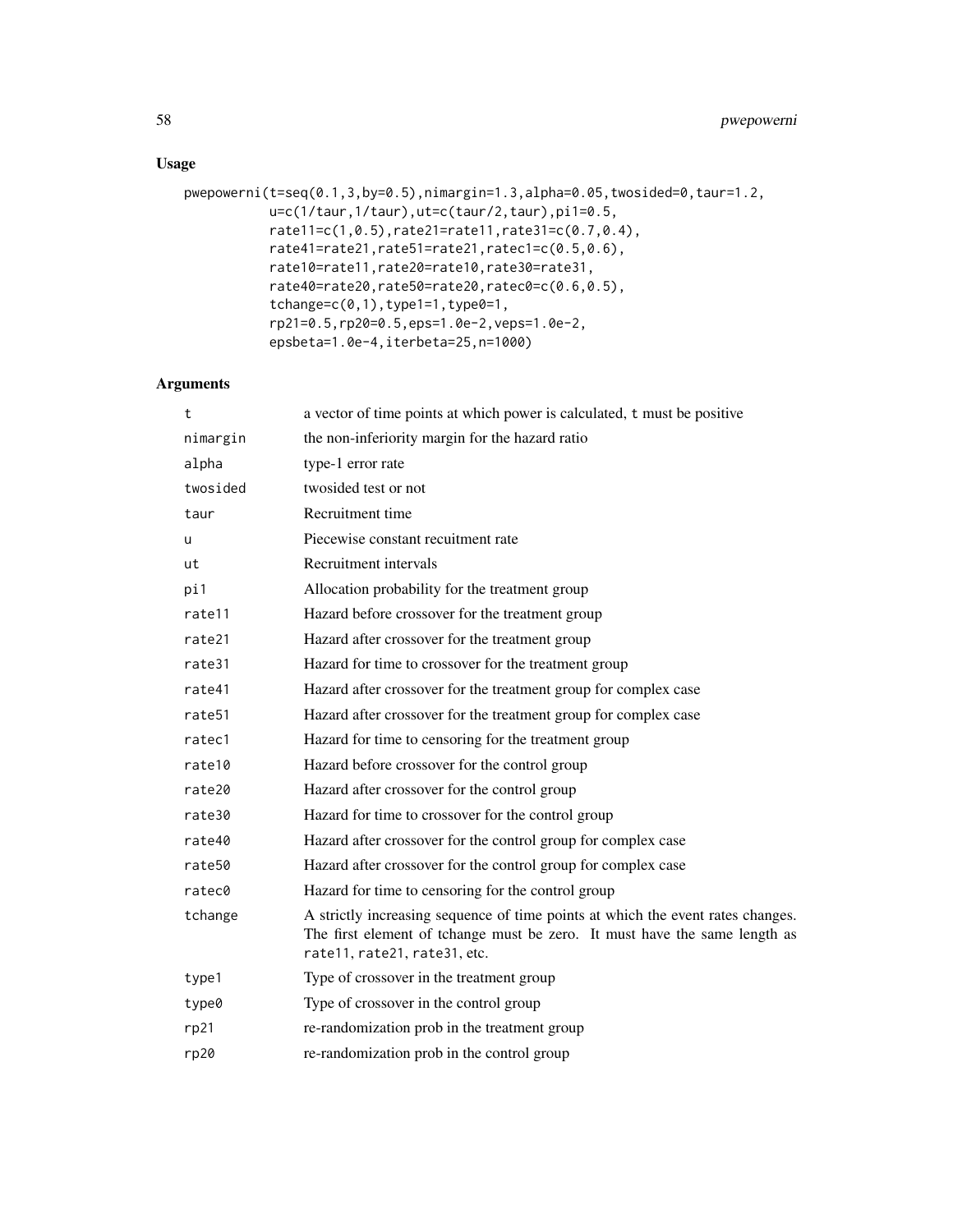## pwepowerni 59

| eps      | error tolerence                                             |
|----------|-------------------------------------------------------------|
| veps     | error tolenrence for calculating variance                   |
| epsbeta  | error tolerance for calculating overall log HR              |
| iterbeta | maximum number of iterations for calculating overall log HR |
| n        | total number of subjects                                    |

## Details

The hazard functions corresponding to rate11,...,rate51,ratec1, rate10,...,rate50,ratec0 are all piecewise constant function taking the form  $\lambda(t) = \sum_{j=1}^{m} \lambda_j I(t_{j-1} \leq t < t_j)$ , where  $\lambda_1, \dots, \lambda_m$ are the corresponding elements of the rates and  $t_0, \ldots, t_{m-1}$  are the corresponding elements of tchange,  $t_m = \infty$ . Note that all the rates must have the same tchange.

#### Value

power powers for cox model. First column is the more accurate power, second column is the power assuming the Fisher information equal to the varaince of beta

### Note

Version 1.0 (7/19/2016)

#### Author(s)

Xiaodong Luo

### References

Luo, et al. (2017)

## See Also

[pwe](#page-35-0),[rpwe](#page-77-0),[qpwe](#page-62-0),[ovbeta](#page-22-0),[innervar](#page-15-0), [pwepower](#page-49-0),[pwepowereq](#page-51-0)

### Examples

```
t<-seq(3,6,by=1)
taur<-1.2
u<-c(1/taur,1/taur)
ut<-c(taur/2,taur)
r11<-c(0.2,0.1)
r21<-r11
r31<-c(0.03,0.02)
r41<-r51<-r21
rc1<-c(0.01,0.02)
r10<-c(0.2,0.2)r20<-r10
r30<-c(0.02,0.01)
r40<-r50<-r20
rc0<-c(0.02,0.01)
```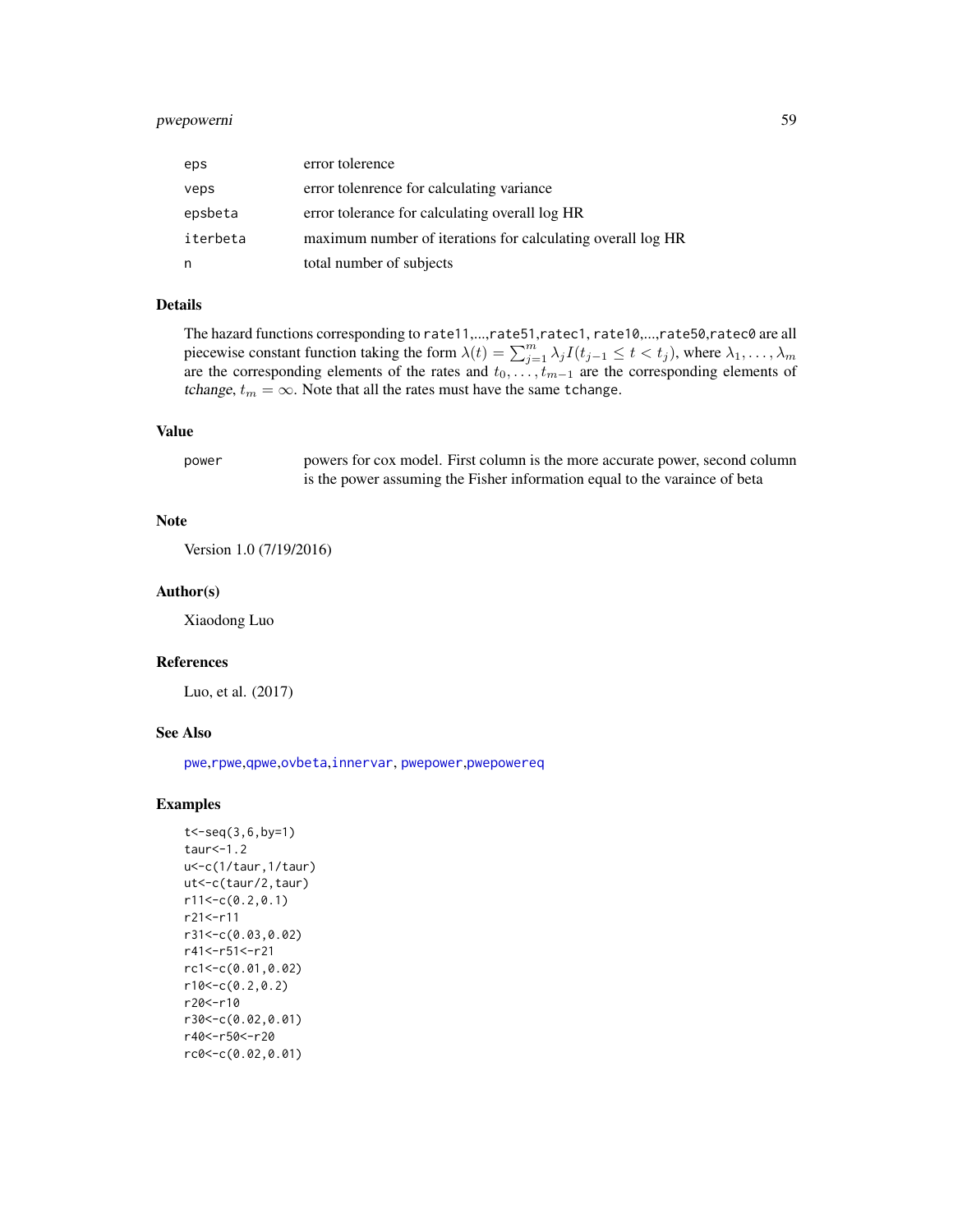```
getpowerni<-pwepowerni(t=t,nimargin=1.3,alpha=0.05,twosided=1,taur=taur,u=u,ut=ut,pi1=0.5,
                  rate11=r11,rate21=r21,rate31=r31,rate41=r41,rate51=r51,ratec1=rc1,
                   rate10=r10,rate20=r20,rate30=r30,rate40=r40,rate50=r50,ratec0=rc0,
                   tchange=c(0,1),type1=1,type0=1,n=1000)
###powers at each time point
cbind(t,getpowerni$power[,1:3])
```
#### pwesim *simulating the test statistics*

### Description

This will simulate the test statistics accouting for staggered entry, delayed treatment effect, treatment crossover and loss to follow-up.

### Usage

```
pwesim(t=seq(1,2,by=0.1),taur=1.2,u=c(1/taur,1/taur),ut=c(taur/2,taur),pi1=0.5,
                     rate11=c(1,0.5),rate21=rate11,rate31=c(0.7,0.4),
                     rate41=rate21,rate51=rate21,ratec1=c(0.5,0.6),
                     rate10=rate11,rate20=rate10,rate30=rate31,
                     rate40=rate20,rate50=rate20,ratec0=c(0.6,0.5),
                     tchange=c(0,1),type1=1,type0=1,rp21=0.5,rp20=0.5,
                     n=1000,rn=200,testtype=c(1,2,3,4))
```

| t                  | a vector of time points                                         |  |
|--------------------|-----------------------------------------------------------------|--|
| taur               | Recruitment time                                                |  |
| u                  | Piecewise constant recuitment rate                              |  |
| ut                 | Recruitment intervals                                           |  |
| pi1                | Allocation probability for the treatment group                  |  |
| rate11             | Hazard before crossover for the treatment group                 |  |
| rate21             | Hazard after crossover for the treatment group                  |  |
| rate31             | Hazard for time to crossover for the treatment group            |  |
| rate41             | Hazard after crossover for the treatment group for complex case |  |
| rate <sub>51</sub> | Hazard after crossover for the treatment group for complex case |  |
| ratec1             | Hazard for time to censoring for the treatment group            |  |
| rate10             | Hazard before crossover for the control group                   |  |
| rate20             | Hazard after crossover for the control group                    |  |
| rate30             | Hazard for time to crossover for the control group              |  |
| rate40             | Hazard after crossover for the control group for complex case   |  |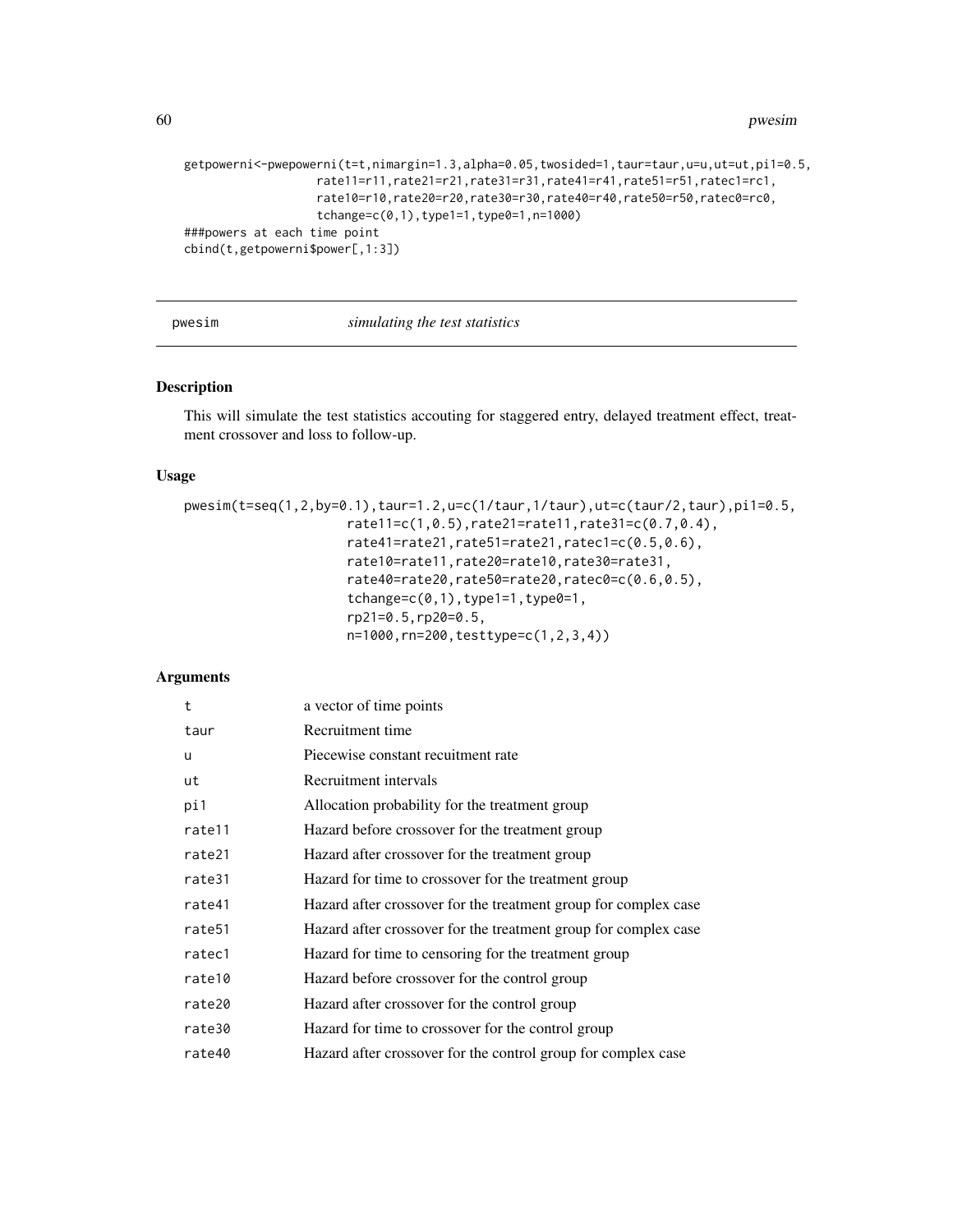#### pwesim 61

| rate50   | Hazard after crossover for the control group for complex case                                                                                                                                 |  |
|----------|-----------------------------------------------------------------------------------------------------------------------------------------------------------------------------------------------|--|
| ratec0   | Hazard for time to censoring for the control group                                                                                                                                            |  |
| tchange  | A strictly increasing sequence of time points at which the event rates changes.<br>The first element of tchange must be zero. It must have the same length as<br>rate11, rate21, rate31, etc. |  |
| type1    | Type of crossover in the treatment group                                                                                                                                                      |  |
| type0    | Type of crossover in the control group                                                                                                                                                        |  |
| rp21     | re-randomization prob in the treatment group                                                                                                                                                  |  |
| rp20     | re-randomization prob in the control group                                                                                                                                                    |  |
| n        | number of subjects                                                                                                                                                                            |  |
| rn       | number of simulations                                                                                                                                                                         |  |
| testtype | types of test statistics.                                                                                                                                                                     |  |

### Details

The hazard functions corresponding to rate11,...,rate51,ratec1, rate10,...,rate50,ratec0 are all piecewise constant function taking the form  $\lambda(t) = \sum_{j=1}^{m} \lambda_j I(t_{j-1} \leq t < t_j)$ , where  $\lambda_1, \dots, \lambda_m$ are the corresponding elements of the rates and  $t_0, \ldots, t_{m-1}$  are the corresponding elements of tchange,  $t_m = \infty$ . Note that all the rates must have the same tchange.

## Value

outr test statistics at each time point and each simulation run

### Note

Version 1.0 (7/19/2016)

#### Author(s)

Xiaodong Luo

#### References

Luo, et al. (2017)

### See Also

[pwe](#page-35-0),[rpwe](#page-77-0),[qpwe](#page-62-0),[ovbeta](#page-22-0),[innervar](#page-15-0)

### Examples

```
taur<-1.2
u<-c(1/taur,1/taur)
ut<-c(taur/2,taur)
r11<-c(1,0.5)r21 < -c(0.5, 0.8)r31<-c(0.7,0.4)
```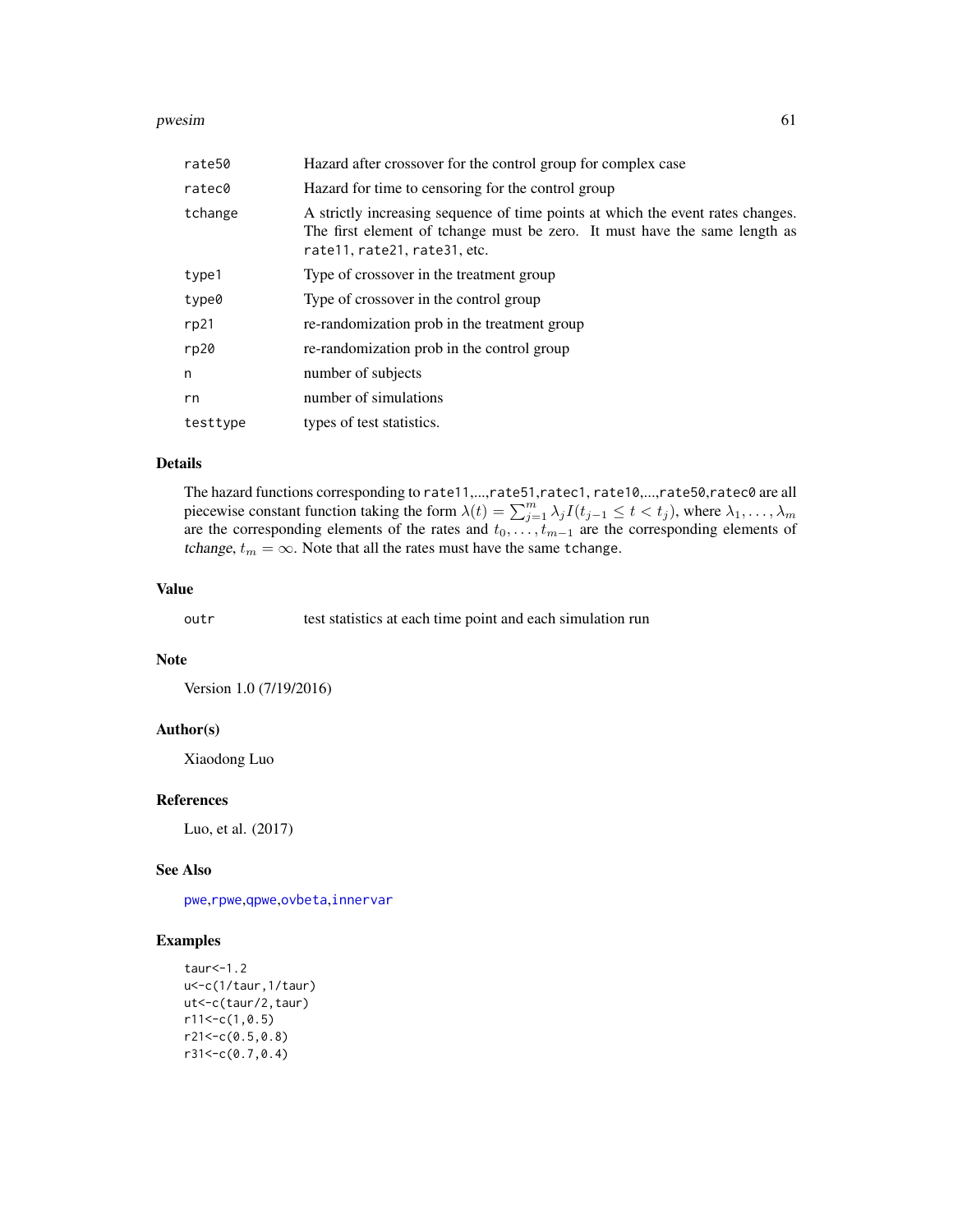```
r41<-r51<-r21
rc1<-c(0.5,0.6)
r10<-c(1,0.7)
r20<-c(0.5,1)r30<-c(0.3,0.4)
r40<-r50<-r20
rc0<-c(0.2,0.4)
ar<-pwesim(t=seq(1,2,by=0.1),taur=taur,u=u,ut=ut,pi1=0.5,
        rate11=r11,rate21=r21,rate31=r31,rate41=r41,rate51=r51,ratec1=rc1,
        rate10=r10,rate20=r20,rate30=r30,rate40=r40,rate50=r50,ratec0=rc0,
        tchange=c(0,1), type1=1, type0=1,
        n=300,rn=10)
```
pwu *Piecewise uniform distribution: distribution*

#### Description

This will calculate the distribution function of the piecewise uniform distribution

#### Usage

pwu(t=seq(0,1,by=0.1),u=c(0,5,0.5),ut=c(1,2))

#### Arguments

| t. | a vector of time points                                                           |
|----|-----------------------------------------------------------------------------------|
| u  | piecewise constant density                                                        |
| ut | a strictly increasing sequence of time points defining the pieces. The first ele- |
|    | ment must be strictly greater than zero, u and ut must have the same length.      |

## Details

Let  $f(t) = \sum_{j=1}^{m} u_j I(t_{j-1} < t \le t_j)$  be the density function, where  $u_1, \ldots, u_m$  are the corresponding elements of u and  $t_1, \ldots, t_m$  are the corresponding elements of ut and  $t_0 = 0$ . The distribution function

$$
F(t) = \sum_{j=1}^{m} u_j (t \wedge t_j - t \wedge t_{j-1}).
$$

User must make sure that  $\sum_{j=1}^{m} u_j (t_j - t_{j-1}) = 1$  before using this function.

# Value

dist distribution

#### Note

This provides distribution of the piecewise uniform distribution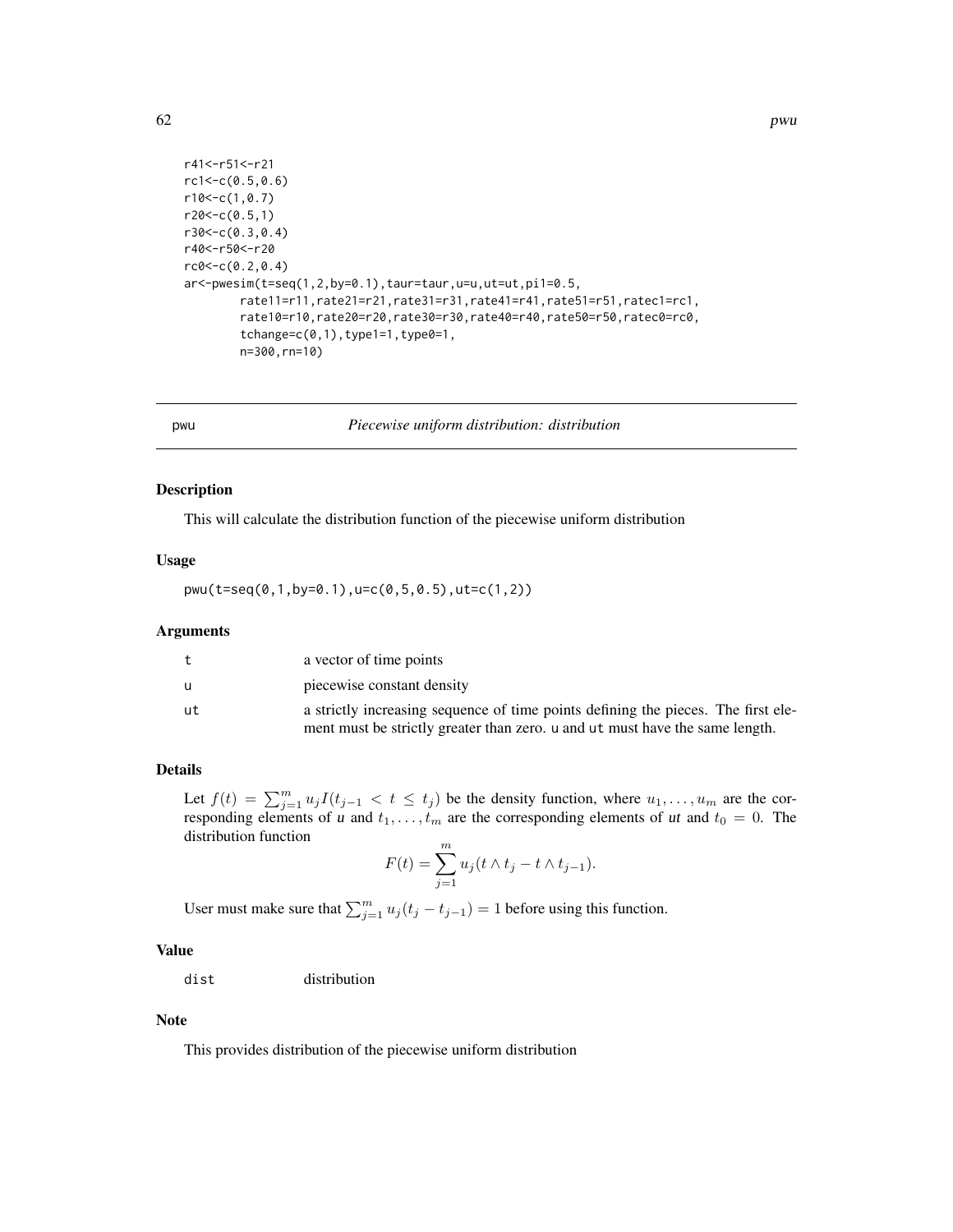qpwe  $\qquad \qquad 63$ 

# Author(s)

Xiaodong Luo

## References

Luo, et al. (2017)

### See Also

[pwe](#page-35-0)

# Examples

```
t<-seq(-1,3,by=0.5)
u < -c(0.6, 0.4)ut < -c(1,2)pwud<-pwu(t=t,u=u,ut=ut)
pwud
```
<span id="page-62-0"></span>qpwe *Piecewise exponential distribution: quantile function*

## Description

This will provide the quantile function of the specified piecewise exponential distribution

#### Usage

```
qpwe(p=seq(0,1,by=0.1),rate=c(0,5,0.8),tchange=c(0,3))
```
## Arguments

| D       | a vector of probabilities                                                    |  |
|---------|------------------------------------------------------------------------------|--|
| rate    | piecewise constant event rate                                                |  |
| tchange | time points at which event rate changes. This must be an strictly increasing |  |
|         | sequence starting from zero. rate and tchange must have the same length.     |  |

### Details

More details

# Value

q quantiles

# Note

This provides the quantile function related to the piecewise exponetial distribution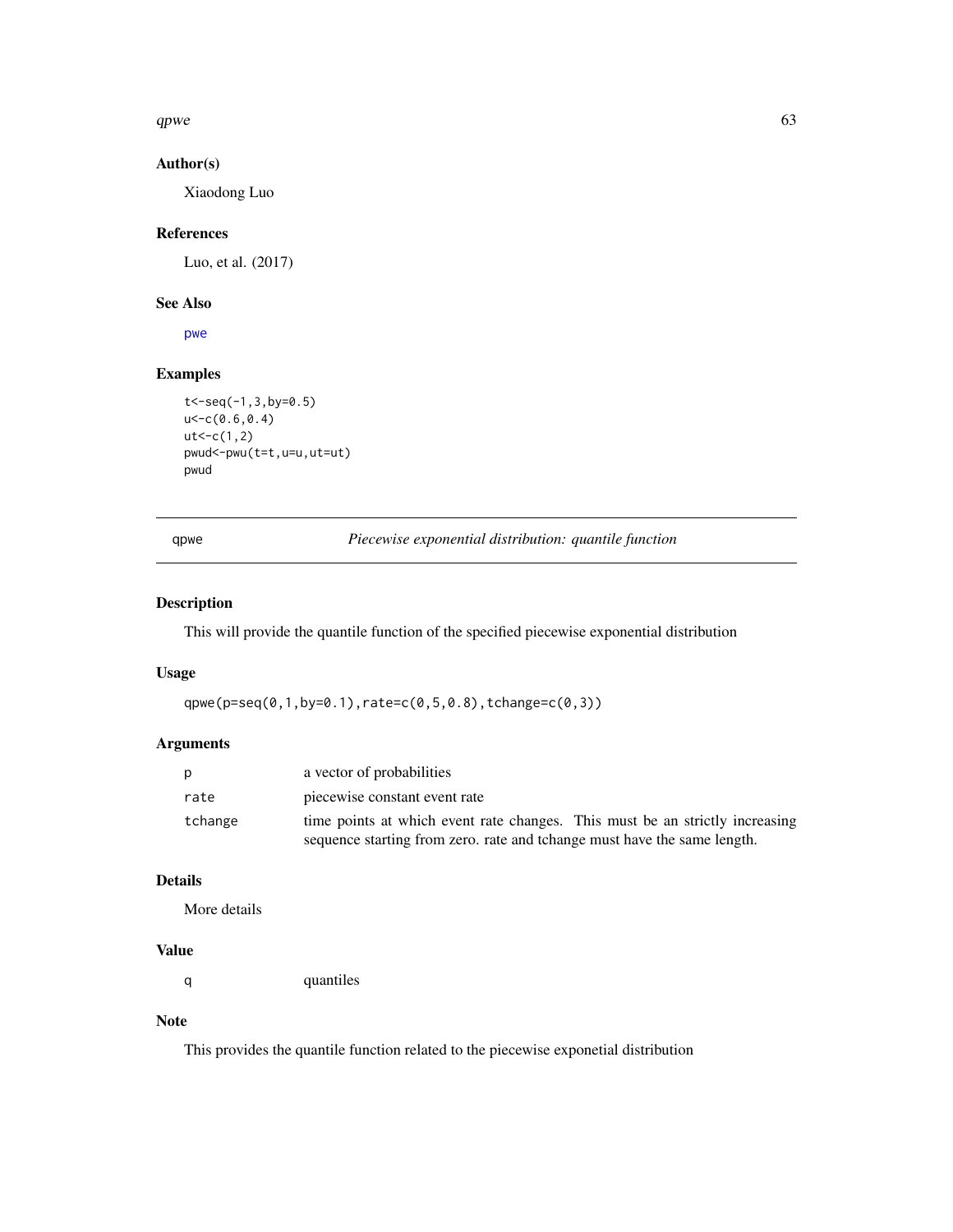#### Author(s)

Xiaodong Luo

### References

Luo, et al. (2017)

# See Also

piecewise exponential

### Examples

```
p<-seq(0,1,by=0.1)
rate<-c(0.6,0.3)
tchange<-c(0,1.75)
pweq<-qpwe(p=p,rate=rate,tchange=tchange)
pweq
```
qpwu *Piecewise uniform distribution: quantile function*

#### Description

This will provide the quantile function of the specified piecewise uniform distribution

#### Usage

qpwu(p=seq(0,1,by=0.1),u=c(0,5,0.5),ut=c(1,2))

### Arguments

| p   | a vector of probabilities                                                    |  |
|-----|------------------------------------------------------------------------------|--|
| - u | piecewise constant density                                                   |  |
| ut. | time points at which event rate changes. This must be an strictly increasing |  |
|     | sequence, ut and u must have the same length.                                |  |

# Details

Let  $f(t) = \sum_{j=1}^{m} u_j I(t_{j-1} < t \le t_j)$  be the density function, where  $u_1, \ldots, u_m$  are the corresponding elements of u and  $t_1, \ldots, t_m$  are the corresponding elements of ut and  $t_0 = 0$ . The distribution function

$$
F(t) = \sum_{j=1}^{m} u_j(t \wedge t_j - t \wedge t_{j-1}).
$$

User must make sure that  $\sum_{j=1}^{m} u_j (t_j - t_{j-1}) = 1$  before using this function.

64 qpwu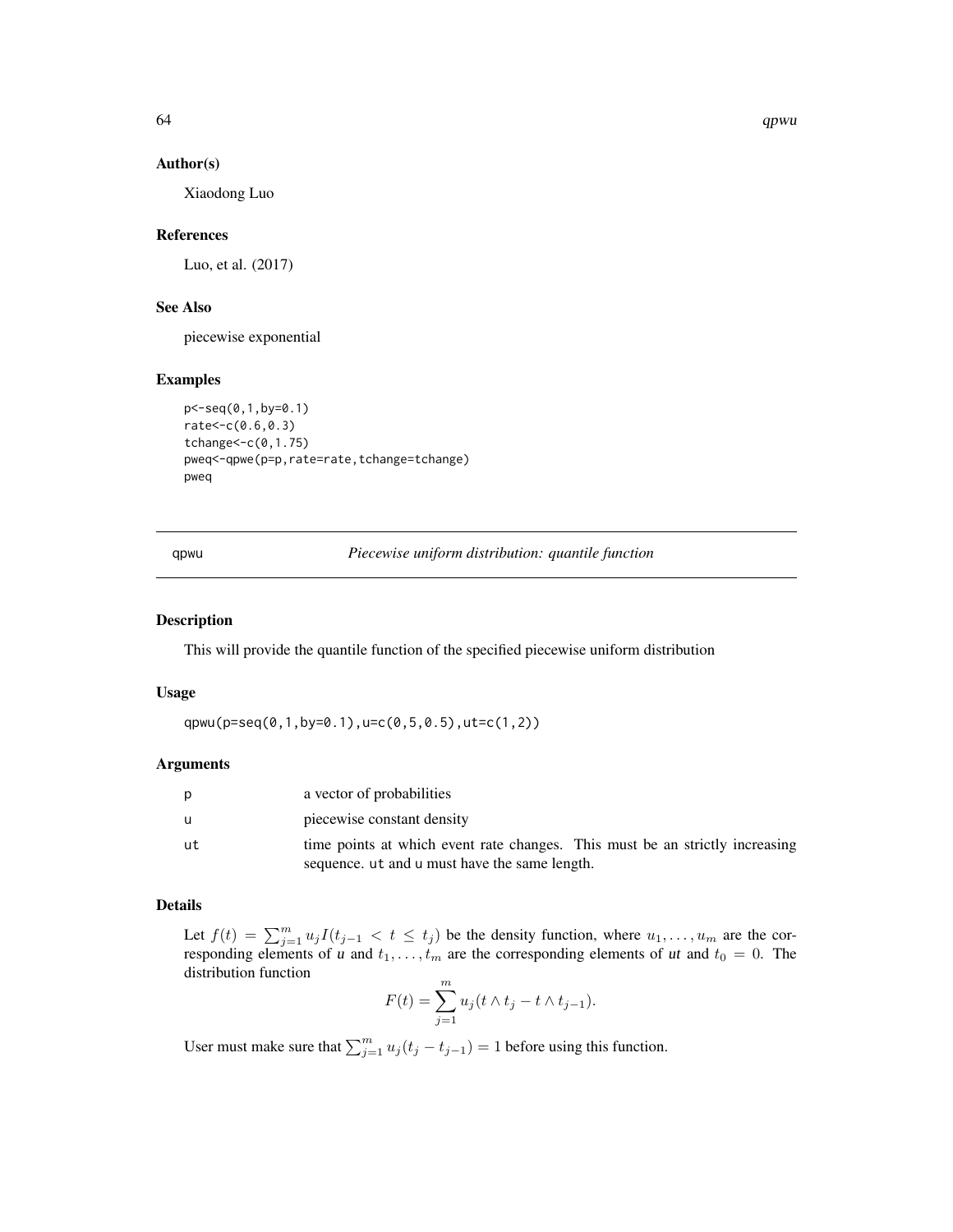#### rmstcov 65

### Value

q quantiles

# Note

This provides the quantile function related to the piecewise uniform distribution

## Author(s)

Xiaodong Luo

#### References

Luo, et al. (2017)

#### See Also

piecewise uniform

## Examples

```
p<-seq(0,1,by=0.1)
u<-c(0.6,0.4)
ut < -c(1,2)pwuq<-qpwu(p=p,u=u,ut=ut)
pwuq
```
rmstcov *Calculation of the variance and covariance of estimated restricted mean survival time*

## Description

A function to calculate the variance and covariance of estimated restricted mean survival time using data from different cut-off points accounting for delayed treatment, discontinued treatment and non-uniform entry

### Usage

```
rmstcov(t1cut=2.0,t1study=2.5,t2cut=3.0,t2study=3.5,taur=5,
       u=c(1/taur,1/taur),ut=c(taur/2,taur),
       rate1=c(1,0.5),rate2=rate1,rate3=c(0.7,0.4),
       rate4=rate2,rate5=rate2,ratec=c(0.5,0.6),
       tchange=c(0,1),type=1,rp2=0.5,
       eps=1.0e-2,veps=1.0e-2)
```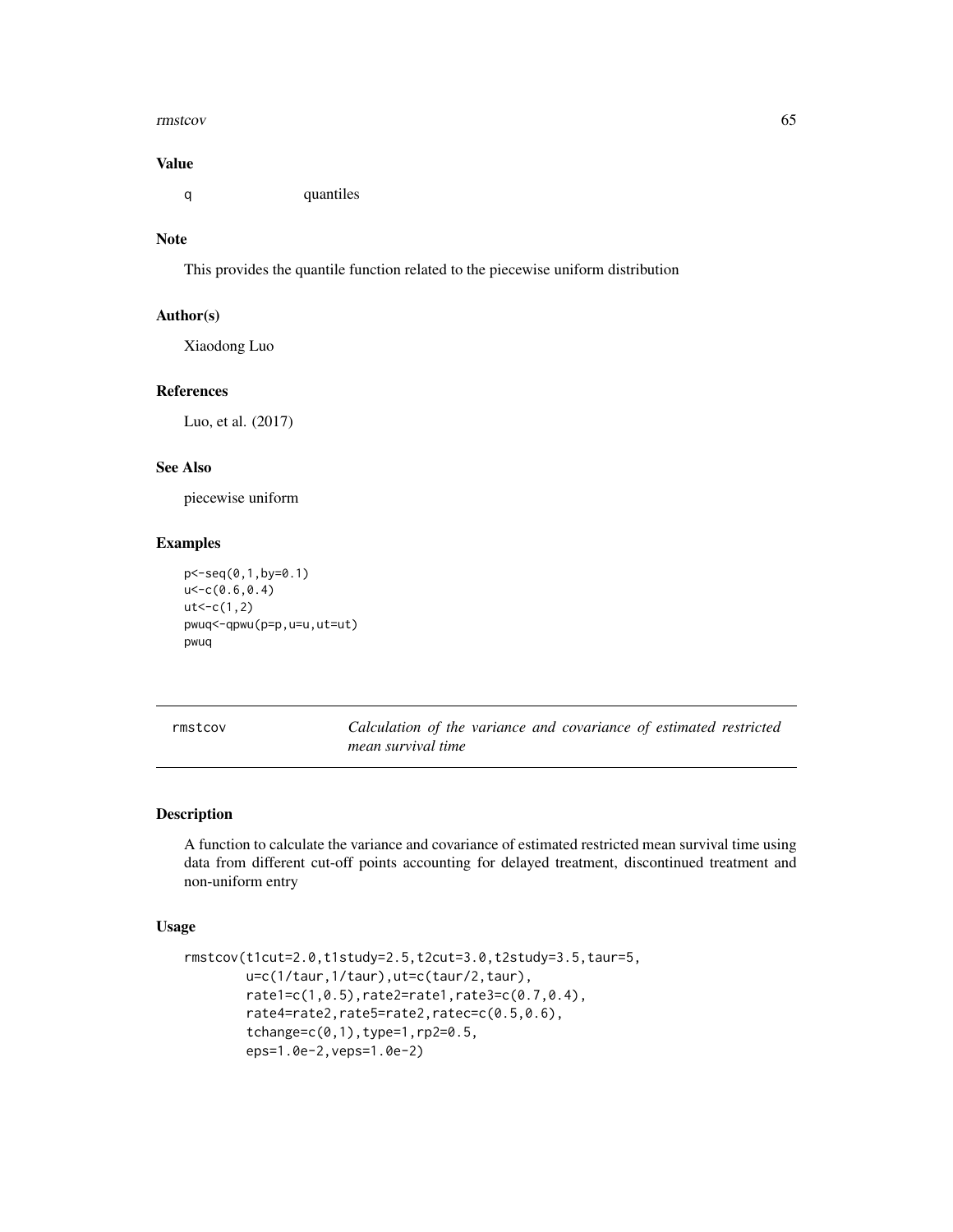# Arguments

| t1cut   | time point at which rmst is calculated                                                                                                                                                                                                                                                                |  |  |
|---------|-------------------------------------------------------------------------------------------------------------------------------------------------------------------------------------------------------------------------------------------------------------------------------------------------------|--|--|
| t1study | the study time point from first patient in, it must be larger than t1cut. This will<br>be used for study monitoring.                                                                                                                                                                                  |  |  |
| t2cut   | time point at which rmst is calculated. t2cut must be not smaller than t1cut.                                                                                                                                                                                                                         |  |  |
| t2study | the study time point from first patient in, it must be larger than t2cut. This will<br>be used for study monitoring.                                                                                                                                                                                  |  |  |
| taur    | Recruitment time                                                                                                                                                                                                                                                                                      |  |  |
| u       | Piecewise constant recuitment rate                                                                                                                                                                                                                                                                    |  |  |
| ut      | Recruitment intervals                                                                                                                                                                                                                                                                                 |  |  |
| rate1   | piecewise constant event rate before crossover                                                                                                                                                                                                                                                        |  |  |
| rate2   | piecewise constant event rate after crossover                                                                                                                                                                                                                                                         |  |  |
| rate3   | piecewise constant event rate for crossover                                                                                                                                                                                                                                                           |  |  |
| rate4   | additional piecewise constant event rate for more complex crossover                                                                                                                                                                                                                                   |  |  |
| rate5   | additional piecewise constant event rate for more complex crossover                                                                                                                                                                                                                                   |  |  |
| ratec   | Hazard for time to censoring                                                                                                                                                                                                                                                                          |  |  |
| tchange | a strictly increasing sequence of time points starting from zero at which event<br>rate changes. The first element of tchange must be zero. The above rates rate1<br>to ratec and tchange must have the same length.                                                                                  |  |  |
| type    | type of crossover, 1=markov, 2=semi-markov, 3=hybrid                                                                                                                                                                                                                                                  |  |  |
| rp2     | re-randomization probability to receive the rescue treatment when semi-markov<br>crossover occurs. When it happens, the overall hazard will be $pi2*r2(t-s)+(1-t)$<br>$pi2$ )*r4(t), where r2 is the hazard for the semi-markov rescue treatment and r4<br>is hazard for the markov rescue treatment. |  |  |
| eps     | A small number representing the error tolerance when calculating the utility<br>function<br>$\Phi_l(x) = \frac{\int_0^x s^l e^{-s} ds}{r^{l+1}}$                                                                                                                                                      |  |  |
|         | with $l = 0, 1, 2$ .                                                                                                                                                                                                                                                                                  |  |  |
| veps    | A small number representing the error tolerance when calculating the variance.                                                                                                                                                                                                                        |  |  |

# Details

More details

# Value

| t1cut   | time point at which rmst is calculated                                                                               |
|---------|----------------------------------------------------------------------------------------------------------------------|
| t1study | the study time point from first patient in, it must be larger than t1cut. This will<br>be used for study monitoring. |
| t2cut   | time point at which rmst is calculated. t2cut must be not smaller than t1cut.                                        |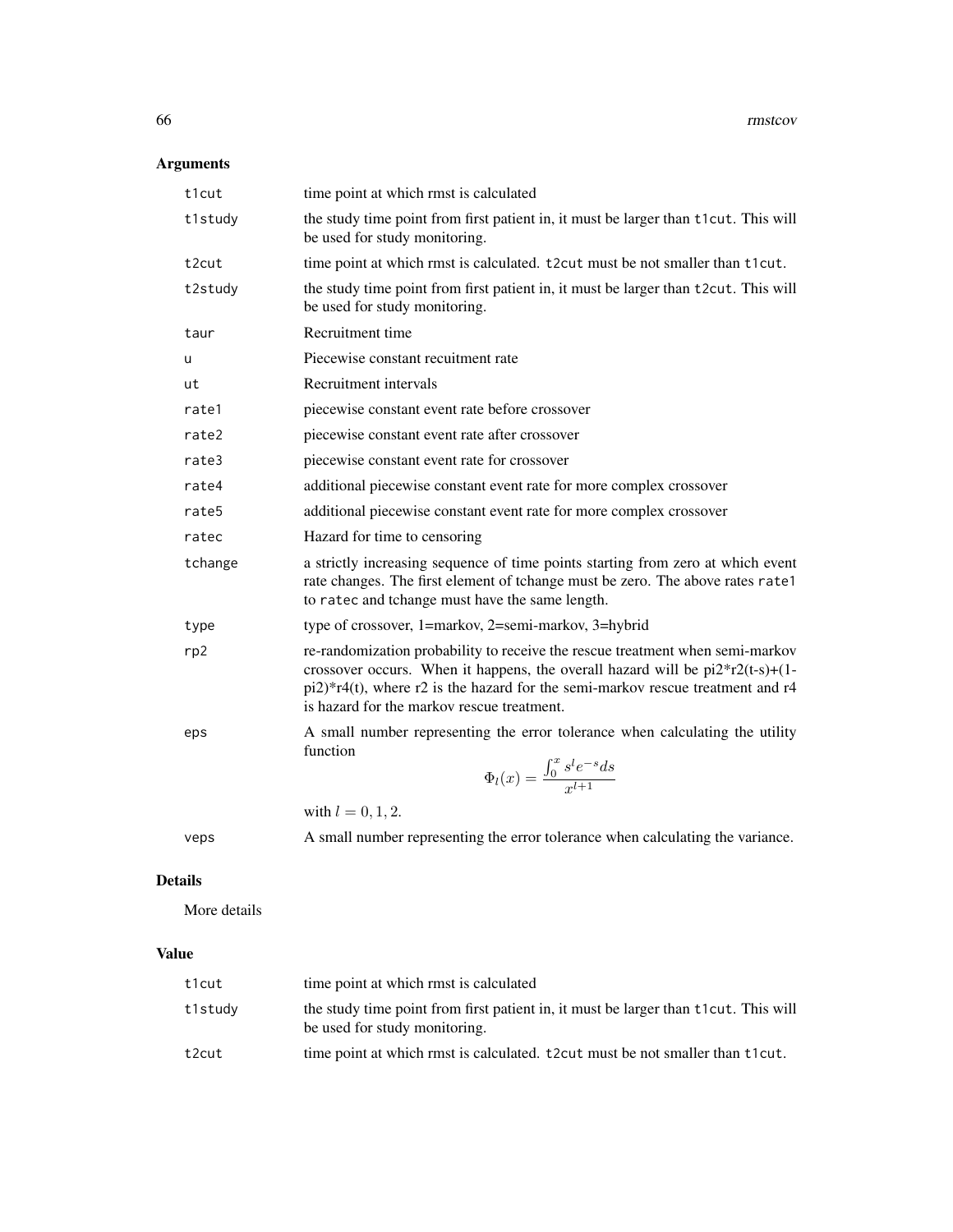#### rmsth 67

| t2study        | the study time point from first patient in, it must be larger than t2cut. This will<br>be used for study monitoring. |  |
|----------------|----------------------------------------------------------------------------------------------------------------------|--|
| rmst           | rmst at cut-point t1 cut with study time t1 study                                                                    |  |
| rmst1          | rmst at cut-point t2cut with study time t2study                                                                      |  |
| rmstx          | rmst at cut-point t1cut with study time t2study, which should be the same as<br>rmst.                                |  |
| $\mathsf{v}$   | the variance of rmst                                                                                                 |  |
| v <sub>1</sub> | the variance of rmst1                                                                                                |  |
| COV            | the covariance of rmst and rmst1                                                                                     |  |
| cov1           | another covariance of rmst and rmst1, should be the same as cov                                                      |  |

### Note

This calculates the "true" variance and covariance of restricted mean survival times

#### Author(s)

Xiaodong Luo

## References

Luo et al. (2018) Design and monitoring of survival trials in complex scenarios, Statistics in Medicine <doi: https://doi.org/10.1002/sim.7975>.

# Examples

```
r1 < -c(0.6, 0.3)r2 < -c(0.6, 0.6)r3<-c(0.1,0.2)
r4 < -c(0.5, 0.4)r5 < -c(0.4, 0.5)rc < -c(0.1, 0.1)rmcov<-rmstcov(t1cut=2.0,t1study=2.5,t2cut=3.0,t2study=3.5,taur=5,
        rate1=r1,rate2=r2,rate3=r3,rate4=r4,rate5=r5,ratec=rc,
        tchange=c(0,1), type=1)
```

|       | ----- |
|-------|-------|
| rmcov |       |
|       |       |

| rmsth | Estimate the restricted mean survival time (RMST) and its variance |  |  |  |  |
|-------|--------------------------------------------------------------------|--|--|--|--|
|       | from data                                                          |  |  |  |  |

### Description

A function to estimate the restricted mean survival time (RMST) and its variance from data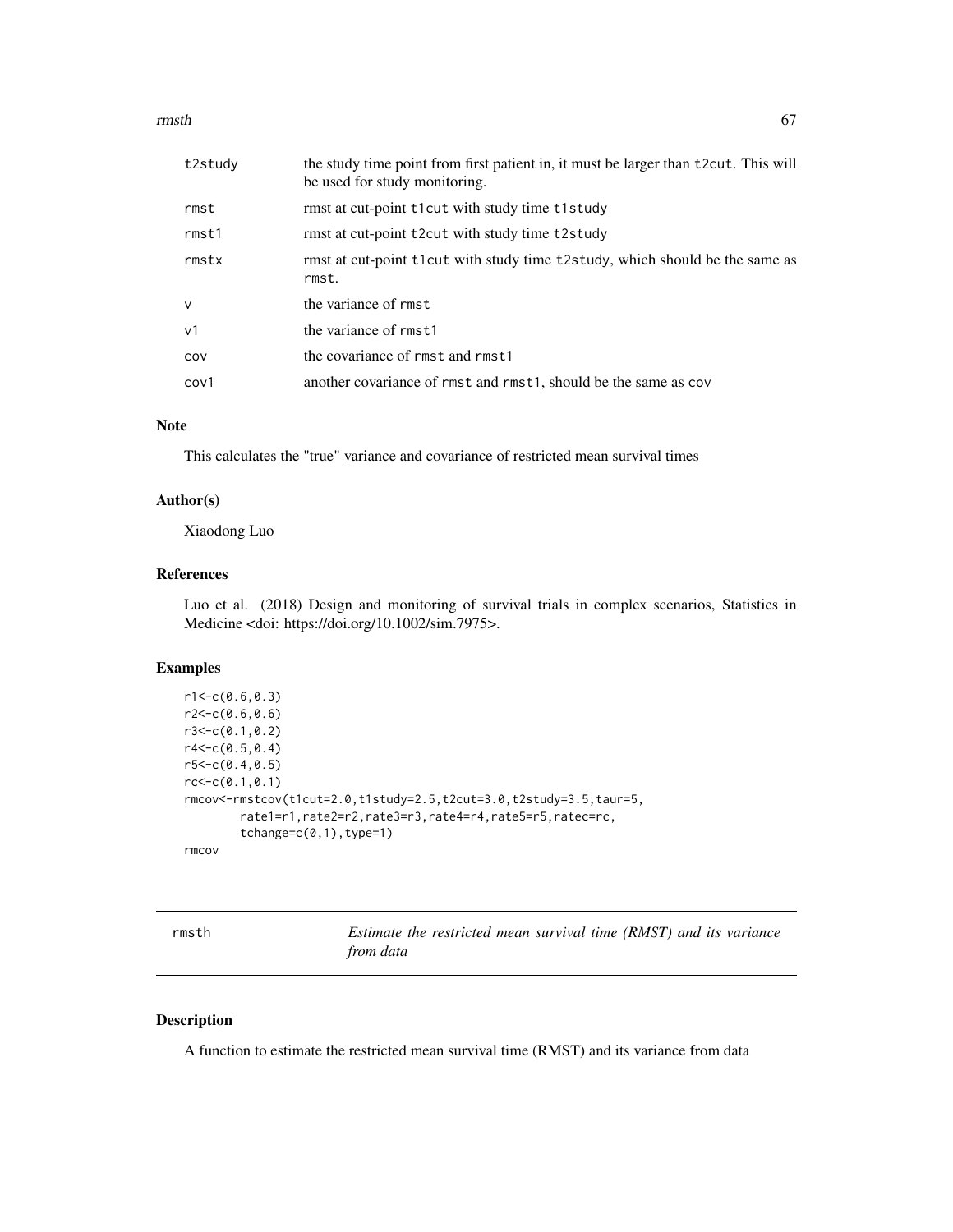## Usage

rmsth(y=c(1,2,3),d=c(1,1,0),tcut=2.0,eps=1.0e-08)

## Arguments

|      | observed times                                                                 |
|------|--------------------------------------------------------------------------------|
| d.   | non-censoring indicators                                                       |
| tcut | time point at which rmst is calculated                                         |
| eps  | A small number representing the error tolerance when comparing the event times |

### Details

More details

## Value

| tcut | time point at which rmst is calculated     |
|------|--------------------------------------------|
| rmst | estimated RMST                             |
| var  | estimated variance of rmst                 |
| vadd | estimated variance-covariance term of rmst |

## Note

This estimates the restricted mean survival time and its asymptotic variance

## Author(s)

Xiaodong Luo

## References

Luo, et al. (2017)

# Examples

```
lamt<-0.8
lamc<-0.4
n<-3000
tcut<-2.0
truermst<-(1-exp(-lamt*tcut))/lamt
tt<-rexp(n)/lamt
cc<-rexp(n)/lamc
yy<-pmin(tt,cc)
dd<-rep(1,n)
dd[tt>cc]<-0
aest<-rmsth(y=yy,d=dd,tcut=tcut)
aest
```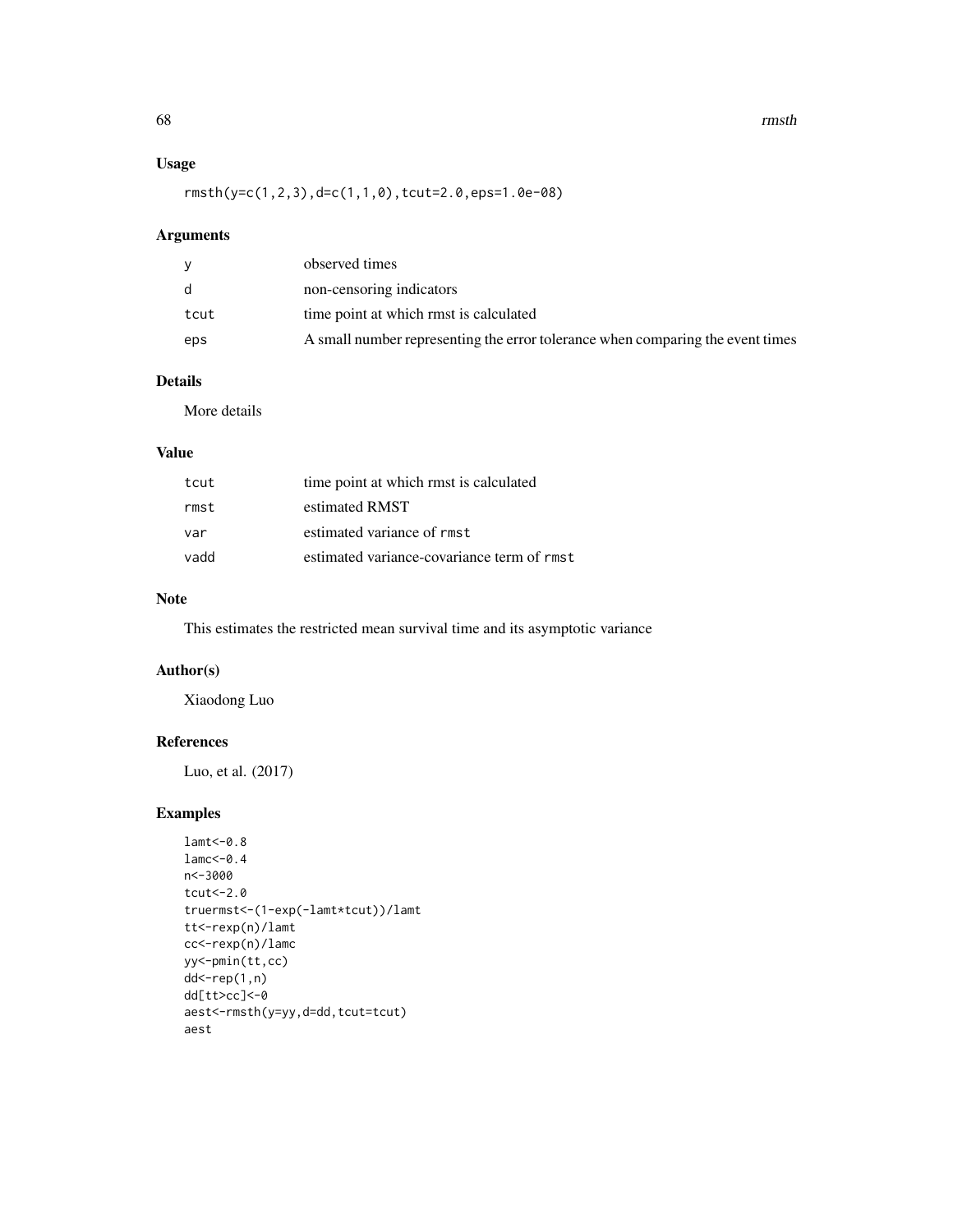rmstpower *Calculate powers at different cut-points based on difference of restricted mean survival times (RMST)*

## Description

A function to calculate powers at different cut-points based on difference of restricted mean survival times (RMST) account for delayed treatment, discontinued treatment and non-uniform entry

### Usage

```
rmstpower(tcut=2,tstudy=seq(tcut,tcut+2,by=0.5),alpha=0.05,twosided=1,
          taur=1.2,u=c(1/taur,1/taur),ut=c(taur/2,taur),pi1=0.5,
          rate11=c(1,0.5),rate21=rate11,rate31=c(0.7,0.4),
          rate41=rate21,rate51=rate21,ratec1=c(0.5,0.6),
          rate10=rate11,rate20=rate10,rate30=rate31,
         rate40=rate20,rate50=rate20,ratec0=c(0.6,0.5),
          tchange=c(0,1),type1=1,type0=1,rp21=0.5,rp20=0.5,
          eps=1.0e-2,veps=1.0e-2,n=1000)
```

| tcut               | timepoint at which rmst is calculated                              |
|--------------------|--------------------------------------------------------------------|
| tstudy             | a vector of study time points, which must be not smaller than tcut |
| alpha              | type-1 error rate                                                  |
| twosided           | twosided test=1 or not                                             |
| taur               | Recruitment time                                                   |
| u                  | Piecewise constant recuitment rate                                 |
| ut                 | Recruitment intervals                                              |
| pi1                | Allocation probability for the treatment group                     |
| rate11             | Hazard before crossover for the treatment group                    |
| rate21             | Hazard after crossover for the treatment group                     |
| rate31             | Hazard for time to crossover for the treatment group               |
| rate41             | Hazard after crossover for the treatment group for complex case    |
| rate <sub>51</sub> | Hazard after crossover for the treatment group for complex case    |
| ratec1             | Hazard for time to censoring for the treatment group               |
| rate10             | Hazard before crossover for the control group                      |
| rate20             | Hazard after crossover for the control group                       |
| rate30             | Hazard for time to crossover for the control group                 |
| rate40             | Hazard after crossover for the control group for complex case      |
| rate50             | Hazard after crossover for the control group for complex case      |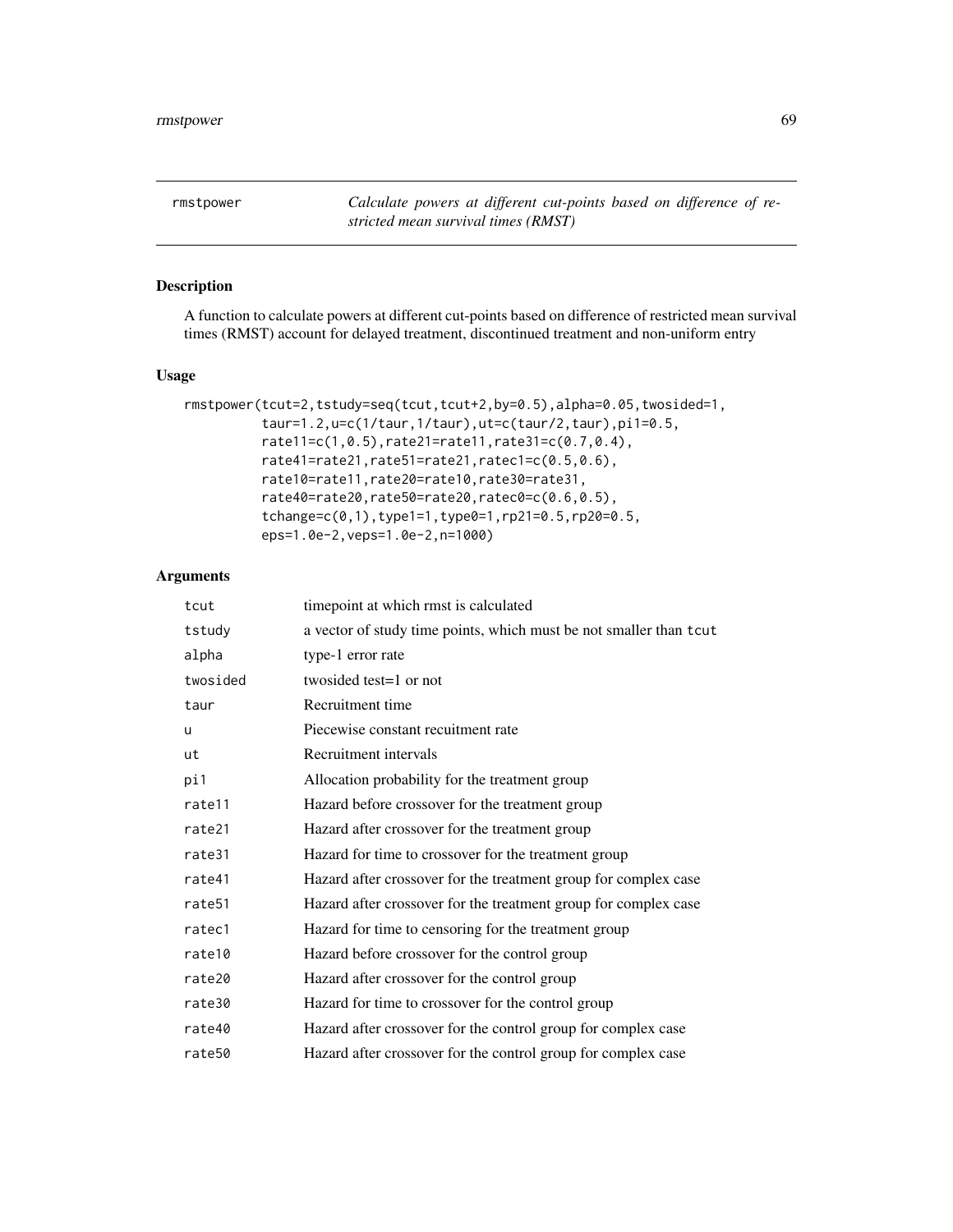| ratec0  | Hazard for time to censoring for the control group                                                                                                                                            |
|---------|-----------------------------------------------------------------------------------------------------------------------------------------------------------------------------------------------|
| tchange | A strictly increasing sequence of time points at which the event rates changes.<br>The first element of tchange must be zero. It must have the same length as<br>rate11, rate21, rate31, etc. |
| type1   | Type of crossover in the treatment group                                                                                                                                                      |
| type0   | Type of crossover in the control group                                                                                                                                                        |
| rp21    | re-randomization prob for the treatment group                                                                                                                                                 |
| rp20    | re-randomization prob for the control group                                                                                                                                                   |
| eps     | error tolerence                                                                                                                                                                               |
| veps    | error tolenrence for calculating variance                                                                                                                                                     |
| n       | total number of subjects, both groups combined                                                                                                                                                |

### Details

The hazard functions corresponding to rate11,...,rate51,ratec1, rate10,...,rate50,ratec0 are all piecewise constant function taking the form  $\lambda(t) = \sum_{j=1}^{m} \lambda_j I(t_{j-1} \le t < t_j)$ , where  $\lambda_1, \dots, \lambda_m$ are the corresponding elements of the rates and  $t_0, \ldots, t_{m-1}$  are the corresponding elements of tchange,  $t_m = \infty$ . Note that all the rates must have the same tchange.

### Value

| power            | power                                             |
|------------------|---------------------------------------------------|
| rmst1            | rmst in the treatment group                       |
| se1              | standard error of the rmst in the treatment group |
| rms <sub>0</sub> | rmst in the control group                         |
| se0              | standard error of the rmst in the control group   |
| drmst            | $rmst1-rmst0$                                     |
| sed              | standard error of the mean difference             |

#### Note

This calculates the restricted mean survival times between the treatment and control groups and their standard errors

## Author(s)

Xiaodong Luo

### References

Luo, et al. (2017)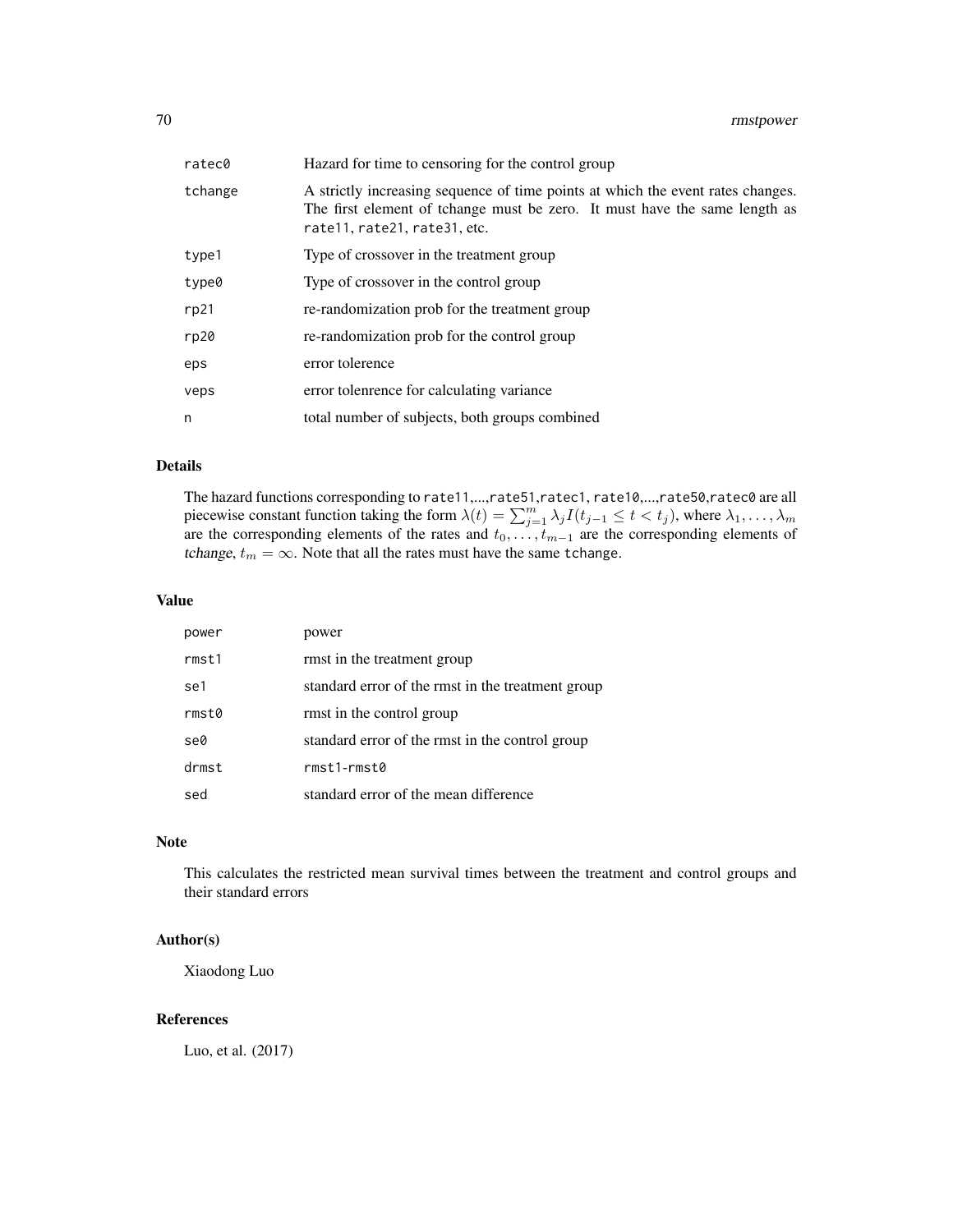## rmstpowerfindt 71

### Examples

```
tcut<-3.0
tstudylt-seq(3,6,by=1)taur < -1.2u<-c(1/taur,1/taur)
ut<-c(taur/2,taur)
r11<-c(0.2,0.1)
r21<-r11
r31<-c(0.03,0.02)
r41<-r51<-r21
rc1<-c(0.01,0.02)
r10<-c(0.2,0.2)r20<-r10
r30<-c(0.02,0.01)
r40<-r50<-r20
rc0<-c(0.02,0.01)
getrmst<-rmstpower(tcut=tcut,tstudy=tstudy,alpha=0.05,twosided=1,
          taur=taur,u=u,ut=ut,pi1=0.5,
          rate11=r11,rate21=r21,rate31=r31,rate41=r41,rate51=r51,ratec1=rc1,
          rate10=r10,rate20=r20,rate30=r30,rate40=r40,rate50=r50,ratec0=rc0,
          tchange=c(0,1),type1=1,type0=1,rp21=0.5,rp20=0.5,n=1000)
###powers at each time point
cbind(tstudy,getrmst$power)
```

| rmstpowerfindt | Calculating the timepoint where a certain power of mean difference of<br>RMST <sub>s</sub> is obtained |
|----------------|--------------------------------------------------------------------------------------------------------|
|----------------|--------------------------------------------------------------------------------------------------------|

## Description

This will calculate the timepoint where a certain power of the mean difference of RMSTs is obtained accouting for staggered entry, delayed treatment effect, treatment crossover and loss to follow-up.

### Usage

```
rmstpowerfindt(power=0.9,alpha=0.05,twosided=1,tcut=2,tupp=5,tlow=3.0,taur=1.2,
           u=c(1/taur,1/taur),ut=c(taur/2,taur),pi1=0.5,
           rate11=c(1,0.5),rate21=rate11,rate31=c(0.7,0.4),
           rate41=rate21,rate51=rate21,ratec1=c(0.5,0.6),
           rate10=rate11,rate20=rate10,rate30=rate31,
           rate40=rate20,rate50=rate20,ratec0=c(0.6,0.5),
           tchange=c(0,1), type1=1, type0=1,
           rp21=0.5,rp20=0.5,eps=1.0e-2,veps=1.0e-2,
           n=1000,maxiter=20,itereps=0.001)
```
#### Arguments

power the desired power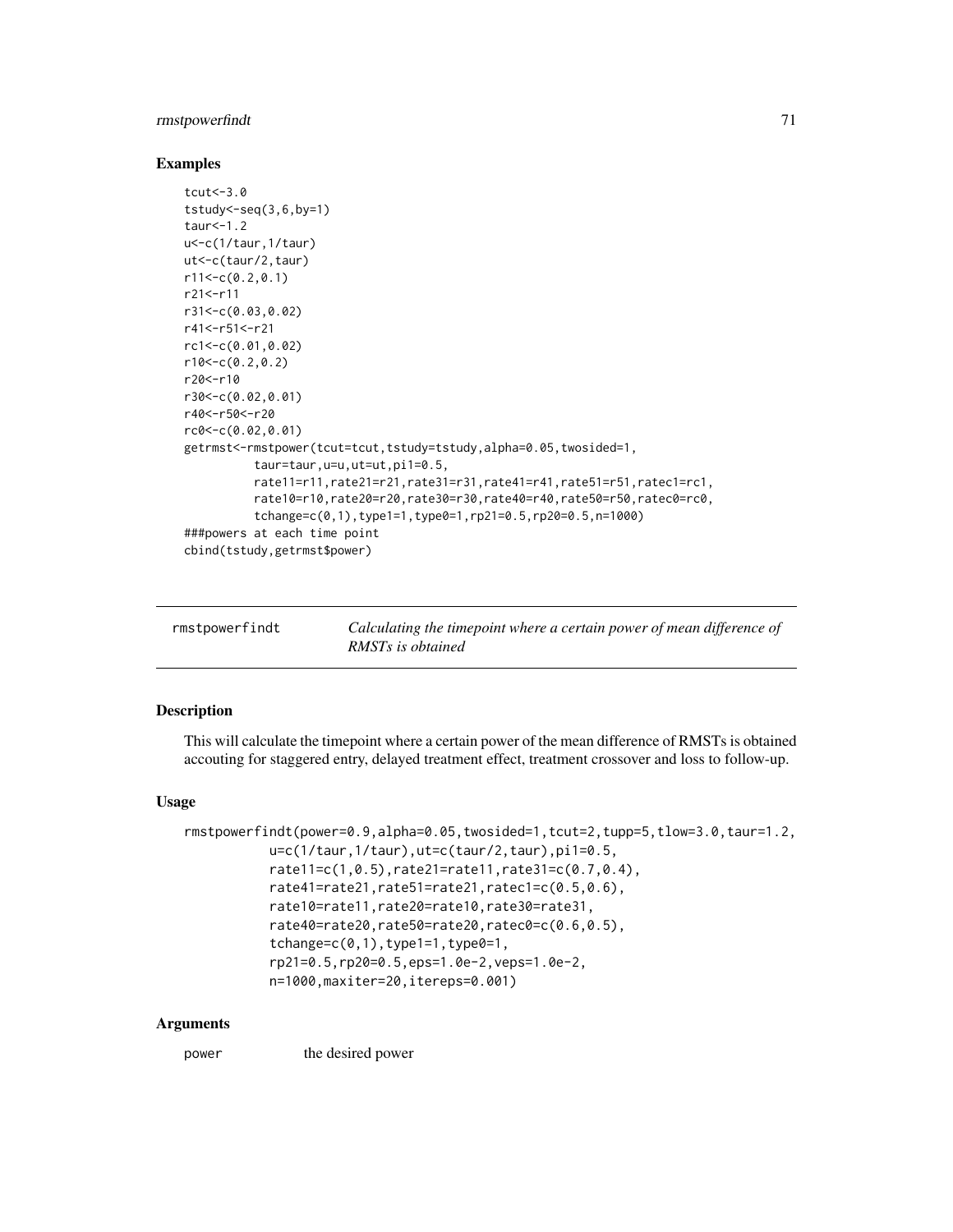| alpha    | type-1 error                                                                                                                                                                                  |
|----------|-----------------------------------------------------------------------------------------------------------------------------------------------------------------------------------------------|
| twosided | twoside test or not                                                                                                                                                                           |
| tcut     | time point at which rmst is calculated                                                                                                                                                        |
| tupp     | an upper study time point where the power should be larger than power                                                                                                                         |
| tlow     | a lower study time point where the power should be smaller than power, tlow<br>must be not smaller than tcut                                                                                  |
| taur     | recruitment time                                                                                                                                                                              |
| u        | Piecewise constant recuitment rate                                                                                                                                                            |
| ut       | Recruitment intervals                                                                                                                                                                         |
| pi1      | Allocation probability for the treatment group                                                                                                                                                |
| rate11   | Hazard before crossover for the treatment group                                                                                                                                               |
| rate21   | Hazard after crossover for the treatment group                                                                                                                                                |
| rate31   | Hazard for time to crossover for the treatment group                                                                                                                                          |
| rate41   | Hazard after crossover for the treatment group for complex case                                                                                                                               |
| rate51   | Hazard after crossover for the treatment group for complex case                                                                                                                               |
| ratec1   | Hazard for time to censoring for the treatment group                                                                                                                                          |
| rate10   | Hazard before crossover for the control group                                                                                                                                                 |
| rate20   | Hazard after crossover for the control group                                                                                                                                                  |
| rate30   | Hazard for time to crossover for the control group                                                                                                                                            |
| rate40   | Hazard after crossover for the control group for complex case                                                                                                                                 |
| rate50   | Hazard after crossover for the control group for complex case                                                                                                                                 |
| ratec0   | Hazard for time to censoring for the control group                                                                                                                                            |
| tchange  | A strictly increasing sequence of time points at which the event rates changes.<br>The first element of tchange must be zero. It must have the same length as<br>rate11, rate21, rate31, etc. |
| type1    | Type of crossover in the treatment group                                                                                                                                                      |
| type0    | Type of crossover in the control group                                                                                                                                                        |
| rp21     | re-randomization prob in the treatment group                                                                                                                                                  |
| rp20     | re-randomization prob in the control group                                                                                                                                                    |
| eps      | error tolerence                                                                                                                                                                               |
| veps     | error tolenrence for calculating variance                                                                                                                                                     |
| n        | total number of subjects                                                                                                                                                                      |
| maxiter  | maximum number of bi-section iterations                                                                                                                                                       |
| itereps  | error tolerance of power                                                                                                                                                                      |

### Details

The hazard functions corresponding to rate11,...,rate51,ratec1, rate10,...,rate50,ratec0 are all piecewise constant function taking the form  $\lambda(t) = \sum_{j=1}^{m} \lambda_j I(t_{j-1} \leq t < t_j)$ , where  $\lambda_1, \dots, \lambda_m$ are the corresponding elements of the rates and  $t_0, \ldots, t_{m-1}$  are the corresponding elements of tchange,  $t_m = \infty$ . Note that all the rates must have the same tchange.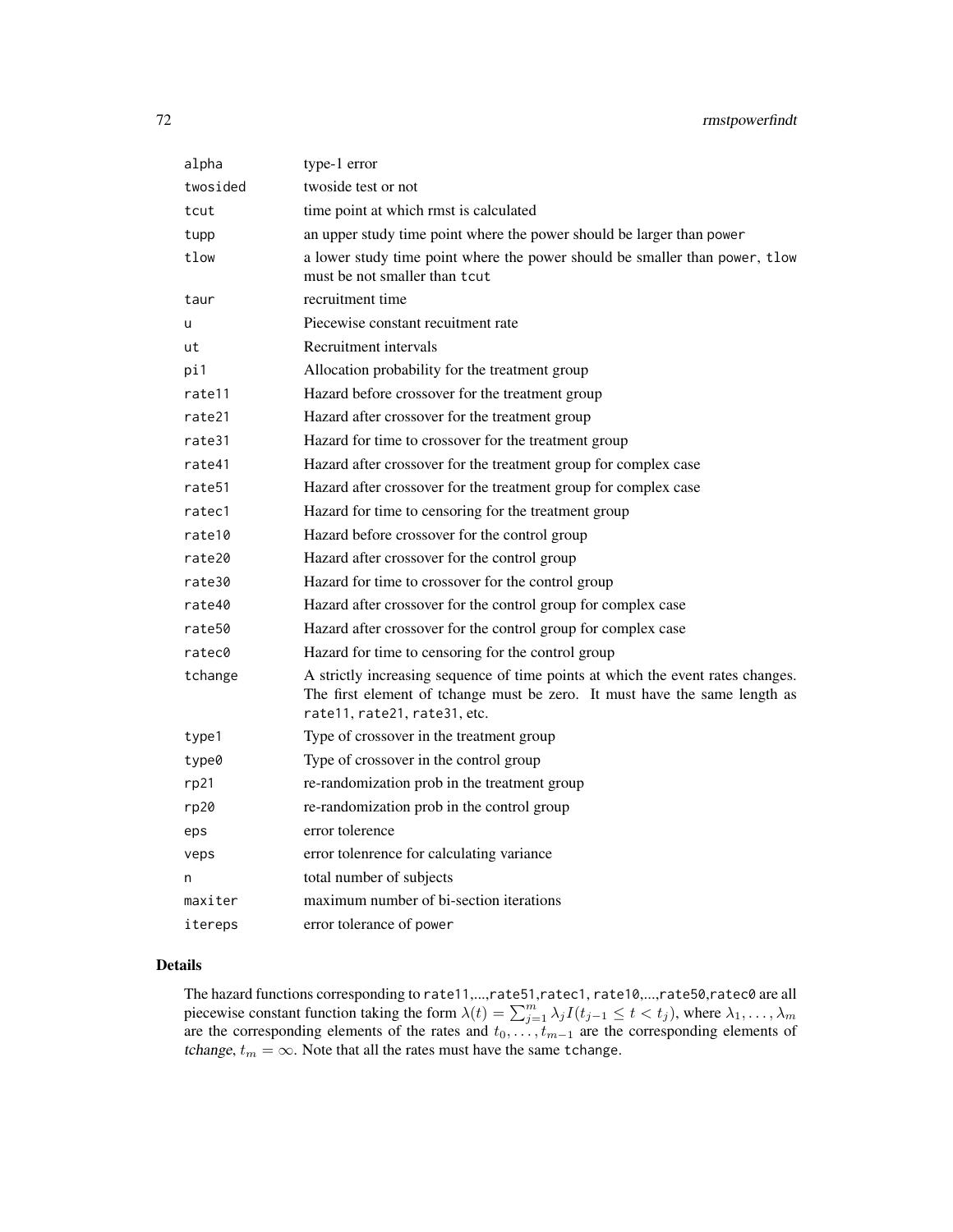# <span id="page-72-0"></span>rmstpowerfindt 73

# Value

| time  | time calculated when the iterations stop  |
|-------|-------------------------------------------|
| power | the power at time                         |
| err   | distance from the desired power           |
| k     | number of bi-section iterations performed |

## Note

Version 1.0 (8/8/2017)

## Author(s)

Xiaodong Luo

## References

Luo, et al. (2017)

## See Also

[pwe](#page-35-0),[rpwe](#page-77-0),[qpwe](#page-62-0),[ovbeta](#page-22-0),[innervar](#page-15-0)

```
tcut<-3.0
tstudy<-seq(3,6,by=0.2)
taur<-2
u<-c(0.3,0.7)
ut<-c(taur/2,taur)
r11<-c(0.2,0.1)
r21<-r11
r31<-c(0.03,0.02)
r41<-r51<-r21
rc1<-c(0.05,0.04)
r10<-c(0.22,0.22)
r20<-r10
r30<-c(0.02,0.01)
r40<-r50<-r20
rc0<-c(0.04,0.05)
ntotal<-1200
getrmst<-rmstpower(tcut=tcut,tstudy=tstudy,alpha=0.05,twosided=1,
        taur=taur,u=u,ut=ut,pi1=0.5,
        rate11=r11,rate21=r21,rate31=r31,rate41=r41,rate51=r51,ratec1=rc1,
        rate10=r10,rate20=r20,rate30=r30,rate40=r40,rate50=r50,ratec0=rc0,
        tchange=c(0,1),type1=1,type0=1,rp21=0.5,rp20=0.5,n=ntotal)
###powers at each time point
cbind(tstudy,getrmst$power)
```

```
###90 percent power should be in (3,4)
gettime<-rmstpowerfindt(power=0.9,alpha=0.05,twosided=1,tcut=tcut,tupp=4,tlow=3.0,taur=taur,
```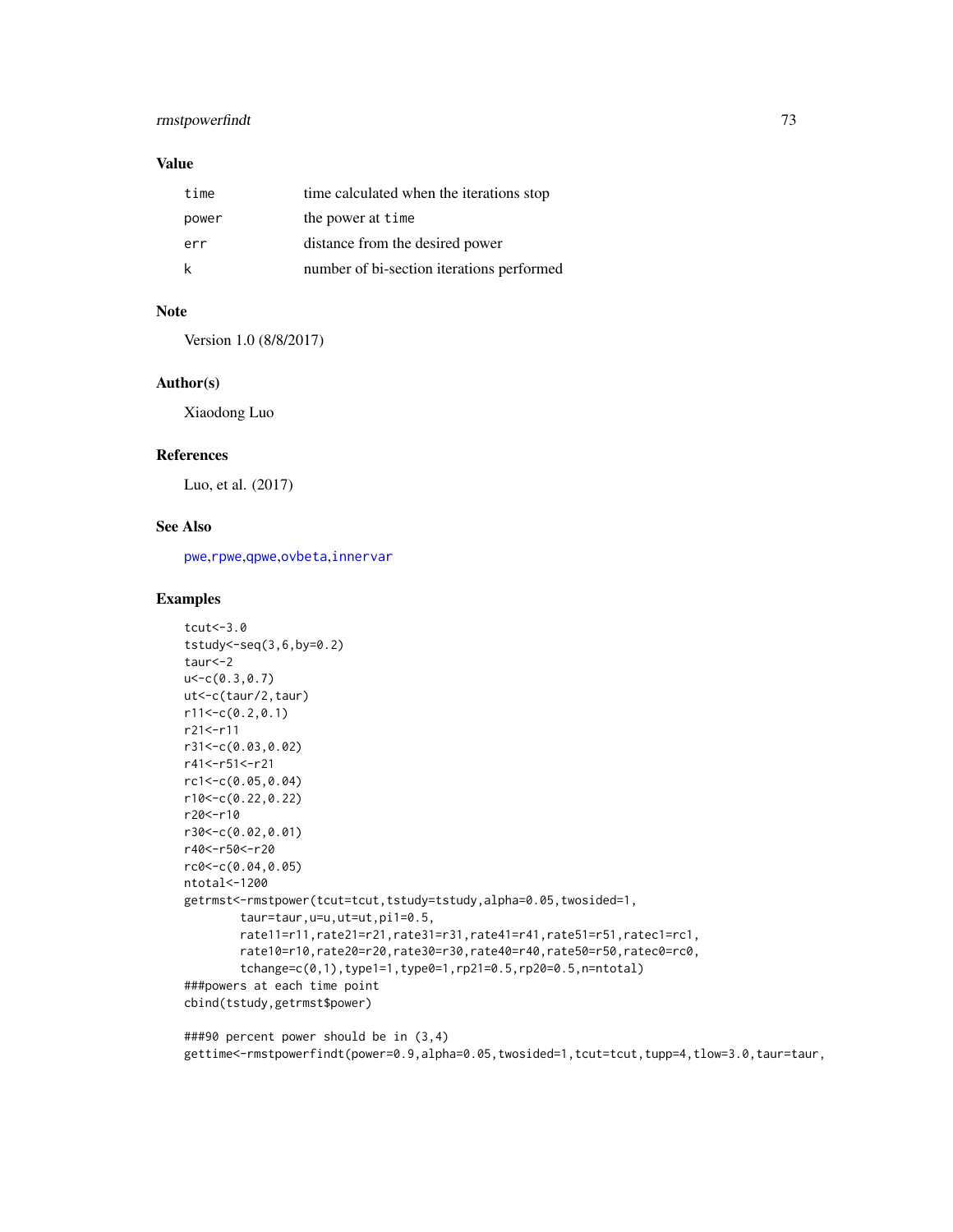```
u=u,ut=ut,pi1=0.5,rate11=r11,rate21=r21,rate31=r31,rate41=r41,rate51=r51,ratec1=rc1,
         rate10=r10,rate20=r20,rate30=r30,rate40=r40,rate50=r50,ratec0=rc0,
          tchange=c(0,1),type1=1,type0=1,rp21=0.5,rp20=0.5,eps=1.0e-2,veps=1.0e-2,
         n=ntotal,maxiter=20,itereps=0.0001)
gettime
```

| rmstsim |  | simulating the restricted mean survival times |  |
|---------|--|-----------------------------------------------|--|
|---------|--|-----------------------------------------------|--|

## Description

This will simulate the test statistics accouting for staggered entry, delayed treatment effect, treatment crossover and loss to follow-up.

#### Usage

```
rmstsim(tcut=c(1,2),tstudy=tcut+0.2,taur=1.2,
       u=c(1/taur,1/taur),ut=c(taur/2,taur),pi1=0.5,
       rate11=c(1,0.5),rate21=rate11,rate31=c(0.7,0.4),
       rate41=rate21,rate51=rate21,ratec1=c(0.5,0.6),
       rate10=rate11,rate20=rate10,rate30=rate31,
       rate40=rate20,rate50=rate20,ratec0=c(0.6,0.5),
       tchange=c(0,1),type1=1,type0=1,rp21=0.5,rp20=0.5,
       n=1000,rn=200,eps=1.0E-08)
```
## Arguments

|   | tcut               | a vector of time points at which rmst are calculated                                                              |
|---|--------------------|-------------------------------------------------------------------------------------------------------------------|
|   | tstudy             | a vector of study time points, should be the same length as tcut and should be<br>not less than tout element-wise |
|   | taur               | Recruitment time                                                                                                  |
| u |                    | Piecewise constant recuitment rate                                                                                |
|   | ut                 | Recruitment intervals                                                                                             |
|   | pi1                | Allocation probability for the treatment group                                                                    |
|   | rate11             | Hazard before crossover for the treatment group                                                                   |
|   | rate21             | Hazard after crossover for the treatment group                                                                    |
|   | rate31             | Hazard for time to crossover for the treatment group                                                              |
|   | rate41             | Hazard after crossover for the treatment group for complex case                                                   |
|   | rate <sub>51</sub> | Hazard after crossover for the treatment group for complex case                                                   |
|   | ratec1             | Hazard for time to censoring for the treatment group                                                              |
|   | rate10             | Hazard before crossover for the control group                                                                     |
|   | rate20             | Hazard after crossover for the control group                                                                      |
|   | rate30             | Hazard for time to crossover for the control group                                                                |
|   |                    |                                                                                                                   |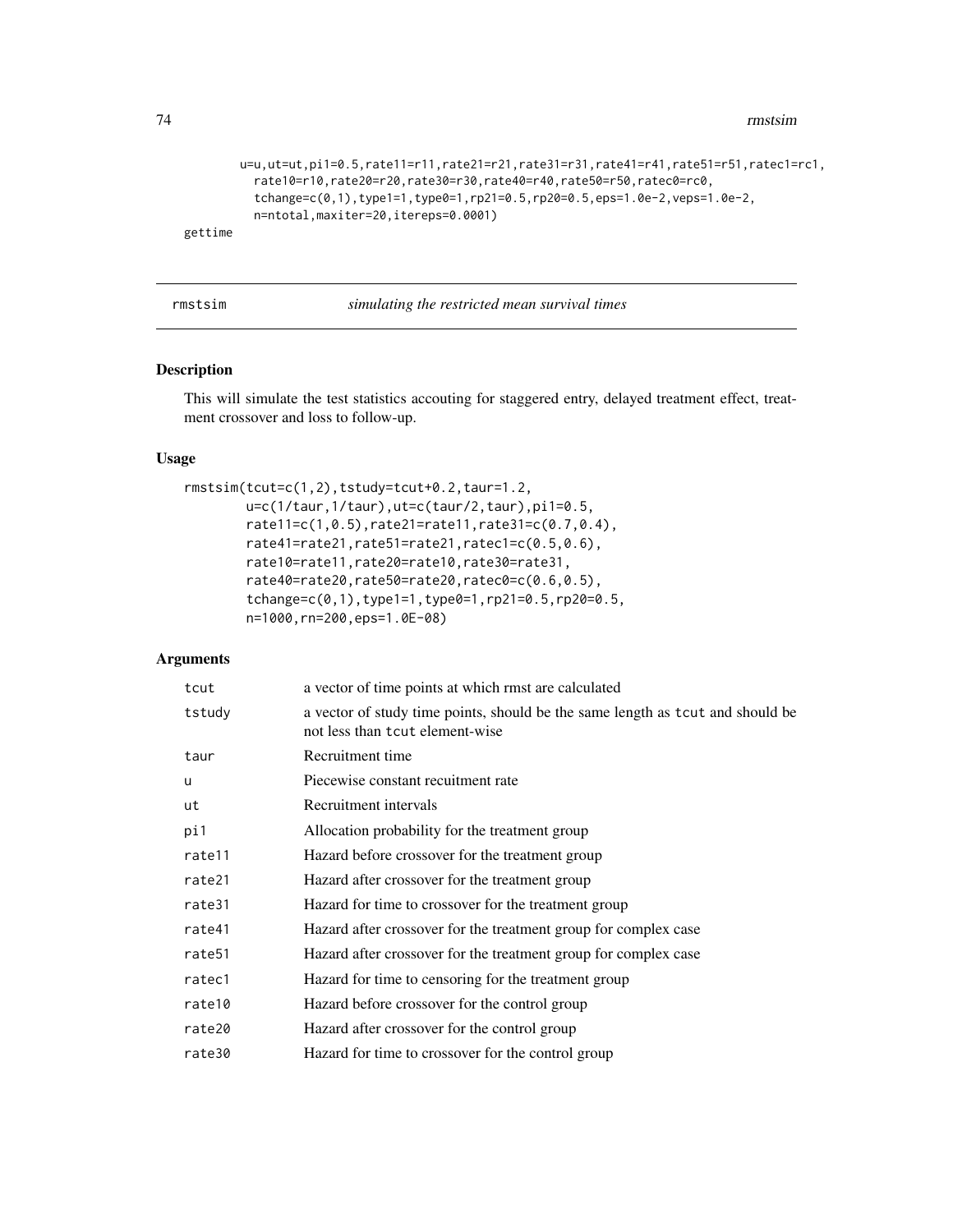#### <span id="page-74-0"></span>rmstsim and the contract of the contract of the contract of the contract of the contract of the contract of the contract of the contract of the contract of the contract of the contract of the contract of the contract of th

| rate40  | Hazard after crossover for the control group for complex case                                                                                                                                 |
|---------|-----------------------------------------------------------------------------------------------------------------------------------------------------------------------------------------------|
| rate50  | Hazard after crossover for the control group for complex case                                                                                                                                 |
| ratec0  | Hazard for time to censoring for the control group                                                                                                                                            |
| tchange | A strictly increasing sequence of time points at which the event rates changes.<br>The first element of tchange must be zero. It must have the same length as<br>rate11, rate21, rate31, etc. |
| type1   | Type of crossover in the treatment group                                                                                                                                                      |
| type0   | Type of crossover in the control group                                                                                                                                                        |
| rp21    | re-randomization prob in the treatment group                                                                                                                                                  |
| rp20    | re-randomization prob in the control group                                                                                                                                                    |
| n       | number of subjects                                                                                                                                                                            |
| rn      | number of simulations                                                                                                                                                                         |
| eps     | tolerence for comparing event times                                                                                                                                                           |

## Details

The hazard functions corresponding to rate11,...,rate51,ratec1, rate10,...,rate50,ratec0 are all piecewise constant function taking the form  $\lambda(t) = \sum_{j=1}^{m} \lambda_j I(t_{j-1} \leq t < t_j)$ , where  $\lambda_1, \dots, \lambda_m$ are the corresponding elements of the rates and  $t_0, \ldots, t_{m-1}$  are the corresponding elements of tchange,  $t_m = \infty$ . Note that all the rates must have the same tchange.

## Value

outr test statistics at each pair of tcut and tstudy in column and each simulation run in row

## Note

Version 1.0 (7/19/2016)

## Author(s)

Xiaodong Luo

#### References

Luo et al. (2018) Design and monitoring of survival trials in complex scenarios, Statistics in Medicine <doi: https://doi.org/10.1002/sim.7975>.

# See Also

[pwe](#page-35-0),[rpwe](#page-77-0),[qpwe](#page-62-0),[ovbeta](#page-22-0)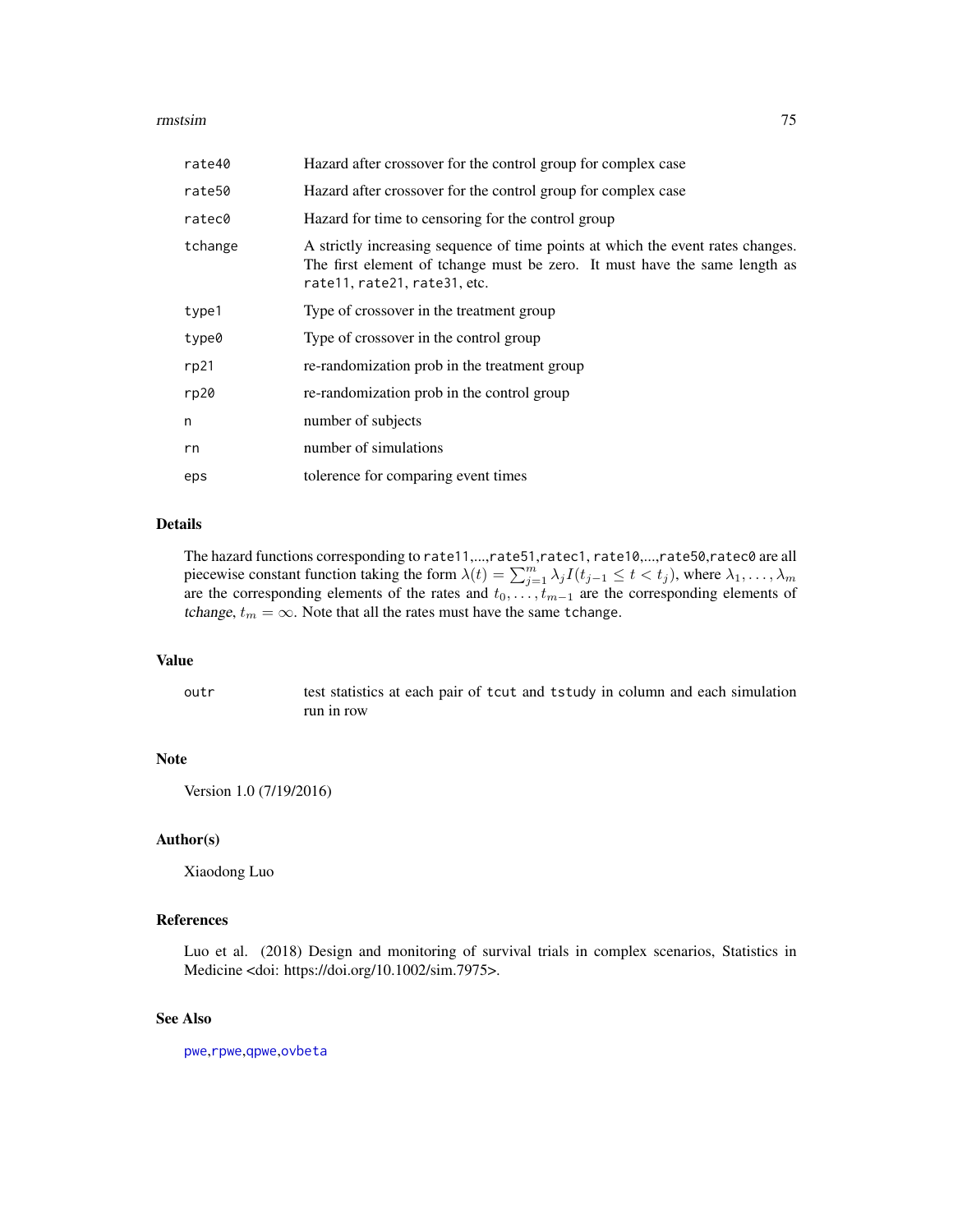76 rmstutil

## Examples

```
tcuta < -c(2,3)taur<-1.2
u<-c(1/taur,1/taur)
ut<-c(taur/2,taur)
r11<-c(1,0.5)r21<-c(0.5,0.8)
r31<-c(0.7,0.4)
r41<-r51<-r21
rc1 < -c(0.5, 0.6)r10<-c(1.5, 0.7)r20<-c(0.5,1)r30<-c(0.3,0.4)
r40<-r50<-r20
rc0 < -c(0.2, 0.4)ar<-rmstsim(tcut=tcuta,tstudy=tcuta+0.1,taur=taur,u=u,ut=ut,pi1=0.5,
            rate11=r11,rate21=r21,rate31=r31,rate41=r41,rate51=r51,ratec1=rc1,
            rate10=r10,rate20=r20,rate30=r30,rate40=r40,rate50=r50,ratec0=rc0,
            tchange=c(0,1), type1=1, type0=1,
            n=300,rn=200)
##Empirical power
apply(ar$outr>1.96,2,mean)
```

| rmstutil | A utility function to calculate the true restricted mean survival time |
|----------|------------------------------------------------------------------------|
|          | (RMST) and its variance account for delayed treatment, discontinued    |
|          | <i>treatment and non-uniform entry</i>                                 |

# Description

A utility function to calculate the true restricted mean survival time (RMST) and its variance account for delayed treatment, discontinued treatment and non-uniform entry

## Usage

```
rmstutil(tcut=2.0,tstudy=5.0,taur=5,u=c(1/taur,1/taur),ut=c(taur/2,taur),
       rate1=c(1,0.5),rate2=rate1,rate3=c(0.7,0.4),
       rate4=rate2,rate5=rate2,ratec=c(0.5,0.6),
       tchange=c(0,1),type=1,rp2=0.5,
       eps=1.0e-2,veps=1.0e-2)
```
## Arguments

| tcut   | time point at which rmst is calculated                                        |
|--------|-------------------------------------------------------------------------------|
| tstudy | the study time point from first patient in, it must be not smaller than tcut. |
| taur   | Recruitment time                                                              |
| u      | Piecewise constant recuitment rate                                            |

<span id="page-75-0"></span>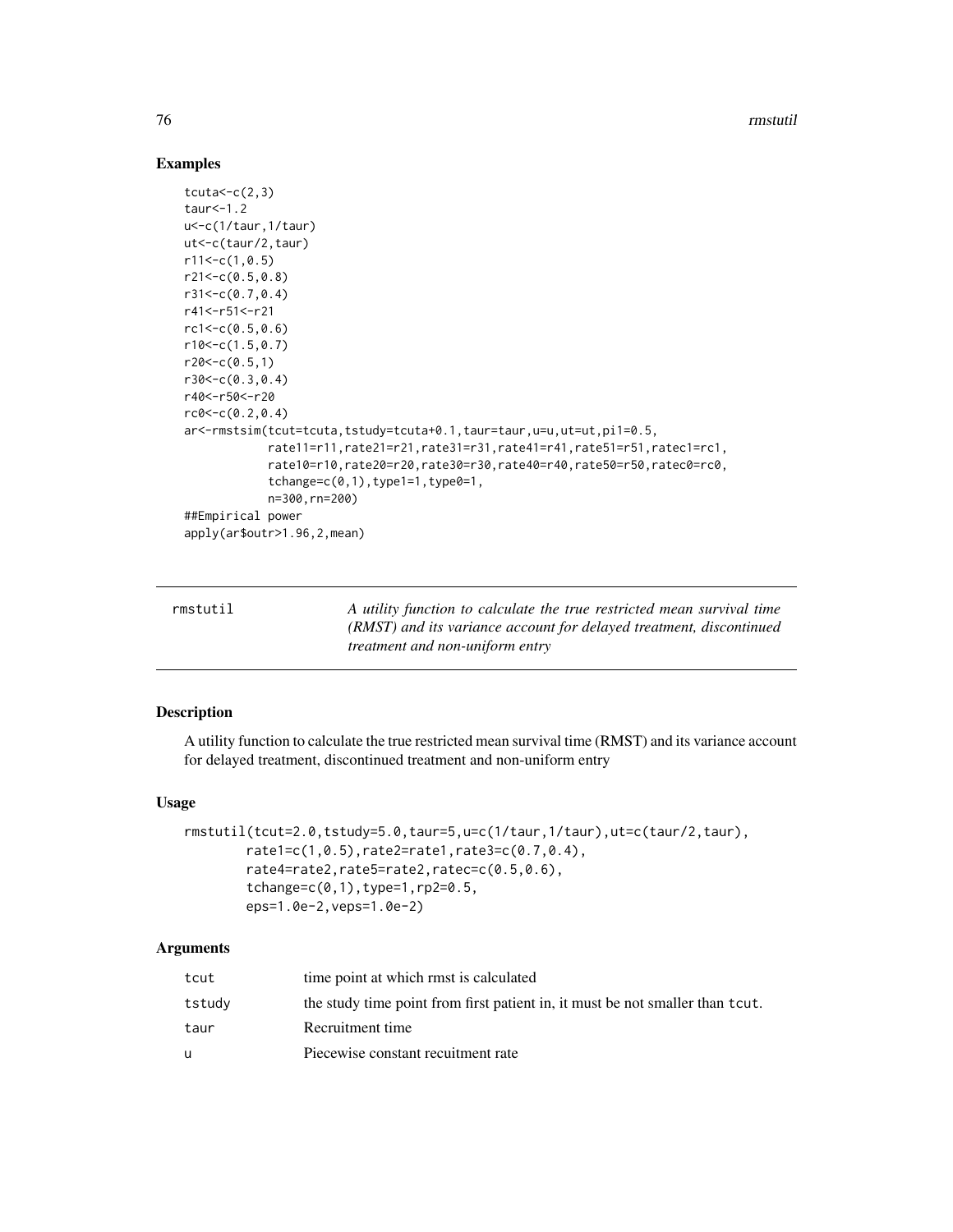#### rmstutil and the contract of the contract of the contract of the contract of the contract of the contract of the contract of the contract of the contract of the contract of the contract of the contract of the contract of t

| ut      | Recruitment intervals                                                                                                                                                                                                                                                                                 |
|---------|-------------------------------------------------------------------------------------------------------------------------------------------------------------------------------------------------------------------------------------------------------------------------------------------------------|
| rate1   | piecewise constant event rate before crossover                                                                                                                                                                                                                                                        |
| rate2   | piecewise constant event rate after crossover                                                                                                                                                                                                                                                         |
| rate3   | piecewise constant event rate for crossover                                                                                                                                                                                                                                                           |
| rate4   | additional piecewise constant event rate for more complex crossover                                                                                                                                                                                                                                   |
| rate5   | additional piecewise constant event rate for more complex crossover                                                                                                                                                                                                                                   |
| ratec   | Hazard for time to censoring                                                                                                                                                                                                                                                                          |
| tchange | a strictly increasing sequence of time points starting from zero at which event<br>rate changes. The first element of tchange must be zero. The above rates rate1<br>to ratec and tchange must have the same length.                                                                                  |
| type    | type of crossover, 1=markov, 2=semi-markov, 3=hybrid                                                                                                                                                                                                                                                  |
| rp2     | re-randomization probability to receive the rescue treatment when semi-markov<br>crossover occurs. When it happens, the overall hazard will be $rp2*r2(t-s)+(1-t)$<br>$rp2)*r4(t)$ , where r2 is the hazard for the semi-markov rescue treatment and r4<br>is hazard for the markov rescue treatment. |
| eps     | A small number representing the error tolerance when calculating the utility<br>function<br>$\Phi_l(x) = \frac{\int_0^x s^l e^{-s} ds}{x^{l+1}}$                                                                                                                                                      |
|         | with $l = 0, 1, 2$ .                                                                                                                                                                                                                                                                                  |
| veps    | A small number representing the error tolerance when calculating the variance.                                                                                                                                                                                                                        |

# Details

More details

# Value

| tcut   | time point at which rmst is calculated                                       |
|--------|------------------------------------------------------------------------------|
| tstudy | the study time point from first patient in, it must be not smaller than tcut |
| rmst   | rmst at cut-point tout                                                       |
| var    | the variance of rmst                                                         |
| vadd   | the additional variance term of rmst                                         |

#### Note

This calculates the "true" variance of restricted mean survival times

# Author(s)

Xiaodong Luo

## References

Luo et al. (2018) Design and monitoring of survival trials in complex scenarios, Statistics in Medicine <doi: https://doi.org/10.1002/sim.7975>.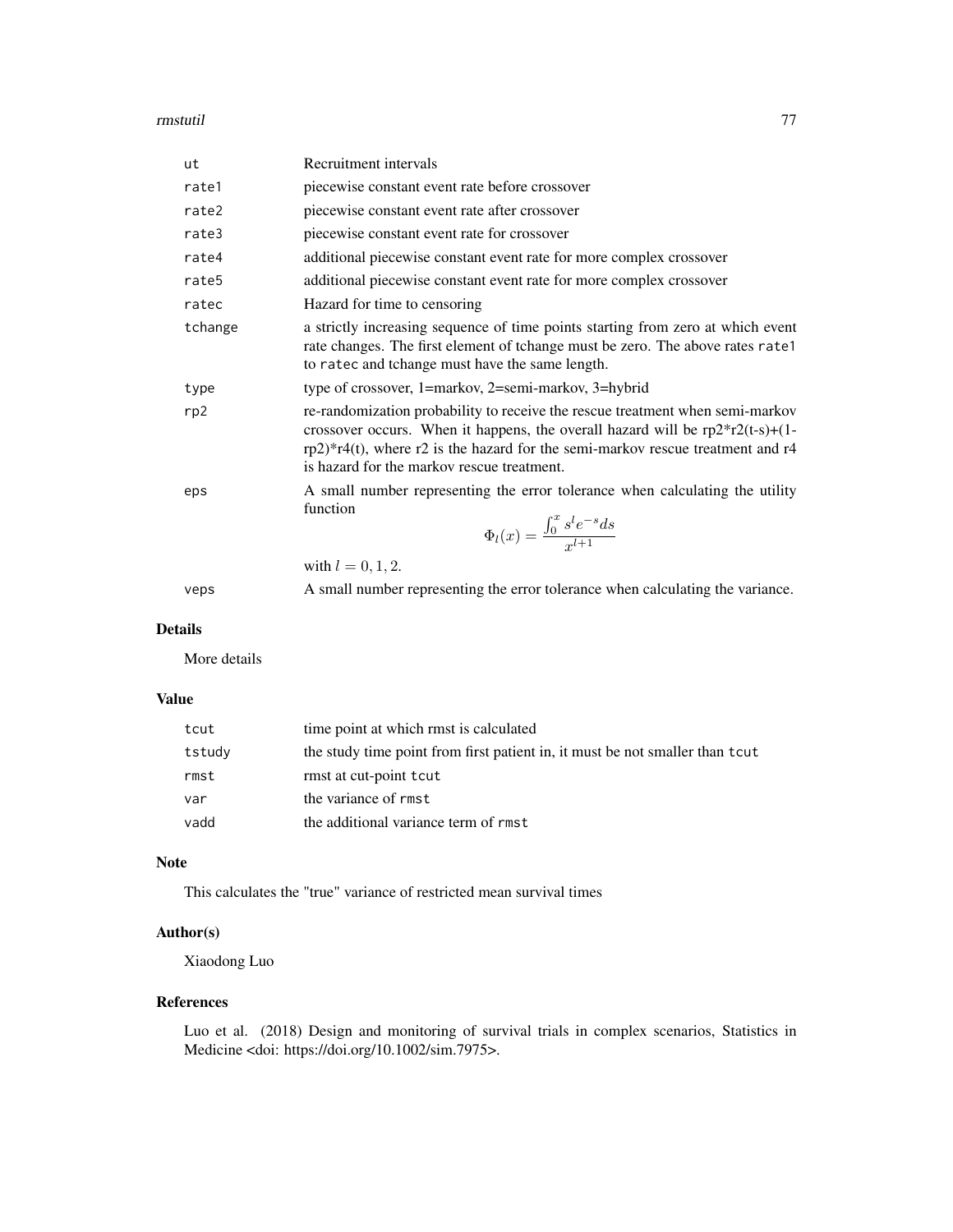## Examples

```
r1 < -c(0.6, 0.3)r2 < -c(0.6, 0.6)r3<-c(0.1,0.2)
r4 < -c(0.5, 0.4)r5 < -c(0.4, 0.5)rc < -c(0.1, 0.1)rmt<-rmstutil(tcut=2.0,tstudy=5.0,taur=5,
        rate1=r1,rate2=r2,rate3=r3,
        rate4=r4,rate5=r5,ratec=rc,
        tchange=c(0,1),type=1,rp2=0.5,
        eps=1.0e-2,veps=1.0e-2)
rmt
```
<span id="page-77-0"></span>rpwe *Piecewise exponential distribution: random number generation*

# Description

This will generate random numbers according to the specified piecewise exponential distribution

#### Usage

rpwe(nr=10,rate=c(0,5,0.8),tchange=c(0,3))

# Arguments

| nr      | number of random numbers to be generated                                                                                                                                                   |
|---------|--------------------------------------------------------------------------------------------------------------------------------------------------------------------------------------------|
| rate    | piecewise constant event rate                                                                                                                                                              |
| tchange | a strictly increasing sequence of time points starting from zero at which event<br>rate changes. The first element of tchange must be zero, rate and tchange must<br>have the same length. |

## Details

More details

## Value

r random numbers

## Note

This provides a random number generator of the piecewise exponetial distribution

## Author(s)

Xiaodong Luo

<span id="page-77-1"></span>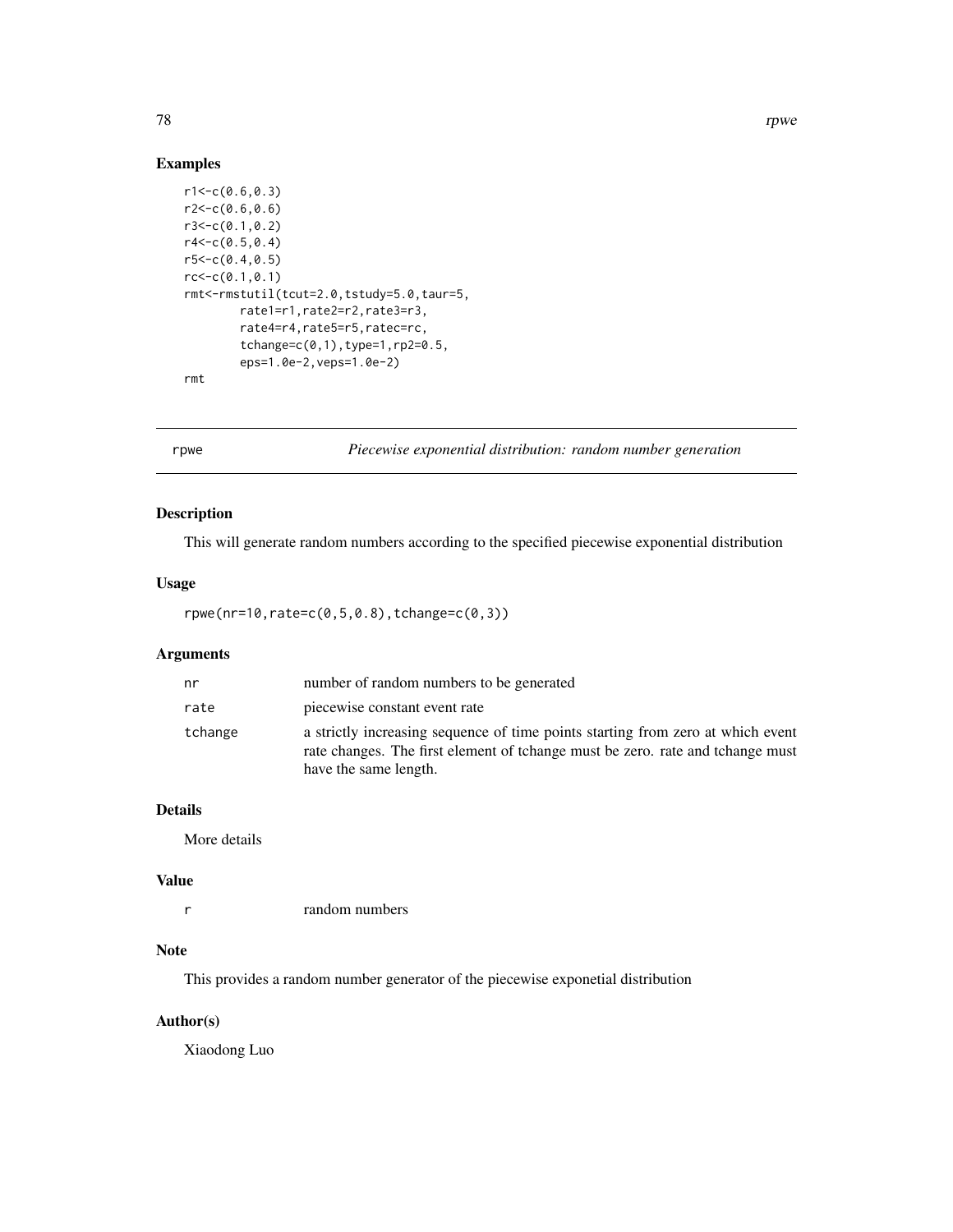#### <span id="page-78-0"></span>rpwecx **79**

## References

Luo, et al. (2017)

# See Also

piecewise exponential

# Examples

```
nr<-10
rate<-c(0.6,0.3)
tchange<-c(0,1.75)
pwer<-rpwe(nr=nr,rate=rate,tchange=tchange)
pwer
```

|  | `bwec | X |
|--|-------|---|

*r Piecewise exponential distribution with crossover effect: random number generation*

# Description

This will generate random numbers according to the piecewise exponential distribution with crossover

## Usage

```
rpwecx(nr=1,rate1=c(1,0.5),rate2=rate1,rate3=c(0.7,0.4),
rate4=rate2,rate5=rate2,tchange=c(0,1),type=1,rp2=0.5)
```
## Arguments

| nr      | number of random numbers to be generated                                                                                                                                                                                                                                                                         |
|---------|------------------------------------------------------------------------------------------------------------------------------------------------------------------------------------------------------------------------------------------------------------------------------------------------------------------|
| rate1   | piecewise constant event rate before crossover                                                                                                                                                                                                                                                                   |
| rate2   | piecewise constant event rate after crossover                                                                                                                                                                                                                                                                    |
| rate3   | piecewise constant event rate for crossover                                                                                                                                                                                                                                                                      |
| rate4   | additional piecewise constant event rate for more complex crossover                                                                                                                                                                                                                                              |
| rate5   | additional piecewise constant event rate for more complex crossover                                                                                                                                                                                                                                              |
| tchange | a strictly increasing sequence of time points starting from zero at which event<br>rate changes. The first element of tchange must be zero. The above rates rate1<br>to rate6 and tchange must have the same length.                                                                                             |
| type    | type of crossover, 1=markov, 2=semi-markov, 3=hybrid                                                                                                                                                                                                                                                             |
| rp2     | re-randomization probability to receive the rescue treatment when semi-markov<br>crossover occurs. When it happens, the overall hazard will be $pi2*r2(t-s)+(1-t)$<br>$pi2$ <sup>*</sup> r4(t), where r2 is the hazard for the semi-markov rescue treatment and r4<br>is hazard for the markov rescue treatment. |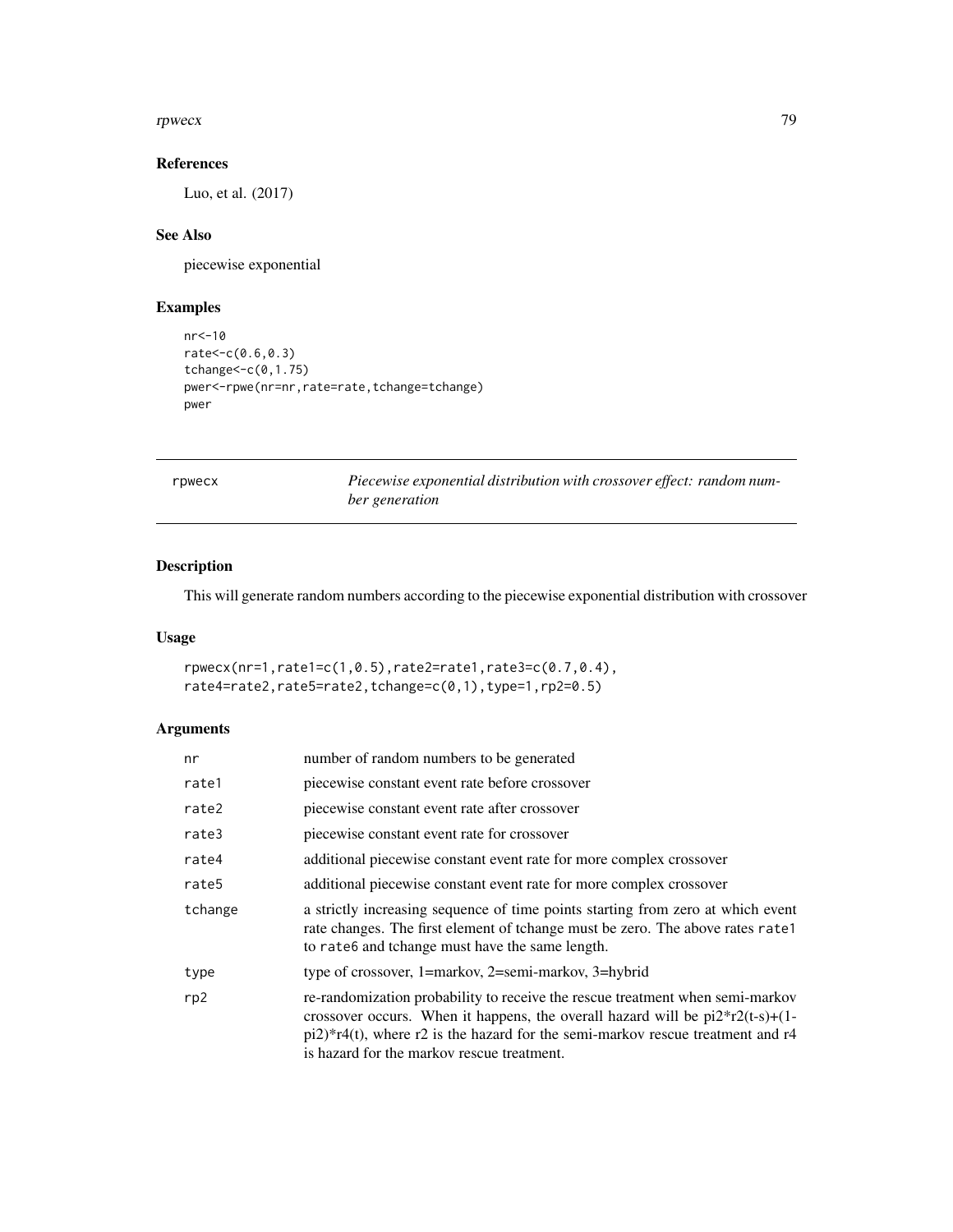# Details

More details

#### Value

| r     | random numbers for the event time                                                                                                                                                                       |
|-------|---------------------------------------------------------------------------------------------------------------------------------------------------------------------------------------------------------|
| rx    | random numbers for the crossover time                                                                                                                                                                   |
| cxind | indicators for the crossover, the first column indicates whether crossover occurs,<br>i.e. $rx < r$ . When type=3,4,5, the second column of cxind indicates whether<br>it crosses to the arm with rate2 |

## Note

This provides a random number generator of the piecewise exponetial distribution with crossover

#### Author(s)

Xiaodong Luo

# References

Luo et al. (2018) Design and monitoring of survival trials in complex scenarios, Statistics in Medicine <doi: https://doi.org/10.1002/sim.7975>.

## See Also

[rpwe](#page-77-0)

# Examples

```
r1 < -c(0.6, 0.3)r2 < -c(0.6, 0.6)r3<-c(0.1,0.2)
r4<-c(0.5,0.4)
r5 < -c(0.4, 0.5)pwecxr<-rpwecx(nr=10,rate1=r1,rate2=r2,rate3=r3,rate4=r4,rate5=r5,tchange=c(0,1),type=1)
pwecxr$r
```
rpwu *Piecewise uniform distribution: random number generation*

## Description

This will generate random numbers according to the specified piecewise uniform distribution

#### Usage

rpwu(nr=10,u=c(0,6,0.4),ut=c(1,2))

<span id="page-79-0"></span>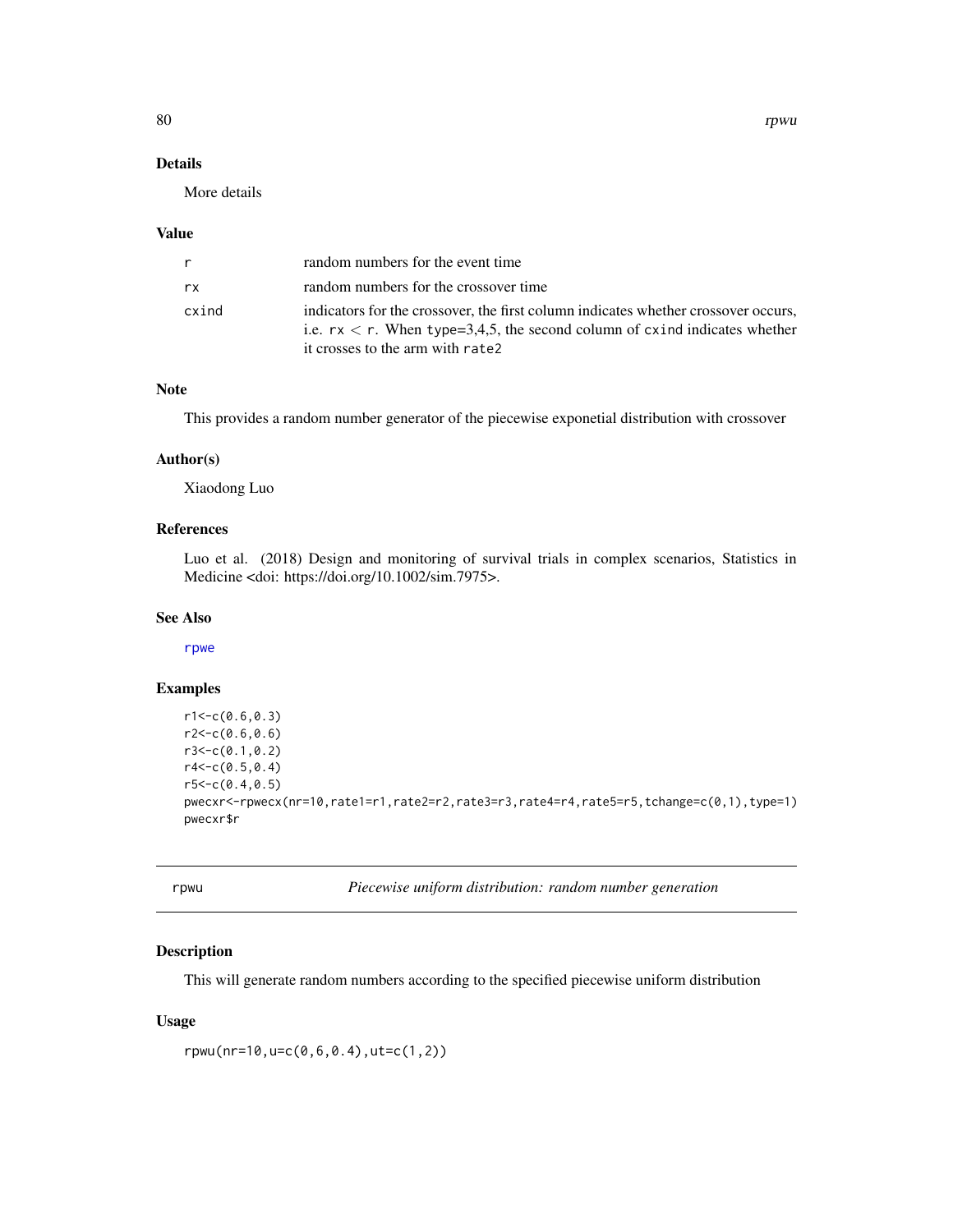#### <span id="page-80-0"></span>rpwu 81

## Arguments

| nr | number of random numbers to be generated                                                                                                                          |
|----|-------------------------------------------------------------------------------------------------------------------------------------------------------------------|
| u  | piecewise constant density                                                                                                                                        |
| ut | a strictly increasing sequence of time points defining the pieces. The first ele-<br>ment must be strictly greater than zero. u and ut must have the same length. |

# Details

Let  $f(t) = \sum_{j=1}^{m} u_j I(t_{j-1} < t \le t_j)$  be the density function, where  $u_1, \ldots, u_m$  are the corresponding elements of u and  $t_1, \ldots, t_m$  are the corresponding elements of ut and  $t_0 = 0$ . The distribution function

$$
F(t) = \sum_{j=1}^{m} u_j(t \wedge t_j - t \wedge t_{j-1}).
$$

User must make sure that  $\sum_{j=1}^{m} u_j (t_j - t_{j-1}) = 1$  before using this function.

## Value

r random numbers

## Note

This provides a random number generator of the piecewise uniform distribution

## Author(s)

Xiaodong Luo

## References

Luo, et al. (2017)

#### See Also

[rpwe](#page-77-0)

```
nr<-10
u<-c(0.6,0.4)
ut < -c(1,2)pwur<-rpwu(nr=nr,u=u,ut=ut)
pwur
```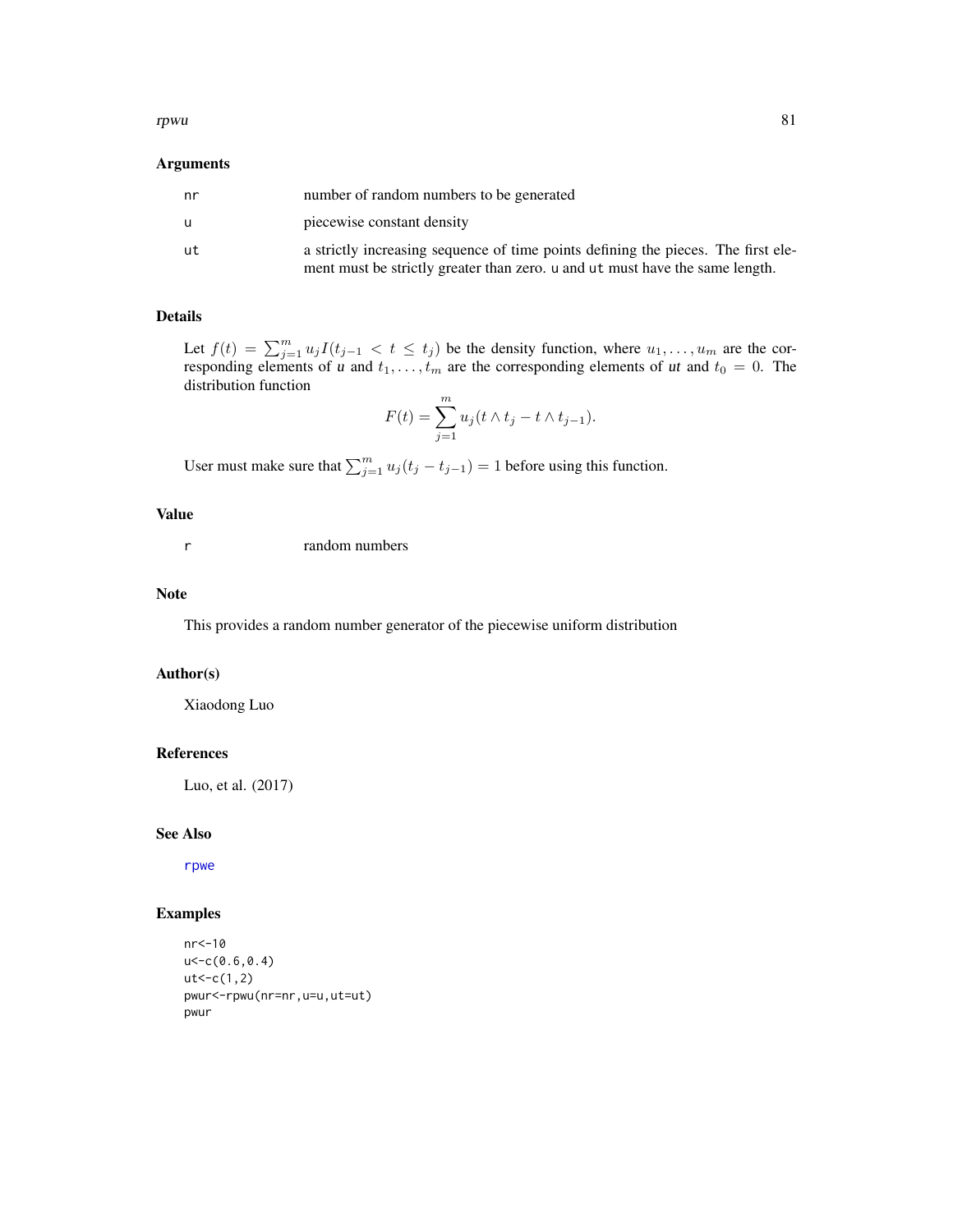<span id="page-81-0"></span>

# Description

A utility function to calculate a ratio.

# Usage

spf(x=seq(-1,1,by=0.2),eps=1.0e-3)

# Arguments

| $\boldsymbol{\mathsf{x}}$ | A vector  |
|---------------------------|-----------|
| eps                       | tolerance |

# Details

This is to calculate

$$
\Phi_l(x) = \frac{\int_0^x s^l e^{-s} ds}{x^{l+1}}, \quad l = 0, 1, 2.
$$

This function is well defined even when x=0. However, it is numerical chanllenging to calculate it when x is small. So when  $|x| \le$  eps we approximate this function and the absolute error is eps<sup>5</sup>.

## Value

| fx1      | when $l = 0$ : |
|----------|----------------|
| $f_{x2}$ | when $l = 1$ ; |
| fx3      | when $l = 2$ . |

# Note

Version 1.0 (7/19/2016)

# Author(s)

Xiaodong Luo

# References

Luo, et al. (2017)

```
fun<-spf(x=seq(-1,1,by=0.2),eps=1.0e-3)
fun
```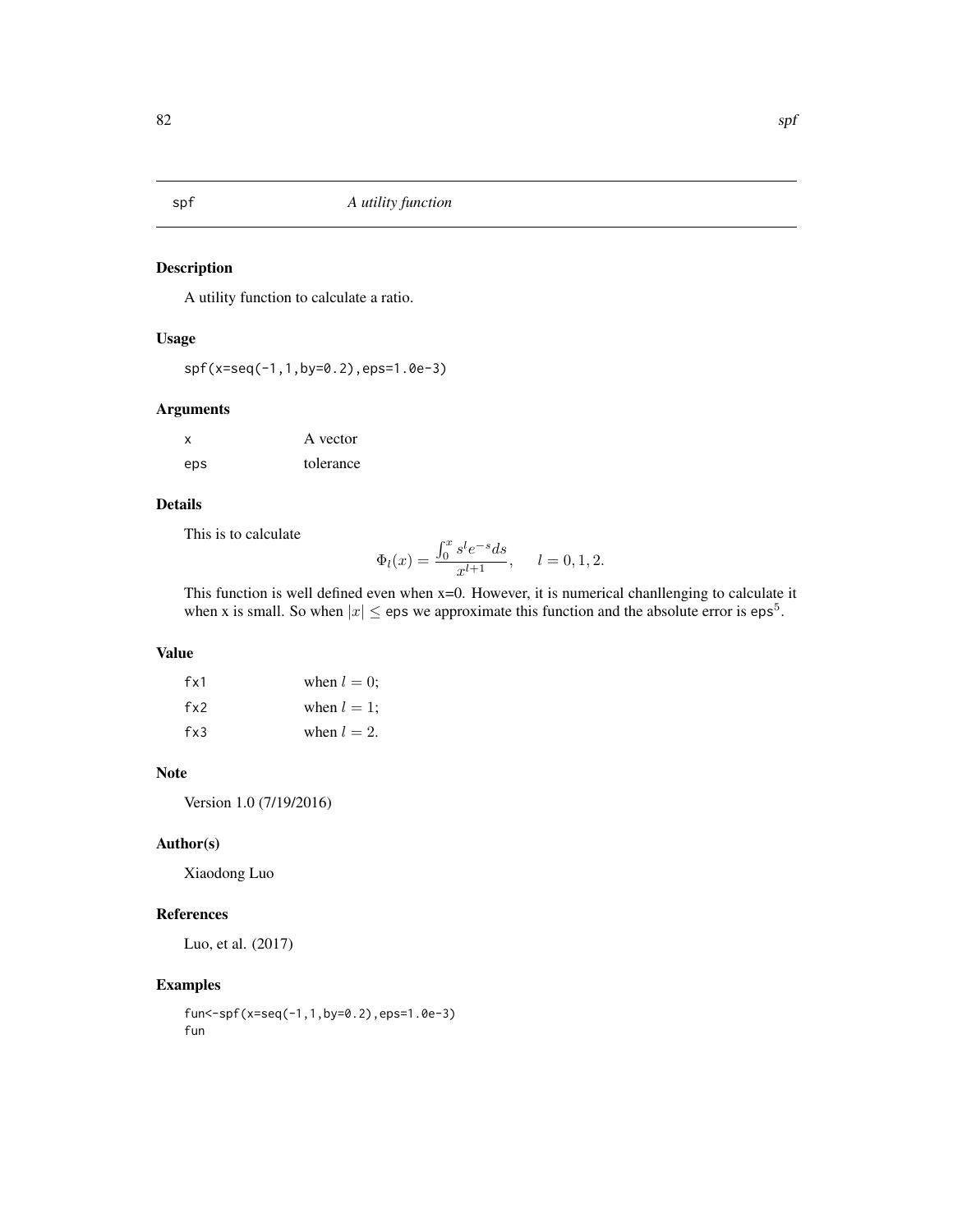<span id="page-82-0"></span>wlrcal *A utility function to calculate the weighted log-rank statistics and their varainces given the weights*

# Description

A utility function to calculate the weighted log-rank statistics and their varainces given the weights

## Usage

```
wlrcal(n=10,te=c(1,2,3),tfix=2.0,dd1=c(1,0,1),dd0=c(0,1,0),r1=c(1,2,3),r0=c(1,2,3),
      weights=matrix(1,nrow=length(te),ncol=1),eps=1.0e-08)
```
# Arguments

| n       | total number of subjects in the study                              |
|---------|--------------------------------------------------------------------|
| te      | (ascendingly) ordered unique event times from both groups          |
| tfix    | time point where weighted log-rank is calcualted                   |
| dd1     | number of events from treatment group at each te                   |
| dd0     | number of events from control group at each te                     |
| r1      | number of at-risk subjects from treatment group at each te         |
| r0      | number of at-risk subjects from control group at each te           |
| weights | user specified weights, each column is a set of weights at each te |
| eps     | tolerence when comparing event times                               |

## Details

More details

# Value

| test  | unscaled test statistics                                         |
|-------|------------------------------------------------------------------|
| var   | variances of the unsclaed test statistics                        |
| wlr   | weighted log-rank statistics, <i>i.e.</i> scaled test statistics |
| wlcor | the correlation matrix of the weighted log-rank statistics       |

# Author(s)

Xiaodong Luo

```
lr<-wlrcal(n=10,te=c(1,2,3),tfix=2.0,dd1=c(1,0,1),dd0=c(0,1,0),r1=c(1,2,3),r0=c(1,2,3))
lr
```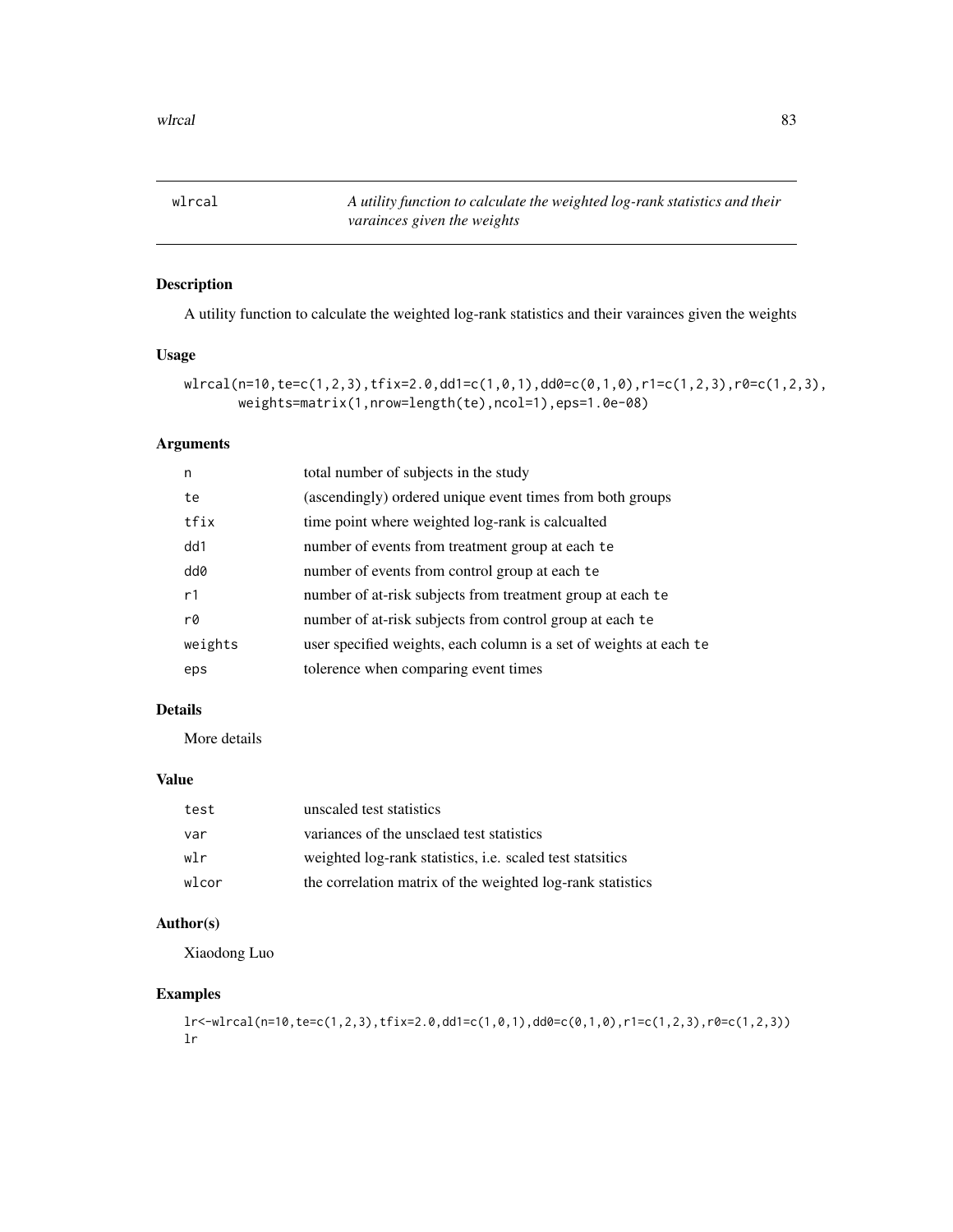<span id="page-83-0"></span>wlrcom *A function to calculate the various weighted log-rank statistics and their varainces*

# Description

A function to calculate the weighted log-rank statistics and their varainces given the weights including log-rank, gehan, Tarone-Ware, Peto-Peto, mPeto-Peto and Fleming-Harrington

# Usage

wlrcom(y,d,z,tfix=max(y),p=c(1),q=c(1),eps=1.0e-08)

## Arguments

| y    | observed times                                                                                             |
|------|------------------------------------------------------------------------------------------------------------|
| d    | non-censoring indicators                                                                                   |
|      | group indicators, $z=1$ : treatment, $z=0$ control                                                         |
| tfix | time point at which weighted log-rank is calculated                                                        |
| р    | a vector of power numbers for S in the Fleming-Harrington weight                                           |
| q    | a vector of power numbers for 1-S in the Fleming-Harrington weight, q and p<br>should have the same length |
| eps  | the error tolerance when comparing event times                                                             |

# Details

V1:3/21/2018

## Value

| n      | total number of subjects, combined groups                 |
|--------|-----------------------------------------------------------|
| test   | unscaled test statistics                                  |
| var    | variances of the unsclaed test statistics                 |
| wlr    | weighted log-rank statistics, i.e. scaled test statsitics |
| pvalue | two-sided p-values of wl                                  |

# Author(s)

Xiaodong Luo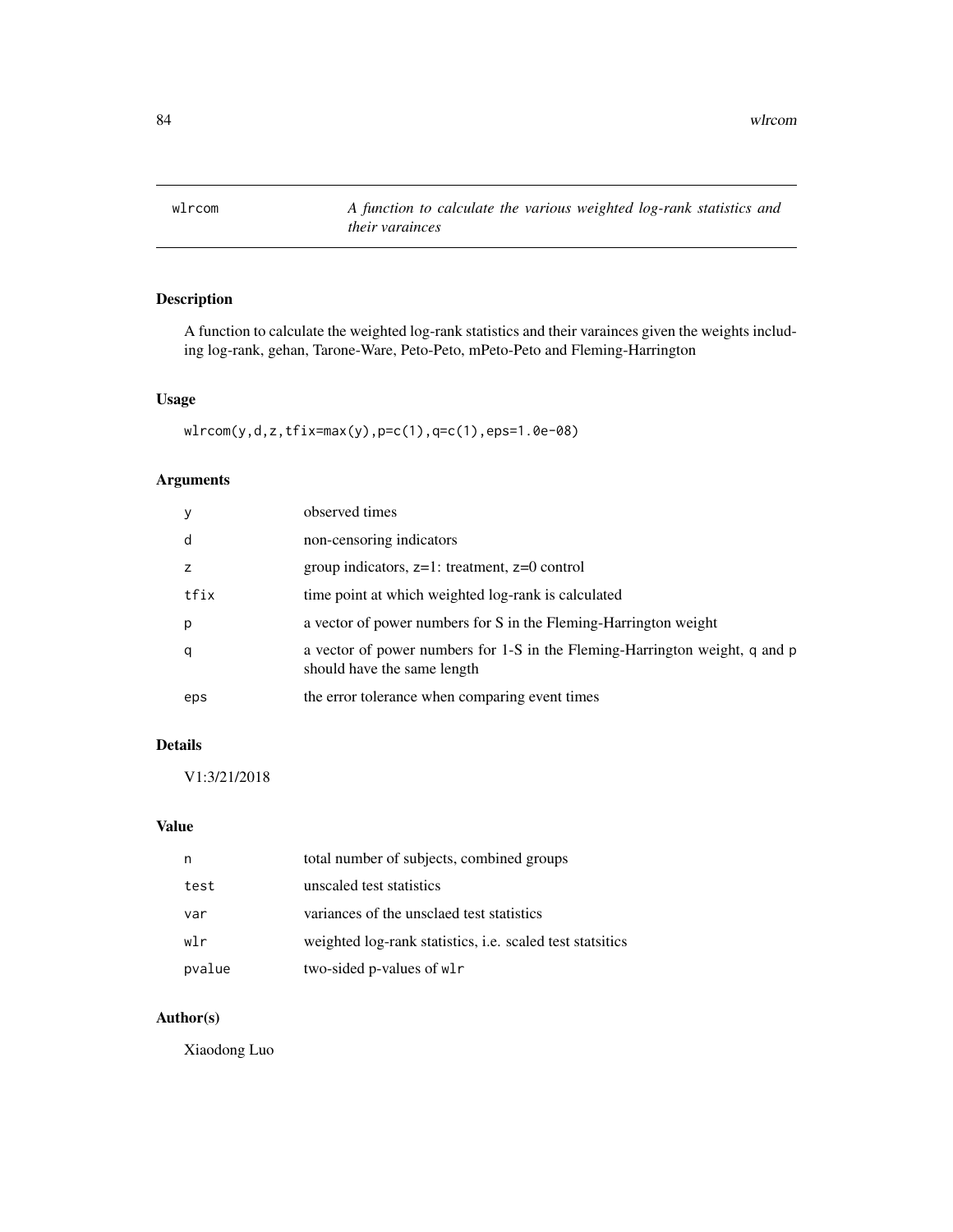## <span id="page-84-0"></span>wlrutil 85

## Examples

```
n<-1000
pi1<-0.5
taur < -2.8u<-c(1/taur,1/taur)
ut<-c(taur/2,taur)
r11<-c(1,0.5)r21<-c(0.5,0.8)
r31<-c(0.7,0.4)
r41<-r51<-r21
rc1 < -c(0.5, 0.6)r10<-c(1,0.7)
r20 < -c(0.5, 1)r30<-c(0.3,0.4)
r40<-r50<-r20
rc0 < -c(0.2, 0.4)tchange<-c(0,1.873)
tcut<-2
E<-T<-C<-z<-delta<-rep(0,n)
E<-rpwu(nr=n,u=u,ut=ut)$r
z<-rbinom(n,1,pi1)
n1 < -sum(z)n0<-sum(1-z)
C[z==1]<-rpwe(nr=n1,rate=rc1,tchange=tchange)$r
C[z==0]<-rpwe(nr=n0,rate=rc0,tchange=tchange)$r
T[z==1]<-rpwecx(nr=n1,rate1=r11,rate2=r21,rate3=r31,
                rate4=r41,rate5=r51,tchange=tchange,type=1)$r
T[z==0]<-rpwecx(nr=n0,rate1=r10,rate2=r20,rate3=r30,
                rate4=r40,rate5=r50,tchange=tchange,type=1)$r
y<-pmin(pmin(T,C),tcut-E)
y1<-pmin(C,tcut-E)
d<-rep(0,n);
d[T<=y]<-1
wlr4<-wlrcom(y=y,d=d,z=z,p=c(1,1),q=c(0,1))
wlr4
```
A utility function to calculate some common functions in contructing *weights*

# Description

A utility function to calculate some common functions in contructing weights

## Usage

```
wlrutil(y=c(1,2,3),d=c(1,0,1),z=c(1,0,0),te=c(1,3),eps=1.0e-08)
```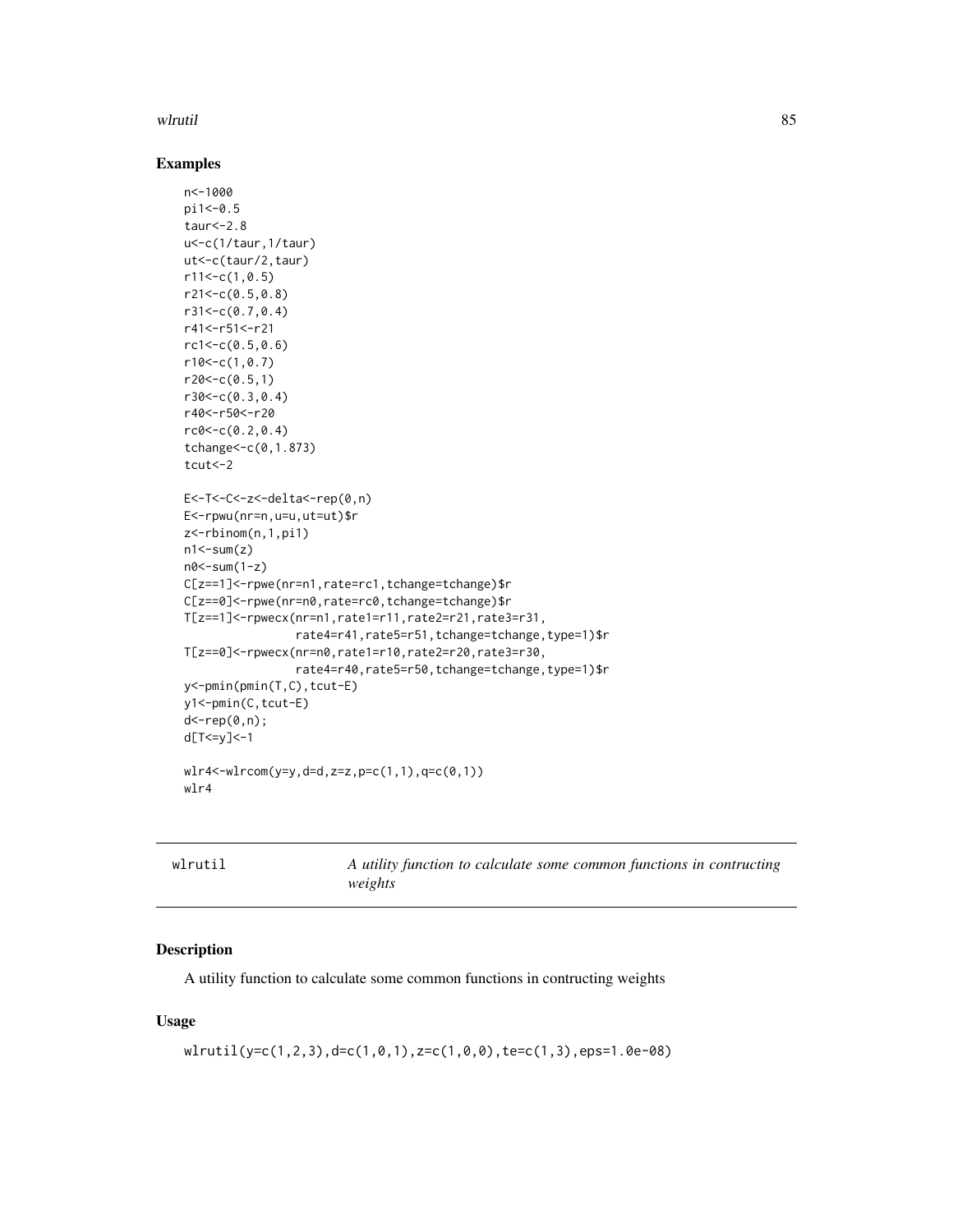86 wlrutil

# Arguments

|     | observed times                                            |
|-----|-----------------------------------------------------------|
|     | non-censoring indicators                                  |
|     | group indicators with $z=1$ treatment and $z=0$ control   |
| te  | (ascendingly) ordered unique event times from both groups |
| eps | tolerence when comparing event times                      |

# Details

More details

# Value

mfunc various functions in column

# Author(s)

Xiaodong Luo

# Examples

ww<-wlrutil(y=c(1,2,3),d=c(1,0,1),z=c(1,0,0),te=c(1,3),eps=1.0e-08) ww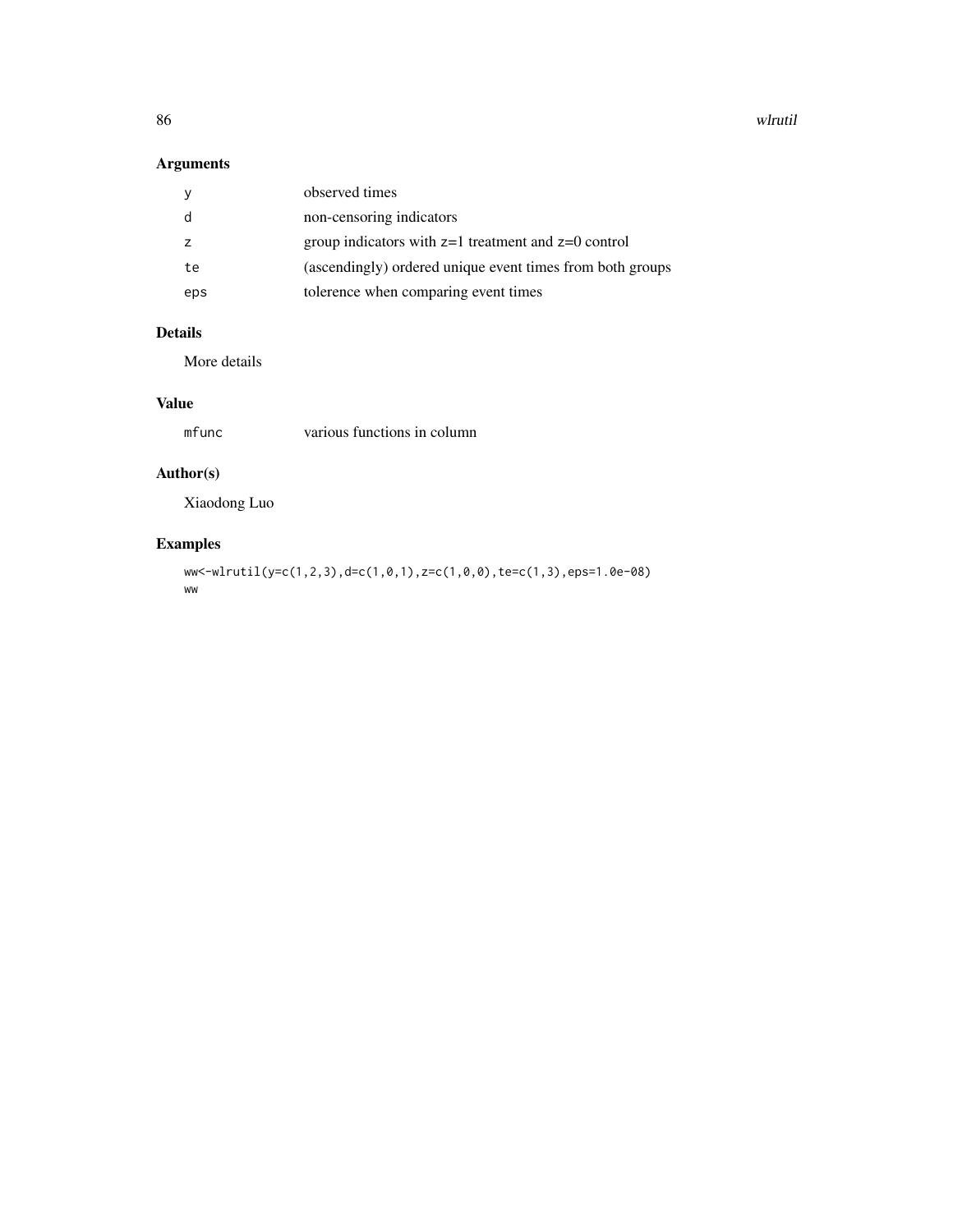# **Index**

∗Topic conditional power cp, [6](#page-5-0) cpboundary, [7](#page-6-0) ∗Topic covariance rmstcov, [65](#page-64-0) ∗Topic crossover effect rmstpower, [69](#page-68-0) ∗Topic crossover pwecx, [37](#page-36-0) ∗Topic delayed treatment effect innercov, [14](#page-13-0) innervar, [16](#page-15-1) instudyfindt, [19](#page-18-0) ovbeta, [23](#page-22-1) overallcov, [26](#page-25-0) overallcovp1, [28](#page-27-0) overallcovp2, [31](#page-30-0) overallvar, [33](#page-32-0) pwecxpwufindt, [42](#page-41-0) pwecxpwuforvar, [44](#page-43-0) pwepower, [50](#page-49-0) pwepowereq, [52](#page-51-0) pwepowerfindt, [55](#page-54-0) pwepowerni, [57](#page-56-0) pwesim, [60](#page-59-0) rmstpower, [69](#page-68-0) rmstpowerfindt, [71](#page-70-0) rmstsim, [74](#page-73-0) ∗Topic distribution pwu, [62](#page-61-0) ∗Topic equivalence pwepowereq, [52](#page-51-0) ∗Topic hazard estimate hxbeta, [13](#page-12-0) ∗Topic mean difference of RMSTs rmstpowerfindt, [71](#page-70-0) ∗Topic mean difference rmstpower, [69](#page-68-0) ∗Topic non-inferiority

pwepowerni, [57](#page-56-0) ∗Topic overall hazard ratio ovbeta, [23](#page-22-1) pwecxpwuforvar, [44](#page-43-0) pwepowerfindt, [55](#page-54-0) pwesim, [60](#page-59-0) rmstsim, [74](#page-73-0) ∗Topic piecewise exponential distribution rmstpower, [69](#page-68-0) ∗Topic piecewise exponential fourhr, [11](#page-10-0) innercov, [14](#page-13-0) innervar, [16](#page-15-1) instudyfindt, [19](#page-18-0) ovbeta, [23](#page-22-1) overallcov, [26](#page-25-0) overallcovp1, [28](#page-27-0) overallcovp2, [31](#page-30-0) overallvar, [33](#page-32-0) PWEALL-package, [3](#page-2-0) pwecx, [37](#page-36-0) pwecxcens, [39](#page-38-0) pwecxpwu, [40](#page-39-0) pwecxpwufindt, [42](#page-41-0) pwecxpwuforvar, [44](#page-43-0) pwefv2, [46](#page-45-0) pwefvplus, [47](#page-46-0) pwepower, [50](#page-49-0) pwepowereq, [52](#page-51-0) pwepowerfindt, [55](#page-54-0) pwepowerni, [57](#page-56-0) pwesim, [60](#page-59-0) qpwe, [63](#page-62-1) rmstcov, [65](#page-64-0) rmstpowerfindt, [71](#page-70-0) rmstsim, [74](#page-73-0) rmstutil, [76](#page-75-0)

rpwe, [78](#page-77-1)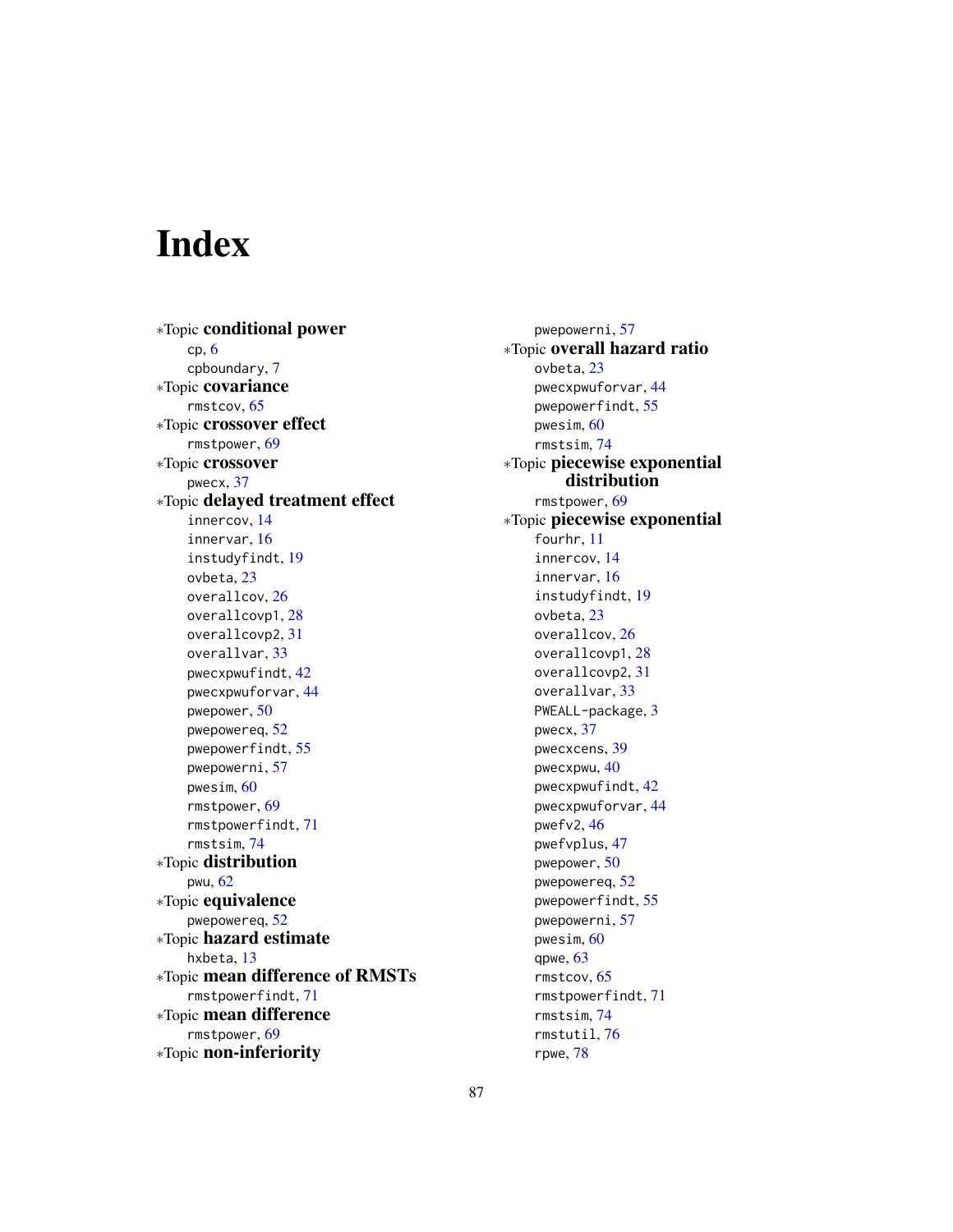rpwecx, [79](#page-78-0) ∗Topic piecewise exponetial pwe, [36](#page-35-1) ∗Topic piecewise uniform innercov, [14](#page-13-0) innervar, [16](#page-15-1) instudyfindt, [19](#page-18-0) ovbeta, [23](#page-22-1) overallcov, [26](#page-25-0) overallcovp1, [28](#page-27-0) overallcovp2, [31](#page-30-0) overallvar, [33](#page-32-0) pwecxcens, [39](#page-38-0) pwecxpwu, [40](#page-39-0) pwecxpwufindt, [42](#page-41-0) pwecxpwuforvar, [44](#page-43-0) pwepower, [50](#page-49-0) pwepowereq, [52](#page-51-0) pwepowerfindt, [55](#page-54-0) pwepowerni, [57](#page-56-0) pwesim, [60](#page-59-0) pwu, [62](#page-61-0) qpwu, [64](#page-63-0) rmstpowerfindt, [71](#page-70-0) rmstsim, [74](#page-73-0) rpwu, [80](#page-79-0) ∗Topic power pwepower, [50](#page-49-0) pwepowereq, [52](#page-51-0) pwepowerni, [57](#page-56-0) rmstpowerfindt, [71](#page-70-0) ∗Topic quantiles qpwe, [63](#page-62-1) qpwu, [64](#page-63-0) ∗Topic random number generator pwecx, [37](#page-36-0) pwecxpwu, [40](#page-39-0) rpwe, [78](#page-77-1) rpwecx, [79](#page-78-0) rpwu, [80](#page-79-0) ∗Topic restricted mean survival times rmstcov, [65](#page-64-0) rmstutil, [76](#page-75-0) ∗Topic restricted mean survival time rmsth, [67](#page-66-0) rmstpower, [69](#page-68-0) ∗Topic simulation pwesim, [60](#page-59-0)

rmstsim, [74](#page-73-0) ∗Topic smoothed estimate hxbeta, [13](#page-12-0) ∗Topic stopping boundary cpboundary, [7](#page-6-0) ∗Topic stopping probability cpstop, [9](#page-8-0) ∗Topic timeline for certain power pwepowerfindt, [55](#page-54-0) rmstpowerfindt, [71](#page-70-0) ∗Topic timeline instudyfindt, [19](#page-18-0) pwecxpwufindt, [42](#page-41-0) ∗Topic treatment crossover fourhr, [11](#page-10-0) innercov, [14](#page-13-0) innervar, [16](#page-15-1) instudyfindt, [19](#page-18-0) ovbeta, [23](#page-22-1) overallcov, [26](#page-25-0) overallcovp1, [28](#page-27-0) overallcovp2, [31](#page-30-0) overallvar, [33](#page-32-0) pwecxcens, [39](#page-38-0) pwecxpwu, [40](#page-39-0) pwecxpwufindt, [42](#page-41-0) pwecxpwuforvar, [44](#page-43-0) pwefvplus, [47](#page-46-0) pwepower, [50](#page-49-0) pwepowereq, [52](#page-51-0) pwepowerfindt, [55](#page-54-0) pwepowerni, [57](#page-56-0) pwesim, [60](#page-59-0) rmstcov, [65](#page-64-0) rmstpowerfindt, [71](#page-70-0) rmstsim, [74](#page-73-0) rmstutil, [76](#page-75-0) rpwecx, [79](#page-78-0) ∗Topic utility function spf, [82](#page-81-0) ∗Topic variance rmsth, [67](#page-66-0) rmstpower, [69](#page-68-0) rmstutil, [76](#page-75-0) ∗Topic various functions PWEALL-package, [3](#page-2-0) ∗Topic weighted log-rank wlrcal, [83](#page-82-0)